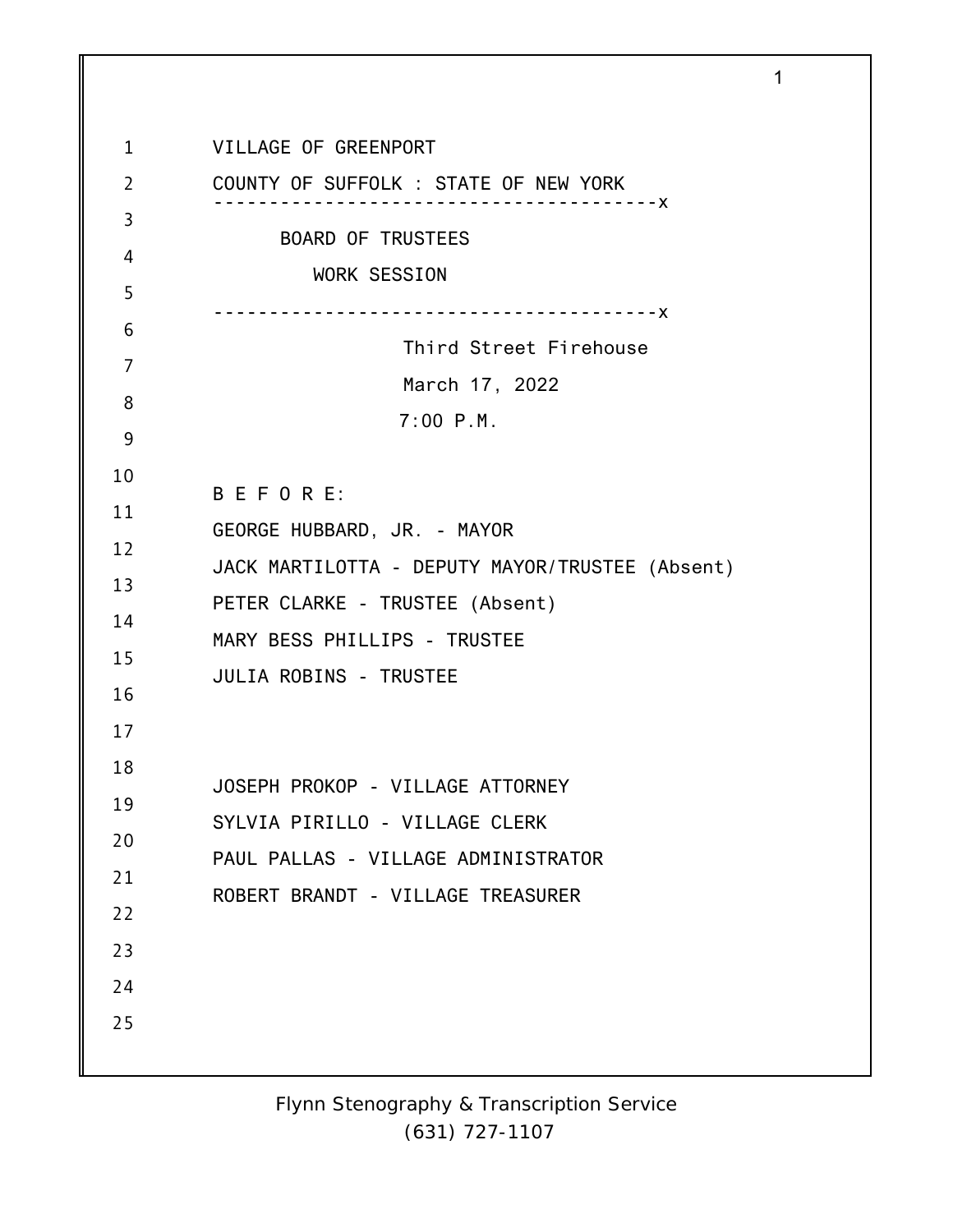1 2 3 4 5 6 7 8 9 10 11 12 13 14 15 16 17 18 19 20 21 22 23 24 25 Work Session 3/17/22 2 (The Meeting was Called to Order at 7 p.m.) MAYOR HUBBARD: I call the meeting to order with the Pledge to the Flag. (Pledge of Allegiance) MAYOR HUBBARD: Thank you. Okay. Just there's a couple of empty seats here. Trustee Clarke is taking care of a family matter, and Trustee Martilotta was called up to Albany yesterday for Army Guard duties, or whatever he had to do, and he may be back, he may not. So we're going to move along now. We're going to start the meeting with -- we have a quorum, the three of us, and we'll go from there. All right. First up is Chief Wayde Manwaring for the Fire Department. Chief, do you want to come on up? CHIEF MANWARING: Hi. You got all our reports, I guess. MAYOR HUBBARD: Yes. CHIEF MANWARING: The only thing we got is a couple of important meetings coming up. Department elections will be April 5th on all Company Officers. Chiefs elections will be on the 7th. At that point, there will be hopefully one of the last times being in here, I hope.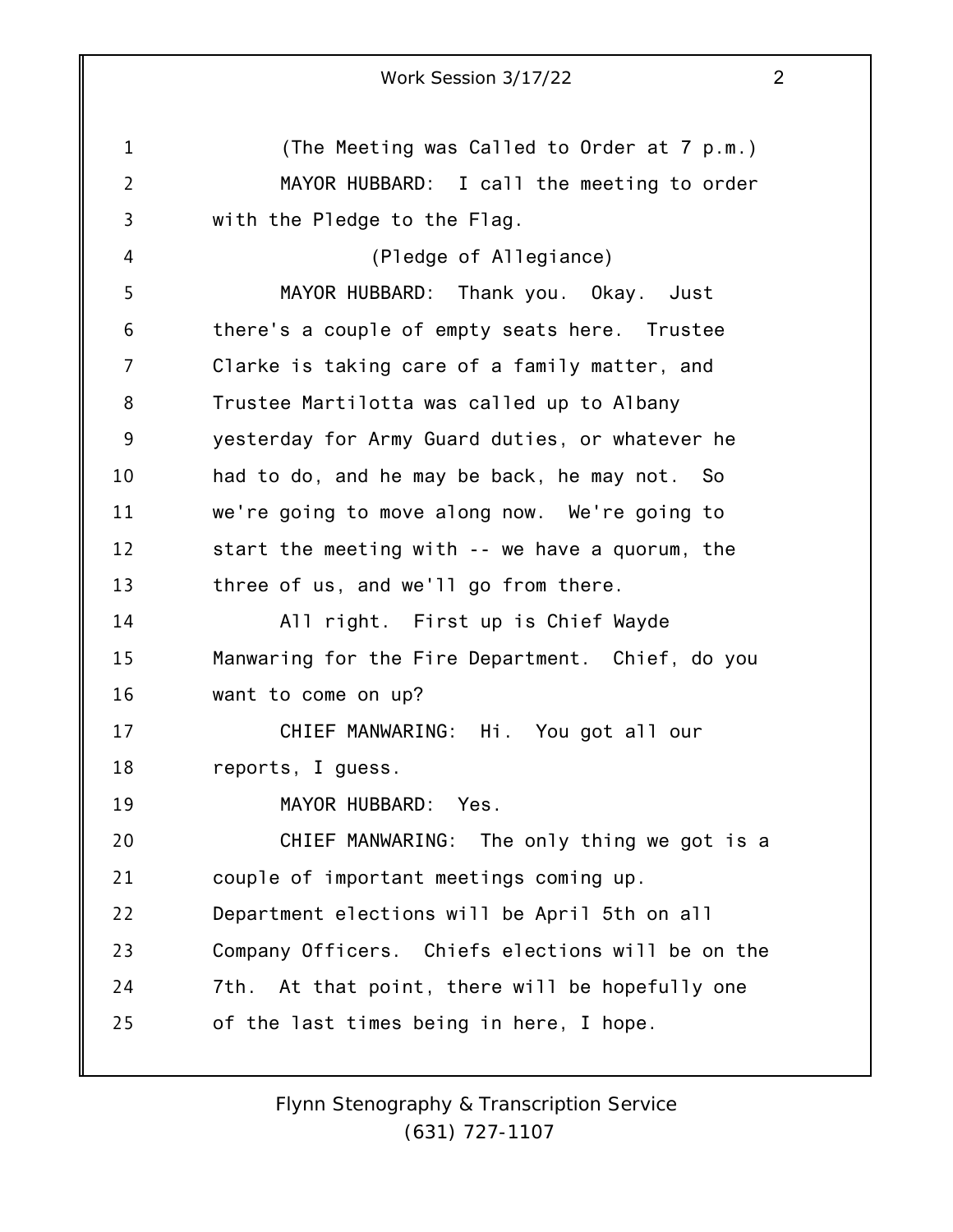1 2 3 4 5 6 7 8 9 10 11 12 13 14 15 16 17 18 19 20 21 22 23 24 25 (Laughter) CHIEF MANWARING: Hopefully. The only other important one that comes up is Peconic Landing. I don't know if you guys know or not, but Peconic Landing will be hosting the May Mile on May 7th. And it's been a while getting back to - everything back to normal. MAYOR HUBBARD: Okay. CHIEF MANWARING: That's all I have. MAYOR HUBBARD: All right. Any questions for the Chief? (No Response) MAYOR HUBBARD: Okay. Thank you very much. TRUSTEE PHILLIPS: Wait, wait, wait a minute. Is -- did Chief Kalin provide to the Village Clerk information about the open house for the Recruitment Day? CHIEF MANWARING: Oh, yeah, thanks. I almost forgot all about that. TRUSTEE PHILLIPS: Okay. All right. Has he done that yet, do you know, or -- CHIEF MANWARING: I will find out. TRUSTEE PHILLIPS: Okay, because I think that's an important -- it's important, and I'd like to see it get on the Village website, to be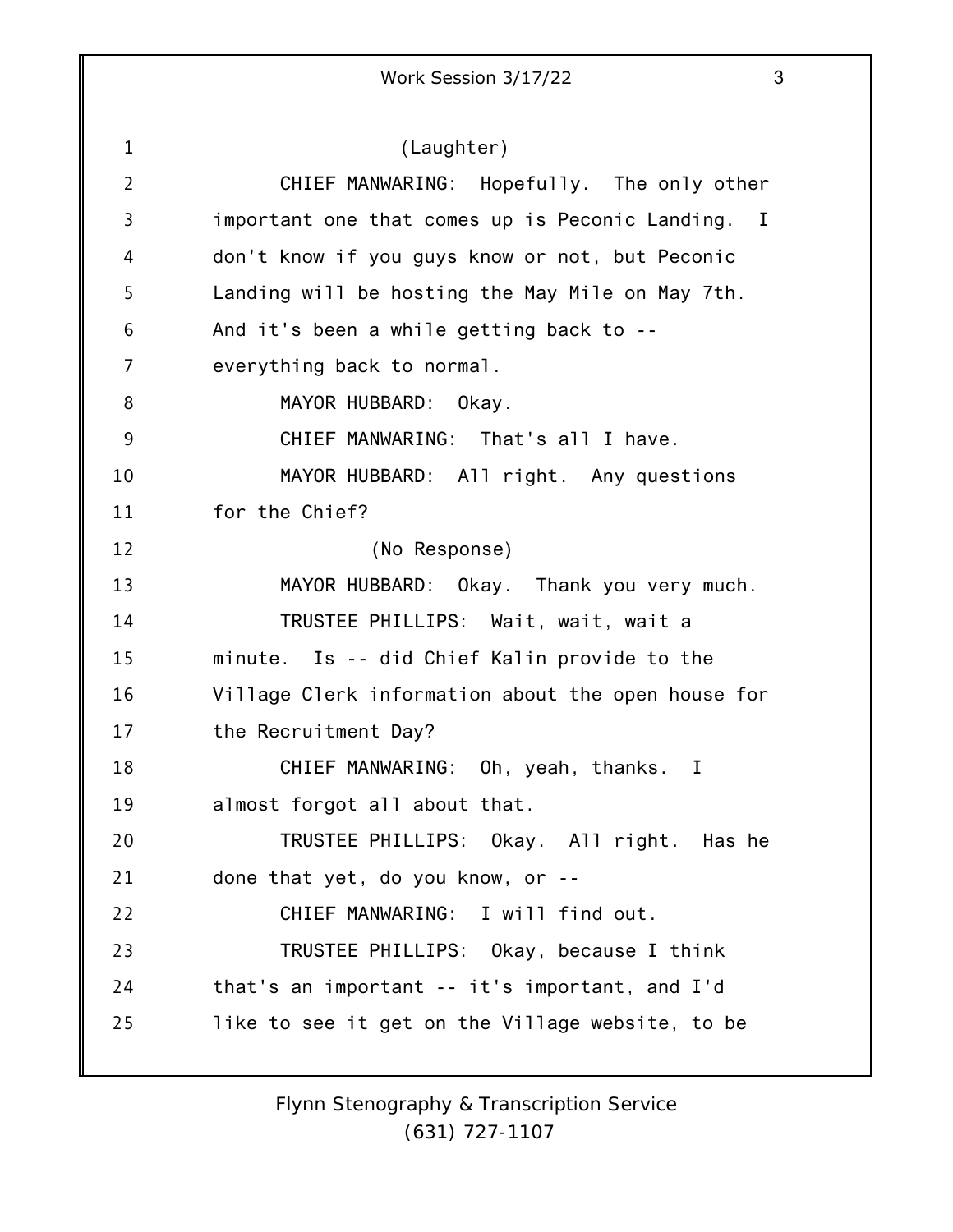1 2 3 4 5 6 7 8 9 10 11 12 13 14 15 16 17 18 19 20 21 22 23 24 25 honest with you. CHIEF MANWARING: Okay. TRUSTEE PHILLIPS: Thanks. CHIEF MANWARING: Will do. MAYOR HUBBARD: Okay. When we get it, we'll post it. Okay. Next up is the Village Administrator, Paul Pallas. ADMINISTRATOR PALLAS: Thank you, Mr. Mayor. I'll start with my discussion items, and I have a couple of additional items for that. The first is the effluent reuse study. We had a grant from EFC. We did make a presentation to Long Island Water -- I think it's the Long Island Water Reuse Group. I forget the exact title of them. Our plan, unfortunately, was not really well received by them. As we had originally conceived the plan, it was going to be for irrigation, and it just wasn't workable at first. So it turned out that we designed, as you all know, to do basically recharge basins in the Polo Grounds. It seems to be not what they were looking for. So we're actually going to go back to the folks that I'm working with on this. We're going to go back to the drawing board a little bit to try to see if it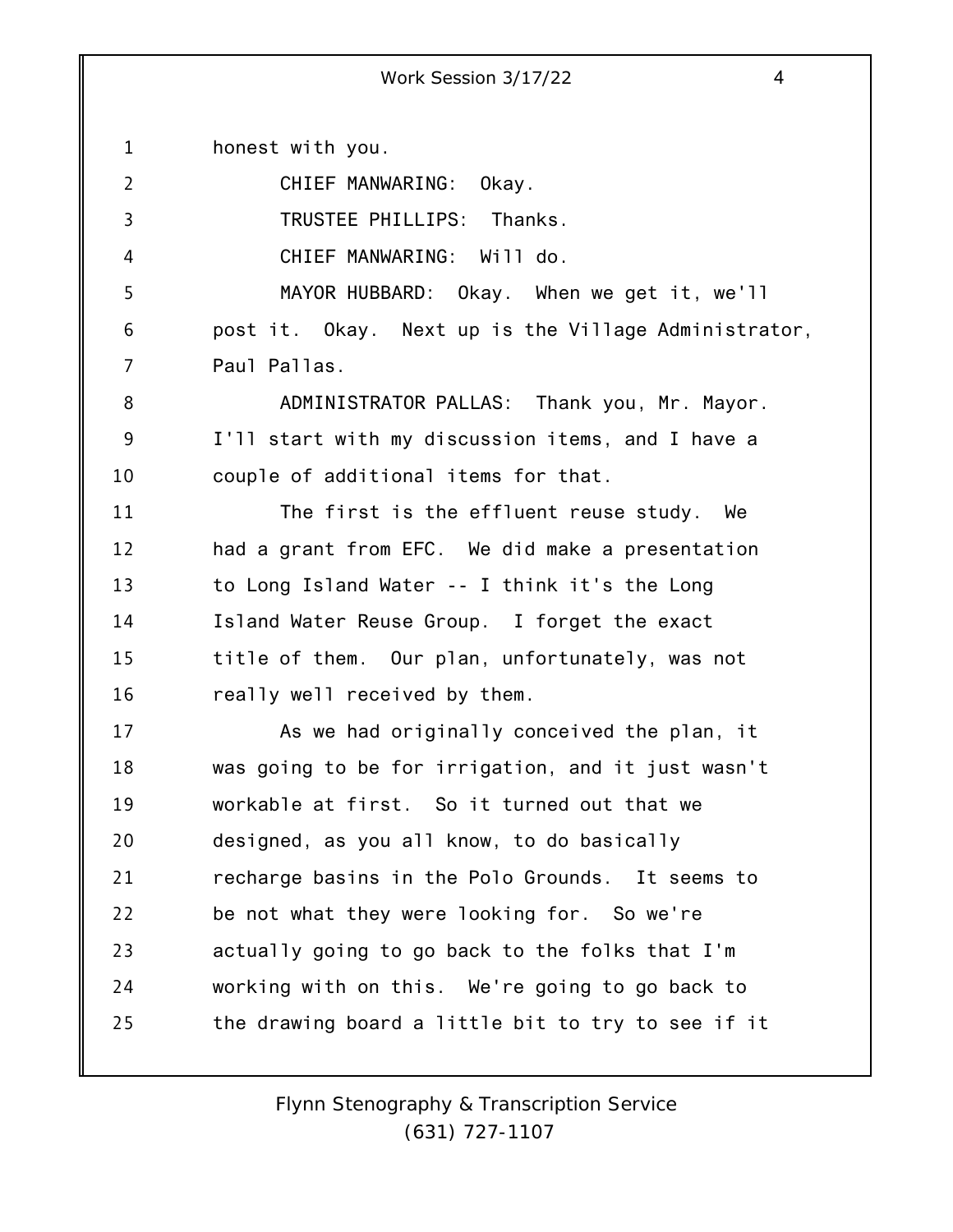1 can be redone.

| $\overline{2}$ | We're not -- we're not looking for funds           |
|----------------|----------------------------------------------------|
| 3              | from the Village. We're going to seek funding for  |
| 4              | continuing it, continuing the study from other     |
| 5              | grant sources. So just to be clear, there's no     |
| 6              | Village money going to be expended. But I'm going  |
| 7              | to continue to work a little bit on it with these  |
| 8              | folks, just so you're aware where we are on that.  |
| 9              | Next discussion item is utility rates. We          |
| 10             | haven't looked at utility rates, all three         |
| 11             | utilities, in quite some time, and we really need  |
| 12             | to review our rates to see if they're appropriate  |
| 13             | across the utilities. There will be a resolution   |
| 14             | at next week's meeting to go out for an RFP to get |
| 15             | a consultant in to review, to review the rates.    |
| 16             | That's the first step in the process.              |
| 17             | TRUSTEE PHILLIPS: Paul, I'm sorry, you're          |
| 18             | talking about electric, sewer and water?           |
| 19             | ADMINISTRATOR PALLAS: Correct, all three,          |
| 20             | all three utilities, yes.                          |
| 21             | The next item is on the microgrid project.         |
| 22             | Just as for that, the electric service for the     |
| 23             | Firehouse here has been completely done, well, the |
| 24             | There's also some small things to<br>main service. |
| 25             | do for that. The solar panel work continues, and   |
|                |                                                    |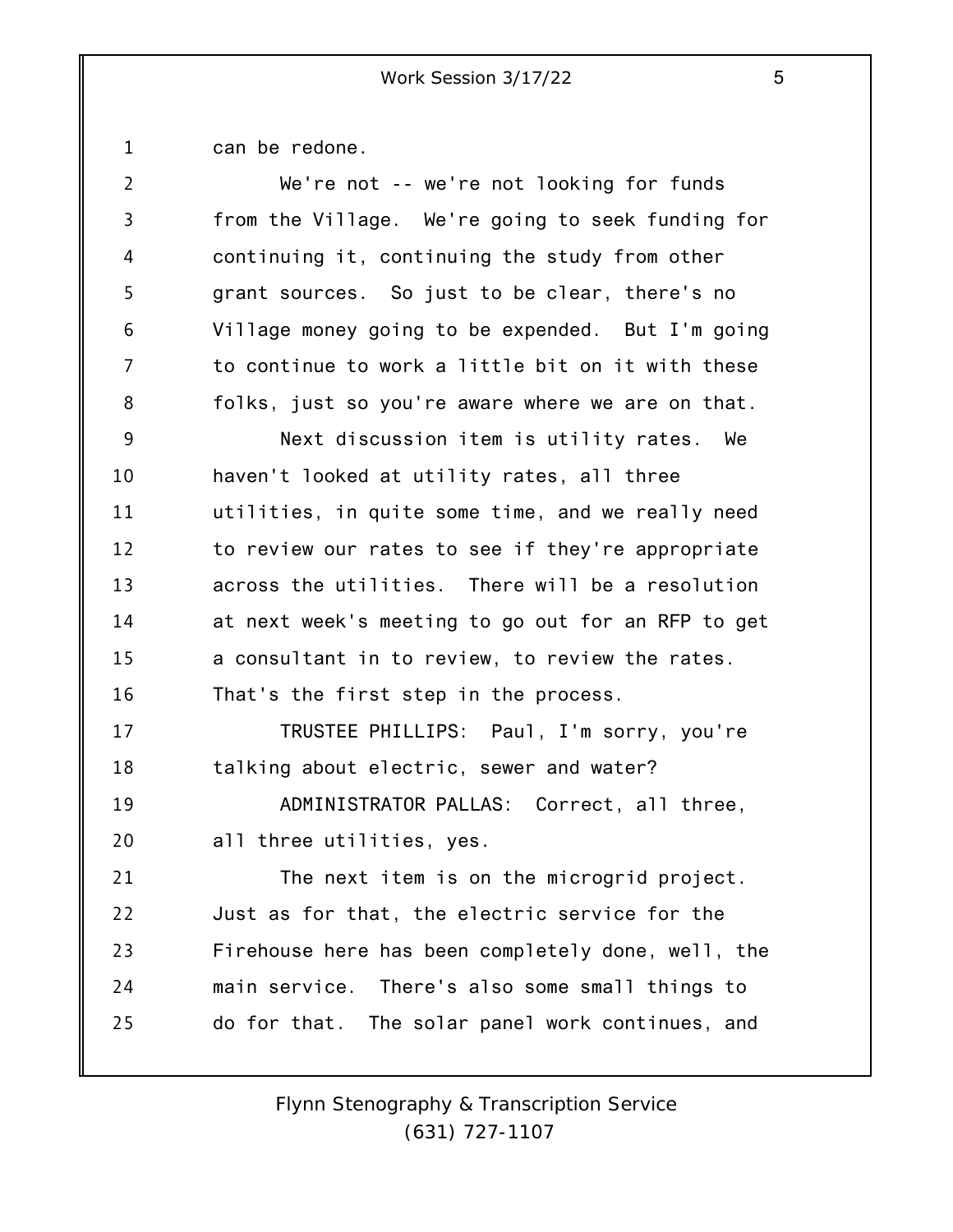the work to put in the generator and the battery system, that all -- that work all continues.

1

2

25

3 4 5 6 7 8 9 10 11 12 13 14 15 16 17 18 19 20 21 22 23 24 The same is true over at the wastewater treatment plant, that there an electric service upgrade, but they're continuing to do work on the solar, the solar pieces of that. Initially, we didn't think the distribution work was going to be ready or the service work would be ready for another week, but they were able to time their schedule and get it actually done, and they did it in record time, really. They started, I believe, around  $7:30$ ,  $8:00$ , they were done by  $2$ ,  $2:30$  in the afternoon. So that was a very big, big job. They had a good crew working on that. So I just wanted to make sure everybody was aware of that. TRUSTEE PHILLIPS: Paul, could you do -- I would like to -- I haven't been up to the sewer plant in a while. Is there some way we could kind of get photos of the work going on with the solar panels, exactly where they're placed or -- ADMINISTRATOR PALLAS: Yeah. I mean, the - it's in the drawings that had originally sent. TRUSTEE PHILLIPS: Right. ADMINISTRATOR PALLAS: But I could certainly

> *Flynn Stenography & Transcription Service (631) 727-1107*

get photos. Right now, I think all they're doing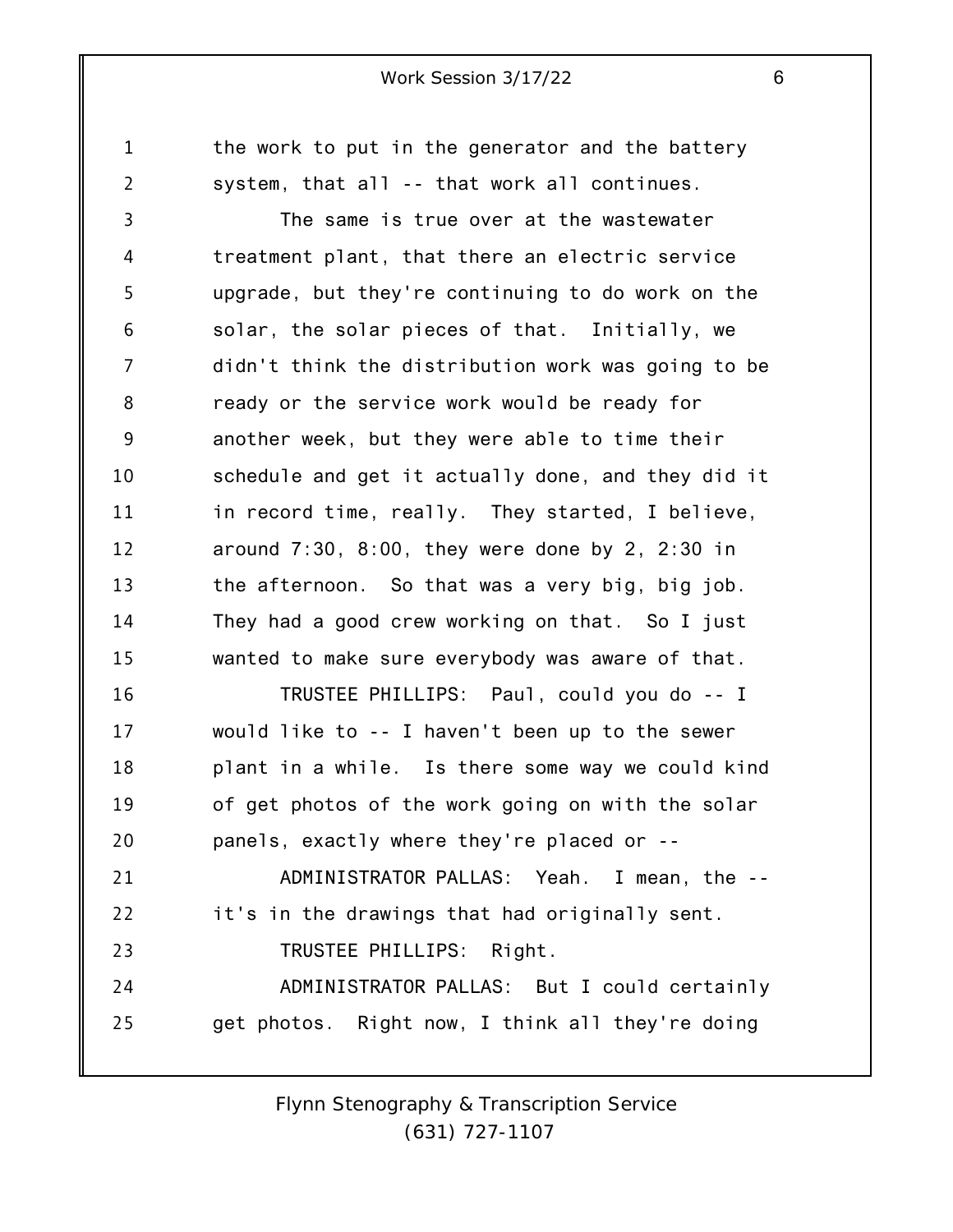is putting in the base. There's really nothing to see. But once they start building the framework, that will be a little more, you know, impressive to see. So I'll certainly make sure we get that out.

6 7 8 TRUSTEE PHILLIPS: I think it would be great to kind of documentate that a little bit for the grant process.

9

1

2

3

4

5

ADMINISTRATOR PALLAS: Sure.

10 11 12 13 14 15 TRUSTEE PHILLIPS: And for the public to see what's going on with the microgrid. The poles going in, it's very obvious. The Firehouse is very visible. But what's going up at the sewer plant is not really, you know, an active site for the public to see what's going on.

16 17 18 19 20 21 22 23 24 25 ADMINISTRATOR PALLAS: Yep, I'll do that. Not on my list is an update on the central pump station work. Both -- just I want to report that the new station is working in parallel with the old at this stage, and they're going to let that run for a week or two, just so that there's no issues with it at all, and then make a final cut-over in about -- like I said, about a week or two. At that point, we'll be fully off of the old station, including -- inclusive of the generator.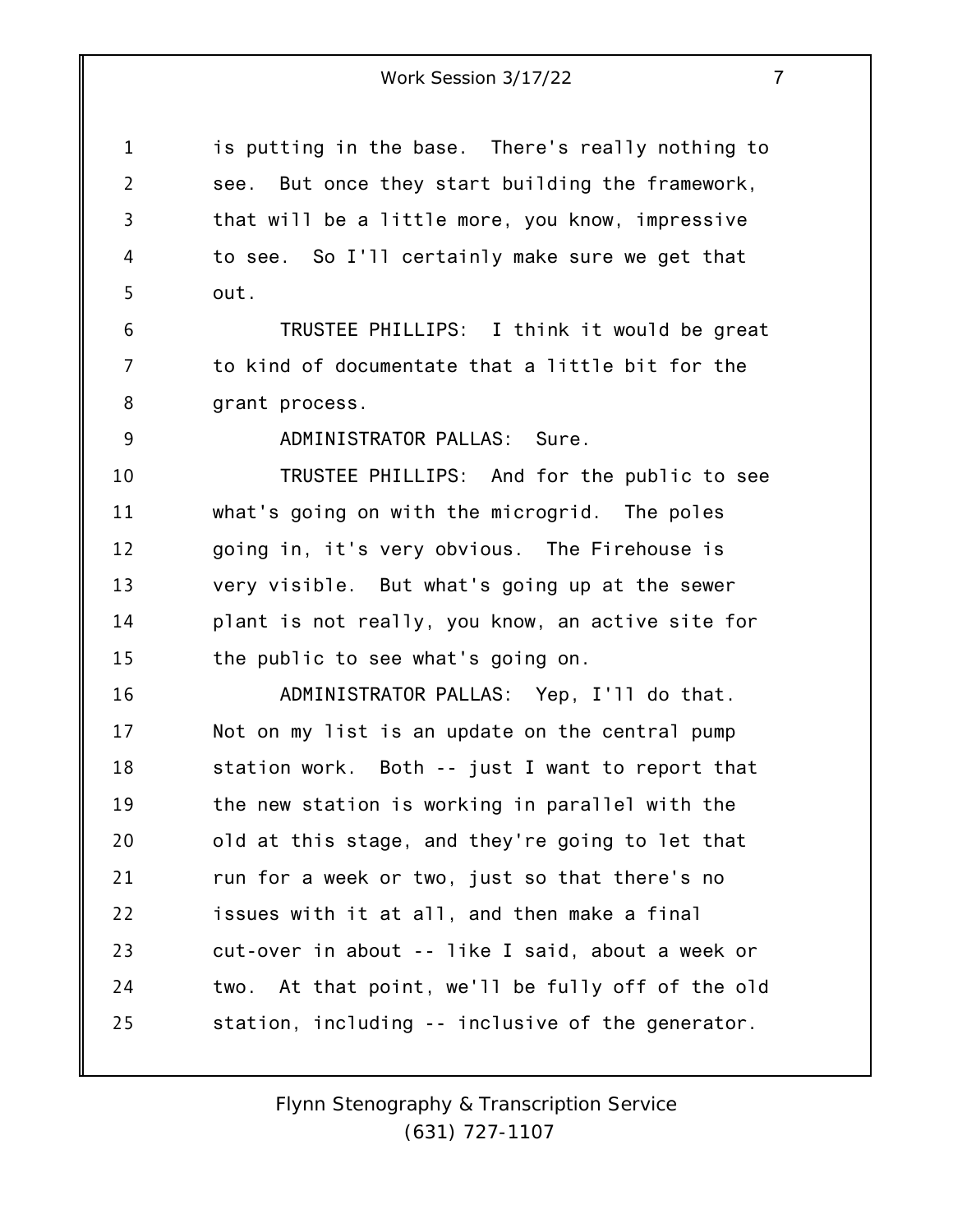1 2 3 4 5 So everything should be all buttoned up operationally by then. Obviously, there's a lot of site work that needs to be done and clean up the site, but the operation will be fully operational in about two weeks.

6 7 8 9 10 11 12 13 14 15 Resolutions: I'll do the additional resolutions that aren't on my list first. We do have a resolution for vehicles for the Electric Department that consists of two bucket trucks, one 55-foot bucket truck, and one 50-foot bucket truck. The 55-foot truck will come with a material handler that's -- is to the transformers and everything like that. The other is a 10-yard dump truck, I believe, that's also for the Electric Department.

16 17 18 19 20 21 22 23 24 25 The other additional resolution is for our State Utility Association, the New York Association of Public Power annual -- this is our typical annual consultant approvals. We only pay a portion of the fee, a very small portion of the overall fee, and it consists of Duncan, Weinberg, Genzer & Pembroke, who are the Attorneys, Susan Stohr, who does -- who's only going to be doing Washington Legislative work, and a new consultant that we've just hired, the Roffe Group. Actually,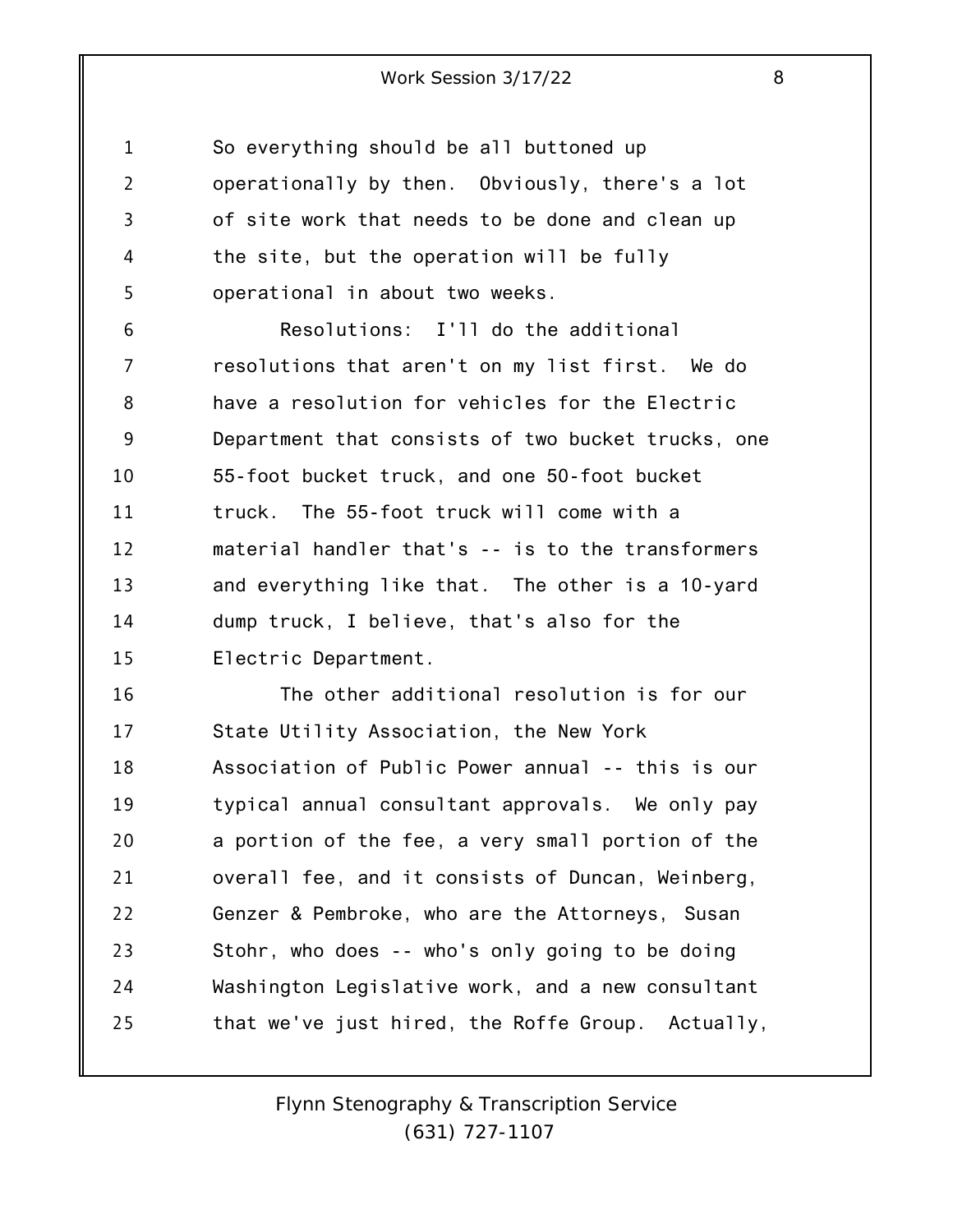1 2 3 4 5 6 7 8 9 10 11 12 13 14 15 16 17 18 19 20 21 22 23 24 25 they've changed their name since we hired them, but that's the -- what the proposal is under, and, again, we only pay a small percentage of that. There'll be one additional resolution for Susan Stohr for the Village. She has been doing work for us, as you know, for several years and been very successful in working with us and getting some of these, these two large grants that we had, and she continues to work with us on that. And with the Federal funds coming up very soon, hopefully, I think it would be beneficial to keep her working with us to help us through that process as well. It's minimal, a minimal fee, actually, overall when you consider the amount of money that we have been able to get with her help, so. TRUSTEE PHILLIPS: So, Paul, how does -- TRUSTEE ROBINS: Paul, I have a question. TRUSTEE PHILLIPS: Go ahead, Julia. TRUSTEE ROBINS: Talking about the Federal money coming from the infrastructure bill, I have been noticing, spending a lot of time this winter working on -- walking on the Railroad Dock, realized the condition of that dock is in very - is very poor, to say the least. I was just wondering, is it possible in some way for us to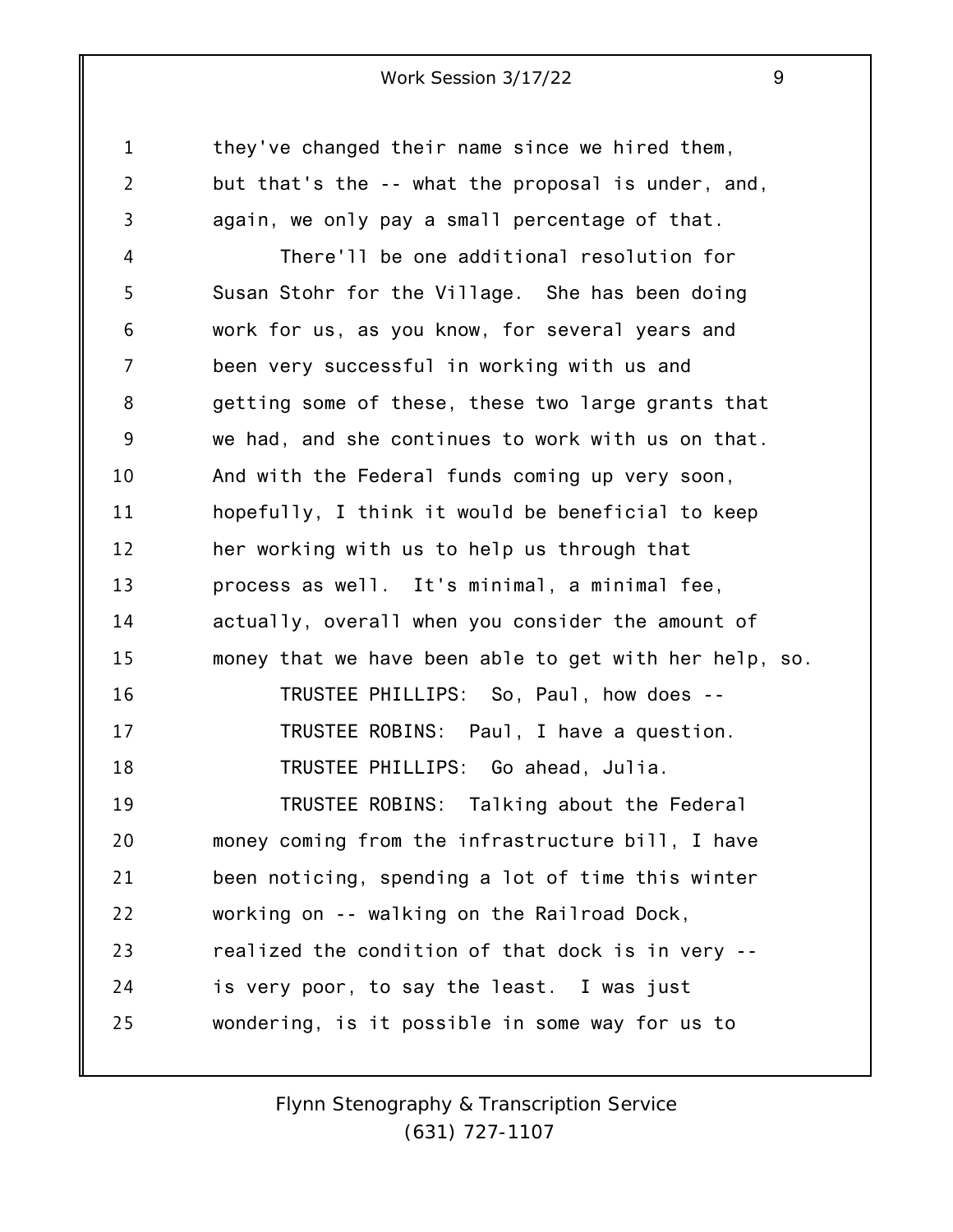1 2 3 4 5 6 7 8 9 10 11 12 13 14 15 16 17 18 19 20 21 22 23 24 25 get some kind of a grant and receive help to do some rebuilding, resurfacing on that dock? ADMINISTRATOR PALLAS: Well, the -- I mean, the short answer is, you know, probably. You know, there is a considerable amount of money for infrastructure work that could be had, you know, certainly. None of the -- none of that process has been laid out yet. And I think, as I reported last month, when those -- when those come due, when they come out, rather, when all the agencies get all their instructions together, there's going to be a very short time window to apply. So we're going to have to know what, what we're applying for. We don't have a lot of time to make that decision. So I can certainly add that to -- I can certainly add that to the list of items that could be looked at, yes. TRUSTEE ROBINS: I mean, has that been priced out at all? Do we have any idea what it would cost to resurface, to -- and to rebuild? ADMINISTRATOR PALLAS: No. I mean, it's not going to be cheap. TRUSTEE ROBINS: I know that. ADMINISTRATOR PALLAS: And to remove all of those boards and to replace them would be quite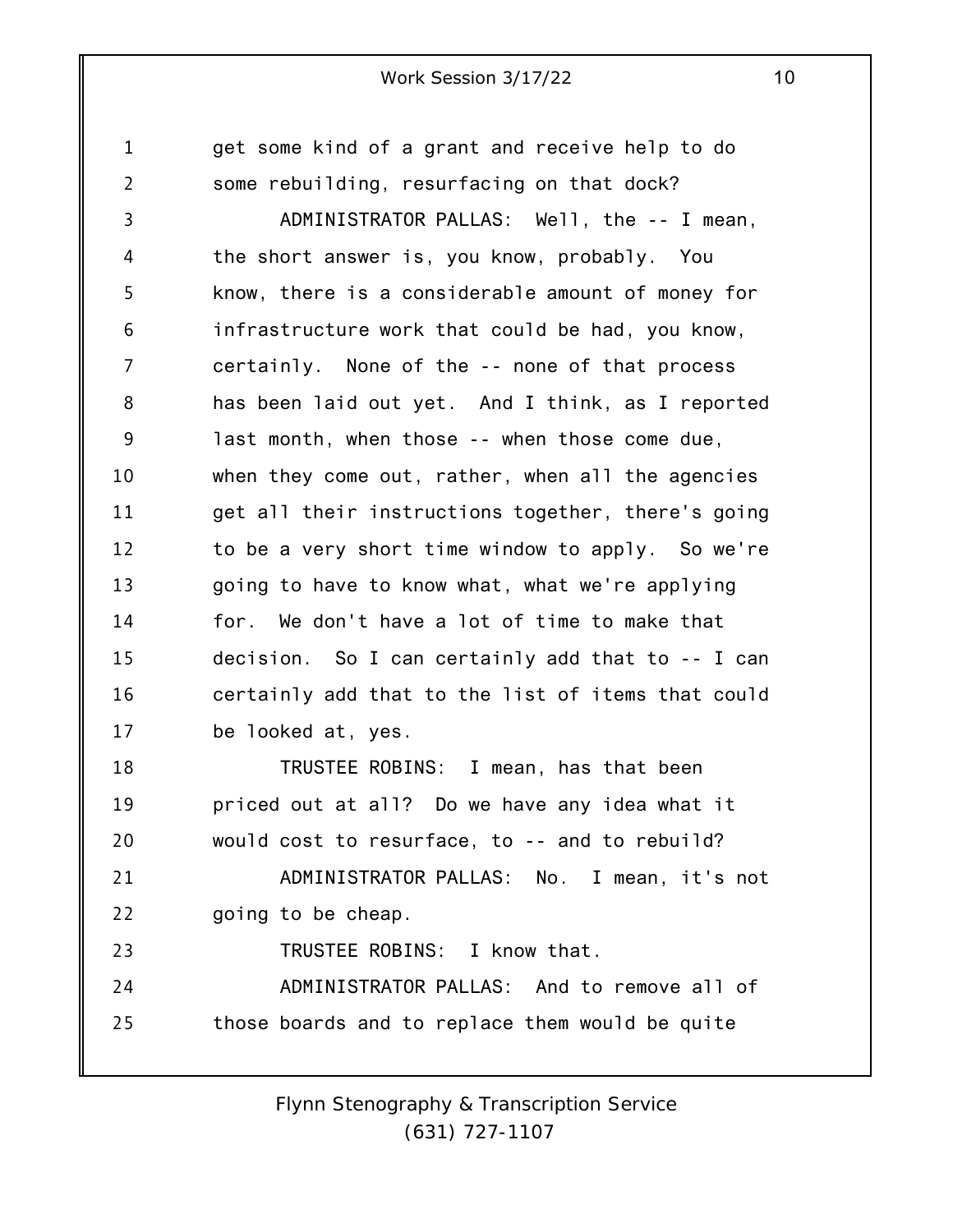1 2 3 4 5 6 7 8 9 10 11 12 13 14 15 16 17 18 19 20 21 22 23 24 25 Work Session 3/17/22 11 the undertaking. Structurally, just to be clear, structurally it's fine. TRUSTEE ROBINS: Right, okay. So it's mainly the decking, but still, a considerable cost. ADMINISTRATOR PALLAS: Yeah. TRUSTEE ROBINS: I can only imagine, it's gone up -- ADMINISTRATOR PALLAS: Yes, so -- TRUSTEE ROBINS: -- quite a bit. ADMINISTRATOR PALLAS: So we can certainly add that to the list, see what that -- TRUSTEE ROBINS: We'll talk about that maybe in the budget talks. TRUSTEE PHILLIPS: Well, that -- Paul, the other point is, is we do have the bulkhead at Mitchell Park that we're going to have to -- we're aware of that, okay? We have -- so maybe we can talk about combining two of them under a grant, vote on it separately, or whatever. At this point, the Mitchell Park bulkhead is my -- is a concern. ADMINISTRATOR PALLAS: Sure. TRUSTEE PHILLIPS: And I have two questions, and I know we have a -- you know, we had the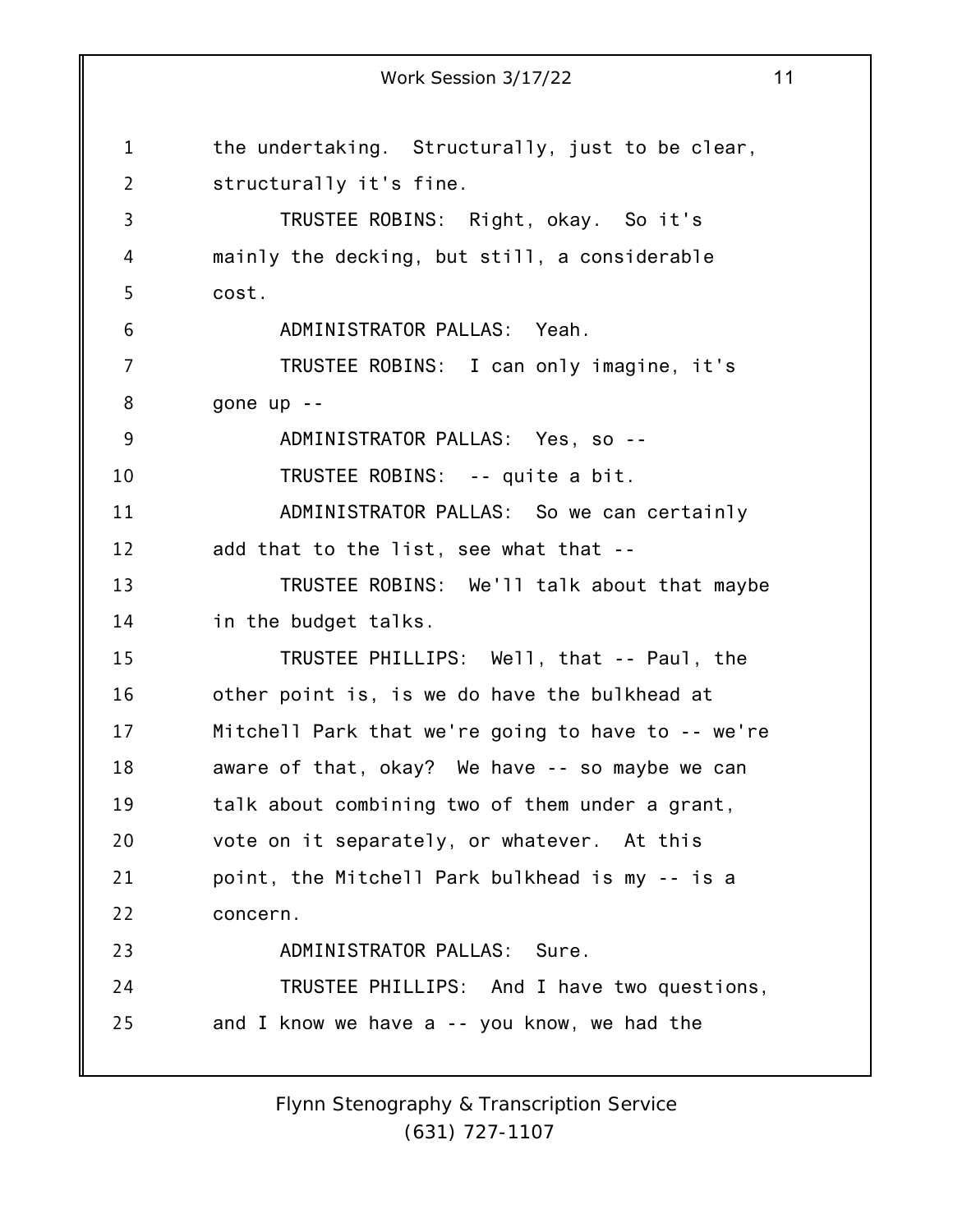1 2 3 4 5 6 7 8 9 10 11 12 13 14 15 16 17 18 19 20 21 22 23 24 25 actual grant. They put together the paperwork for potentially a grant. Are we still going to be working with the same consultants to start looking for that grant money? Isn't that part of what we had at one point with the -- ADMINISTRATOR PALLAS: They did that task. TRUSTEE PHILLIPS: Okay. ADMINISTRATOR PALLAS: They performed that task as part of the original grant, and, at that time, they did do the research and there was just nothing there. So, I mean, I don't -- again, I think -- I think that's something, I'll be honest, would be expensive to go through a consultant, that Susan, while she's not a grant-writer, she can help us navigate the process for that. So that's  $-$ TRUSTEE PHILLIPS: Well, I think we pretty much have -- I mean, we did the bulkhead study, and I believe actually -- the consultant actually filed for a permit, did he not? ADMINISTRATOR PALLAS: We have permits. TRUSTEE PHILLIPS: Oh, we have -- ADMINISTRATOR PALLAS: Yeah. The only permit that right now that we need to be renewed, and not really renewed, is the Army Corps permit.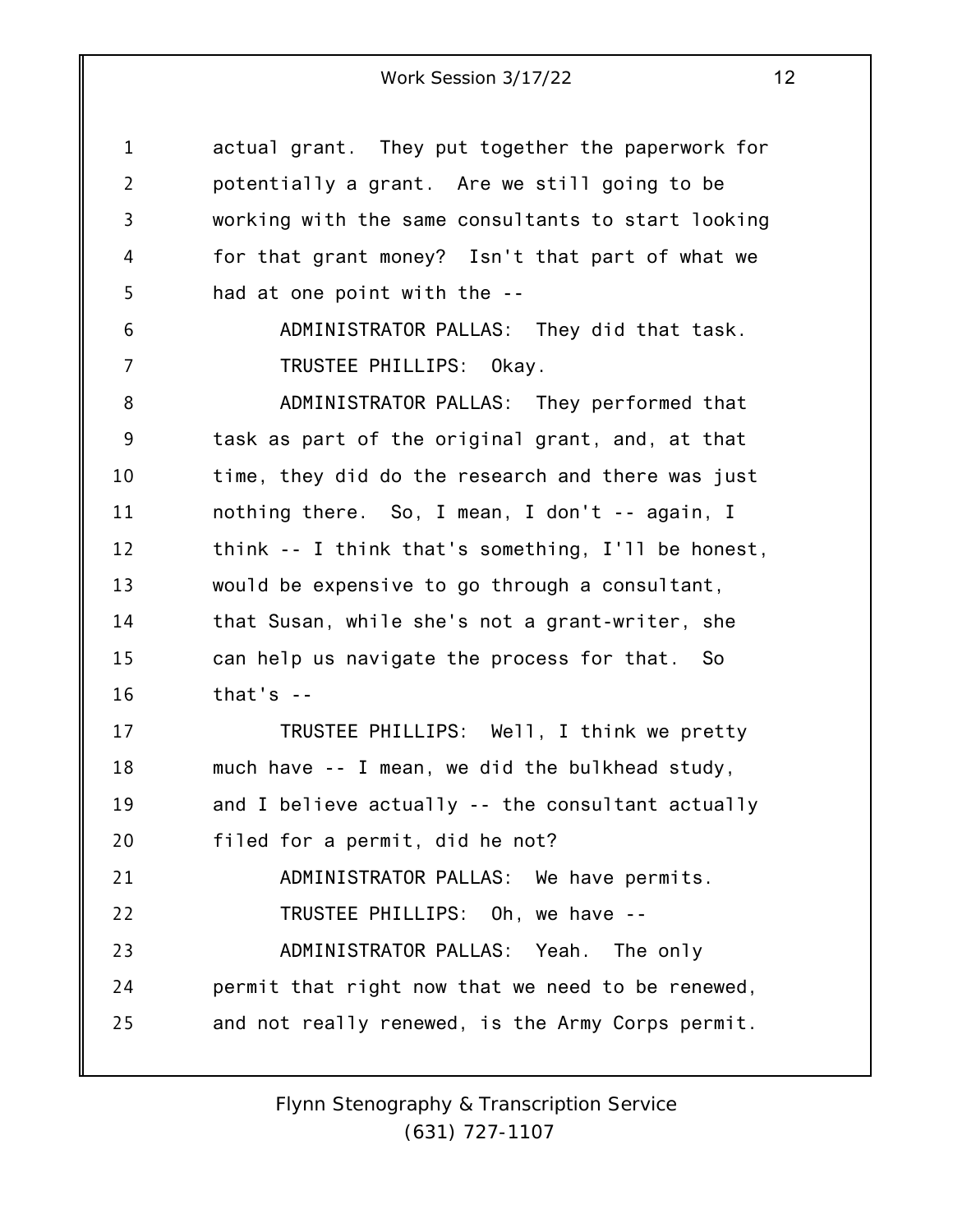1 2 All the other permits will still be in force for at least two more years.

TRUSTEE PHILLIPS: Okay.

3

4 5 6 ADMINISTRATOR PALLAS: I think a little more than two. But the Army Corps permit, there's no renewal process.

7 8 TRUSTEE PHILLIPS: No, I know there's no renewal.

9 10 11 12 13 14 15 16 17 18 19 20 21 22 23 ADMINISTRATOR PALLAS: You just have to submit it again. I mean, it's the same, it's the same paperwork. I might use -- I might use this consultant to help process that, because there was some dialogue between the consultant and the Army Corps about the original application. There were some modifications, and I don't want to try to reinvent that. You know, I want to make sure I get -- make sure it's done right. So I can recommend when the time comes -- there's no point in renewing it now, because we don't have a project to bid out. And the bid package is by and large ready go. You know, we may need to use a consultant to do that part, but not the grant piece of this.

24 25 TRUSTEE PHILLIPS: Yeah. I mean, we know it's coming and we know it's a goal over the next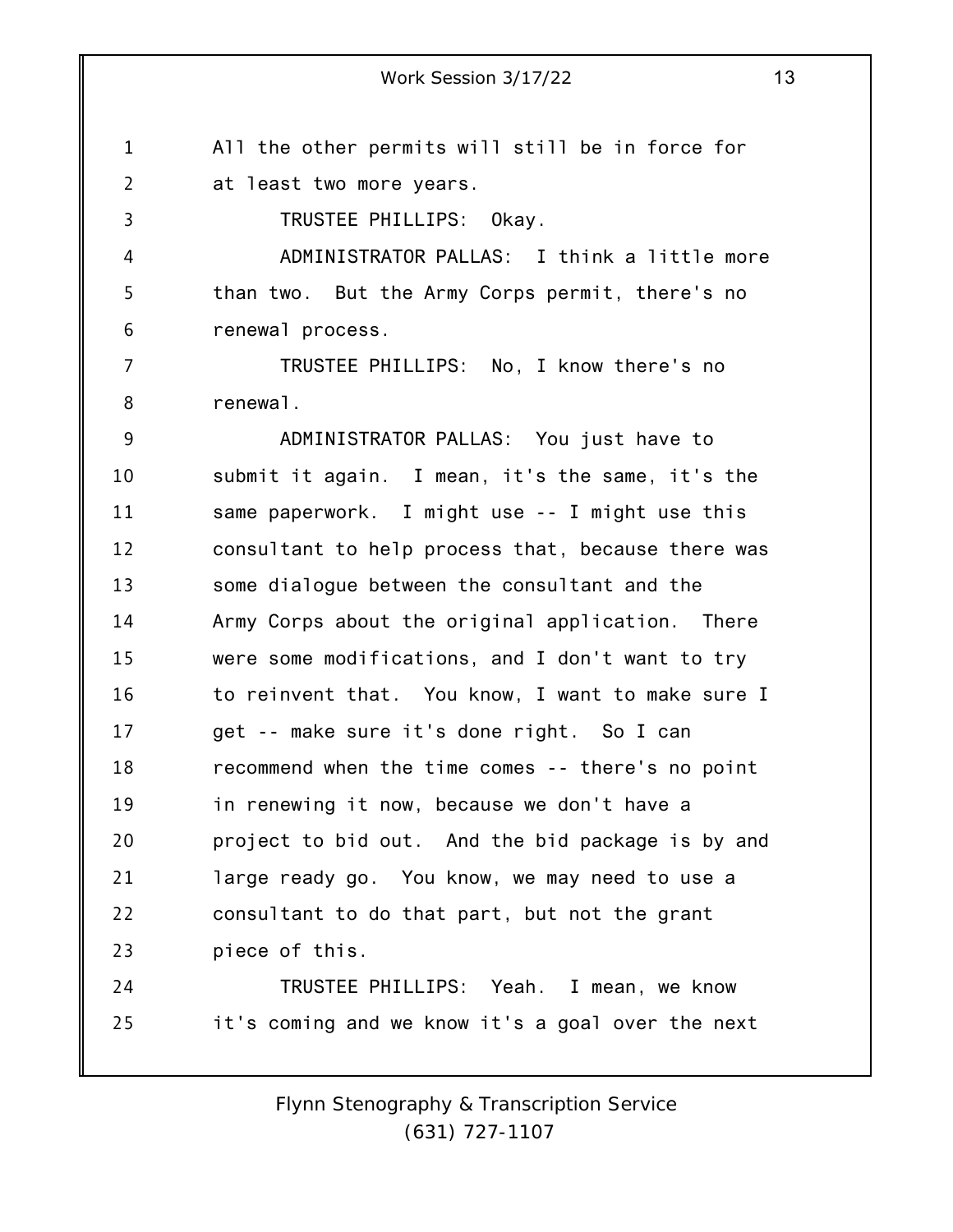1 2 3 4 5 6 7 8 9 10 11 12 13 14 15 16 17 18 19 20 21 22 23 24 25 year or two -- ADMINISTRATOR PALLAS: Yes. TRUSTEE PHILLIPS: -- with financing -- ADMINISTRATOR PALLAS: Yes. TRUSTEE PHILLIPS: -- in the future. So I just want to make sure that it's kind of starting to become on the front burner. ADMINISTRATOR PALLAS: That was one of the prime ones on my list for when these grants are available, yes. TRUSTEE PHILLIPS: Okay. All right. MAYOR HUBBARD: Okay. Paul, you want to just mention the NYSERDA paperwork that we got yesterday, the email about the grant -- ADMINISTRATOR PALLAS: There's -- there is a -- MAYOR HUBBARD: -- availability? ADMINISTRATOR PALLAS: Sure. There's a NYSERDA grant available, it's relatively small. It's for energy efficiency and called decarbonization grant for the electric utility specifically. Just so everyone's aware, we typically are not eligible for NYSERDA grants. My -- the State Association that we're a member of has been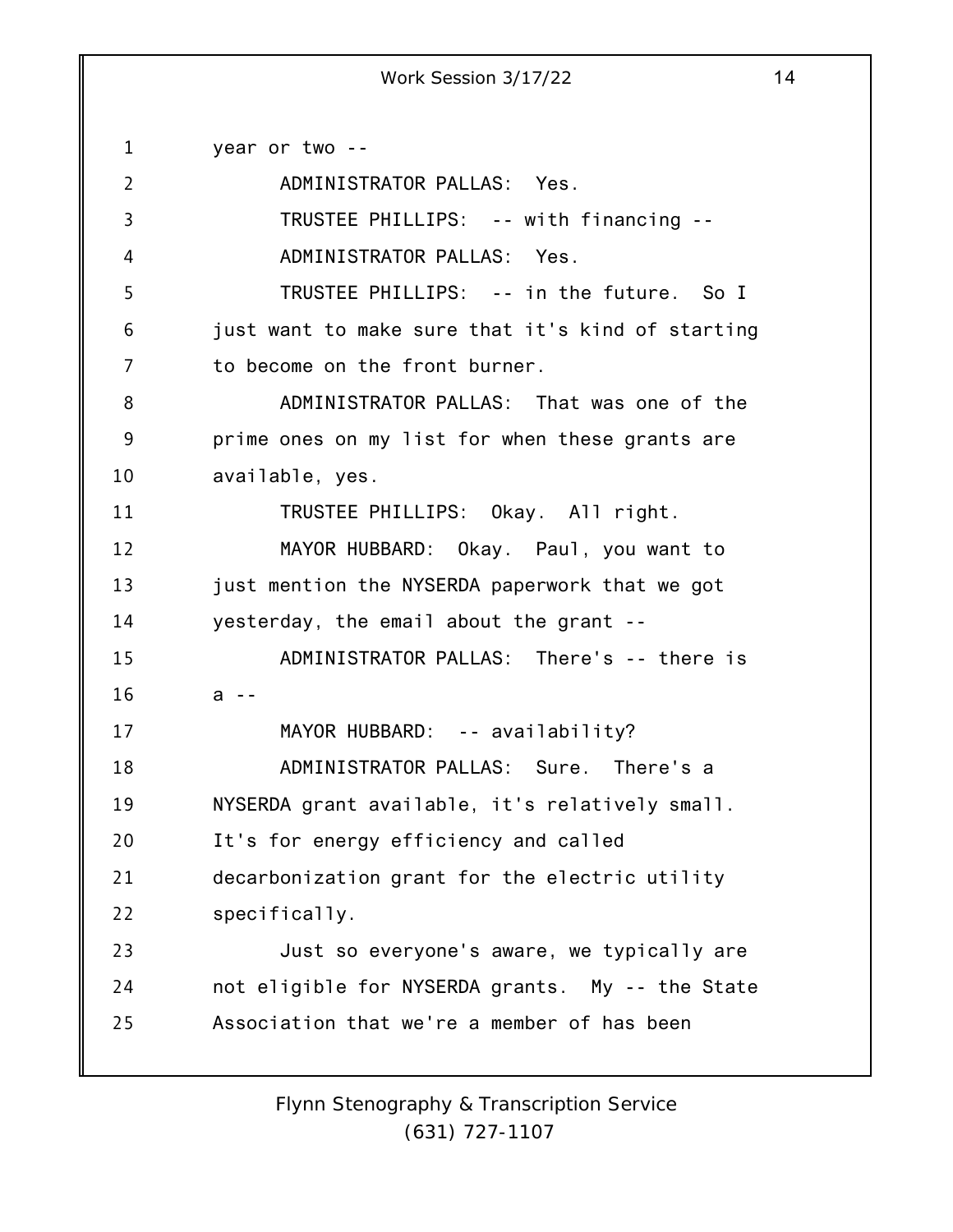1 2 3 4 5 6 7 8 9 10 11 12 13 14 15 16 17 18 19 20 21 22 23 24 25 working, you know, for literally two decades trying to get NYSERDA to provide some grant funds for municipal utilities throughout the state. The total amount that's available is only \$3 million, but I would like to try to submit a grant for this. It's important that since we finally got them to agree, to actually have something to submit. So I'm working, staff and I will be working on putting something together for that process. That is due, I think, in about a month. So these are going to be small grants. Each one, the maximum that -- of the three categories, the two that we might be able to submit has a capital of 100,000 and 200,000. So they'll be small grants, but at least it's a foot in the door as if it was, you know, so to speak for us to work with NYSERDA on possible future grants. TRUSTEE PHILLIPS: Do you have any idea what project you're thinking about? ADMINISTRATOR PALLAS: Not yet. TRUSTEE PHILLIPS: Okay. ADMINISTRATOR PALLAS: I will send something out to the Board as soon as we have an idea of what we want to do. TRUSTEE PHILLIPS: Okay.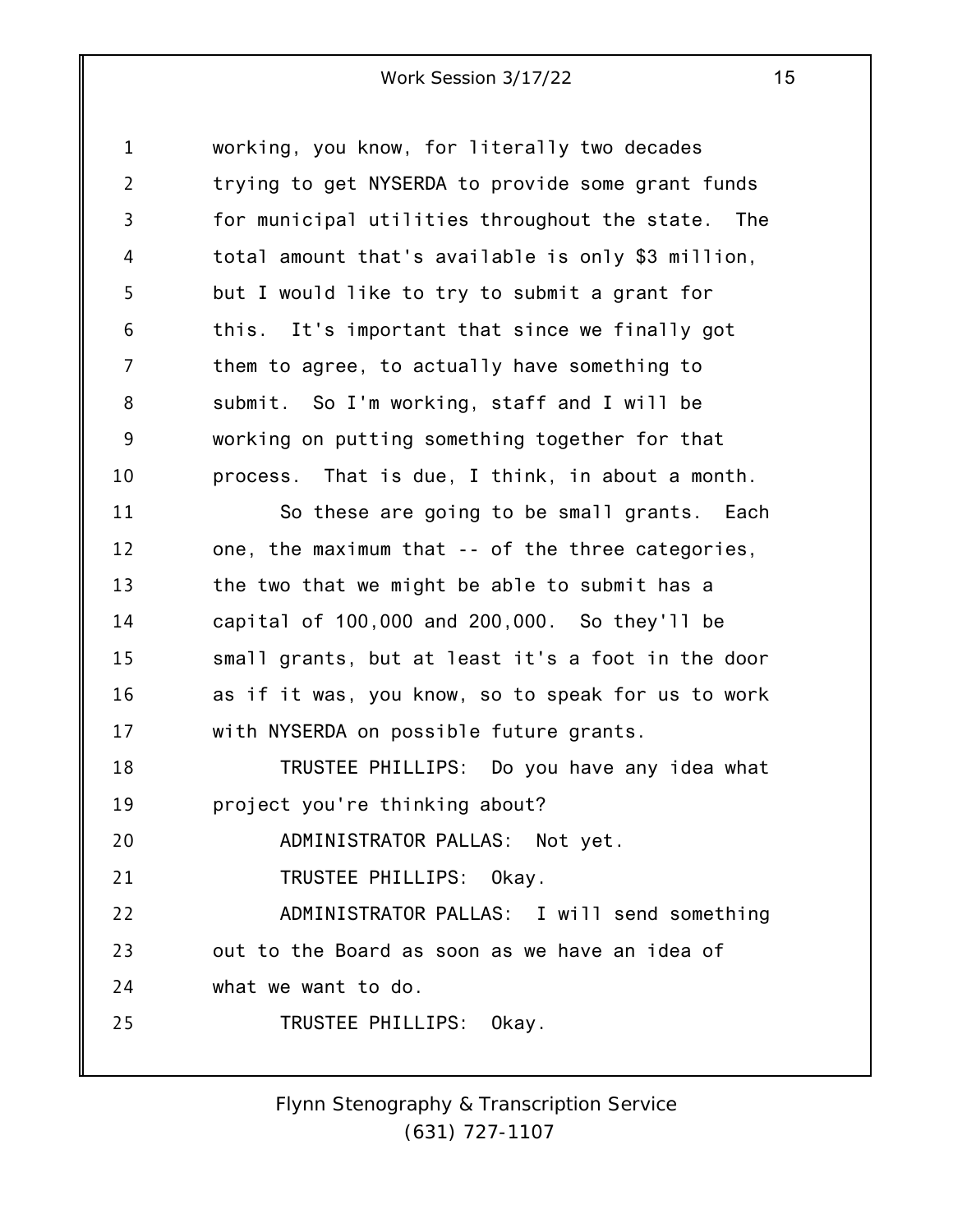1 2 3 4 5 6 7 8 9 10 11 12 13 14 15 16 17 18 19 20 21 22 23 24 25 Work Session 3/17/22 16 TRUSTEE ROBINS: Paul, I was under the impression that the microgrid grant was a NYSERDA grant, no? ADMINISTRATOR PALLAS: No. It was a Governor's Office of Storm Recovery. TRUSTEE ROBINS: Okay. ADMINISTRATOR PALLAS: The other resolutions that I have was the -- talking about the change order for the ferry redesign. And just by way of update, we still have not received any response from the DOT on our submittal. Next is the annual conference in -- it will be in Saratoga, that I'm requesting attendance approval vote to go to that conference. Next is a Sandy Beach wastewater agreement revision. As I had indicated in the email that I sent out to the Board, the Sandy Beach folks, after we had approved what I thought we had an agreement on, they decided to take another look at it and made some more or less cosmetic changes. There was no major material changes to it. So, you know, even though there aren't any, they changed enough of the way it was arranged to warrant a re -- a redo of the vote, essentially. So that's -- that's on there as well.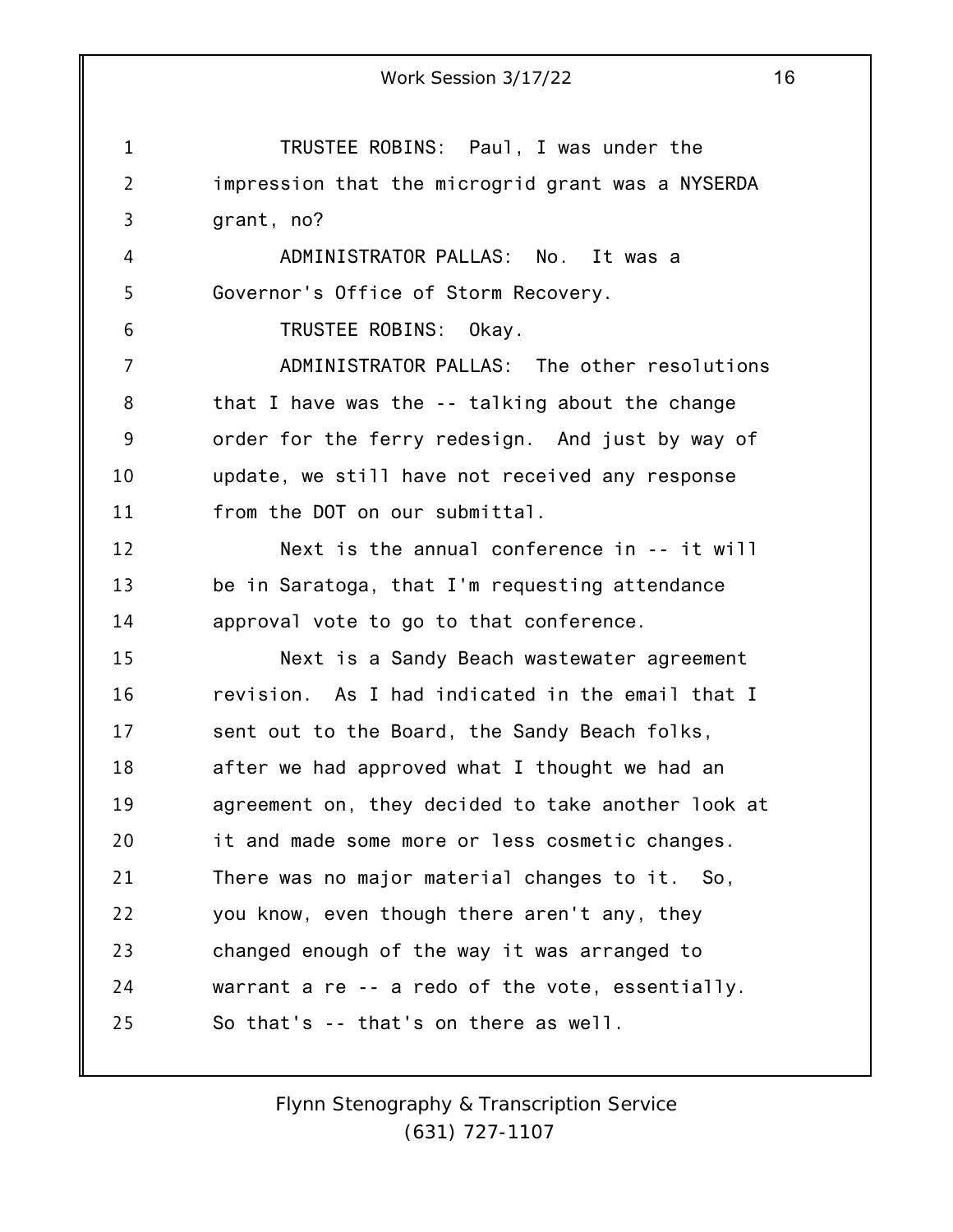1 2 3 4 5 6 7 8 9 10 11 12 13 14 15 16 17 18 19 20 21 22 23 24 25 TRUSTEE PHILLIPS: Let's just take a step back, okay? The -- as you said, the materialistic -- what actually did get tweaked in? ADMINISTRATOR PALLAS: Just more format. I mean, it didn't -- it was -- there were no - instead of we had -- for example, we had a -- as a draft -- not a draft, as a sample, we put in one of the homeowner's names. They took that out, those kinds of things, and put in, you know, fill-in-the-name-here kind of change. So there's nothing, nothing on the dollars, nothing on the timing, yeah. ATTORNEY PROKOP: So the agreement remains substantially -- substantively the same, what they sent back, but they re -- they redid -- for some -- somebody got their hands on it and basically reworded, you know, much of the agreement. But as Paul said, substantively, it said -- it remained the same. TRUSTEE PHILLIPS: Okay. So we have to vote to rescind the first one and vote to do this one? I think that's -- ATTORNEY PROKOP: I think the -- I think the new -- the new one is different enough in the formatting and language that it probably should be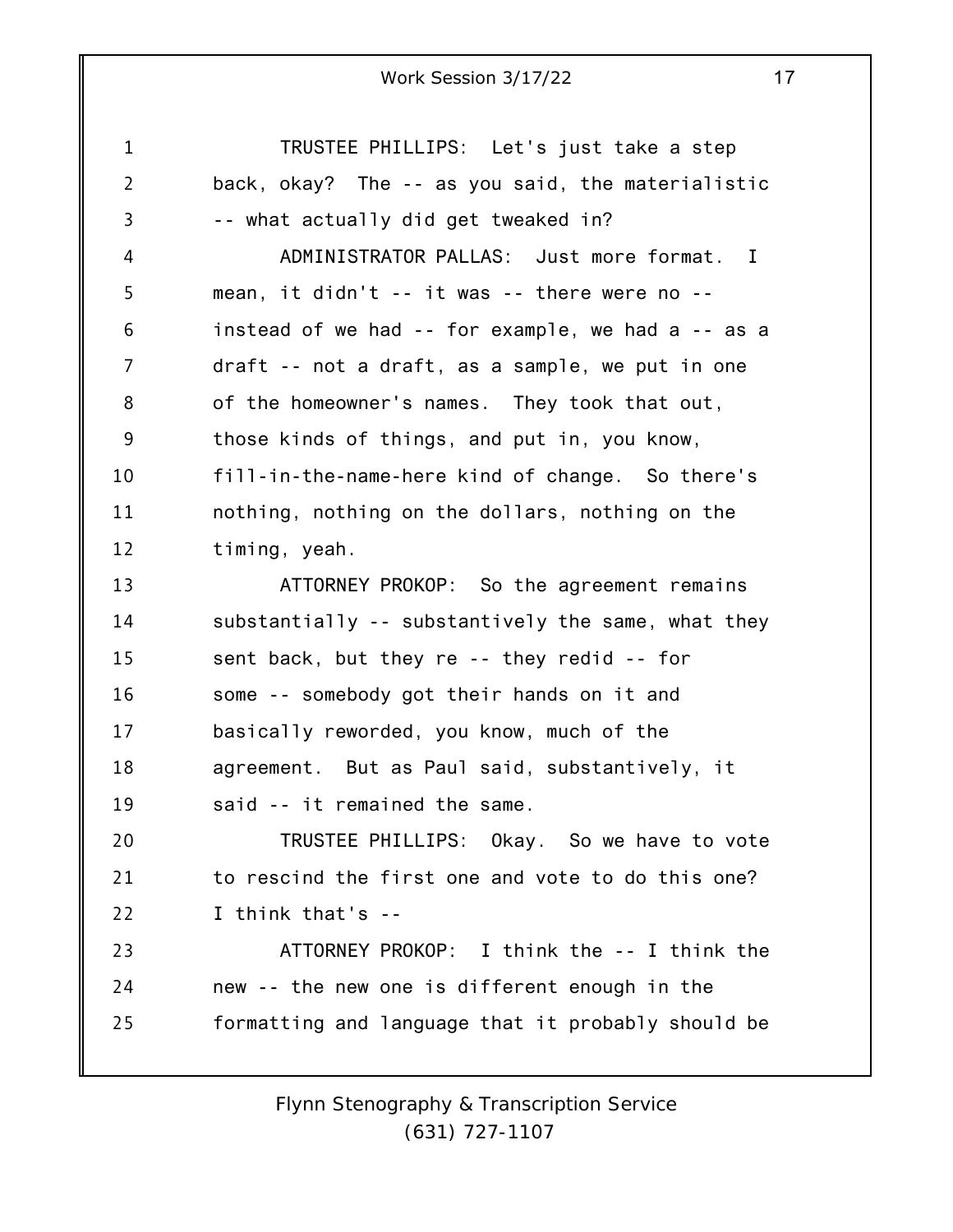1 2 3 4 5 6 7 8 9 10 11 12 13 14 15 16 17 18 19 20 21 22 23 24 25 Work Session 3/17/22 18 voted on again by the Board TRUSTEE PHILLIPS: No, I know, but what do we do about the first agreement we passed a resolution on? ATTORNEY PROKOP: Then it would be in the same resolution that it supercedes, and that -- TRUSTEE PHILLIPS: Okay. ATTORNEY PROKOP: -- the first one's withdrawn, the first approval is withdrawn. TRUSTEE PHILLIPS: Okay. I just want to - just so that it's clear, after doing what you're doing, if we get down to doing it, if we get done doing it. ADMINISTRATOR PALLAS: Okay. And last one is roof replacements. There are several roofs of at the wastewater treatment plant and pump stations that are in need of replacement, and we've been looking at the Station 2 for the Fire Department. It does look like that whole roof does need to be replaced. So rather than do this piecemeal, we'll put one bid package together for all of those repairs of the roofs. Just in terms of reminders, the one that I do want to focus on is from the Historic Preservation Commission. We had sent out or they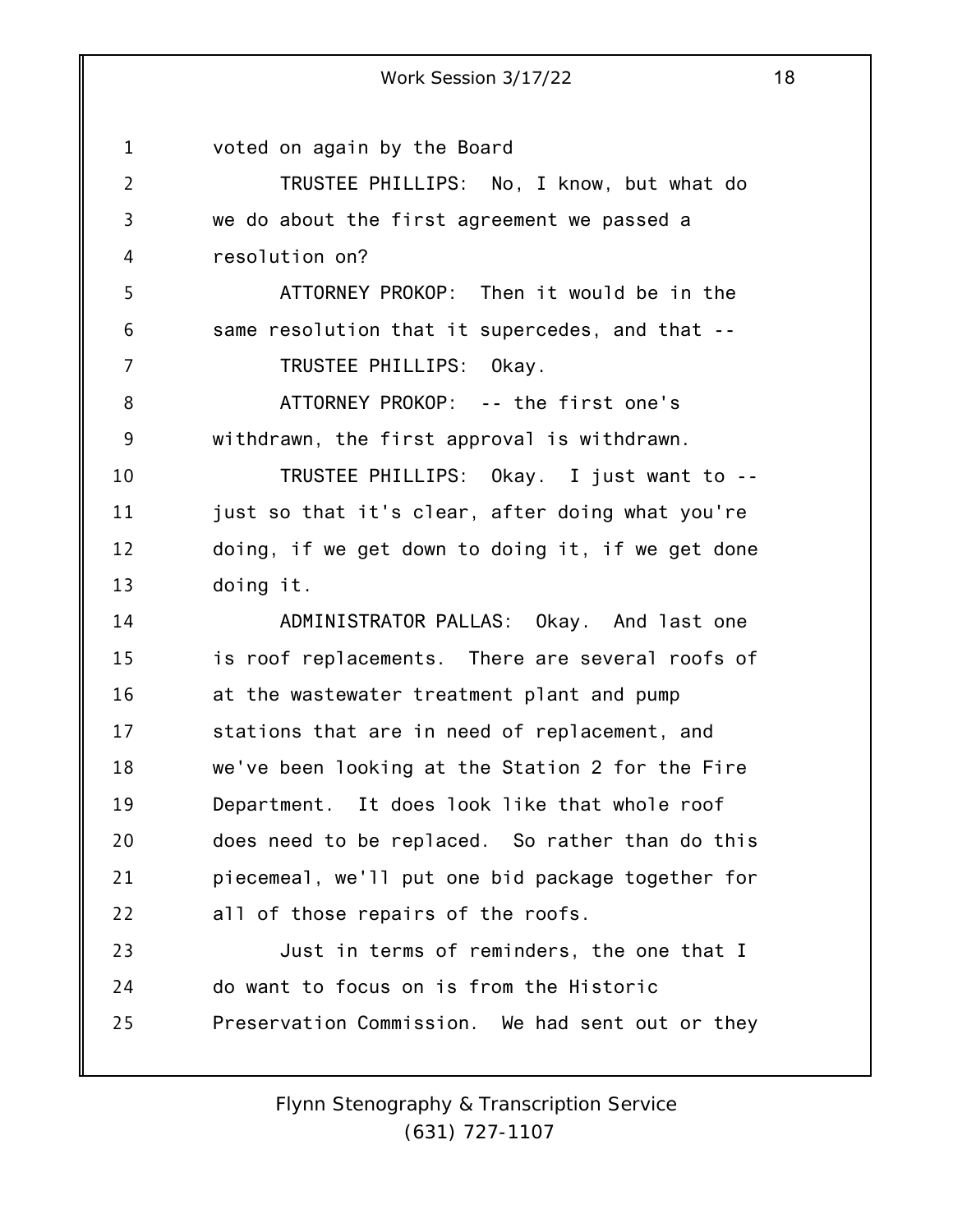| 1              | had sent out two different, two different          |
|----------------|----------------------------------------------------|
| $\overline{2}$ | documents. One was recommendations that resulted   |
| 3              | from their Recognizance Survey that included       |
| 4              | adding additional buildings to the registry, I     |
| 5              | think the Green Hill Cemetery as well, if I        |
| 6              | remember correctly, as well as expansion of the -- |
| 7              | of the district.                                   |
| 8              | The second thing they sent out is a change         |
| 9              | to the guidelines that are published on our        |
| 10             | website. I know that, you know, there's been a     |
| 11             | lot of -- a little bit of informal discussion      |
| 12             | about that, but if the Board would like, we can    |
| 13             | put that out as a formal discussion item for next  |
| 14             | month's work session in advance of any necessary   |
| 15             | resolutions to implement those things.             |
| 16             | TRUSTEE PHILLIPS: Which, which, both?              |
| 17             | Both?                                              |
| 18             | ADMINISTRATOR PALLAS: For both, yes.               |
| 19             | TRUSTEE PHILLIPS: Both?<br>Okay.                   |
| 20             | ADMINISTRATOR PALLAS: Yeah. So I was asked         |
| 21             | at the HP -- HPC Chair had asked me the status and |
| 22             | I told her I would recommend this, what I just     |
| 23             | said to you, for your votes, if that's all right.  |
| 24             | MAYOR HUBBARD: Yeah, we can have a                 |
| 25             | discussion about that. Making the whole Village    |
|                |                                                    |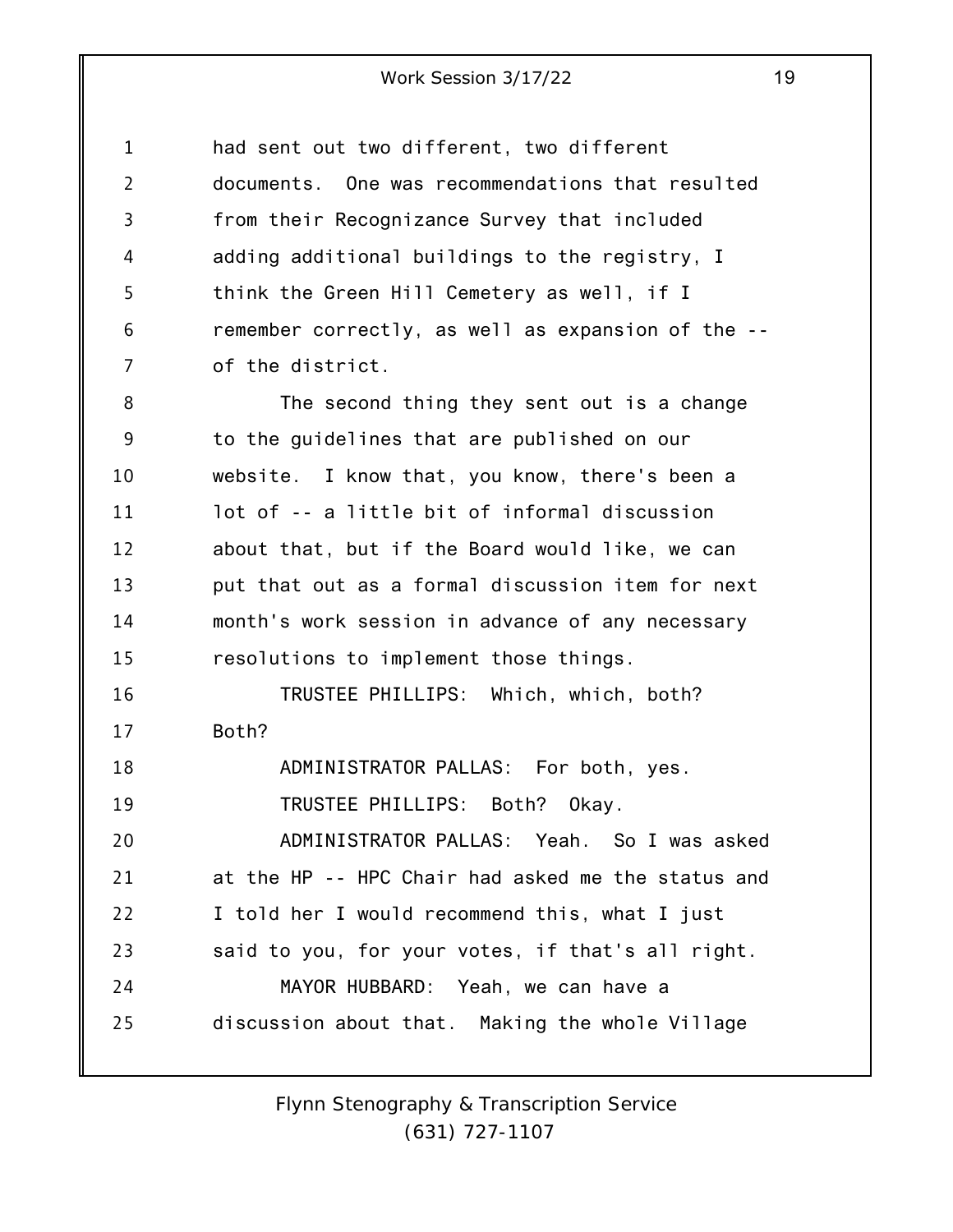1 2 3 4 5 6 7 8 9 10 11 12 13 14 15 16 17 18 19 20 21 22 23 24 25 an Historic District is a much bigger undertaking than I think what they realize. ADMINISTRATOR PALLAS: Sure. TRUSTEE PHILLIPS: Yeah. MAYOR HUBBARD: So, I mean, for a little thing. But if you're going to do the whole Village and change the guidelines for two-thirds of the Village, we need to have public hearings and get more involved in that part of it. But we will have a discussion on that when we have a full Board next month. TRUSTEE PHILLIPS: Right, but the guidelines, if I remember correctly, are just updating what's currently in existence on the - on the website? ADMINISTRATOR PALLAS: Some updates and some changes to them. TRUSTEE PHILLIPS: But it's not dealing with the -- the first one, condition is -- ADMINISTRATOR PALLAS: It's two separate. TRUSTEE PHILLIPS: Two separate? ADMINISTRATOR PALLAS: Two entirely separate things. That's why I thought we'd have two separate discussion items, not put them together. TRUSTEE PHILLIPS: Okay. Mr. Mayor, if I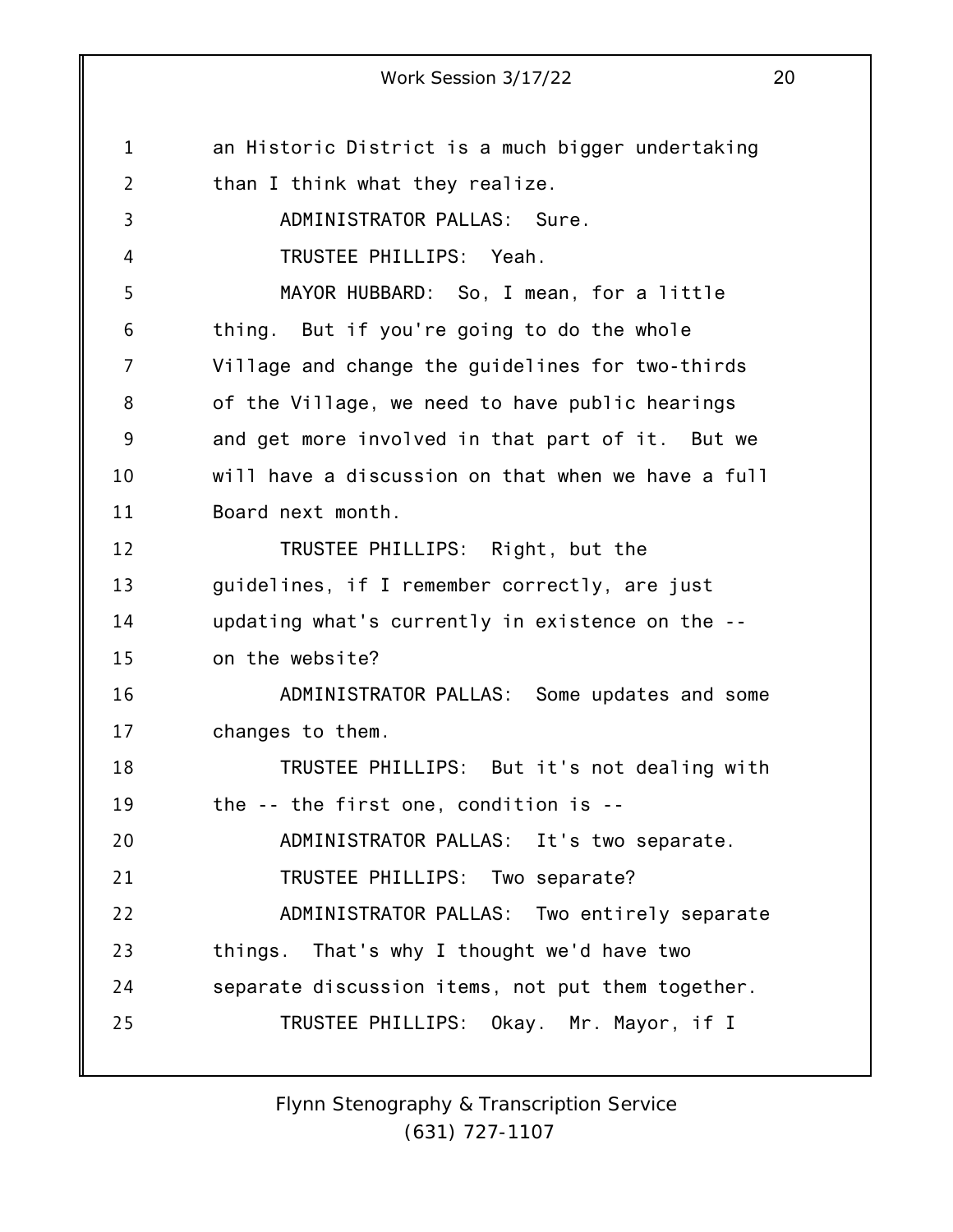1 2 3 4 5 6 7 8 9 10 11 may suggest that perhaps the one that's dealing with the applications and the guidelines, that we really concentrate on that one first, and get it out of the hopper. And the second one that we talked about, that requires a year long worth of work to do on that one, because the original ones. So I would rather we get their guidelines issued and dealt with and out of the way, and start the process of the discussion, but I'd rather concentrate on getting that -- the updates done first.

12 13 14 15 MAYOR HUBBARD: Yeah. That's the reason why I brought up the second part of it, because it's a much bigger undertaking. So we're going to have a discussion on both, but we'll try to --

16 17 ADMINISTRATOR PALLAS: Yeah, that's why I was  $-$  that  $-$ 

18 19 20 MAYOR HUBBARD: -- focus on one with the other. I mean, you're affecting a lot of property owners with this.

21 22 23 24 25 ADMINISTRATOR PALLAS: And if you need approval of it, it's more a discussion among the Board to see where you want to go with each -- MAYOR HUBBARD: Okay. ADMINISTRATOR PALLAS: -- piece of that.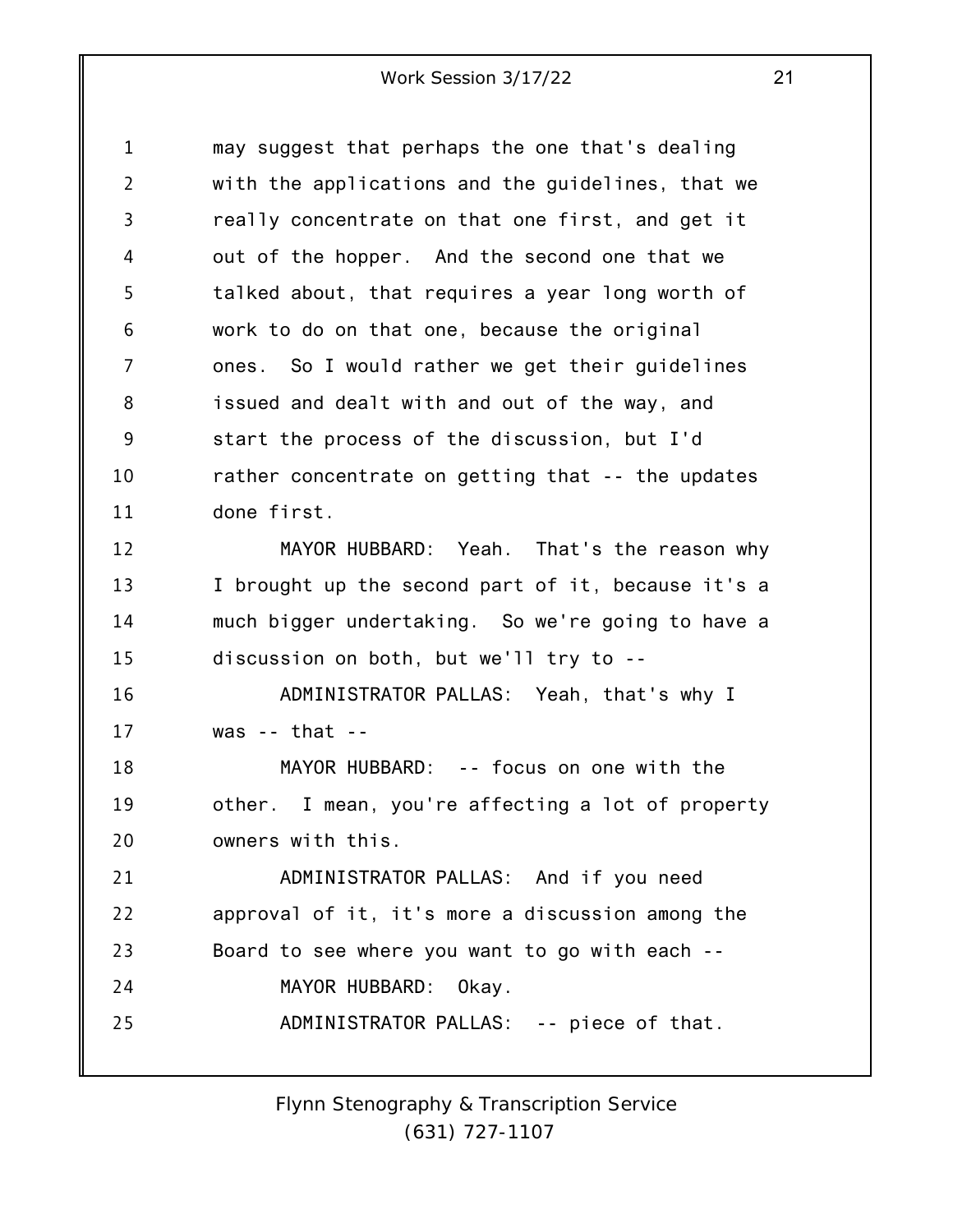| $\mathbf 1$    | So, okay, we will put that on next month's agenda. |
|----------------|----------------------------------------------------|
| $\overline{2}$ | Thank you. That's it for me.                       |
| 3              | MAYOR HUBBARD: Is that it?                         |
| 4              | ADMINISTRATOR PALLAS: That's it for me.            |
| 5              | MAYOR HUBBARD: Okay. Any questions for             |
| 6              | Paul?                                              |
| $\overline{7}$ | (No Response)                                      |
| 8              | MAYOR HUBBARD: Okay. Thank you. Okay.              |
| 9              | Village Treasurer, Mr. Brandt.                     |
| 10             | TREASURER BRANDT: Okay. Good evening,              |
| 11             | everyone. Our Marina reservation software          |
| 12             | company, Dockwa, has -- our annual prescription is |
| 13             | up for renewal. They contacted me directly,        |
| 14             | because they have a few options available to us.   |
| 15             | So they could change the software somewhat.        |
| 16             | There are three levels. The entry level one        |
| 17             | is a very hobbled version of what we have and      |
| 18             | would not be practical for our staff to use.       |
| 19             | Based on the -- you would have to manually         |
| 20             | calculate all of the electricity added on for each |
| 21             | of the boats and then input it manually. There's   |
| 22             | a great chance for error there.                    |
| 23             | They have the middle ground version, which         |
| 24             | is essentially the same as the one we're using.    |
| 25             | The fee for that, we were paying \$4300 a year for |
|                |                                                    |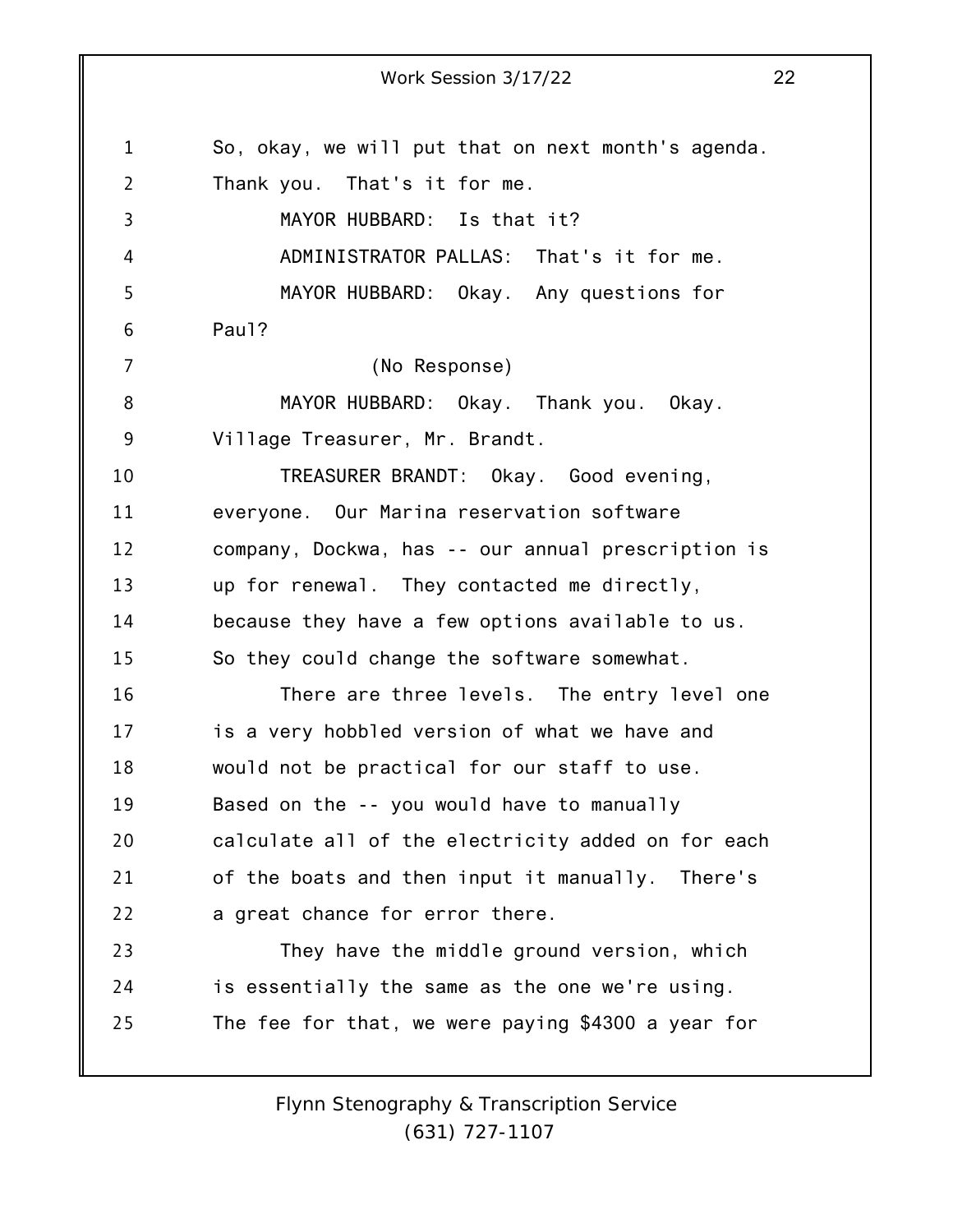the subscription, plus 3.5% for the credit card processing on that. The new version is now 4,000, so it's a little less money.

1

2

3

4 5 6 7 8 9 10 11 But they now also offer a expanded version, which offers quite a bit more. It is double the price, it's \$10,000. However, the annual -- the credit card fee is 2.9%. So the offset is there. If we calculate out what we brought in last year, it essentially covers the additional cost. So it's a wash as far as the cost for the subscription.

12 13 14 15 16 17 18 19 20 21 22 23 The reason I'm mentioning this to you is it offers a couple of significant features that will come in handy on my end. On the County end, they have -- they're working on integrating it into our software. The -- they have expanded the reporting significantly, including trial balances, monthly accrual reports, item reports, so we can actually track individual electrical use on the different rates that we offer. They also have point-of-sale, should we expand on that. So they have a lot of potential for growth, and this is where they're focusing their energies.

24 25 On the marina side itself, the big improvement there is they're going to have an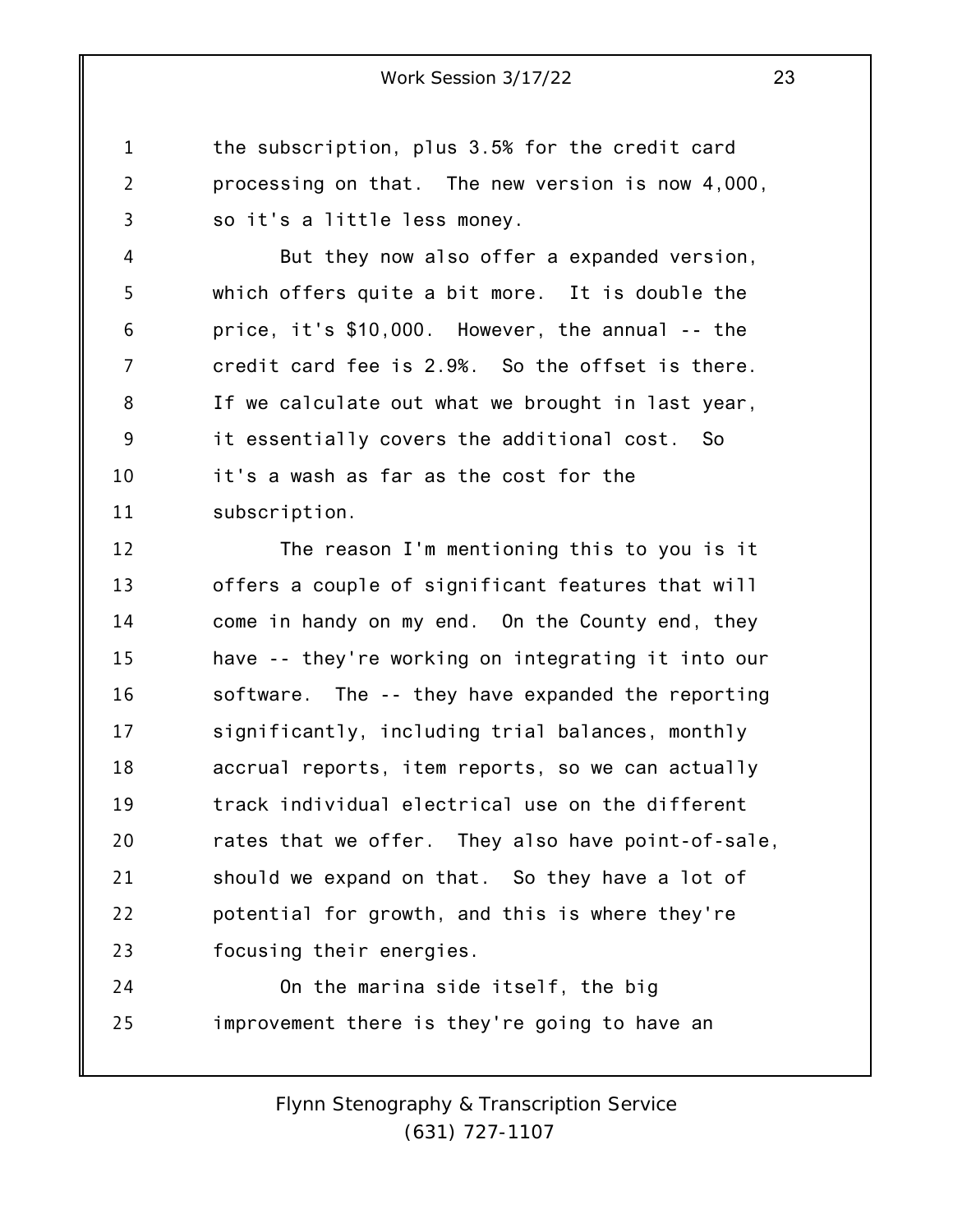1 2 3 4 5 6 interactive map for positioning of the boats. This is something that the staff currently does on paper outside of the software. This will eliminate error, and they don't have to update it daily on pieces of paper and hand it out to the guys docking the boats.

7 8 9 10 11 12 13 14 15 16 So I would like to put a resolution on that we move forward with the upgrade of software. Again, the difference in price is not there because of the savings of the rate on the credit card. The additional perk here is for going to the new software, for the first \$500,000 of sales that we do in this particular year, they drop it one more percent for us as an incentive, so we'll be in at 1.99%. So I'd like to put a resolution in that we move forward with the better software.

17 18 19 TRUSTEE PHILLIPS: Robert, does the -- does the expanded one, the marketing -- the marketing portion of it, is that still --

20 21 22 23 24 25 TREASURER BRANDT: The marketing is done through marinas.com, which DOCKWA bought that website several years ago. They claim there's going to be enhanced support for advertising, but they weren't able to delineate what that would be at this time, but they are working on that. And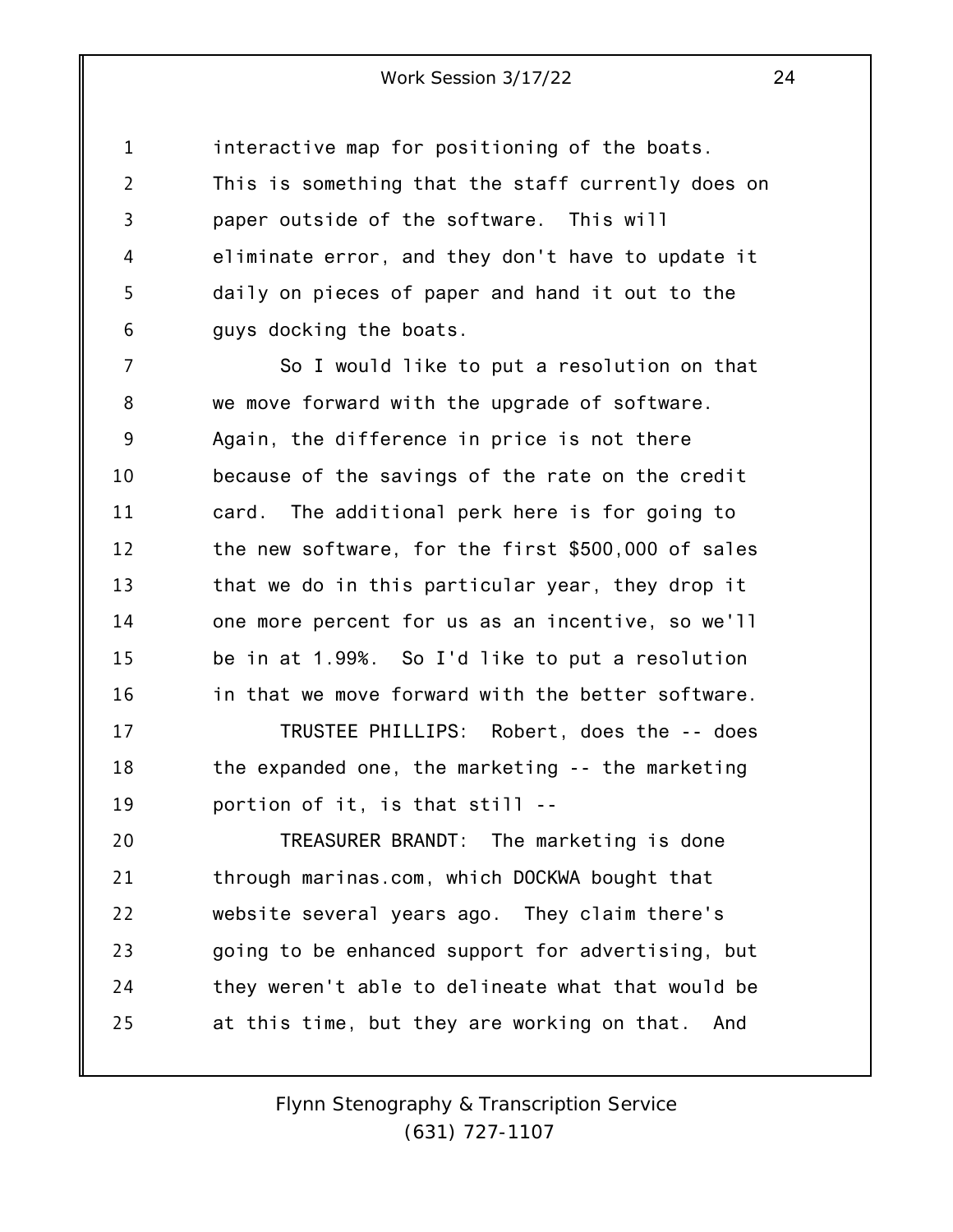1 2 3 4 5 6 7 8 9 10 11 12 13 14 15 16 17 18 19 20 21 22 23 24 25 Work Session 3/17/22 25 that, again, would be exclusive to the top tier software. TRUSTEE PHILLIPS: But we would not be paying an additional fee for it, once they -- TREASURER BRANDT: Correct, right. We don't pay for that -- TRUSTEE PHILLIPS: No. TREASURER BRANDT: -- that advertising now. But if you go to that, that web page, we're not the first that comes up. We're down -- TRUSTEE PHILLIPS: No, no, I -- TREASURER BRANDT: You have to scroll down to find us. TRUSTEE PHILLIPS: No, I -- TREASURER BRANDT: So, hopefully, that will change our position on the -- they said it would be an enhanced advertising. I don't know what that entails. TRUSTEE PHILLIPS: And, hopefully, we get a picture of a full marina and not an empty marina. TREASURER BRANDT: That's an internal change on our -- TRUSTEE PHILLIPS: Please. TREASURER BRANDT: Yeah. Yes, you mentioned that.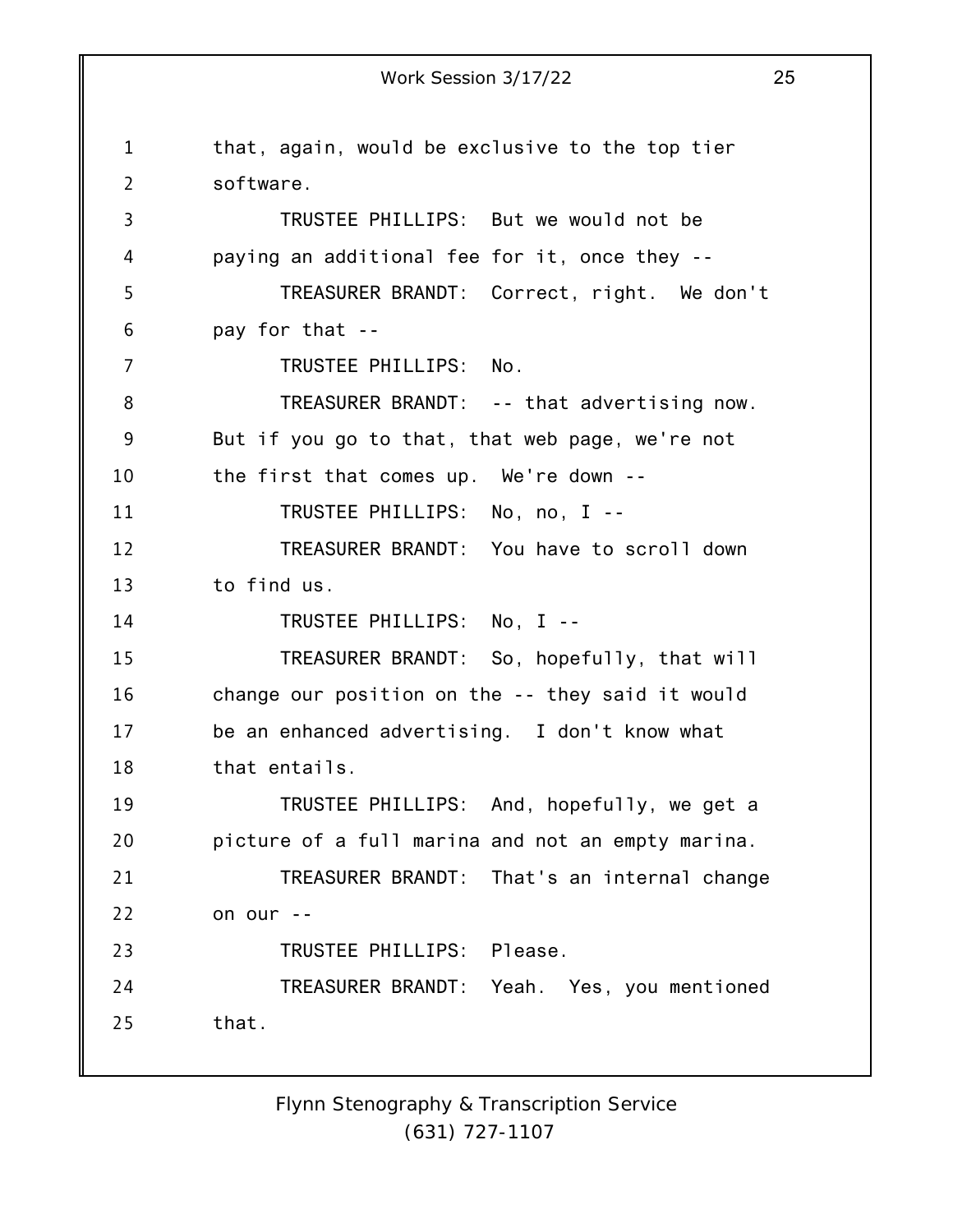1 2 3 4 5 6 7 8 9 10 11 12 13 14 15 16 17 18 19 20 21 22 23 24 25 Work Session 3/17/22 26 TRUSTEE PHILLIPS: Okay. Especially from a marketing technique, that kind of -- you know, it might just get us up a little bit more. TREASURER BRANDT: Okay. Any questions on that? TRUSTEE ROBINS: That's good. TREASURER BRANDT: Okay. Any questions on my report in general? TRUSTEE PHILLIPS: At one point, I do believe, when we changed the fee at the Carousel, we changed the fee at the Carousel, you were going to work -- you and Paul were working on a vending machine of some sort, or a ticket machine. TREASURER BRANDT: We found a few different machines right now. We just started contacting recently, in fact, waiting for sales to come back to give us pricing and stuff. TRUSTEE PHILLIPS: Okay, because they're going to start to get -- TREASURER BRANDT: Understood, but I'm not going to rush -- TRUSTEE PHILLIPS: No, no. TREASURER BRANDT: -- into the machine -- TRUSTEE PHILLIPS: No, no. TREASURER BRANDT: -- just for the sake of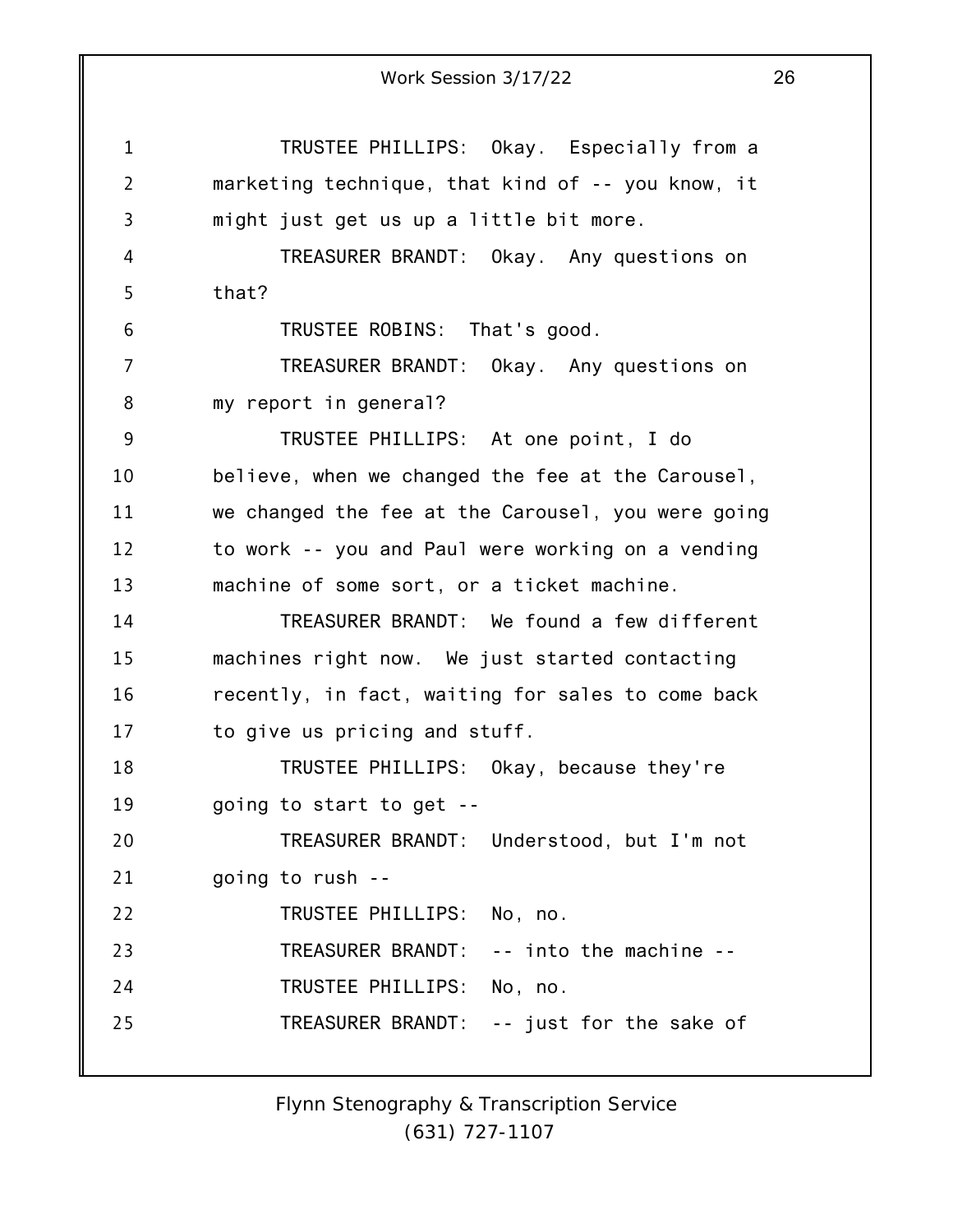1 2 3 4 5 6 7 8 9 10 11 12 13 14 15 16 17 18 19 20 21 22 23 24 25 having it. TRUSTEE PHILLIPS: No, no, I'm just asking if it's -- TREASURER BRANDT: So we're going to explore all the options first. TRUSTEE PHILLIPS: -- is moving along, that's what I'm asking. TREASURER BRANDT: Yeah, absolutely. TRUSTEE PHILLIPS: Okay. TREASURER BRANDT: Absolutely. I have my Deputy working on it, actually. TRUSTEE PHILLIPS: Okay. Thanks. MAYOR HUBBARD: Anything else for the Treasurer? (No Response) TREASURER BRANDT: All right. Thank you. MAYOR HUBBARD: Thank you. Okay. The Village Clerk report. CLERK PIRILLO: Hi, everyone, good evening. I do have one additional resolution, and that is for a late request that we received from the Greenport BID, courtesy of Nicki Gohorel, and that is for a 5K to be held on the 30th of April. We just received -- I just received and sent to the Board late in the day notification of the exact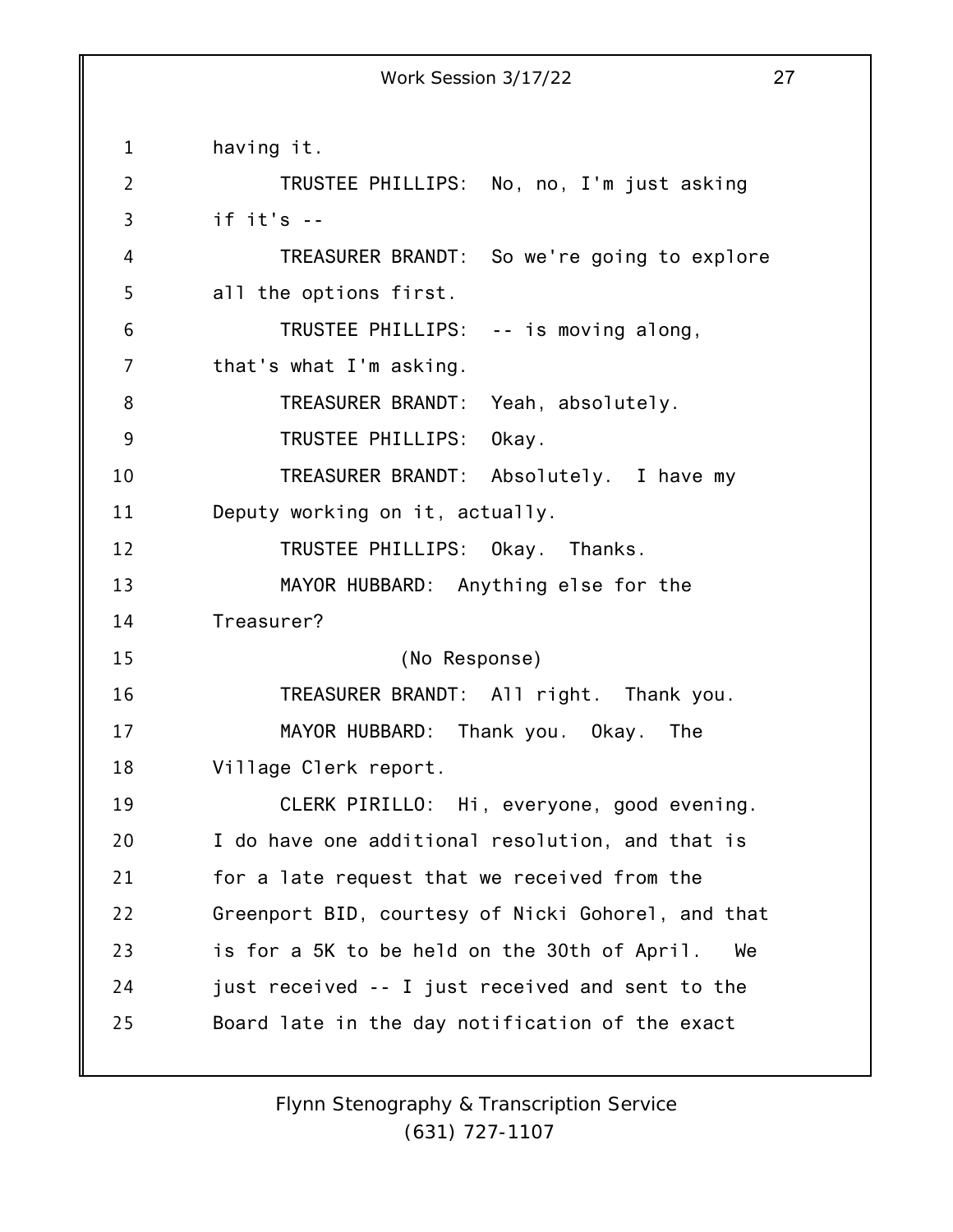| $\mathbf 1$    | route that would be involved in the 5K, and it     |
|----------------|----------------------------------------------------|
| $\overline{2}$ | does involve some village streets. I don't know    |
| 3              | at this point if the Police Department has been    |
| 4              | contacted yet, so I have to -- I have to check on  |
| 5              | that. So there are a few details left              |
| 6              | outstanding.                                       |
| 7              | TRUSTEE PHILLIPS: Sylvia, I noticed that           |
| 8              | they're starting at the fire station and ending at |
| 9              | the fire station?                                  |
| 10             | CLERK PIRILLO: That is the plan, yes.              |
| 11             | TRUSTEE PHILLIPS: Okay. Are they planning          |
| 12             | on putting a tent up here, or are they planning on |
| 13             | wanting to use the inside for the building, or you |
| 14             | don't know?                                        |
| 15             | CLERK PIRILLO: I don't know yet.                   |
| 16             | TRUSTEE PHILLIPS: Okay.                            |
| 17             | CLERK PIRILLO: I did ask them yesterday.           |
| 18             | They had forgotten about their intended use of the |
| 19             | firehouse, because that was the plan for last time |
| 20             | when this event was cancelled. So that was added   |
| 21             | back into the plan, and, again, I don't know if    |
| 22             | the Fire Department has been contacted yet.        |
| 23             | TRUSTEE ROBINS: I thought I saw on her             |
| 24             | application a 10-by-10 tent was on the             |
| 25             | application, handwritten in there.                 |
|                |                                                    |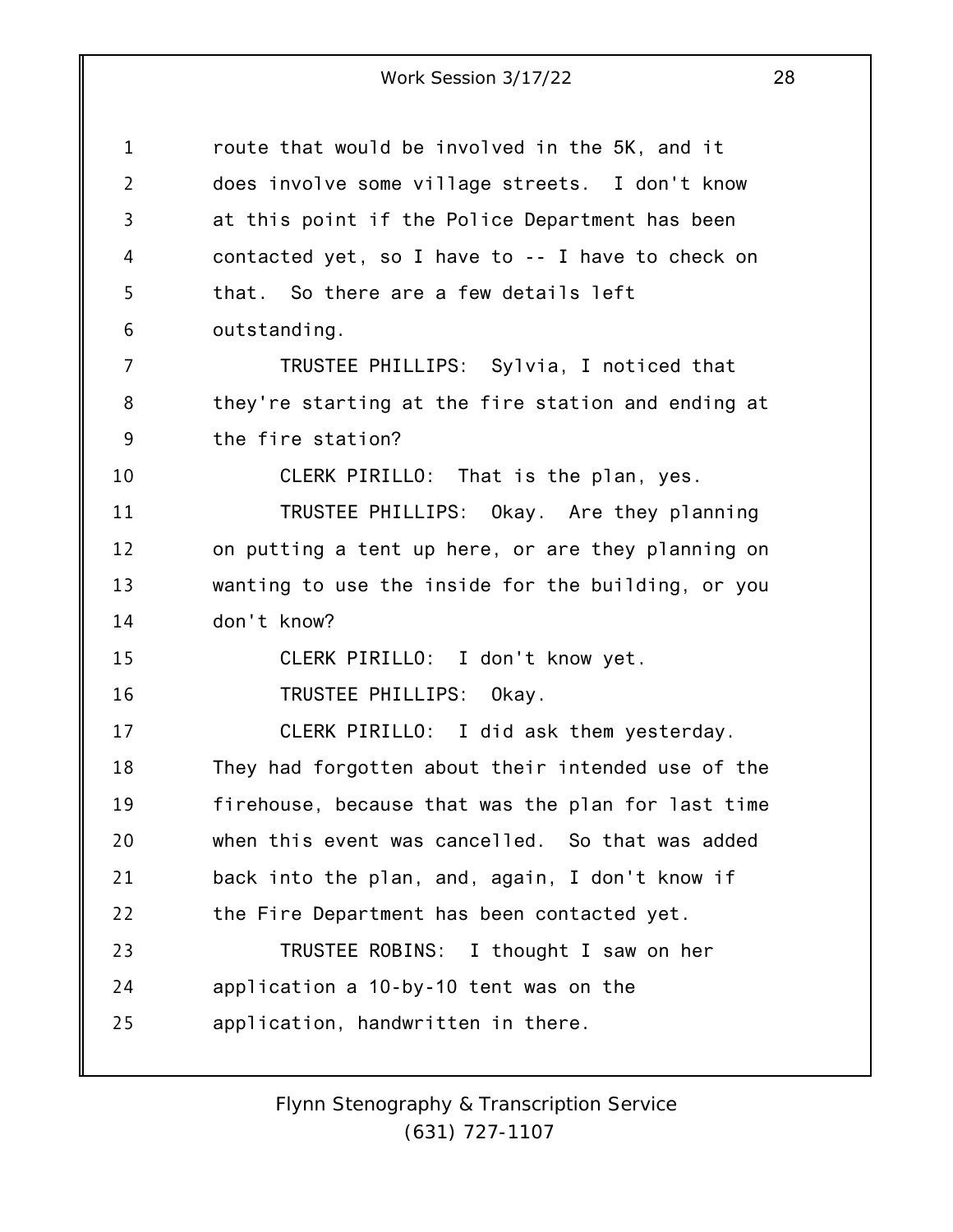|                | 29<br>Work Session 3/17/22                         |
|----------------|----------------------------------------------------|
| $\mathbf 1$    | CLERK PIRILLO: If that's the -- if that's          |
| $\overline{2}$ | the case, then that probably does not trigger a    |
| 3              | tent permit, but I'll double-check that with Code  |
| 4              | Enforcement.                                       |
| 5              | TRUSTEE ROBINS: Okay, yeah. I know it was          |
| 6              | handwritten on the application.                    |
| 7              | TRUSTEE PHILLIPS: Because, you know, the           |
| 8              | Wardens meeting will be before it, but just before |
| 9              | it. Because I'm assuming if they're -- you know,   |
| 10             | if that's -- because the Wardens meeting was       |
| 11             | yesterday, so.                                     |
| 12             | CLERK PIRILLO: I know.                             |
| 13             | TRUSTEE PHILLIPS: Yeah, and it's --                |
| 14             | CLERK PIRILLO: And this request is late to         |
| 15             | this Board as well, so it's actually up to you if  |
| 16             | you'd like to honor it. If we wait until next      |
| 17             | month, it's very tight timing for -- almost        |
| 18             | impossible timing for the advertising.             |
| 19             | TRUSTEE PHILLIPS: Well, the other thing I          |
| 20             | have to ask the Mayor is, at that point, Fourth    |
| 21             | Street, I believe, was one of those that we were   |
| 22             | going to start concentrating on paving early, or   |
| 23             | getting the paving done. Will we be starting that  |
| 24             | in April, or you don't know?                       |
| 25             | MAYOR HUBBARD: We don't have a time frame          |
|                |                                                    |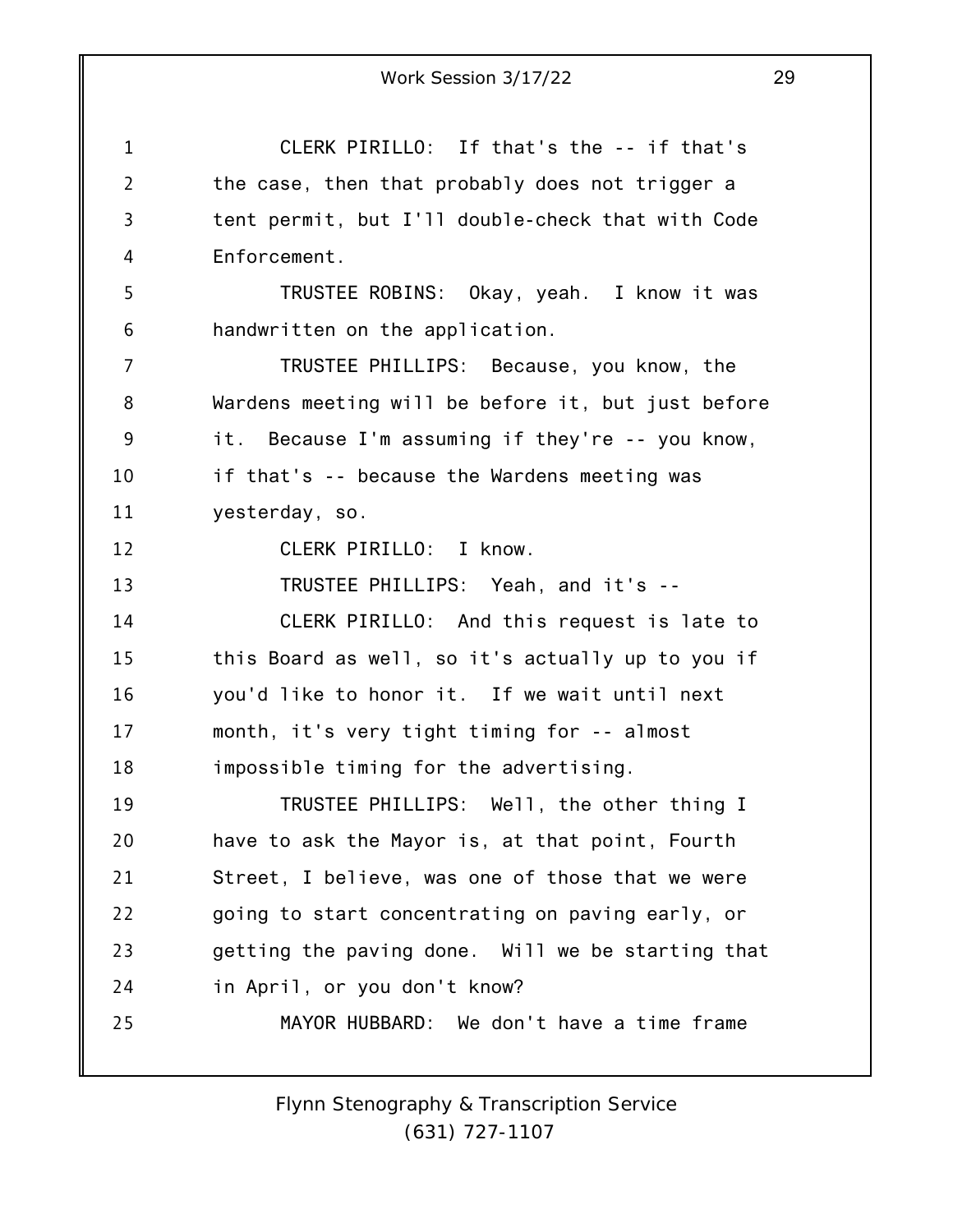1 2 3 4 5 6 7 8 9 10 11 12 13 14 15 16 17 18 19 20 21 22 23 24 25 from Corazzini yet to -- TRUSTEE PHILLIPS: Okay. MAYOR HUBBARD: -- to get up -- their plan up and running and when they're going to do that. So I talked to Paul about that a month ago to make sure where we are with the schedule and all. TRUSTEE PHILLIPS: Okay. MAYOR HUBBARD: But they -- really, if they're going to be using the firehouse, they need to contact the firehouse -- I mean, the Chiefs and the Wardens and get permission from that. So maybe our Liaison for the BID can find out what's going on with that and give us some information. TRUSTEE ROBINS: Yeah. MAYOR HUBBARD: If they've contacted them and where they plan on going, and what the plan is. TRUSTEE ROBINS: Yeah. I think that just came about the other day at the meeting, and I saw the application this afternoon myself, so I'll definitely look into that. MAYOR HUBBARD: Okay. I mean, if they're going to be just using the parking lot and doing everything on the road and not using the firehouse at all, that's completely different, but I don't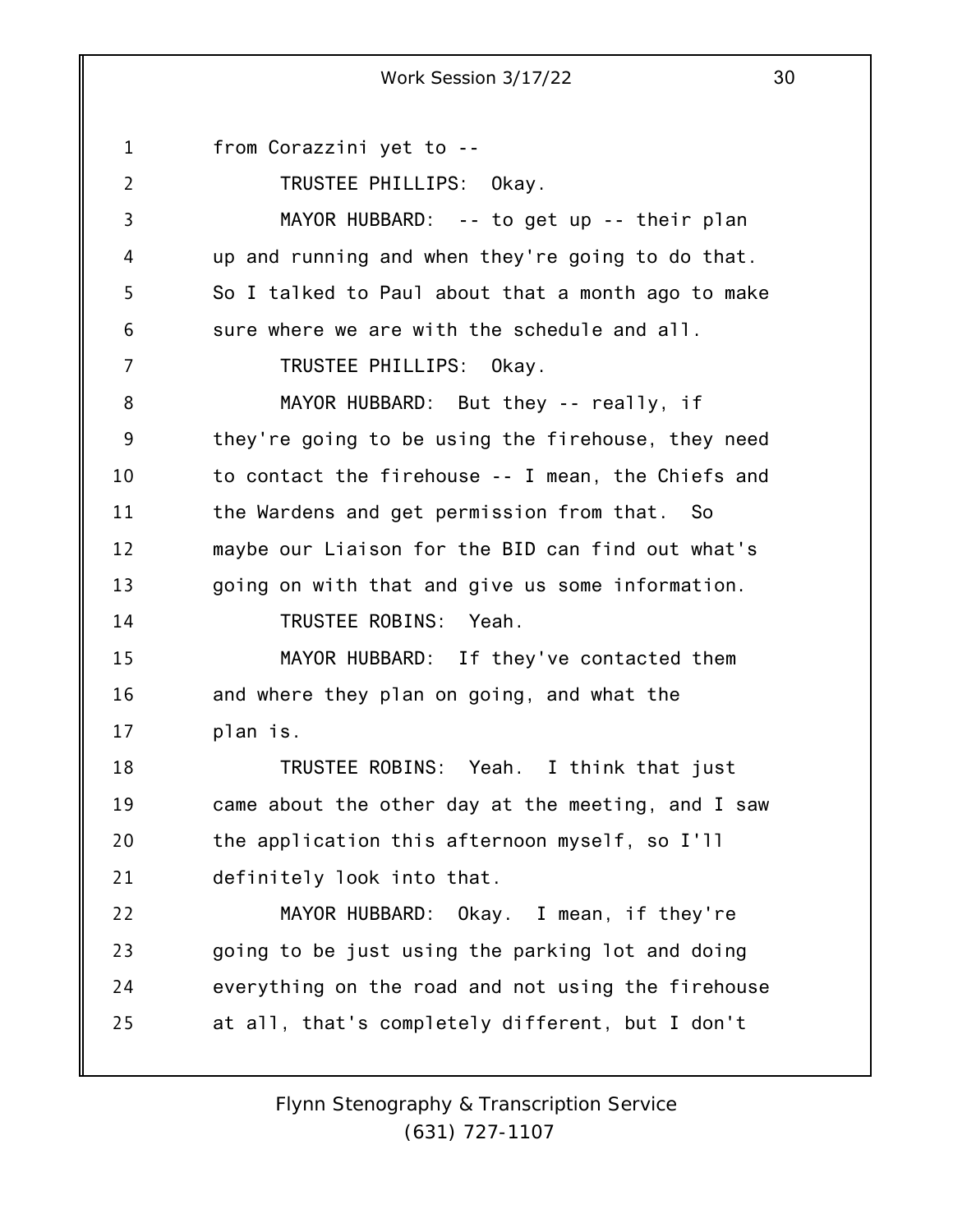1 2 3 4 5 6 7 8 9 10 11 12 13 14 15 16 17 18 19 20 21 22 23 Work Session 3/17/22 31 know what their intentions are. TRUSTEE ROBINS: I'll clarify that, Mr. Mayor -- MAYOR HUBBARD: Okay. TRUSTEE ROBINS: -- in an email. CLERK PIRILLO: Thank you. Two additional announcements. One is regarding lifeguard training courses, which are taking place in Rocky Point. We have information about that at Village Hall. And, also, the CPR only and first aid portion of the requested and required training will be held in Peconic. So if anyone needs just that portion, that will be in Peconic on Monday, June 6th, at 4 p.m. HEAP has extended, as they are want to do, the benefit period. It was to end on the 15th of March, and is now ending at close of business on the 29th of April. Moving on to my report, under Agreements and Contracts, we have a five-year Memorandum of Understanding with Department of Labor for what's called SWEP, which is Suffolk Works Employment Program, and that is for the Recreation Center.

24 25 We have just re-upped that agreement, and that was mailed off on the 15th of March. So that would be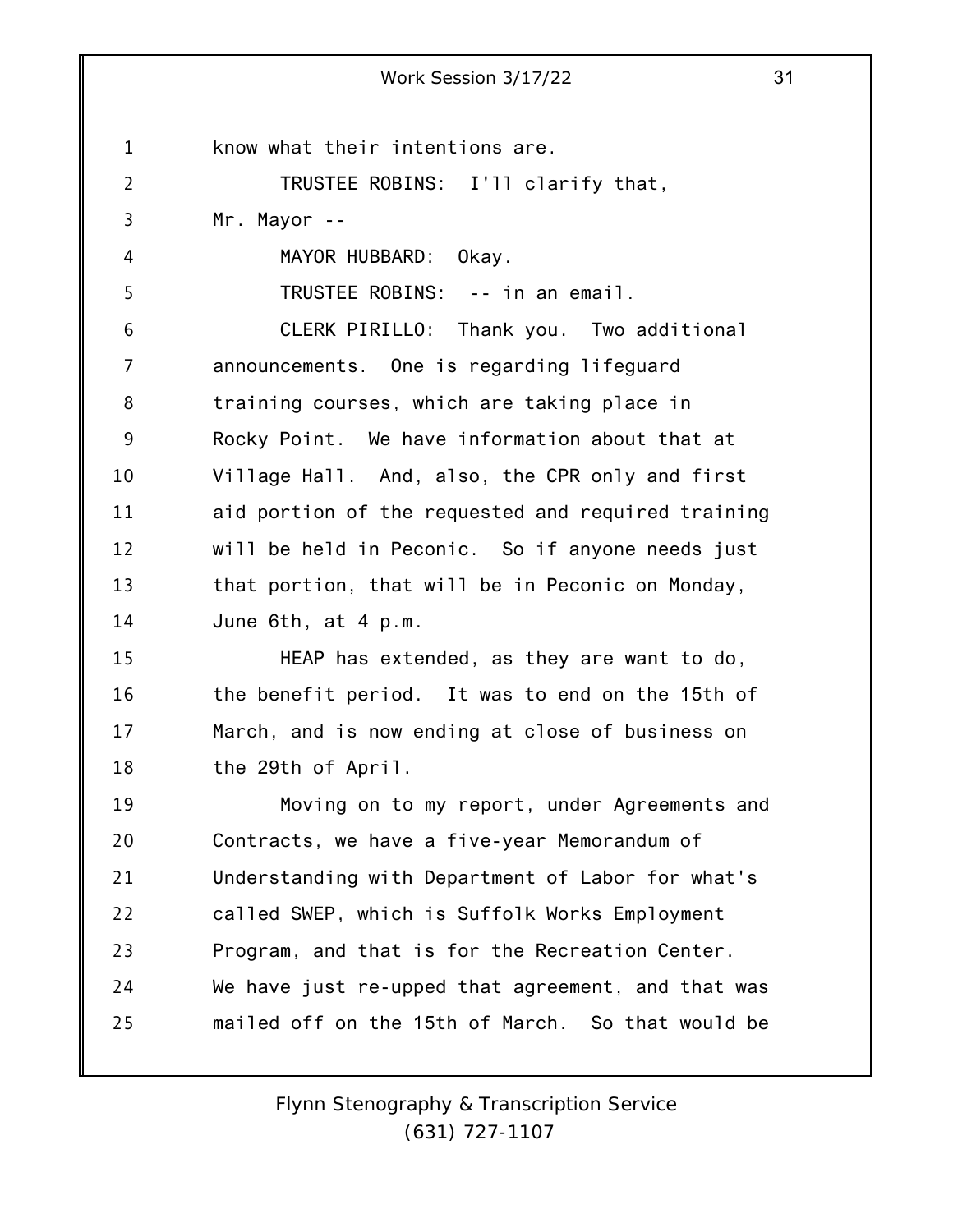1 2 3 4 5 6 7 8 9 10 11 12 13 14 15 16 17 18 19 20 21 22 23 24 25 valid from the 1st of July of this year through June 30th of '27. The agreement between the Village and Garratt Callahan, and that was for the light plant, was fully executed on the 15th of March. And lastly, under public hearing notices, we did notice the public hearings for our annual Org. Meeting, and also for the tentative Budget Hearing, which will be on the 7th and 14th of April, respectively. TRUSTEE ROBINS: Sylvia, could you back up and just tell me again what Garratt Callahan is doing at the light plant? CLERK PIRILLO: Yes, that was for the -- WILLIAM SWISKEY: Engine work for the -- ADMINISTRATOR PALLAS: That was for the water treatment. CLERK PIRILLO: Water treatment. ADMINISTRATOR PALLAS: For the cooling towers. TRUSTEE ROBINS: Water treatment, okay, yeah. CLERK PIRILLO: Water treatment for the cooling towers. TRUSTEE ROBINS: Yeah, I was -- thank you.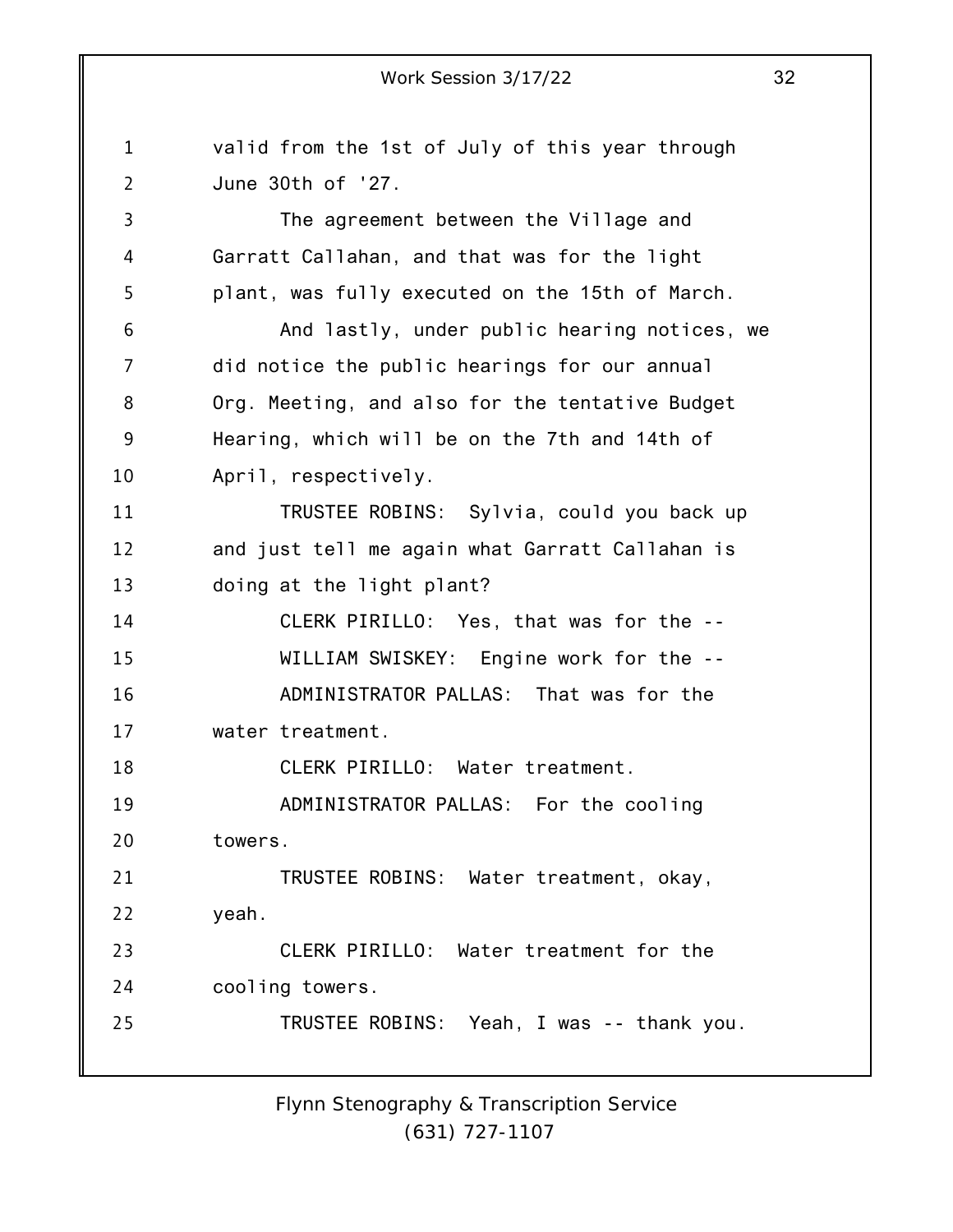1 2 3 4 5 6 7 8 9 10 11 12 13 14 15 16 17 18 19 20 21 22 23 24 25 CLERK PIRILLO: You're welcome. TRUSTEE PHILLIPS: Sylvia, have we received -- I noticed on your informational, it says that there was a Notice of Referral for the two proposed laws. One was sent to -- was it sent to the Planning Board? Or they were -- all right. They were sent off to the Suffolk County Planning Department. Have you heard back from them? ATTORNEY PROKOP: The one that -- one of the laws amends Chapter 150. Because of that, pursuant to Section 150-32, there's a requirement that there's a referral to the Planning Board. We did refer that Local Law to the Planning Board, and in conjunction with that, we also -- because it's amending the zoning chapter, we also referred it to the Suffolk County Planning Commission. We have not heard back from the Suffolk County Planning Commission. We're still within the 45 days that they have to respond. And the Planning Board doesn't have to respond, I think it's until 45 days until -- 45 days after their meeting, that's first after the date that they receive the referral, and I think that that's probably still about a month-and-a-half away -- TRUSTEE PHILLIPS: Okay.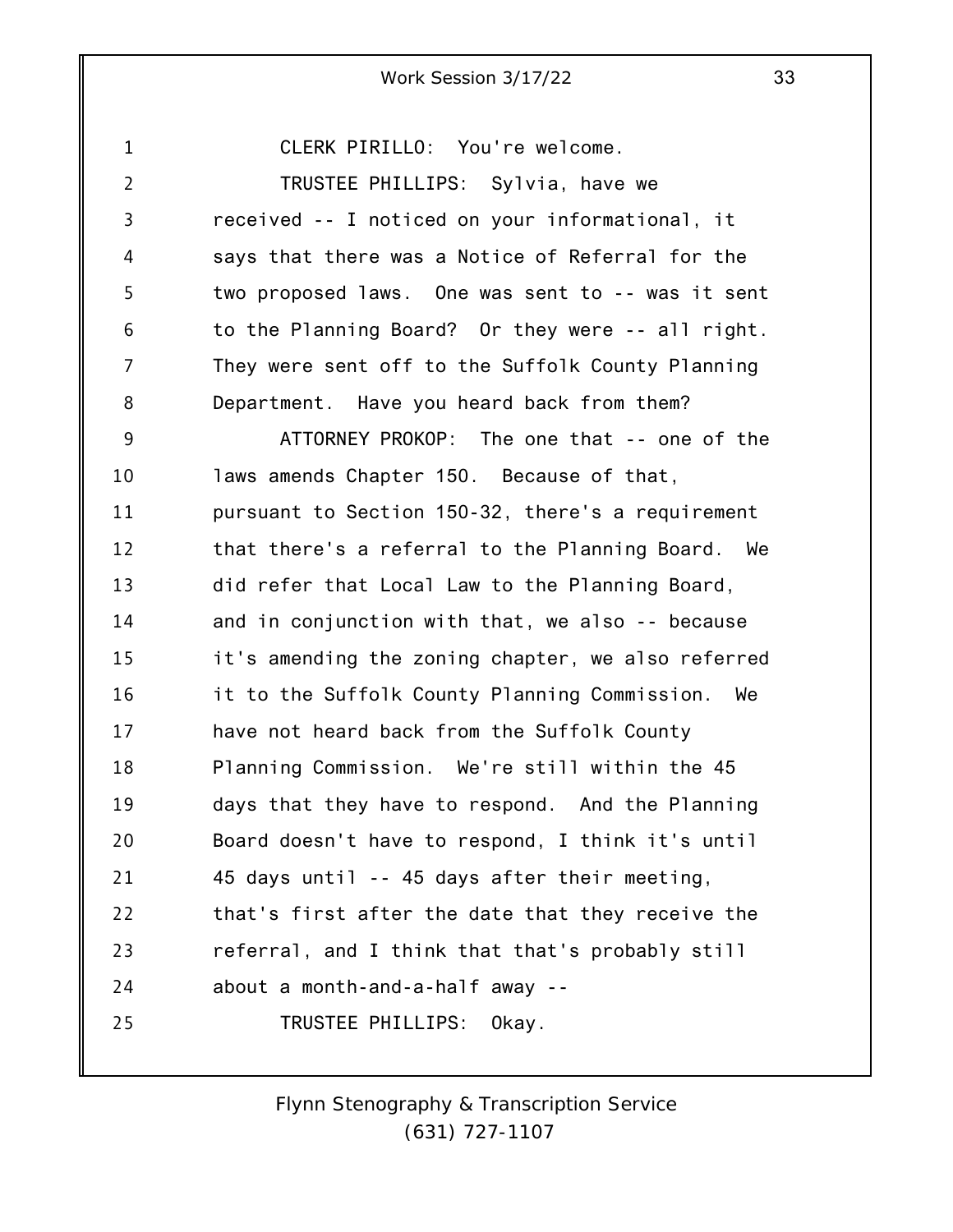| $\mathbf{1}$   | ATTORNEY PROKOP: -- from now. We did,              |
|----------------|----------------------------------------------------|
| $\overline{2}$ | since -- because of the procedure that we have,    |
| 3              | when we make those referrals, we refer the law     |
| 4              | involved to several other agencies, and we did     |
| 5              | refer the law to the -- I think it's the Town of   |
| 6              | Southold, and then the New York State Department   |
| 7              | of Transportation, New York State Department of    |
| 8              | State, and Department of Environmental             |
| 9              | Conservation, and a few other agencies. I don't    |
| 10             | believe any comments have been received yet.       |
| 11             | TRUSTEE PHILLIPS: Okay. Thank you.                 |
| 12             | CLERK PIRILLO: Anything else?                      |
| 13             | TRUSTEE ROBINS: No.                                |
| 14             | CLERK PIRILLO: Thank you.                          |
| 15             | MAYOR HUBBARD: Okay. Just as information,          |
| 16             | I saw the public notice you had in the paper about |
| 17             | the budget, and people can pick copies up. The     |
| 18             | Treasurer is required by law to hand in the budget |
| 19             | to the Clerk tomorrow morning, or noon tomorrow,   |
| 20             | before the 20th of March, is the deadline, but     |
| 21             | that's on a weekend. So if anybody sees it, if     |
| 22             | you go in at 8:30 in the morning, you're not going |
| 23             | to get a copy of the budget yet, because we        |
| 24             | finalized it this evening, the transfer will be    |
| 25             | made to the Clerk, she'll stamp it in, it will be  |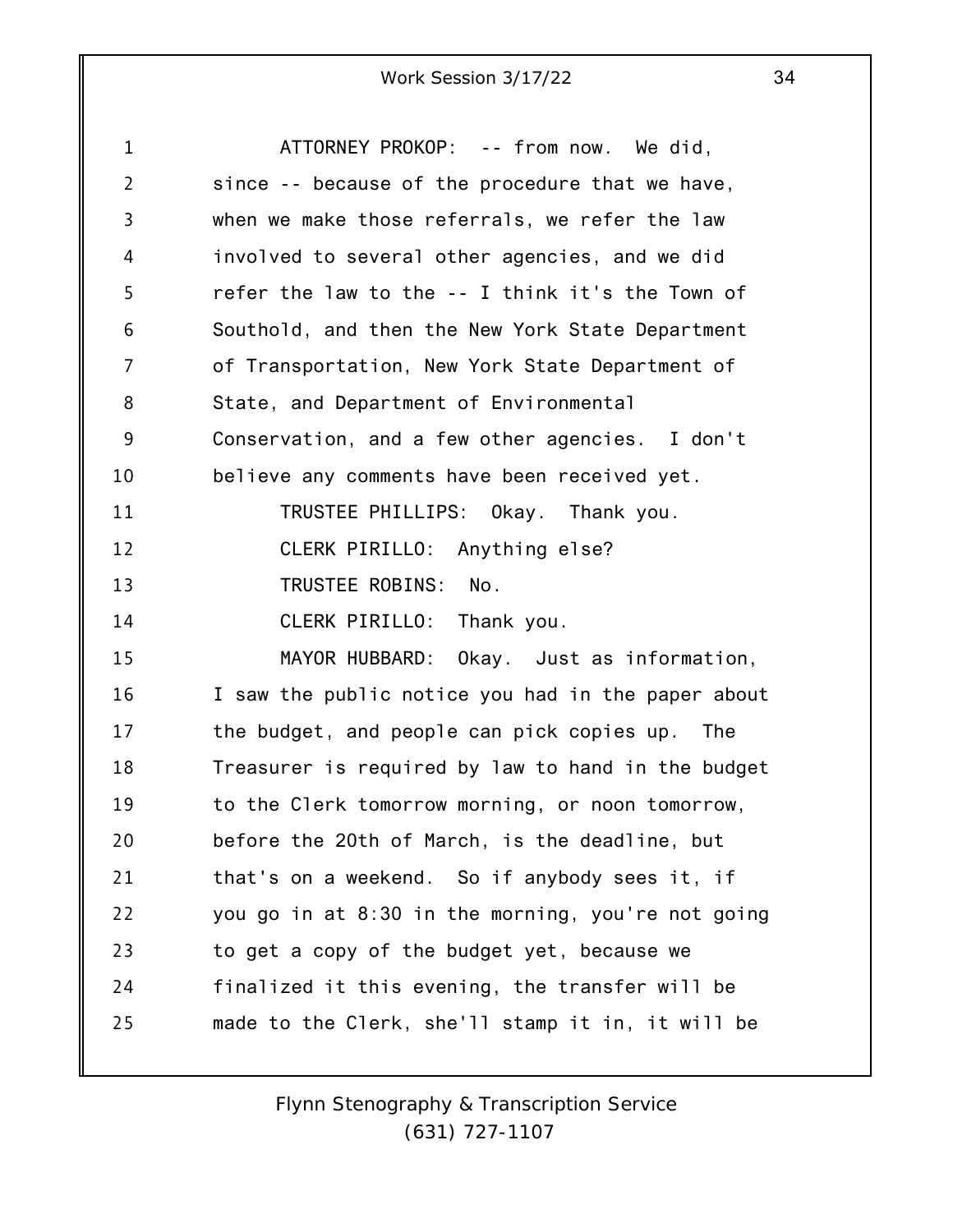1 2 3 4 5 6 7 8 9 10 11 12 13 14 15 16 17 18 19 20 21 22 23 24 25 Work Session 3/17/22 35 time-stamped, and then they'll make copies and send it out. Just so if anybody saw the public notice in the Suffolk Times, give a little time to get it taken care of tomorrow. WILLIAM SWISKEY: I want it tomorrow. TREASURER BRANDT: You'll get a copy when I say it. (Laughter) MAYOR HUBBARD: I'm sure you will, Bill. That's why I'm saying don't be there at 8:30, because he's got to hand it to her and get it date-stamped and recorded first. WILLIAM SWISKEY: That's kind of late in the day. MAYOR HUBBARD: Okay. That was just for information. TREASURER BRANDT: We normally do it at the end of the day. CLERK PIRILLO: Thank you. TREASURER BRANDT: Yeah. So you want it -- I'm sorry, George. You want it noonish, right? MAYOR HUBBARD: Yeah. TREASURER BRANDT: Okay. (Laughter) MAYOR HUBBARD: Okay. Anything else for the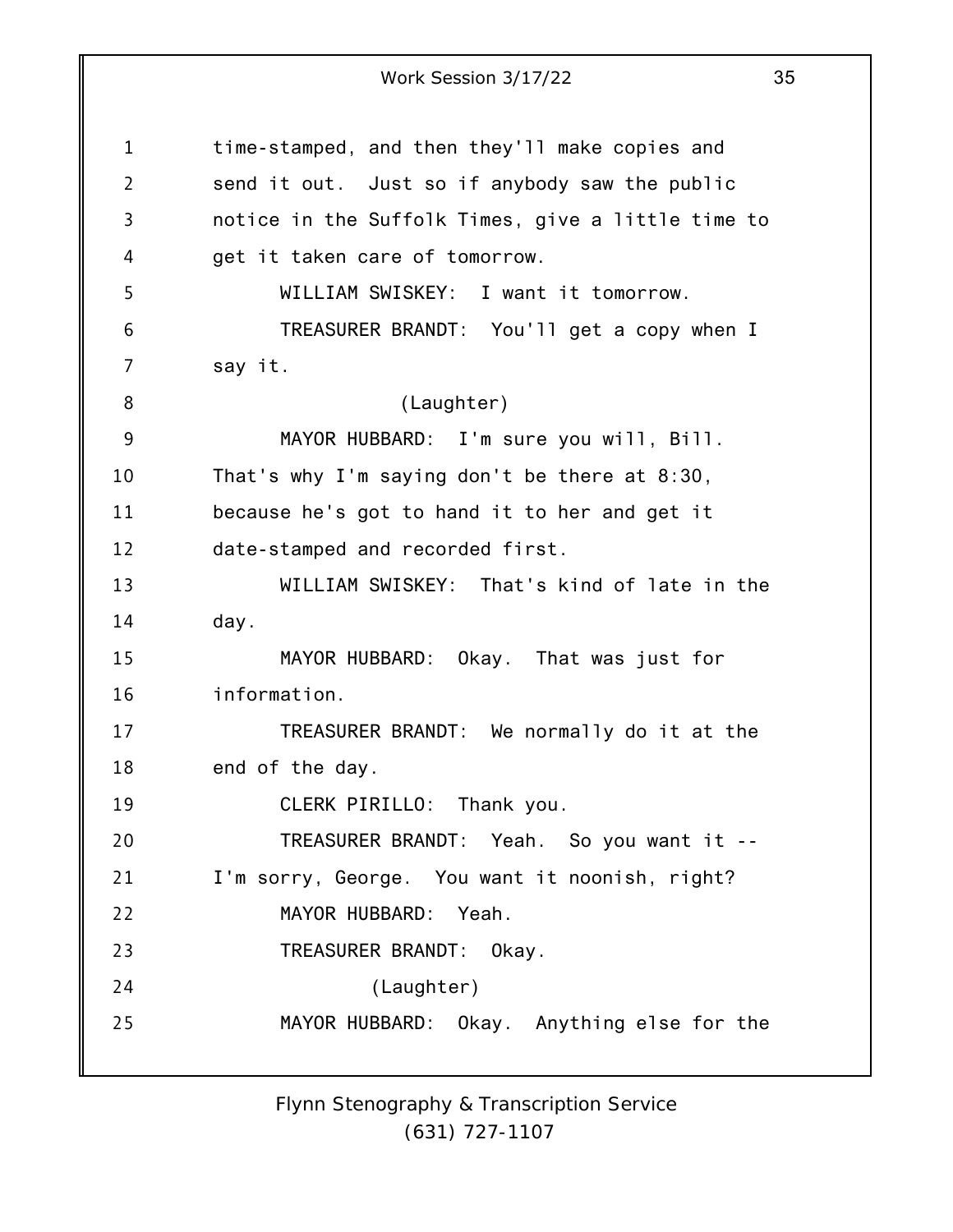1 Clerk?

2 3 4 5 6 7 8 9 10 11 12 13 14 15 16 17 18 19 20 21 22 23 24 25 (No Response) MAYOR HUBBARD: Okay. Village Attorney report. ATTORNEY PROKOP: Thank you. Good evening. So as you heard from Administrator Pallas, there's a number of agreements that -- that we were working on the last month. They included Sandy Beach, the Sandy Beach agreement, Safe Harbor agreement, DISH, the DISH agreement, Southold Fire Department agreement, and a few others. We also worked -- we had a busy month in Code Enforcement in the Southold Town Justice Court. We had one or two days where -- we have days that are called "Village Days", which basically there's a -- there's a Town Code calendar and the Court adds to the Town Code calendar Village Code cases. The cases are split between the two Judges, and so they -- you know, there'll end up being one day each month for each Judge, so two days a month, and we had one or two of those days that were extremely busy. So what the Court did, at the request -- I think the request of citizens. We've been actually requesting this for some time and -- but I think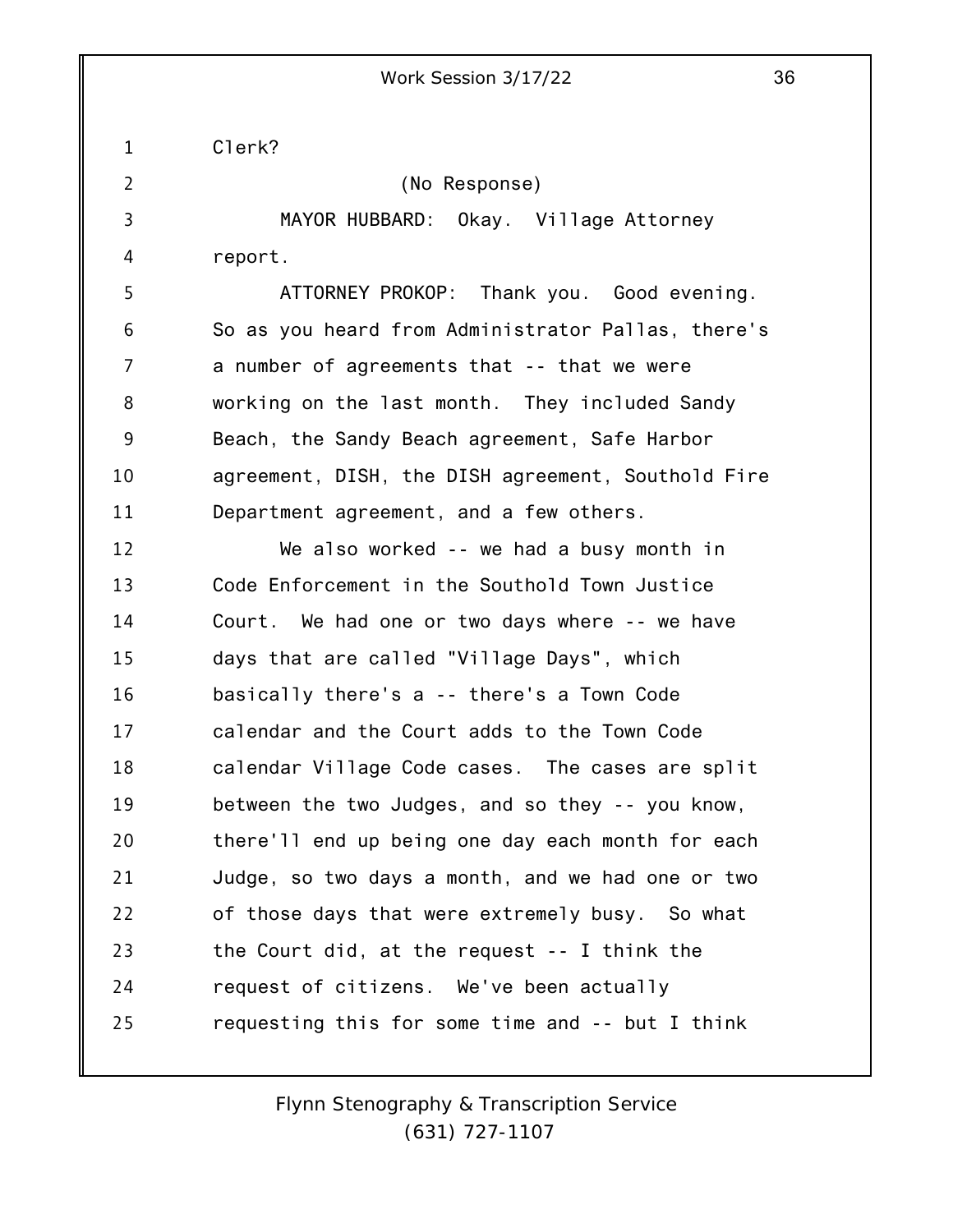1 2 3 4 5 this time, at the request of citizens, what the Court agreed to do is to allow us to design a form that permitted people to pay -- to plead guilty and pay by mail -- plead guilty by mail, so pay by mail.

6 7 8 9 10 11 12 13 14 15 16 And so I worked -- I designed a form that I know was used in other courts and provided that to Southold. They gave me some comments, and then we finalized the form, and that form is now available. You know, if we -- if we're able to reach agreement with the defendant, or somebody that receives a violation, and it's agreeable with the Court, they can sign off on the form and send in the -- send it in that way and not have to take a morning or most of the day off from work to go to court. So that was significant progress.

17 18 19 20 21 22 23 24 25 The -- we have -- we had one case. In the litigation front, we had one case that was discontinued, which was Melisineck (phonetic), I think it's called, was the Plaintiff, and it - the person sued the Village, because they claimed that they fell in an area that was Greenport. It ended up it was the unincorporated portion of Greenport, and we indicated that to them and they withdrew the case against the Village.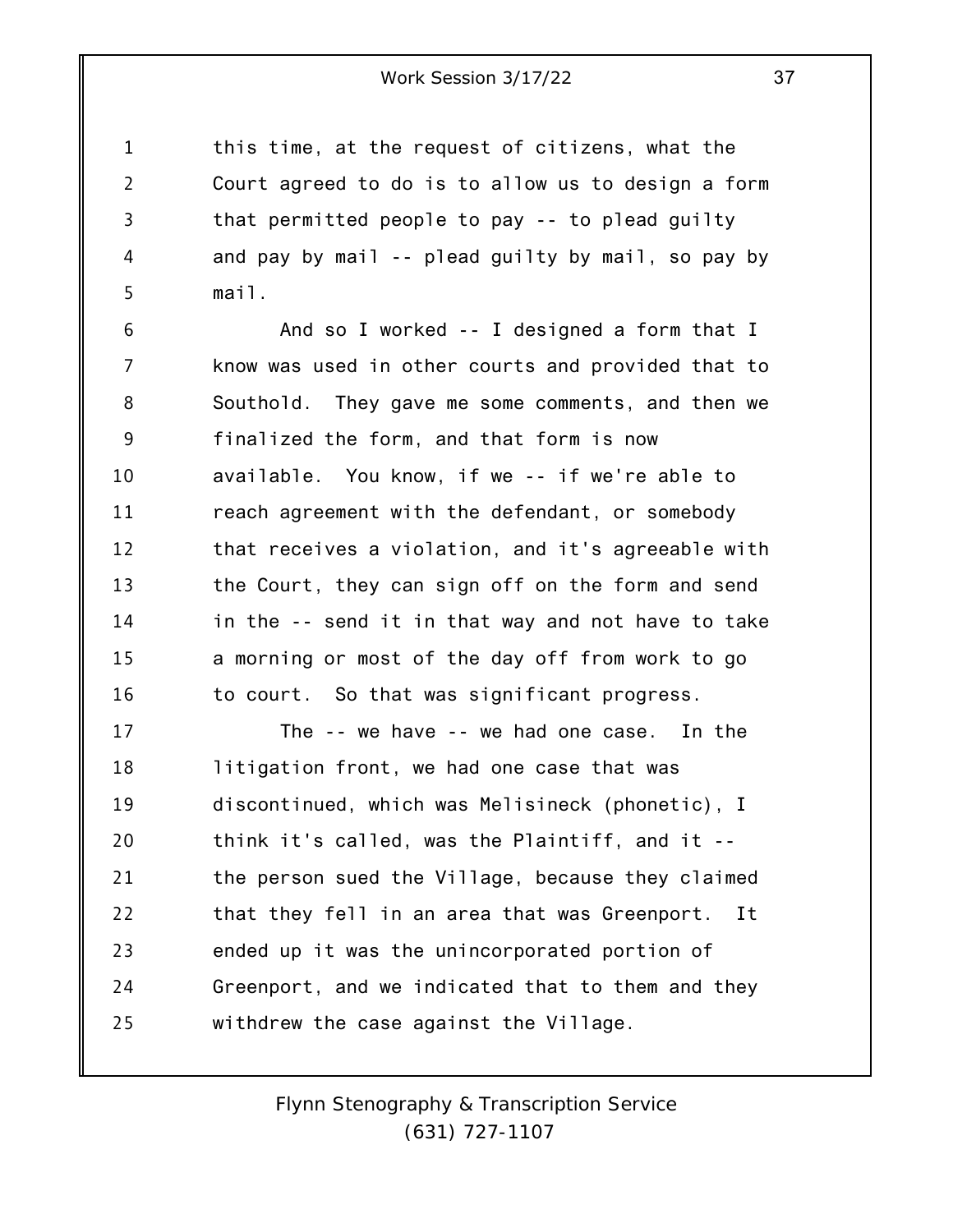1 2 3 4 5 6 7 8 9 10 11 12 13 14 15 16 17 18 19 20 21 22 23 24 25 And other than that, I spent a good deal of time looking over comments that I received from - regarding the accessory dwelling unit law and proposals, and what we -- we did receive some comments that were discussed at the last meeting that we had, last -- last month's work session, and I tried to make those comments in the draft of the law that we have. But, in addition to that, I received other comments from the Trustees, Trustees -- Trustee Robins, and also Trustee Phillips, as well as the Mayor's comments. And I think that, really, the way to go through this, I can't pick and choose which -- you know, which comments to accept or not accept, I think they really need to be discussed by the Board. So I did circulate, you know, the comments that I received, and there's -- they're more or less on a list the way they're organized. So whenever you'd like to go through them, I could go through. There's probably 10 all together, maybe 12 or 13. If you want to do it now or when we have a full Board, it's up to you. MAYOR HUBBARD: I'd rather have the full Board to do that, because, you know -- TRUSTEE PHILLIPS: Full Board. Yeah, me,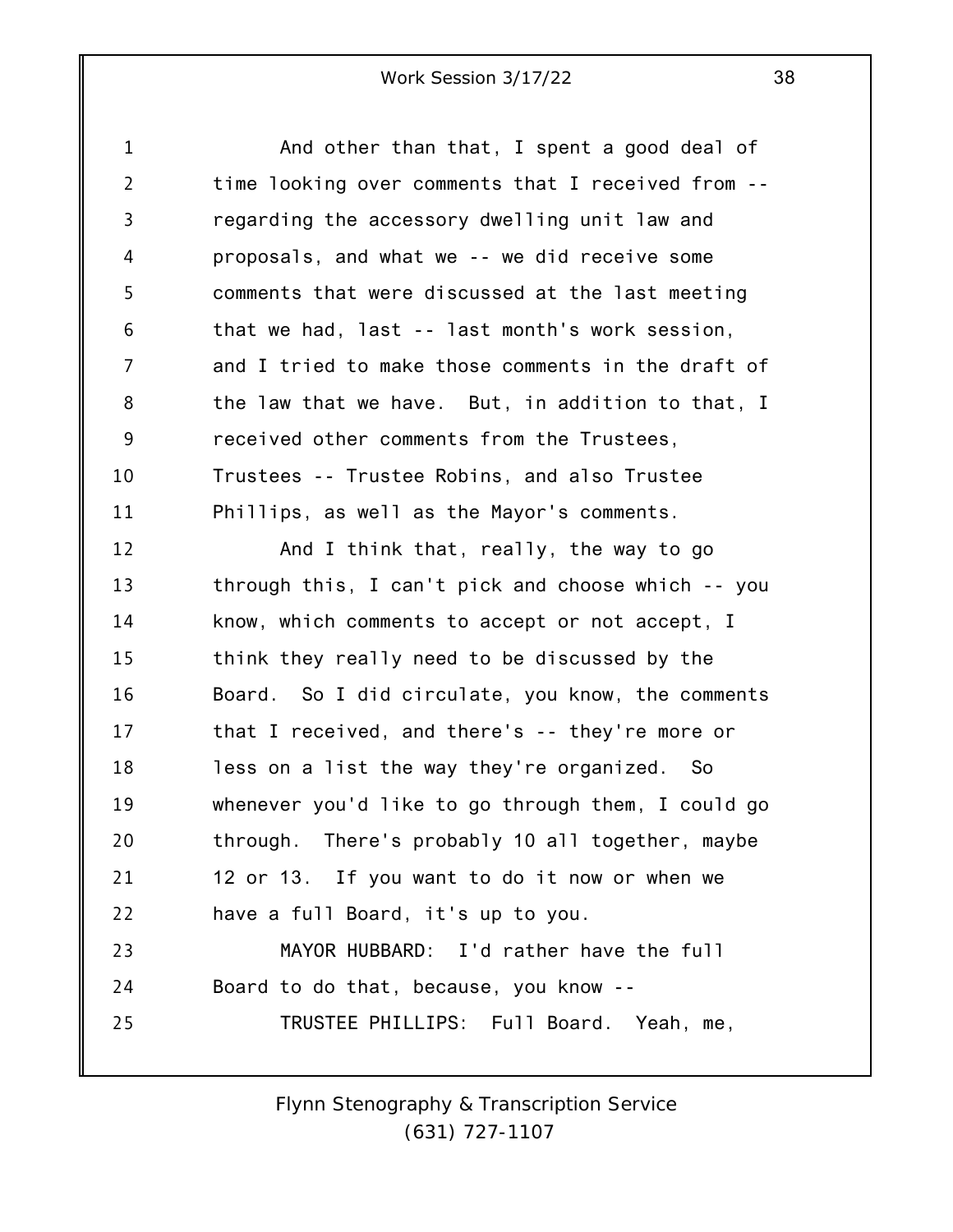1

too.

2 3 4 5 6 7 8 9 10 11 12 13 14 15 16 17 18 19 20 21 22 23 24 25 TRUSTEE ROBINS: Actually, I mean, speaking with Trustee Phillips this afternoon, she had an idea that maybe we hold a special meeting that the Board can specifically dedicate to the accessory apartment law, because I think it demands that attention. I think it's important that we get this right, and there are definitely going to be code changes involved, so -- TRUSTEE PHILLIPS: I think as we -- as we start to discuss it, I think we're going to find certain things that are going to crop up from within the code that we're going to need to look at. So I -- as I said, I -- it was a suggestion. And we don't have a full Board tonight, so I do agree with the Mayor, that this is -- we need to have the full Board for this discussion. TRUSTEE ROBINS: Yeah MAYOR HUBBARD: Okay. First, I heard you guys wanted a special meeting, so -- TRUSTEE PHILLIPS: No, no, no. I just -- TRUSTEE ROBINS: No. Since you brought this out about delaying this tonight, you know, I thought that might be a natural progression. MAYOR HUBBARD: Okay. When you have your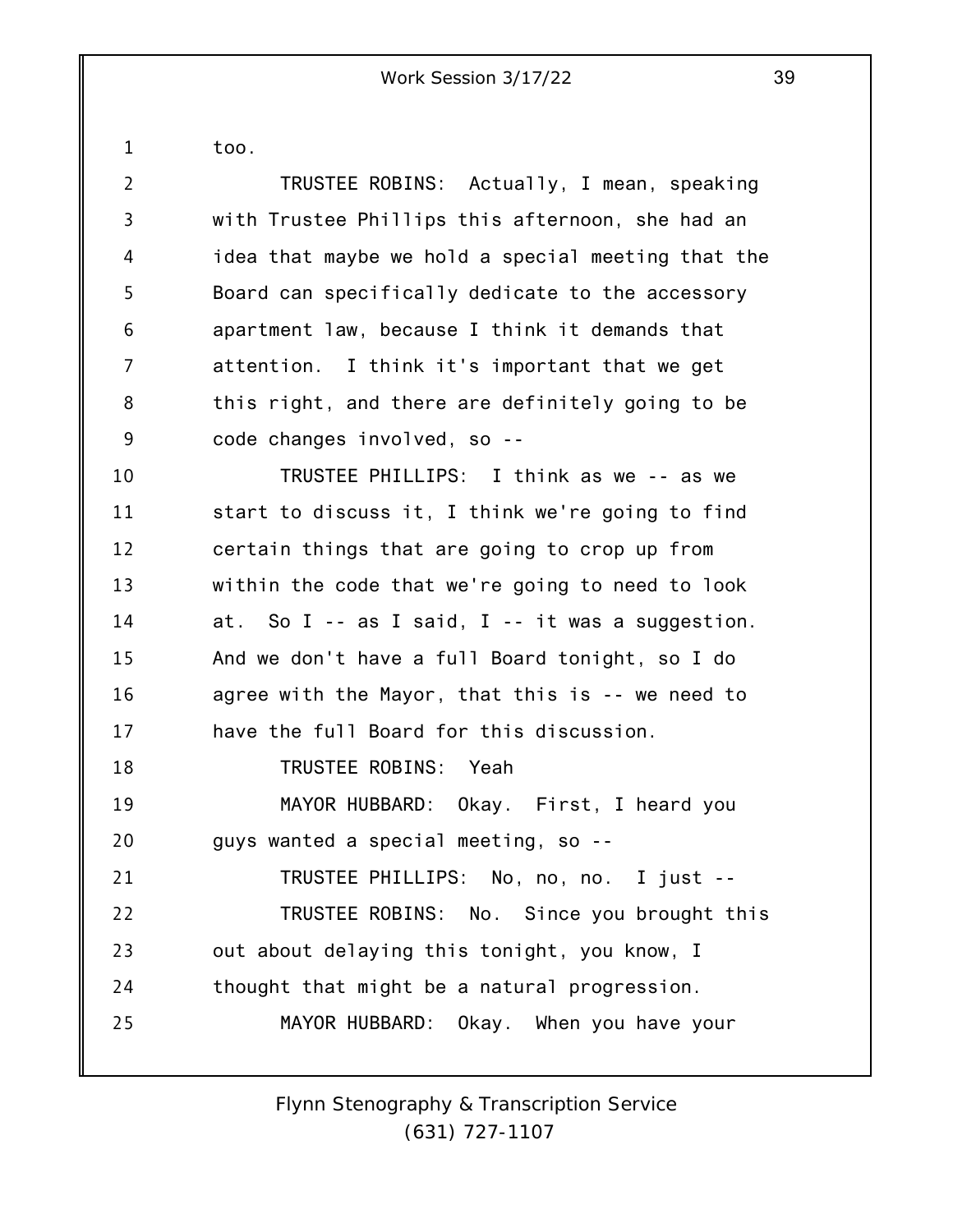1 2 3 4 5 6 7 8 9 10 11 12 13 14 15 16 17 18 19 20 21 22 23 24 25 thoughts together, contact me and we can discuss it then. TRUSTEE ROBINS: Okay. ATTORNEY PROKOP: You know, Mayor, if you'll let me know, I'll do whatever helps the Board, you know. MAYOR HUBBARD: Okay. ATTORNEY PROKOP: If you have a minute or not, I'll be ready for you. So, you know, globally, there was a couple of larger comments. One was what districts to allow the -- these accessory dwelling units in. So whether we should also include R-1, and possibly not include Waterfront Commercial. And then there was a -- there was a comment about how many units to allow per premises, that was another comment that we received. And that was basically it. Then a number of, you know, more detailed comments that we can go over at a meeting when we have the full Board. MAYOR HUBBARD: Okay. I know Trustee Clarke had stuff that he brought up at the work session last month. ATTORNEY PROKOP: We also have -- they also have that.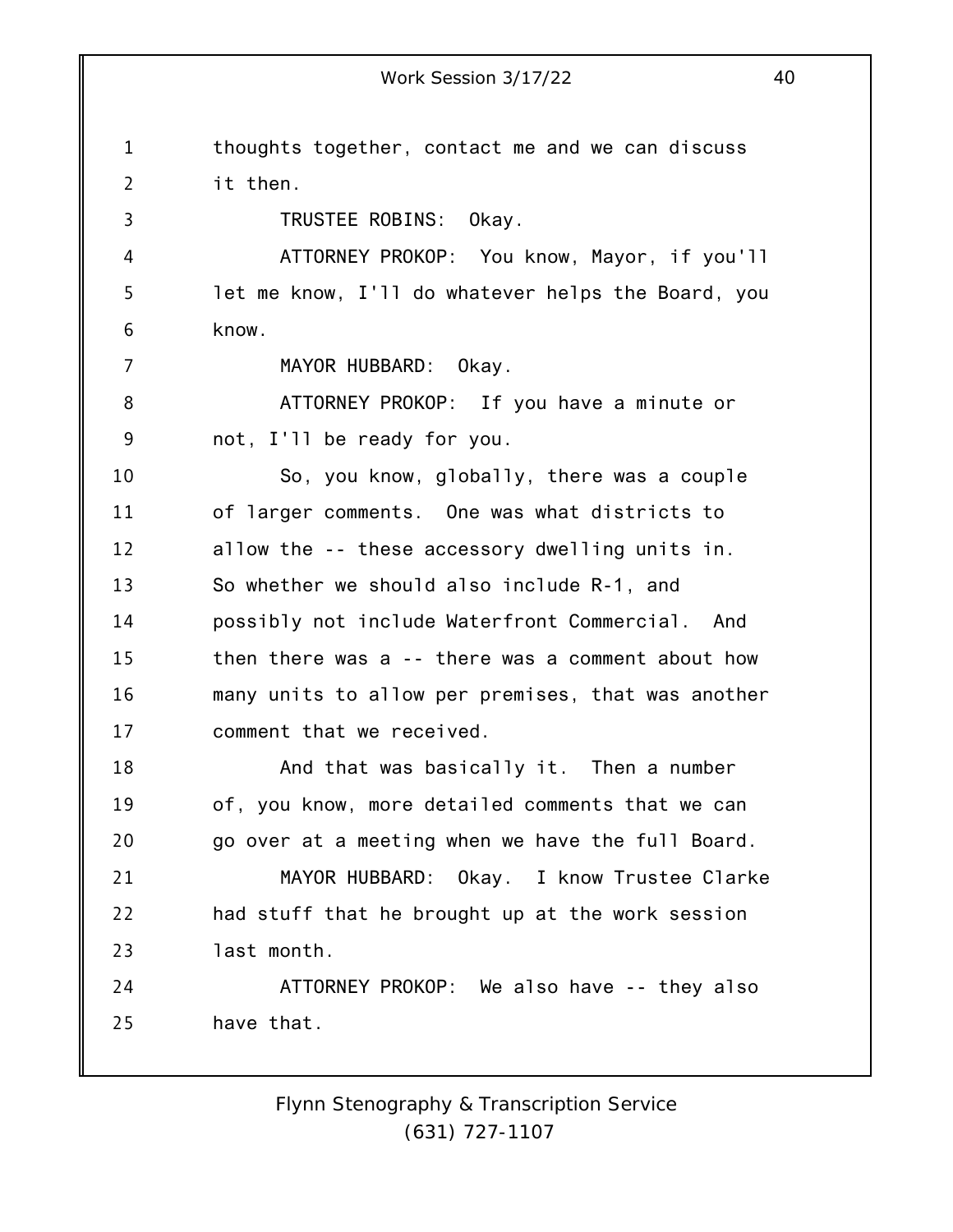1 2 3 4 5 6 7 8 9 10 11 12 13 14 15 16 17 18 19 20 21 22 23 24 25 Work Session 3/17/22 41 MAYOR HUBBARD: He brought up his comments, so a lot of that's all the same stuff, but without them here, you know, so. ATTORNEY PROKOP: Yeah. So what I can do is make one list that brings all the comments together, so we have it all in one table and we could use that as an outline. MAYOR HUBBARD: If you could put that together and circulate it amongst the Board and the Village Administrator, so that we could all look at it, so we all know what we're going to be talking about before we have the discussion. ATTORNEY PROKOP: So we do have one, one matter that I'm trying -- one litigation matter that I'm trying to resolve, and I'd like to speak -- I need to speak to the Board to do that before I do that, and it is timely. So I'm sorry to ask you this, but I just need a few minutes with the Board at the -- an executive session just to describe what -- what I'm recommending, if that's possible, please. MAYOR HUBBARD: Okay. ATTORNEY PROKOP: You know, I promise it will be brief. MAYOR HUBBARD: Okay.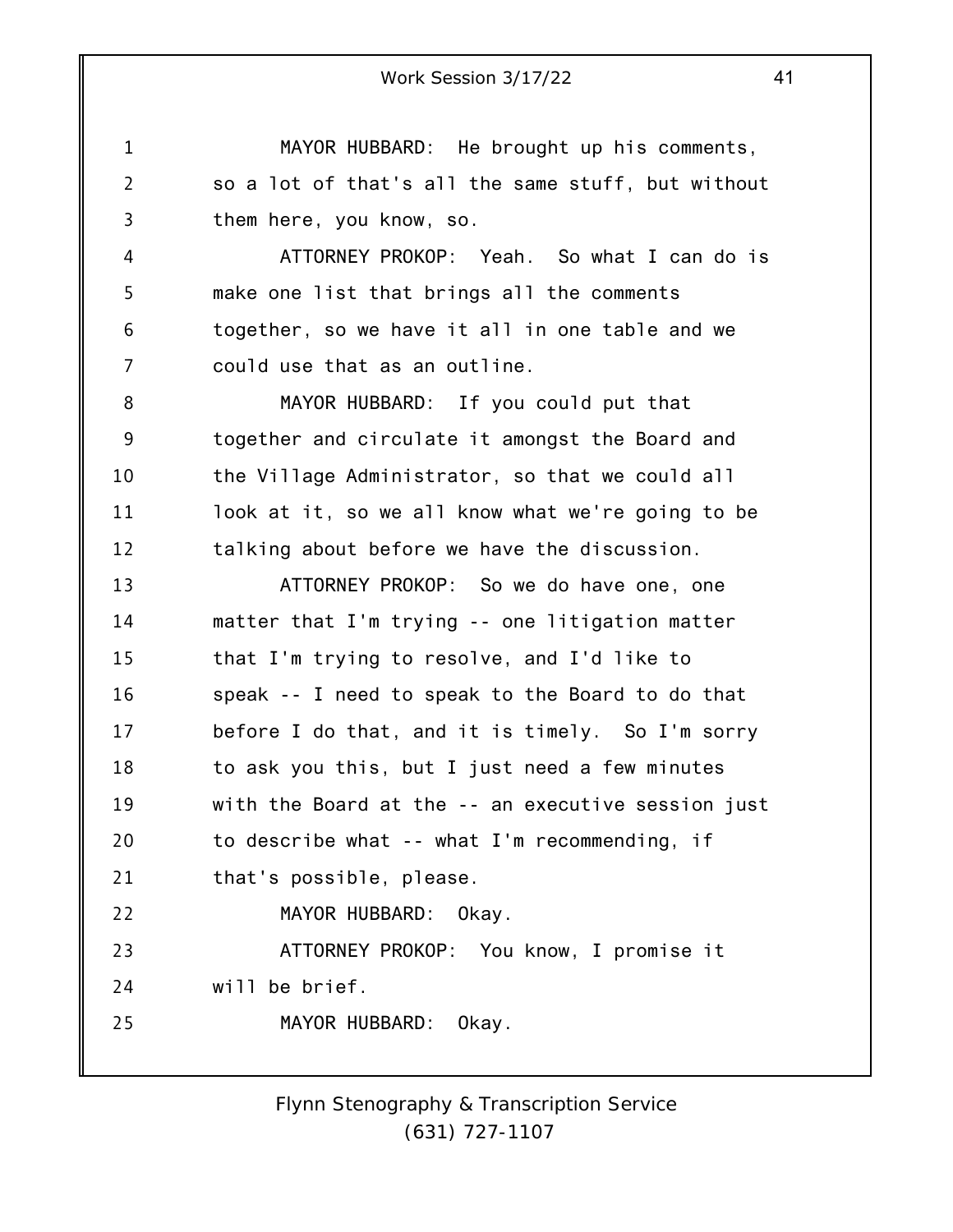1 2 3 4 5 6 7 8 9 10 11 12 13 14 15 16 17 18 19 20 21 22 23 24 25 ATTORNEY PROKOP: Please. MAYOR HUBBARD: You want to do that this evening with the three of us? ATTORNEY PROKOP: It's necessary to do it, yes. MAYOR HUBBARD: Okay, that's fine. Well, we'll do that at the end, once the audience gets their chance. ATTORNEY PROKOP: Yes. I don't have anything else, unless you have questions. TRUSTEE PHILLIPS: Mr. Mayor, I did send to you and to Paul, and I did send to Joe the law that the Governor signed into -- into effect for the quarter percent money for housing that's going to be coming up to referendum votes. And I just was hoping that Joe could look into it, and Paul, perhaps give us some guidelines, as the Town of Southold is already starting to work on their plan for this, this particular piece of legislation, because they want to get their plan, which has to be developed before it could go on to -- for a vote for referendum in November. I just don't want the Village to miss out on something, if this is to our advantage. But as -- I watched the Town of Southold and they're hiring a consultant to start putting their plan together.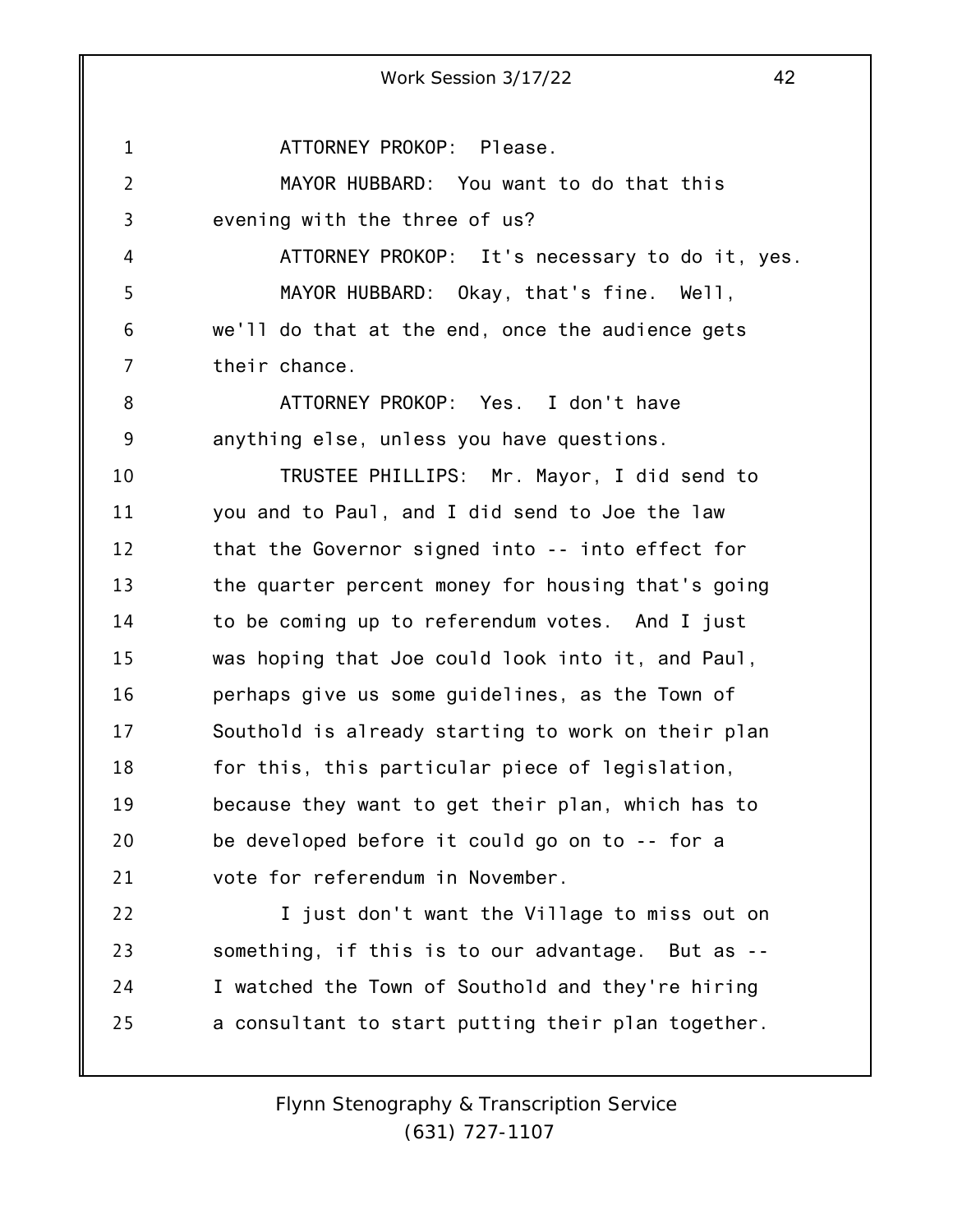1 2 3 4 5 So I don't know if we need to be part of the plan, or if it comes down to, you know, after they develop a plan, or whatever. I think we just need to get -- if it's possible, for the Village Attorney to get us an answer for that.

MAYOR HUBBARD: Okay. Are they planning on putting it on the ballot for November?

6

7

8 9 10 11 12 13 14 15 16 17 TRUSTEE PHILLIPS: Yeah, they're planning one for November, yes. So their plan is to have their completed document done by August, so they could have their public hearings in September. So I think now is -- we either have -- now we have to make -- we have to look into it to see where we're supposed to be. You know, if it's not for us, then it's fine, but I don't want to miss out on an opportunity for any type of funding for housing, if it's available.

18 19 20 21 22 23 24 25 MAYOR HUBBARD: Right. Well, it's done - being done under the same guise as the CPF money and the Town has complete control over that. We have no control over it, even though, with this new law, if it passes by referendum, the Village will be charged to -- whether we opt in or out, the Village purchasers will still pay that money and we still have no control over it.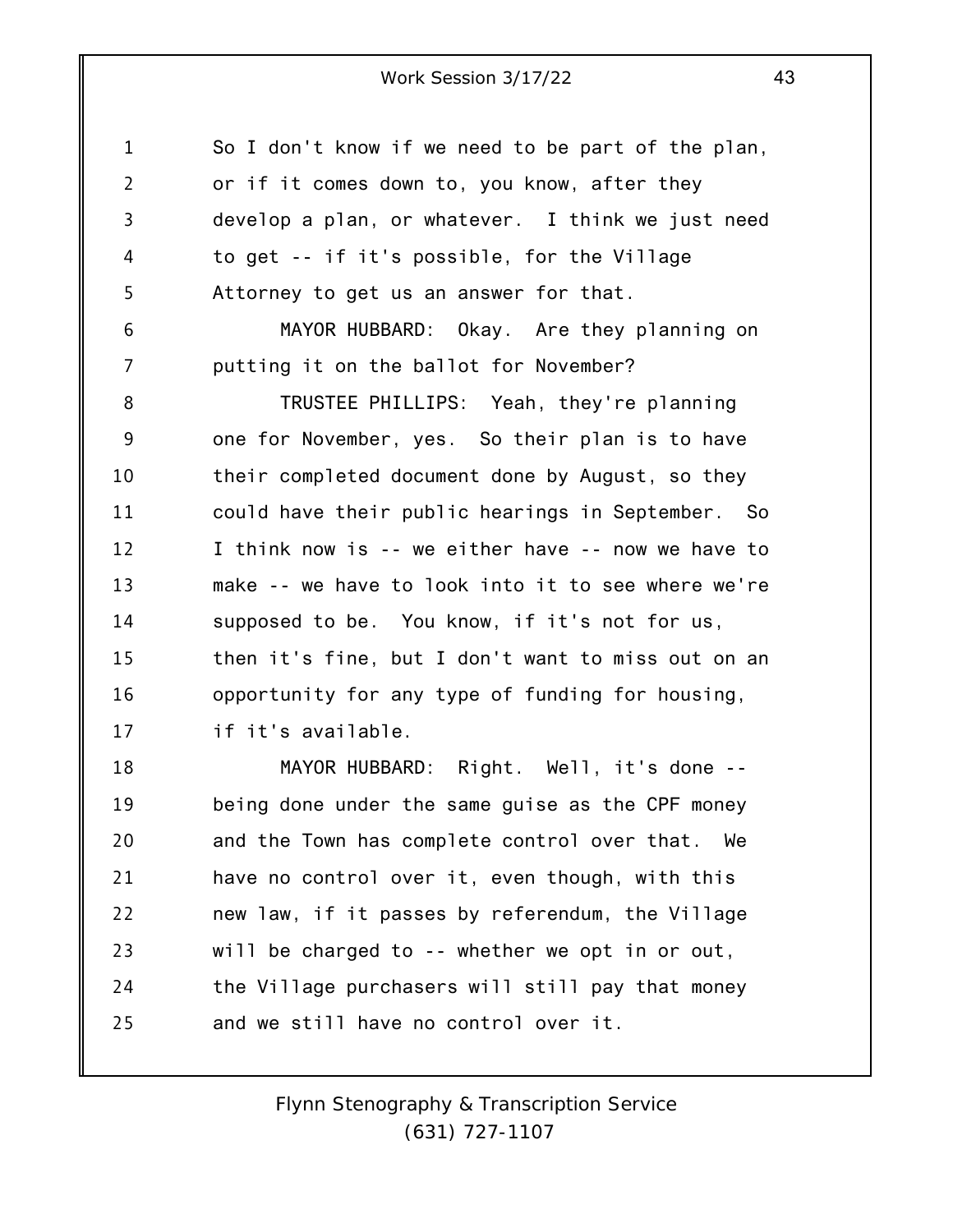1 2 3 4 5 6 TRUSTEE PHILLIPS: Right, but I just -- MAYOR HUBBARD: We need to work out an IMA with Southold Town, if they will sign one, saying that we will get our fair share of it, because right now we don't get our fair share, because, you know --

7 8 9 10 TRUSTEE PHILLIPS: No, we don't, but I just don't want to miss the opportunity, that's all. So that's why I'm bringing it up. I just don't want to miss the opportunity if we can --

11 12 13 14 15 16 17 18 19 20 MAYOR HUBBARD: Okay. We have numerous letters that are out to the Town Attorney, so we're waiting for answers back. They have two new attorneys. We sent paperwork, we sent stuff up there, we're not hearing back from them. So, hopefully, they'll be a little more responsive. And if they're going to try to move this forward, the Town will have conversations with the Village, because everybody in the Village pays Town tax also.

21 22 23 24 25 TRUSTEE PHILLIPS: Oh, all right. If you would like, I will contact some of the Council people and maybe try to get them to get the Attorneys to give us some answers, if you'd like, it's up to you.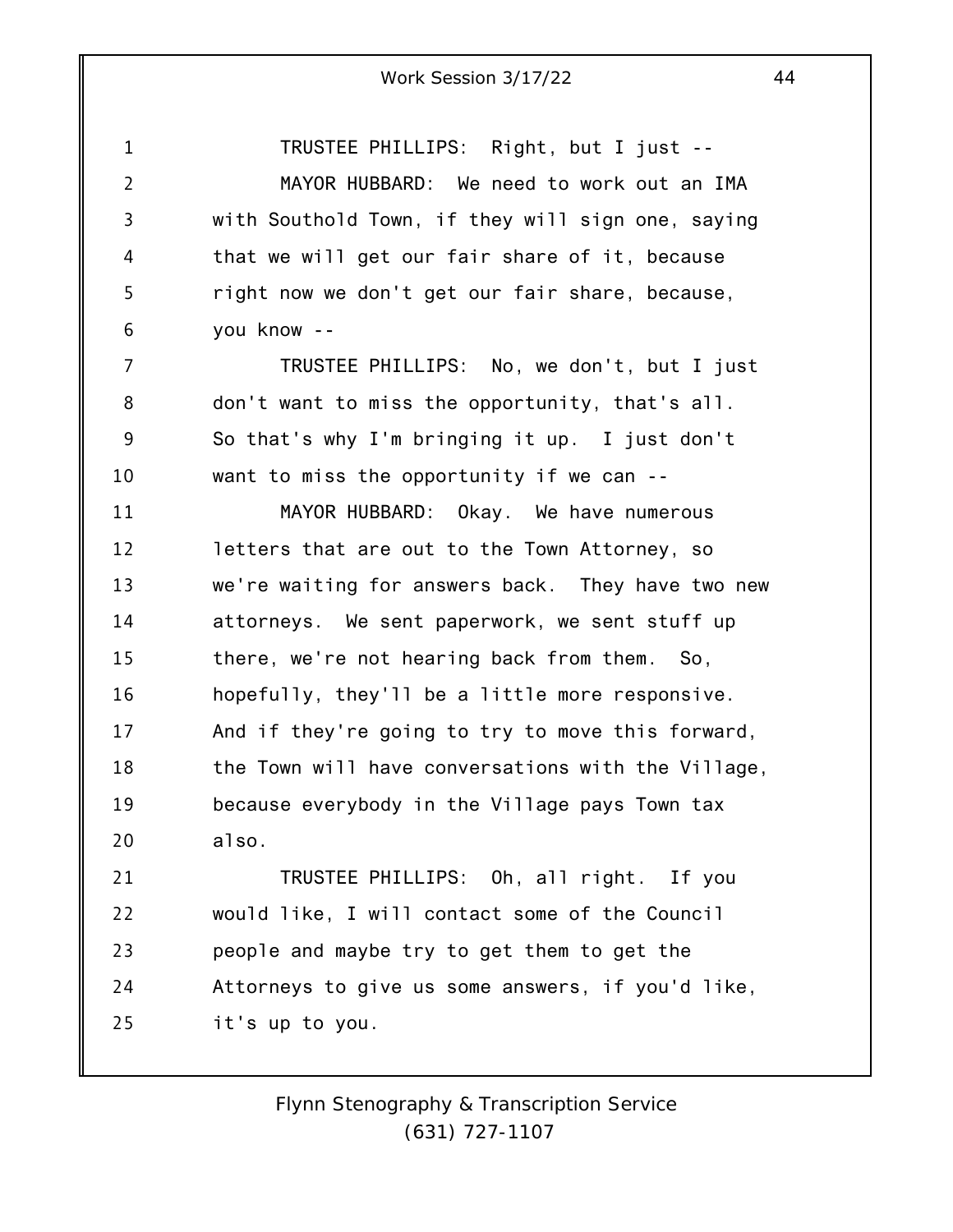1 2 3 4 5 6 7 8 9 10 11 12 13 14 15 16 17 18 19 20 21 22 23 24 25 Work Session 3/17/22 45 MAYOR HUBBARD: If you have somebody that you want to try to talk to and find out what their plans are, if they will tell us, you know, that's -- TRUSTEE PHILLIPS: Well, they probably -- my understanding is that they're going to be using their Housing -- their Housing Committee to discuss some of these plans, which that is a public meeting. So I'll see if I could find out more information, but -- MAYOR HUBBARD: This has to be a different Board than the Board they have now for the CPF. TRUSTEE PHILLIPS: Right, but there -- MAYOR HUBBARD: And if there's a village in an -- in a town, the town has to appoint somebody -- TRUSTEE PHILLIPS: Right. MAYOR HUBBARD: -- from the village to be on that committee -- TRUSTEE PHILLIPS: Right. MAYOR HUBBARD: -- as part of the law. So, hopefully, somebody can, you know, advise the Town Attorneys of that, to let them know that, so when they go and do this consulting and everything else, they need to include somebody from the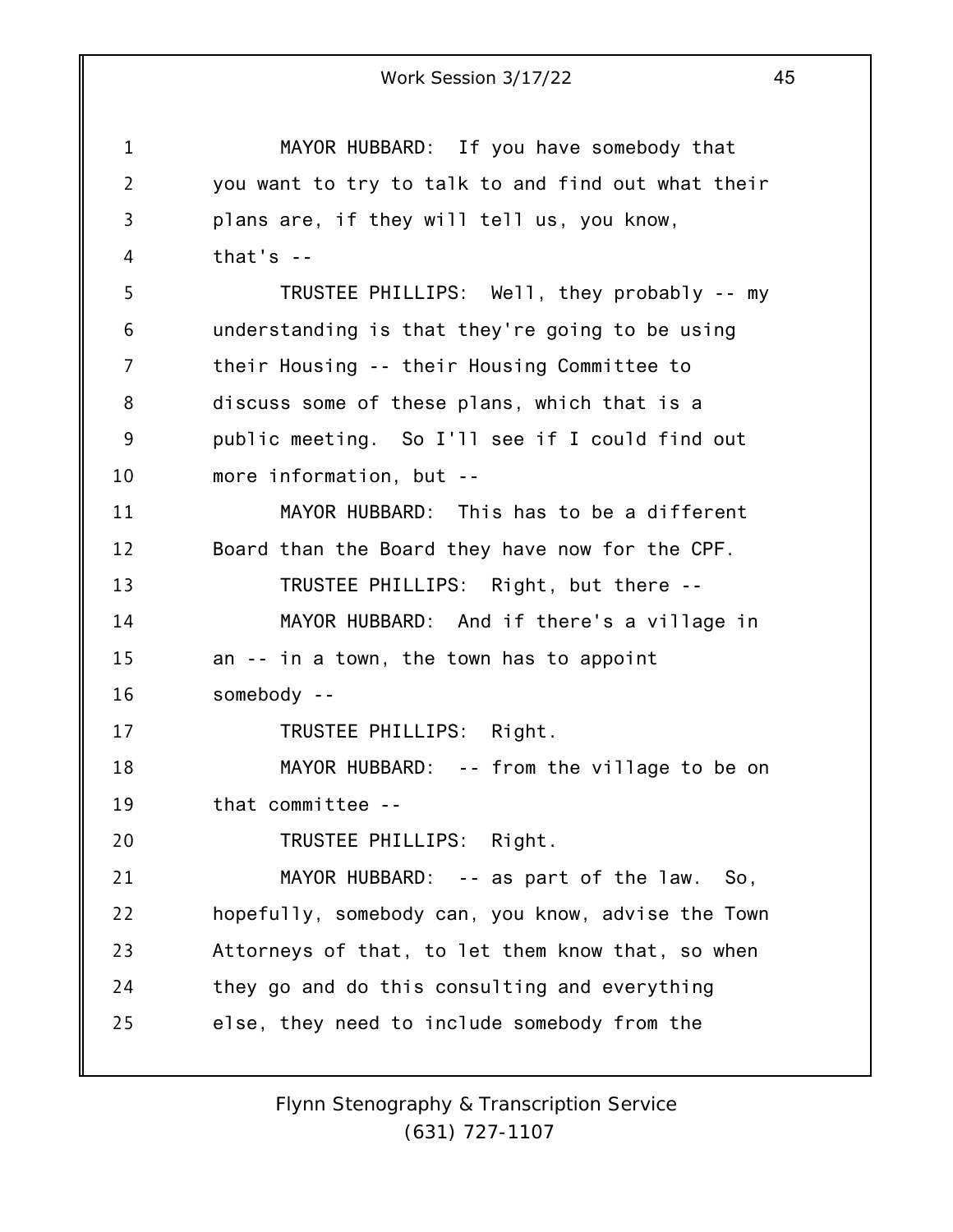1 2 3 4 5 6 7 8 9 10 11 12 13 14 15 16 17 18 19 20 21 22 23 24 25 Village that's going to be on the Board that's going to try to control this money. TRUSTEE PHILLIPS: But it also says in the code, and if I'm not -- and, Joe, correct me if - we have to pass a resolution first? ATTORNEY PROKOP: There's action that we have to do. I'm not sure of the timing, because this language just came out. So I'll go through the language and I'll advise the Board. But if we want to participate, I believe there's action that we have to take. MAYOR HUBBARD: Right. The CPF started 25 years ago. I wish we had somebody at that time had done something and said that we want to be part of this and we want to have our own control over it, instead of everything just being run through the Town. TRUSTEE PHILLIPS: No, that's why I don't want to miss -- MAYOR HUBBARD: So that's when this -- when Joe works through the whole thing and everything else, make sure that they do appoint somebody from the Village to be on that committee to make decisions, so that we have a voice at the table in the game.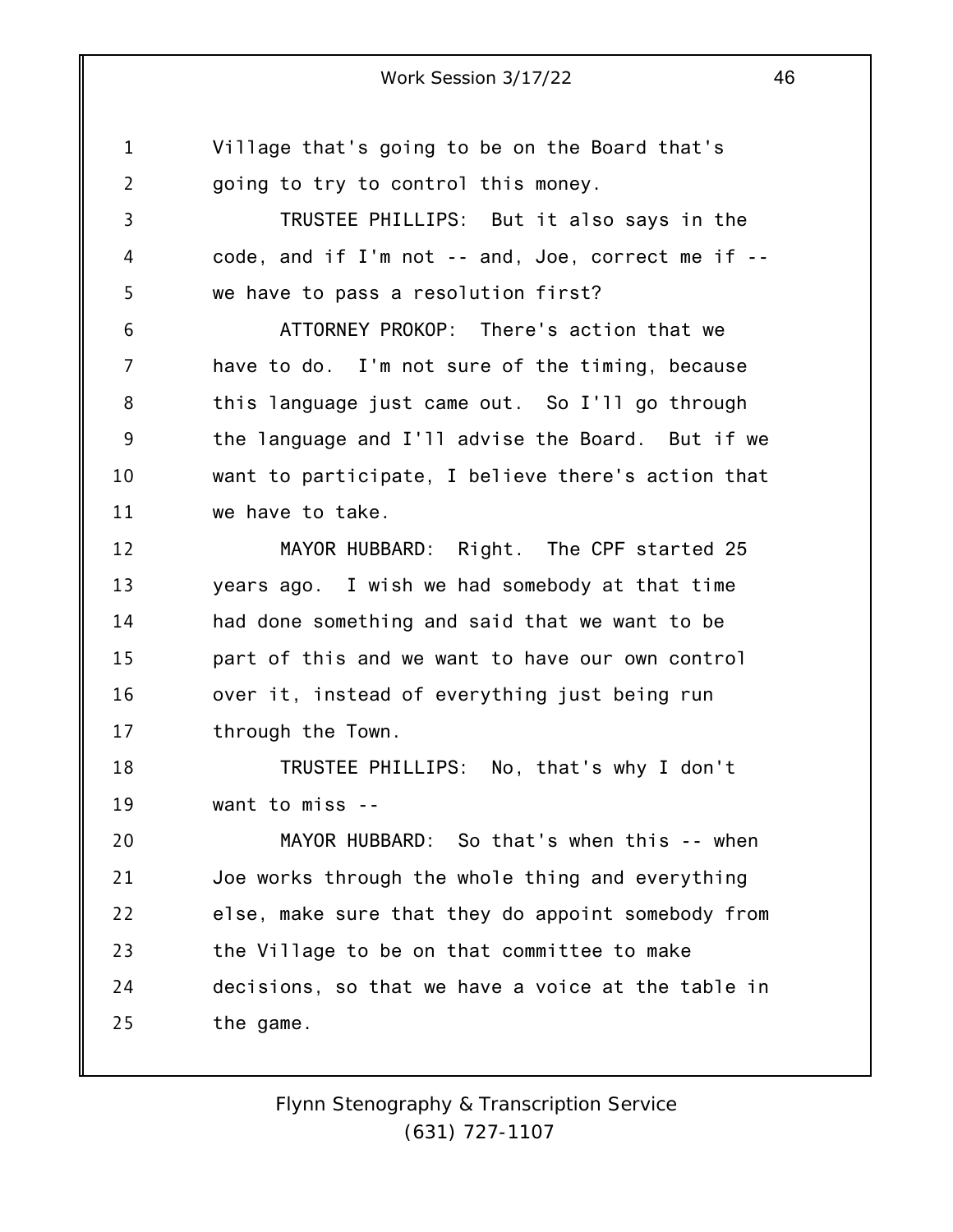1 2 3 4 5 6 7 8 9 10 11 12 13 14 15 16 17 18 19 20 21 22 23 24 25 Work Session 3/17/22 47 TRUSTEE PHILLIPS: Oh, that's what I'm saying. ATTORNEY PROKOP: Okay. MAYOR HUBBARD: Okay. Anything else for the Village Attorney? (No Response) MAYOR HUBBARD: All right. Thank you, Joe. All right. We have three add-ons for Board discussion: The Wetlands Permit Application submitted by Paul Betancourt for the property at 200 Atlantic Avenue, Greenport, New York, 11944. I know Trustee Phillips is going to -- TRUSTEE PHILLIPS: I'm out of this conversation. MAYOR HUBBARD: Yeah. TRUSTEE PHILLIPS: He's my neighbor. MAYOR HUBBARD: Okay. Trustee Robins, do you have any comments on this? TRUSTEE ROBINS: I read the comments in the report. The only thing is as long as all of the CAC recommendations are met, I have no problem with granting the wetlands permit. MAYOR HUBBARD: Okay. Trustee Clarke did weigh in on this. He -- I have his comment here. He was asking about the parking restriction on the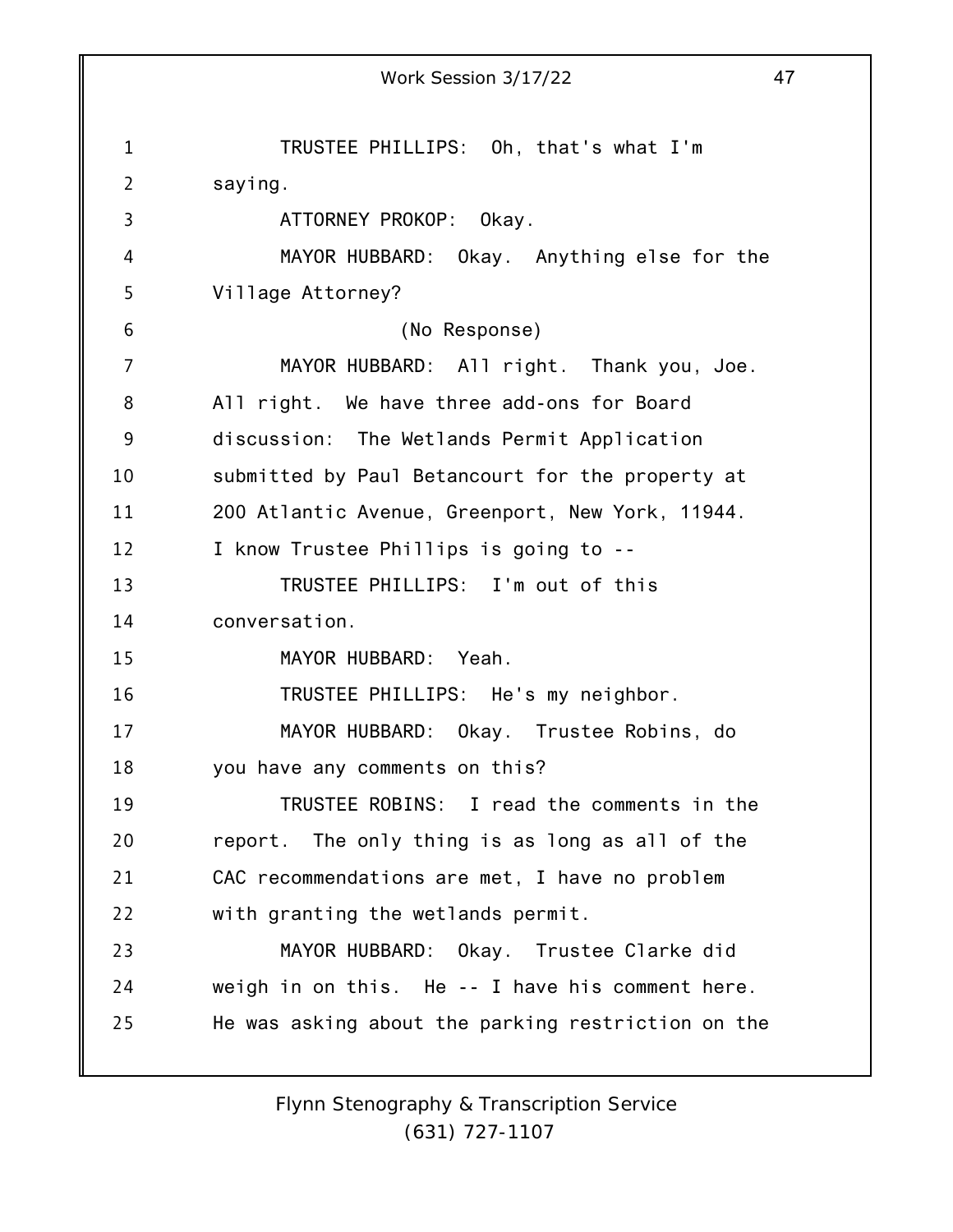| $\mathbf 1$    | amount of cars there, saying that they needed nine |
|----------------|----------------------------------------------------|
| $\overline{2}$ | parking spots for the marina, and he had questions |
| 3              | about that, asking if there was any way to have    |
| 4              | some leeway on that, because it's mostly used on   |
| 5              | the weekend, and they have the hospital parking    |
| 6              | lot and the street to park on.                     |
| $\overline{7}$ | ADMINISTRATOR PALLAS: The only -- the only         |
| 8              | way that he could be afforded any reduction is to  |
| 9              | go to the Zoning Board for a variance.             |
| 10             | MAYOR HUBBARD: Okay.                               |
| 11             | ADMINISTRATOR PALLAS: So that will be a            |
| 12             | delay.                                             |
| 13             | MAYOR HUBBARD: No, that's fine. Just               |
| 14             | I'm -- he's not here, and so I'm bringing up what  |
| 15             | he had to say on that topic.                       |
| 16             | ADMINISTRATOR PALLAS: Yes. I've had                |
| 17             | discussions, not specifically about that, but      |
| 18             | about parking generally, and he didn't seem to     |
| 19             | take issue with it at this point. He's looking at  |
| 20             | it, trying to figure out the best way to arrange   |
| 21             | it, but my understanding is that he will comply.   |
| 22             | MAYOR HUBBARD: Okay. All right.                    |
| 23             | TRUSTEE ROBINS: It's a commercial -- it's a        |
| 24             | commercial venture, right? I mean, he's going to   |
| 25             | be leasing these docks. So I don't see why he      |
|                |                                                    |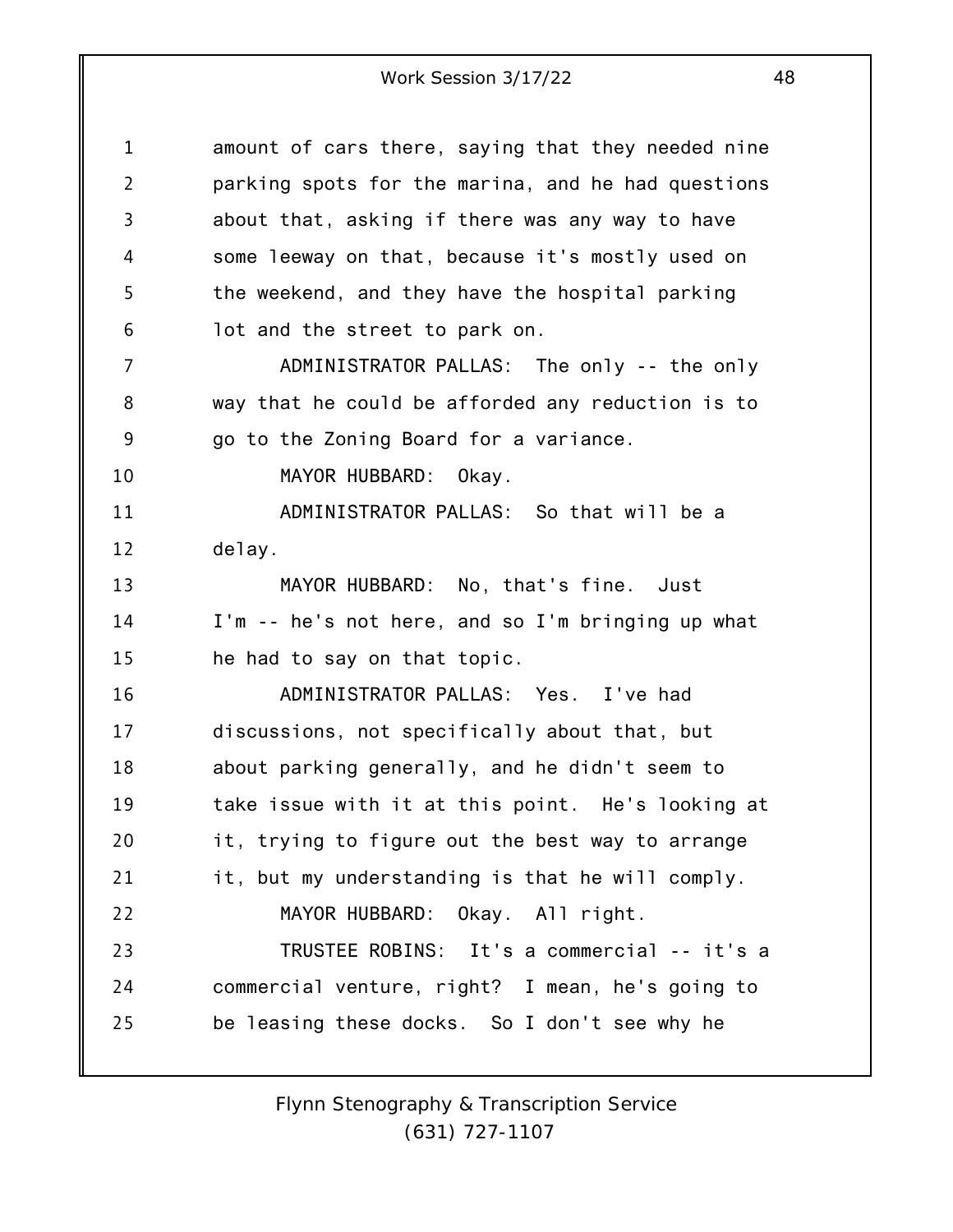| $\mathbf 1$    | can, you know, assume that he could just use       |
|----------------|----------------------------------------------------|
| $\overline{2}$ | public parking. He has to comply with the          |
| 3              | recommendations. That's what the CAC said, right,  |
| 4              | that he had to provide parking spaces?             |
| 5              | MAYOR HUBBARD: Correct.                            |
| 6              | TRUSTEE ROBINS: Yeah. So, you know, I              |
| 7              | don't think you should, you know, assume on        |
| 8              | weekends they can park in the hospital parking     |
| 9              | lot, that doesn't work for me.                     |
| 10             | MAYOR HUBBARD: I'm only bringing up                |
| 11             | somebody else's comments, not mine. I'm just --    |
| 12             | TRUSTEE ROBINS: Okay.                              |
| 13             | MAYOR HUBBARD: So his comments were noted          |
| 14             | and that's it. The discussion, he will hopefully   |
| 15             | be here for the regular meeting, and that could be |
| 16             | brought back up when we go to do that.             |
| 17             | So is everybody comfortable putting a              |
| 18             | resolution on to vote on that?                     |
| 19             | TRUSTEE ROBINS: Yes.                               |
| 20             | MAYOR HUBBARD: Okay. So we'll put that on          |
| 21             | for a vote next week, and we could have the        |
| 22             | discussion then with the full Board. Okay.         |
| 23             | Okay. Board discussion on the request by           |
| 24             | the BID to reconstruct parklets for the 2022       |
| 25             | season. Comments?                                  |
|                |                                                    |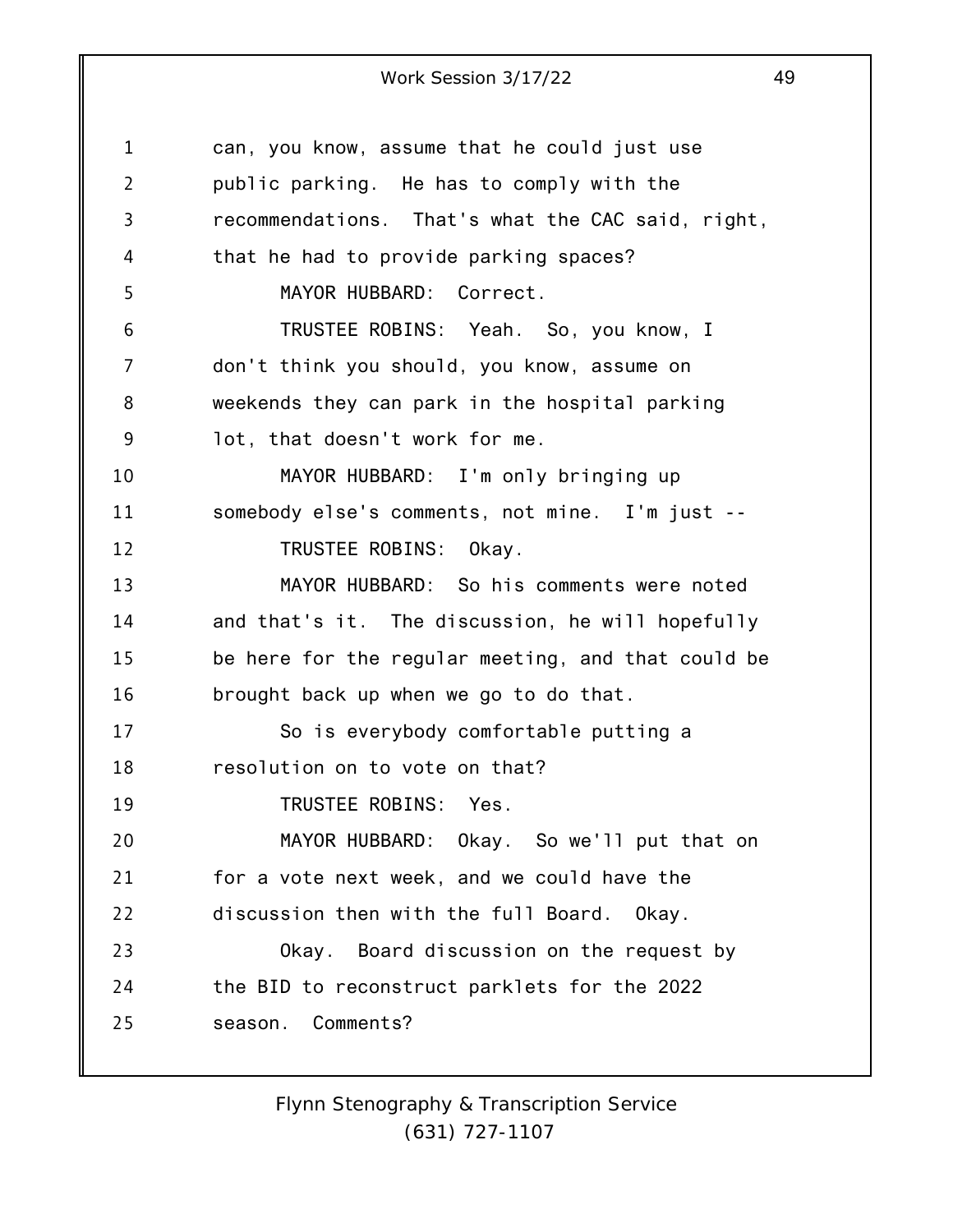1 2 3 4 5 6 7 8 9 10 TRUSTEE PHILLIPS: I have one comment, and one of them is that our LWRP, our draft LWRP covers -- covers technically what our - technically our kind of quasi comprehensive plan. And one of the goals is that -- one of the concerns is that the Commercial District parking is going to spread and spill over into the adjacent residential community. We know that's happening already. We're diverting traffic into the residential areas.

11 12 13 14 15 16 17 18 19 20 21 22 23 24 I know I have heard from quite a few of the residents that they understood during the COVID time period, that they understood the businesses' concern about surviving. They understood that, but they also feel that, or I -- in looking at it, some people feel, and it's public, it's a public roadway, that some are expanding their site plan to include more customers and on public property and they're having a problem with that. So a couple of them had said it. We had one gentleman who actually put it in writing, Mr. Kulsziski, who happens to be affected on Main Street parklets, as being in residential. So I just need to put that out there.

25

There also was in our parking study that we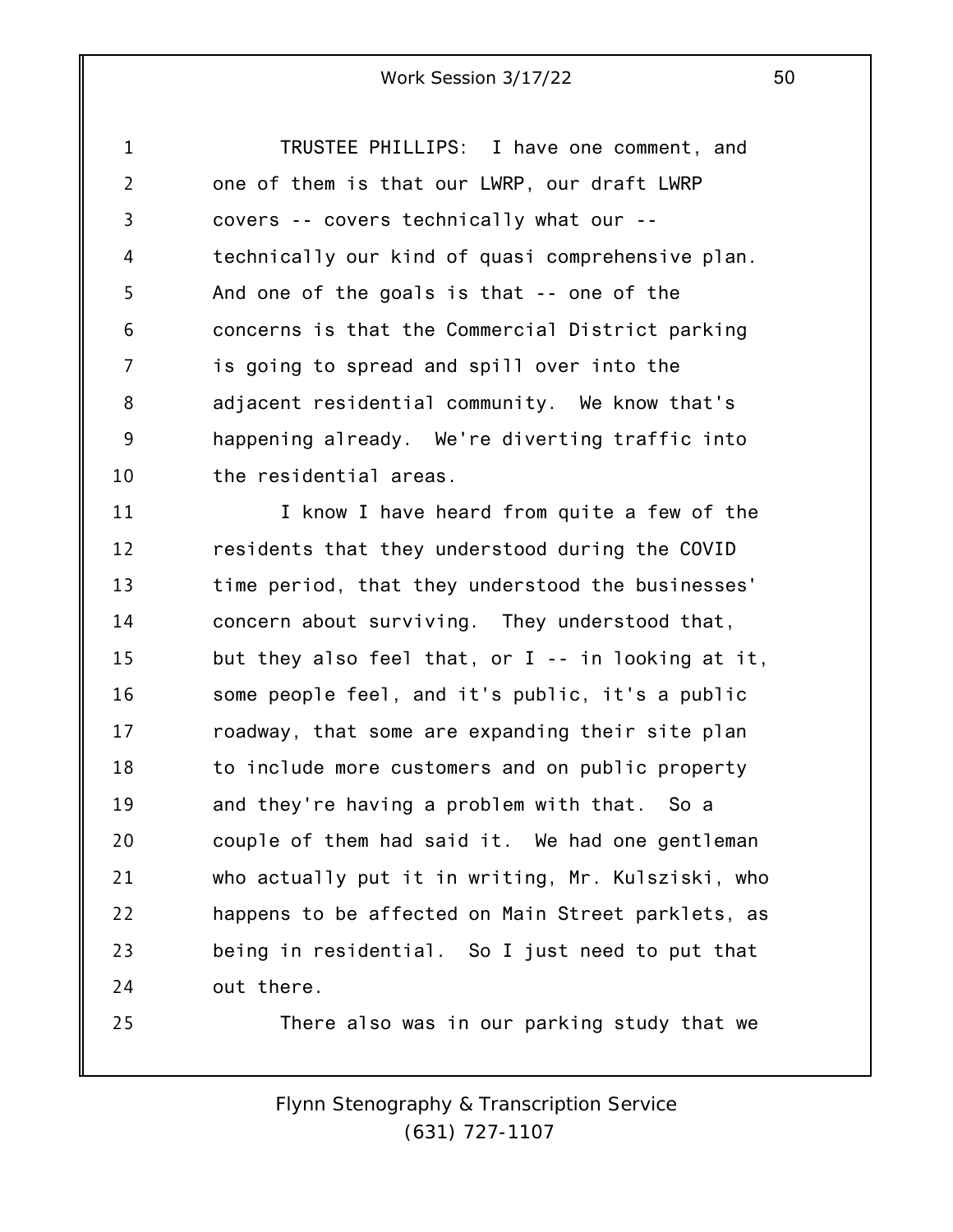1 2 3 4 5 6 7 8 had done back in 2009, I believe it was, even though we don't charge for parking, a parking space has an income generation, a number attached to it, and, at the time, it was generating that each parking spot for the business -- for a business in that area was generating \$500 a day, supposedly. So the fee that they're proposing is a little -- a little low.

9 10 11 12 13 14 15 Also, we do have a main -- we do have Route 25 that goes through the Village. It's a highway. And I just am concerned to keep diverting traffic into the residential areas is difficult right now to explain to the residents. We're doing the North Ferry project, because we're trying to get traffic off of Wiggins Street.

16 17 18 19 20 So I just -- at this point, I understand, but it's time to think of other ways to slow the traffic down on Main and Front Street, and perhaps widen the sidewalk on that side. But I'm not in favor of the parklets this year.

21 22 23 24 25 MAYOR HUBBARD: Okay. Trustee Robins? TRUSTEE ROBINS: It's a tough one for me and I'm conflicted on this. I've been living this for several years now with the BID, obviously, and I've certainly heard both sides.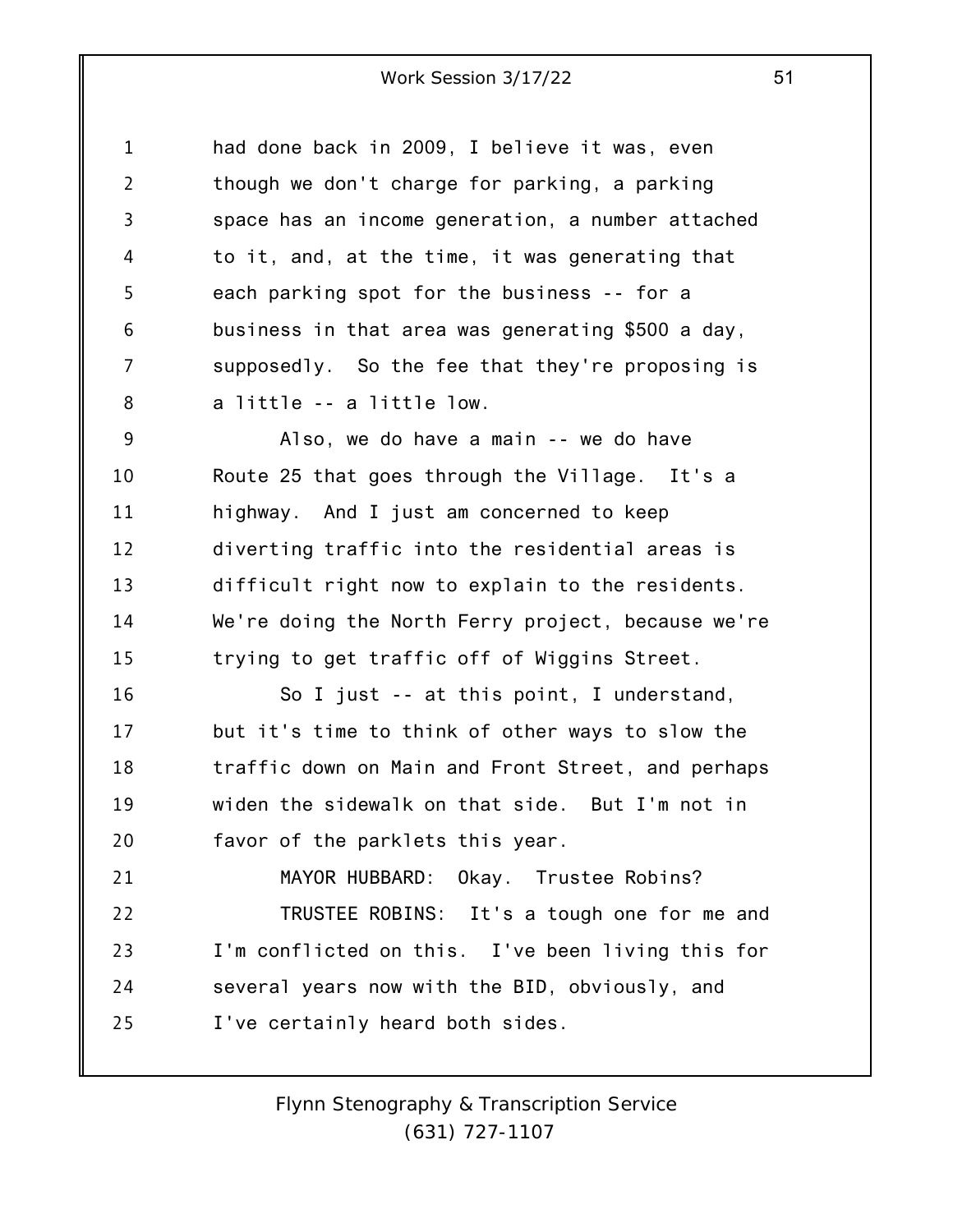1 2 3 4 5 6 I'm going to say right off the bat that my biggest concern here isn't parking, it's safety. And I have difficulty seeing how people are comfortable and safe sitting behind a barricade of eight-by-eight timbers that are basically screwed together.

7 8 9 10 11 12 13 I never actually -- I sat in a parklet once to have a conversation with somebody, and I remember being alarmed when I saw a big tractor trailer sort of coming right at me, and how uncomfortable I would have felt if I was thinking about sitting there eating, and it wasn't a pleasant experience for me.

14 15 16 17 18 19 20 21 22 23 24 25 I understand the businesses' passionate feeling about this, and I certainly supported the concept, you know, when they were an answer to the pandemic, although I can't really see how many tables and people you actually can serve in that small, little amount of space that you have when you put the timbers up. And I was looking at the parking spaces again today, how small they really are. And, you know, what benefit they created, I do not think they created sidewalk space. You know, the sidewalks were still crowded this summer.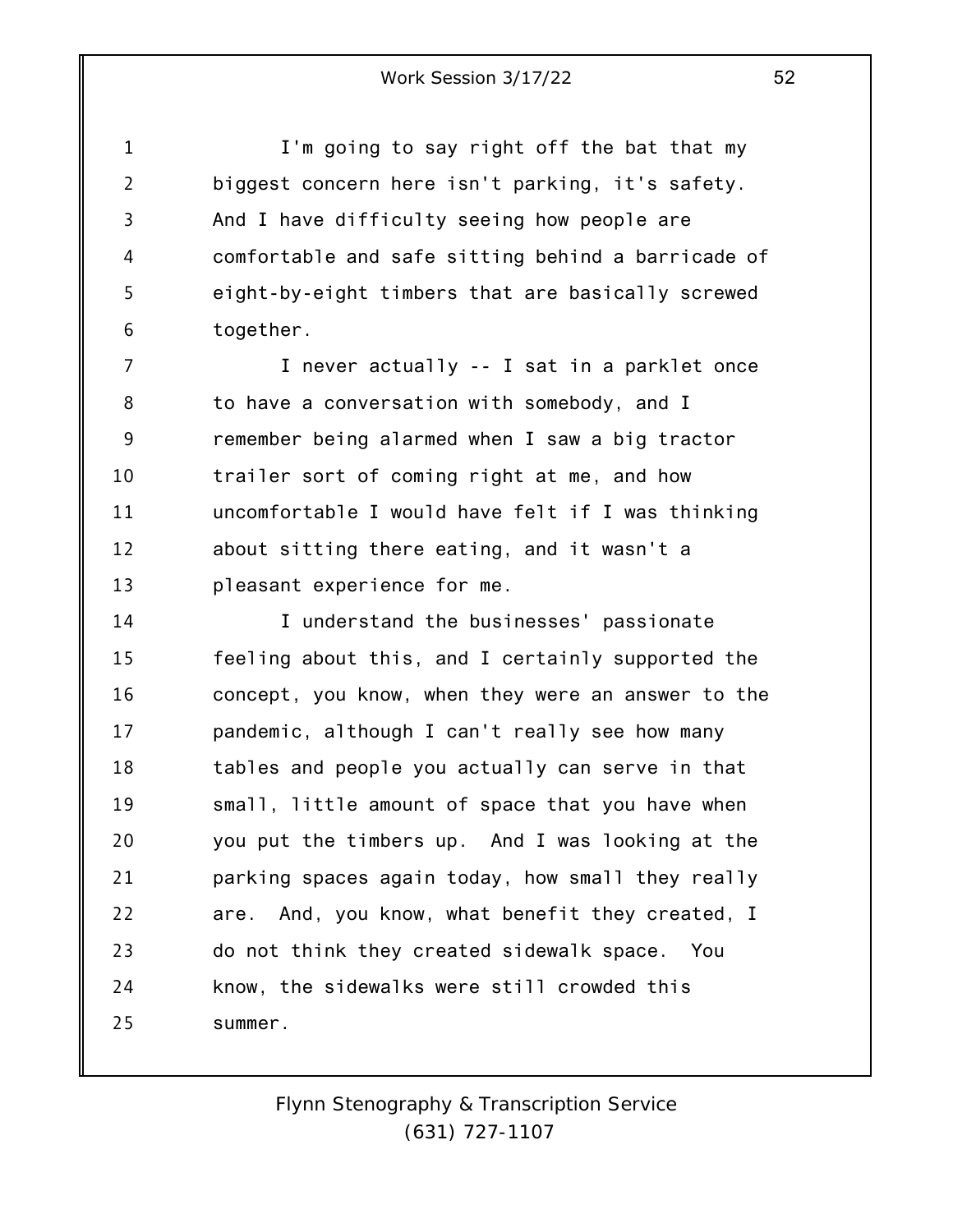1 2 3 4 5 6 7 8 9 10 11 12 So I'm having a hard time wrapping my head around moving, moving ahead with it again this year. I definitely understand the argument of the -- of the vibe that they -- you know, the vibrancy and the feeling of, you know, open space. And I think that as a more comprehensive long-range plan, that we should look into widening sidewalks down there, and working maybe with the DOT to figure out ways to increase more space into the roadway. Maybe we eliminate the parking on the other side as well. So I don't think parking is the issue. My

13 14 15 16 17 biggest concern is safety. And I think, to be honest with you, you know, we had a couple of accidents last year that nothing terrible happened to anybody, but I think that we were just lucky, to be honest with you.

18 19 20 21 22 23 So I'm not going to commit tonight and tell you how I'm going to vote next week. I certainly read the letters from everybody, but I'm just telling you right now, I'm feeling very conflicted. I'm not sure whether I can support it or not.

24 25 MAYOR HUBBARD: Okay. Thank you. Okay. I do have -- it's a whole page of comments from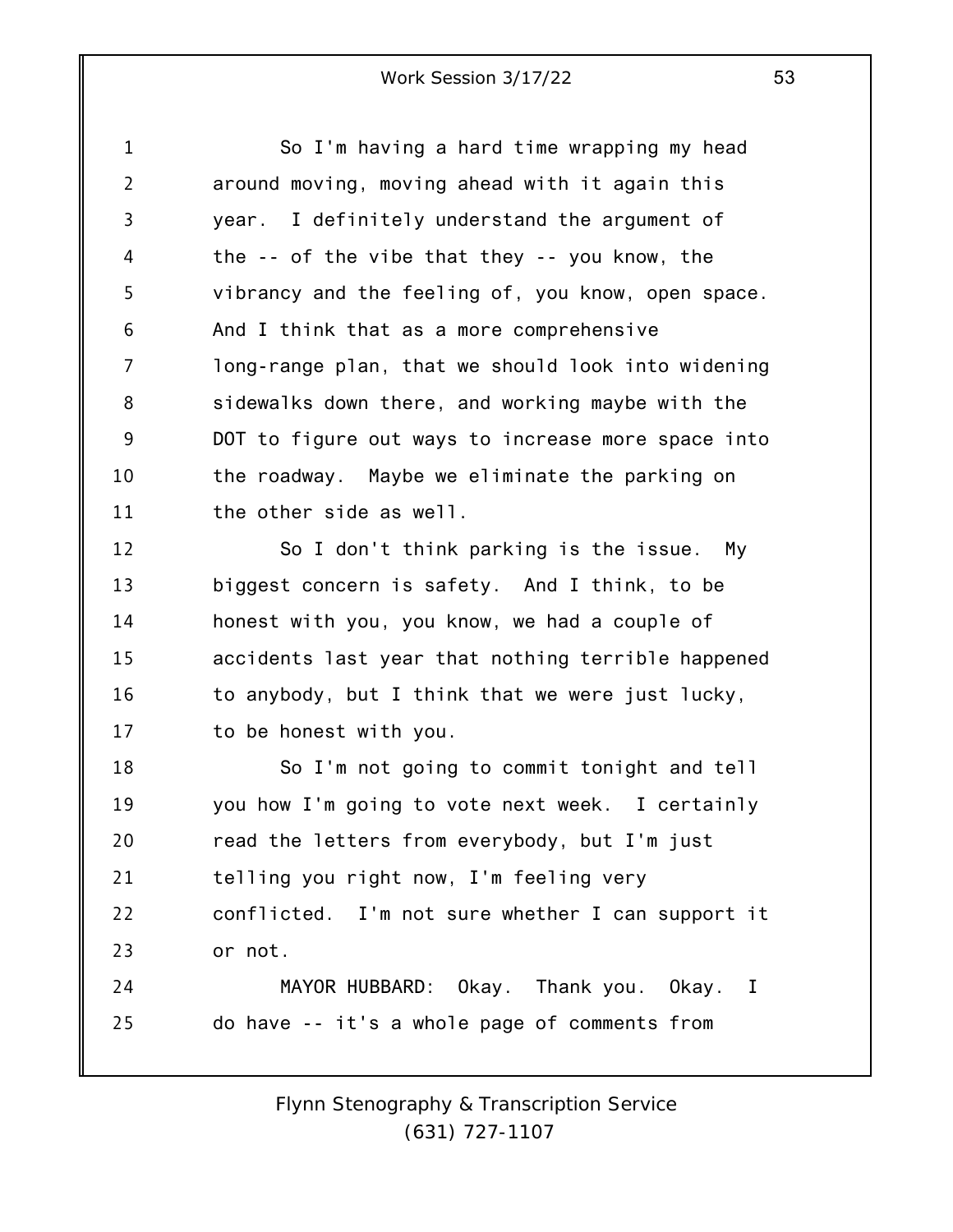1 2 3 4 5 6 7 Trustee Clarke. I'm not going to go through all of that, because most of it, it will come down to a vote on it. It just -- the first line, "I am not in favor of returning the parklets and plan to vote accordingly." And then he gets into the fees and all the other stuff about the parklets. That was just -- that was his comments on that.

8 9 10 11 12 13 14 15 16 17 18 19 20 21 22 TRUSTEE PHILLIPS: Mayor, one of the other comments that -- and I do appreciate all the comments, and I did read all of the letters that did come in today. But part of this plan is asking for five years, if I remember correctly, and do this for five years. The other part of it is we do have -- you know, is that overriding our comprehensive -- you know, our goals of the planning -- of our comprehensive -- our LWRP and comprehensive plan, LWRP? MAYOR HUBBARD: The same thing. TRUSTEE PHILLIPS: Or, you know, is this kind of trying to go around the back door? Is this -- you know, we're in the middle of discussions of how the downtown should look. I

23 24 25 understand the Business District has done a lot of -- a lot of marketing. But the Village of Greenport is not just the Business District, it is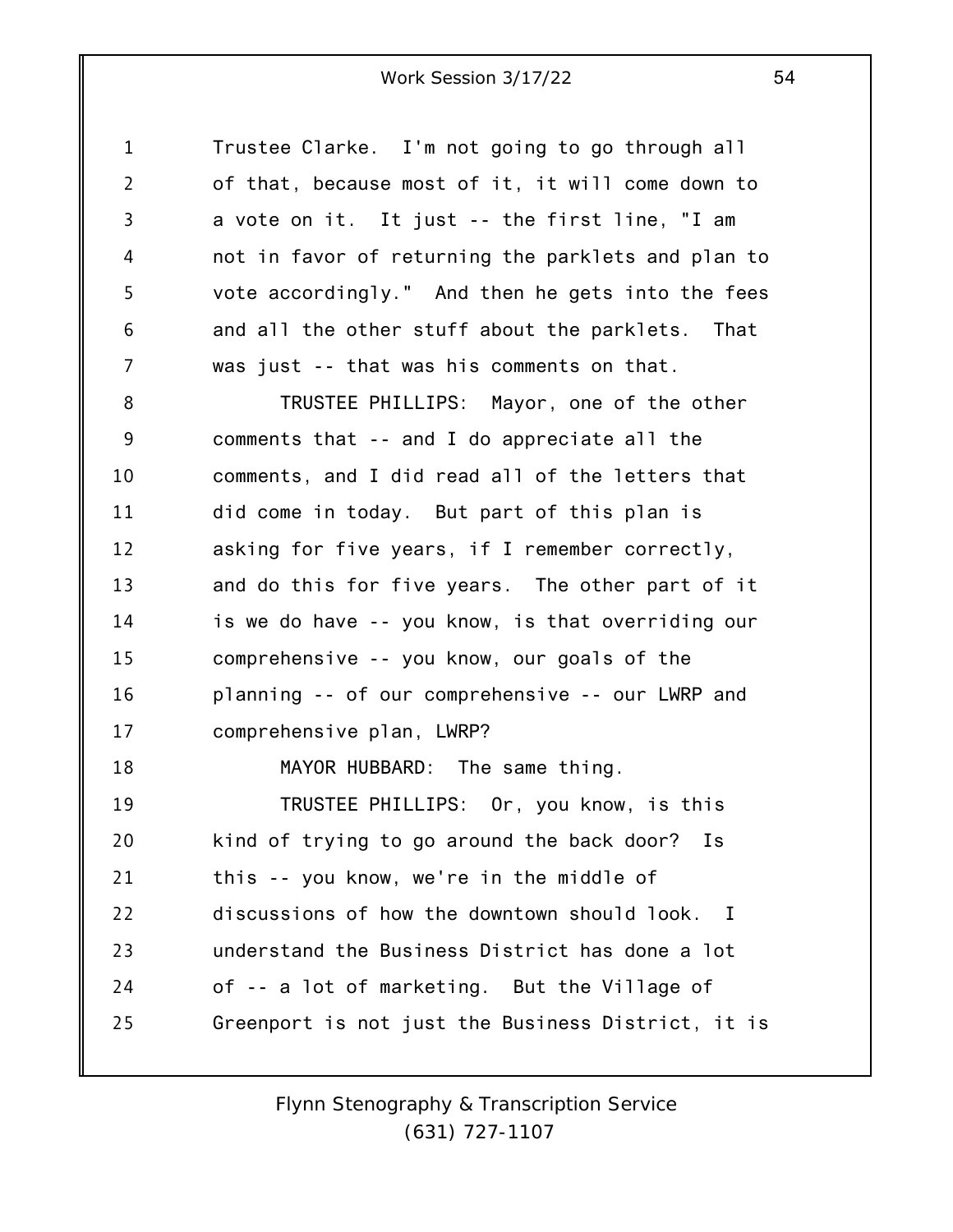1 2 3 4 5 6 7 8 9 10 11 12 13 14 15 16 17 18 19 20 21 22 23 24 25 the residential district. And they also have been feeling the increase of customers and increase of traffic in the residential areas, because we are diverting traffic from Main Street into different areas around the Village. So the traffic -- the safety is another issue with traffic, so. MAYOR HUBBARD: Okay. I'm sure we're going to have a lot of comments when we get to the public to address the Board on this topic. TRUSTEE PHILLIPS: I'm sure. MAYOR HUBBARD: I just -- a couple of just things for myself. I think as a Board we decide, because the parklets -- next year, hopefully, the pandemic is completely gone and everything else. It's a vision that the BID is putting forward to us, and all the letters we got today, saying they want to see this as a walking village downtown in that area for the foreseeable future. Is that where we want to go with this? That's what they're asking for. I also had a resident say to me, "You know what, for \$350, I'd like to rent a parking spot for myself for the summer so I always have a place to park," and they're willing to pay for that and have a parking spot for themselves, and I can't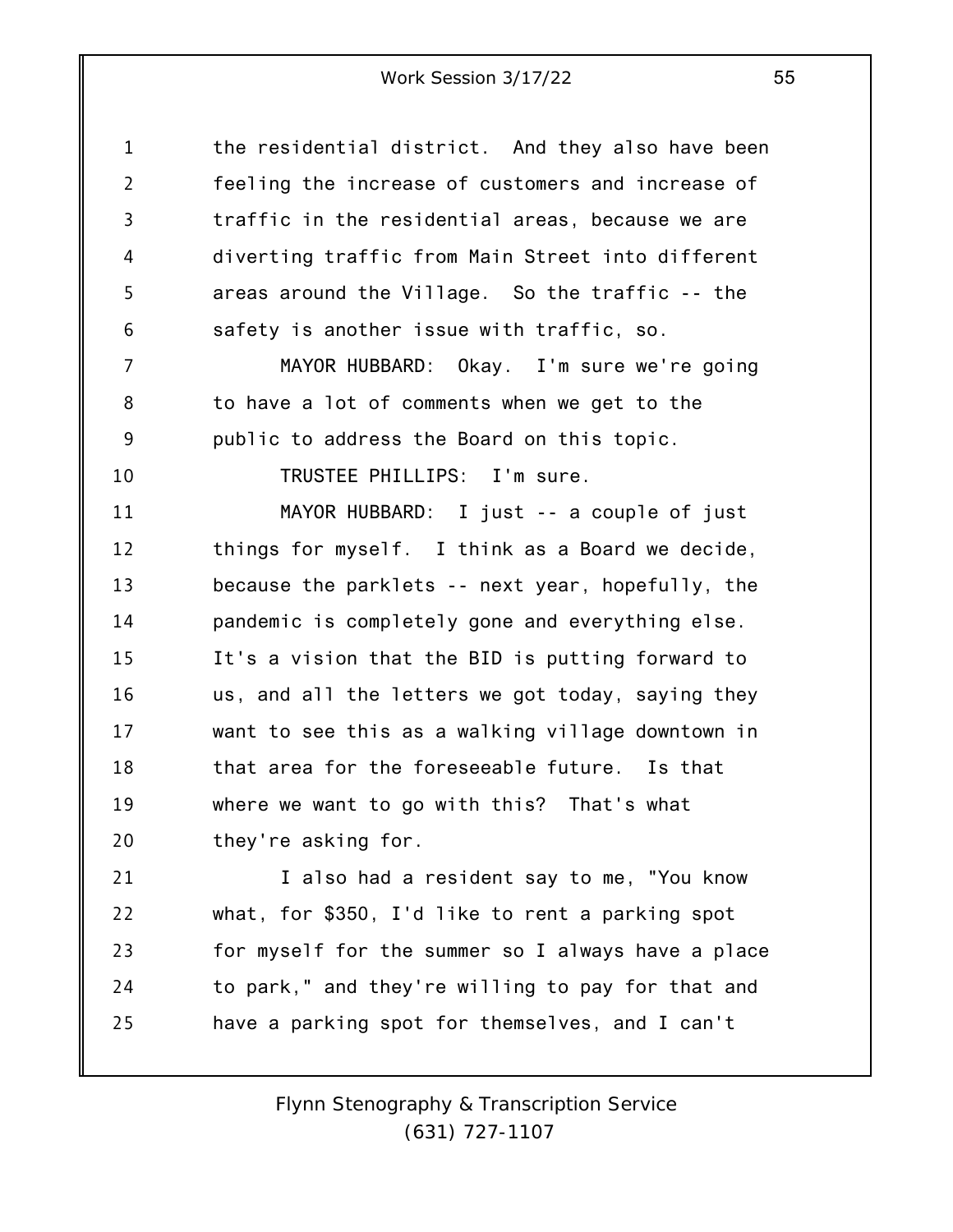1 2 3 4 5 say that I disagree with them. You know, that way when they want to go to the drug store, or whatever, this is my parking spot, it's 350 bucks. Trustee Clarke does go into the price and everything else.

6 7 8 9 10 11 12 13 14 But the idea of doing this to help businesses to try to survive and keep people employed, because of the pandemic and being shut down for so long and everything else, that makes sense. So how can you say it's going to be \$10,000 for a parking space to have parklet for this? You got to figure the whole purpose of what they're asking for. So it makes it to be a very hard decision.

15 16 17 18 19 20 21 22 So I guess -- I'm sure we'll hear all the comments afterwards. We did get, I believe last I counted, it was 10 letters today. The Village Clerk gave them to the Transcriptionist, so they're all part of the record. We're note going to read all of them, because I'm sure it's going to take a while to listen to everybody else that's here to talk about the topic.

23 24 25 So, as part of the Board discussion, are we going to -- we're going to vote on this next week? TRUSTEE PHILLIPS: I would assume that that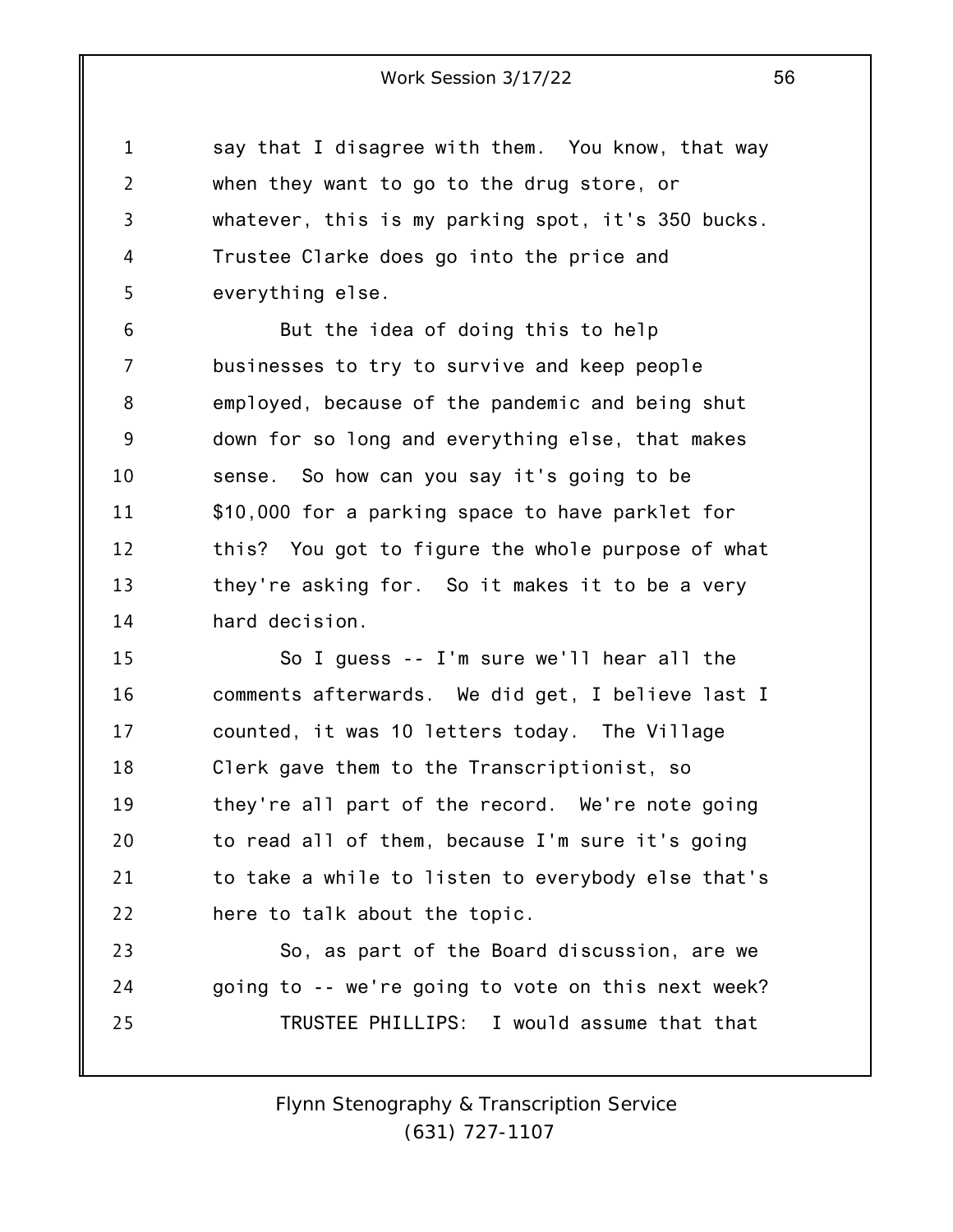1

2 3 4 5 6 7 8 9 10 11 12 13 14 15 16 17 18 19 20 21 22 23 24 25 *Flynn Stenography & Transcription Service (631) 727-1107* would be the goal of it, because we -- it's -- MAYOR HUBBARD: Right. TRUSTEE PHILLIPS: Everyone needs - everyone needs to have an answer. I think we need -- we need to, yeah. MAYOR HUBBARD: Well, if it's moving forward, everyone needs to plan on that. We need to contact the State DOT for permission to use the road, if they allow it, all the other stuff that goes along with it. TRUSTEE PHILLIPS: Right. MAYOR HUBBARD: So the other two Trustees are not here, but we're going to put this as an agenda item to approve the parklets for 2022 for one year. Anything that's longer that -- and just they say, you know, fees going to be this much this year and we'll adjust that accordingly in future years. I think we need to deal with this year right now where we are. And I heard that the modified version - there was a conference or a call last night, a Zoom meeting. I have not seen the picture or diagram of that, and some places were taken out. I'm hearing that it's 20 spots, not 51 spots. I -- hopefully, you know, the BID President can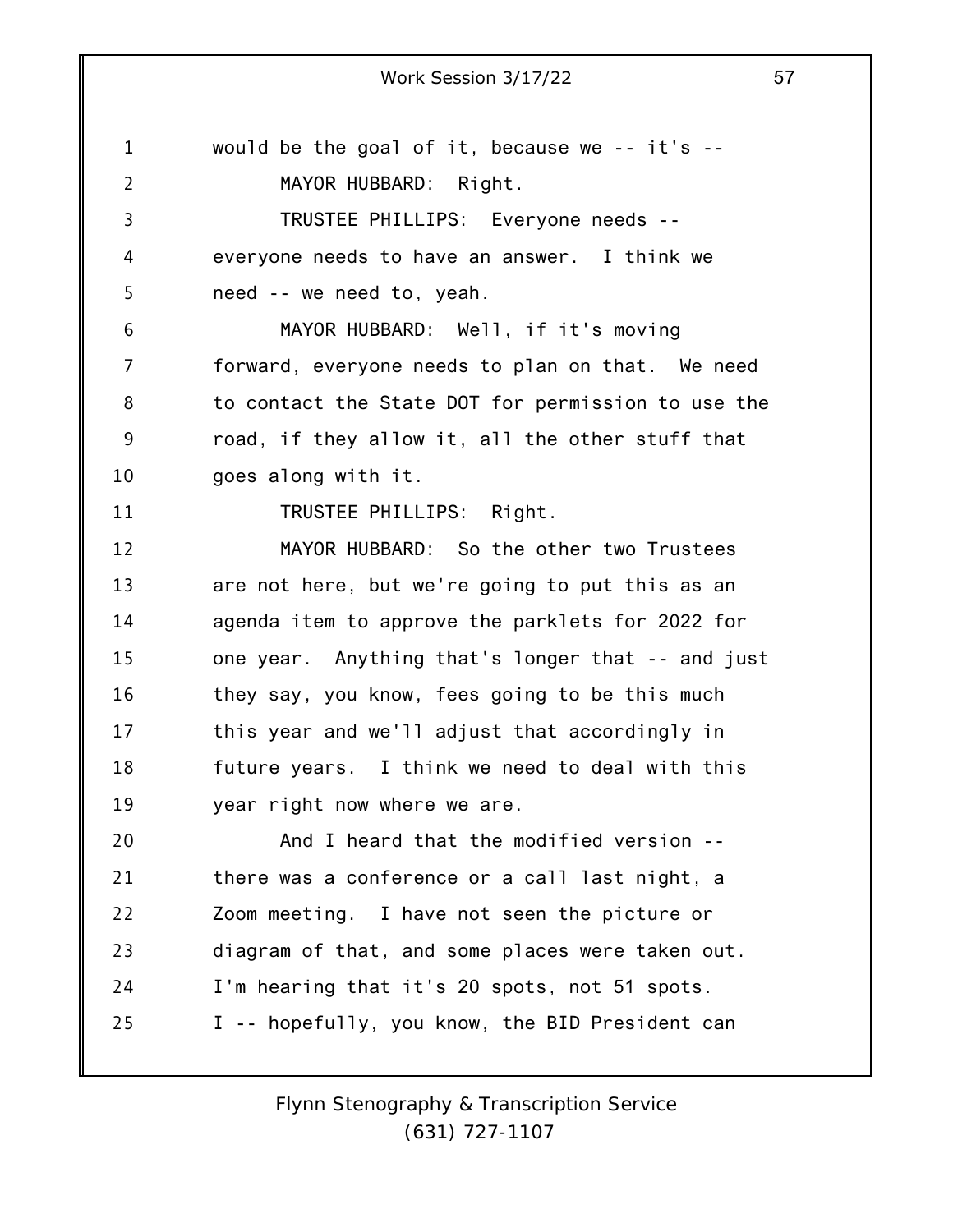give us some information on that when it's the public's turn to speak. So we'll move on from there. Okay? We will have -- the public will be able to speak in a few minutes.

1

2

3

4

5 6 7 8 9 10 11 12 The last one is Proposed Landing Agreement for the Peconic Jitney. Looking at different places for them to go and to try to tie this up. Mitchell Park seemed to not be the place that the Board wanted, and the Administrator and the Manager of the marina down there tried to look at alternative sites and everything else. One did come up.

13 14 15 16 17 18 19 20 21 22 23 Actually, I had Paul and Rich go down and look at the Railroad Dock, the farthest west portion, the beginning of the Railroad Dock, if they could nose in there, instead of the Visitors Dock, and go to the bulkhead, you know, to that portion of the dock. But it seems like it's really low water and there might not be enough water to get in there. There's one dolphin that's there, that they could use the dolphin to tie off on it going in at the end of -- the beginning of the Railroad Dock.

24 25 Paul and Rich didn't feel there was enough water there. I haven't had a chance do go down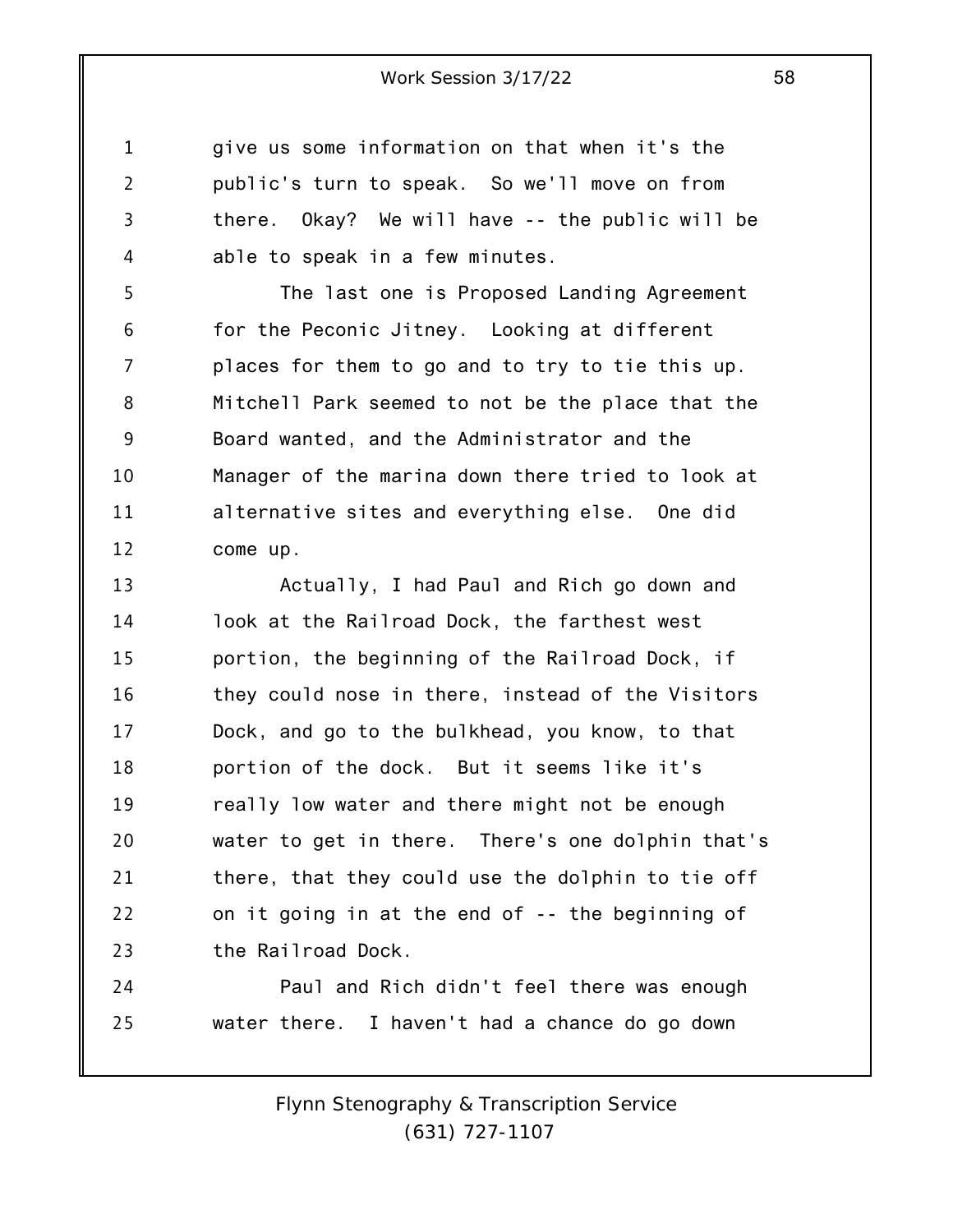1 2 3 4 5 6 7 8 9 10 11 12 13 14 15 16 17 18 19 20 21 22 23 there with them to look at that. Okay. Well, I'm just -- TRUSTEE PHILLIPS: No, I'm saying about -- MAYOR HUBBARD: I thought the shorter -- the lower water was where the fireboat was on the north side of the dock, but it is farther out there, from what they saw at low tide yesterday. Also, it was mentioned the dock we have at the end of Bay Avenue. It's in a residential neighborhood, but the dock is there, it's not utilized. But it would be something -- if that was going to be in a location to be used, everybody would have to be bussed in, parked elsewhere and bussed down there, because we can't have 40 cars down at that little turnaround. But it is open water right there, and it is farther away from everything else, and there's more than enough water to come into that dock. We had -- that just came up yesterday afternoon, so we have had not talked to the people from Peconic Jittney about that yet. I'm just mentioning this to the Board. So if the Board feels adamantly that we don't want that in a

everything else at the end of Bay Avenue --

24

25

*Flynn Stenography & Transcription Service (631) 727-1107*

residential neighborhood next to the condos and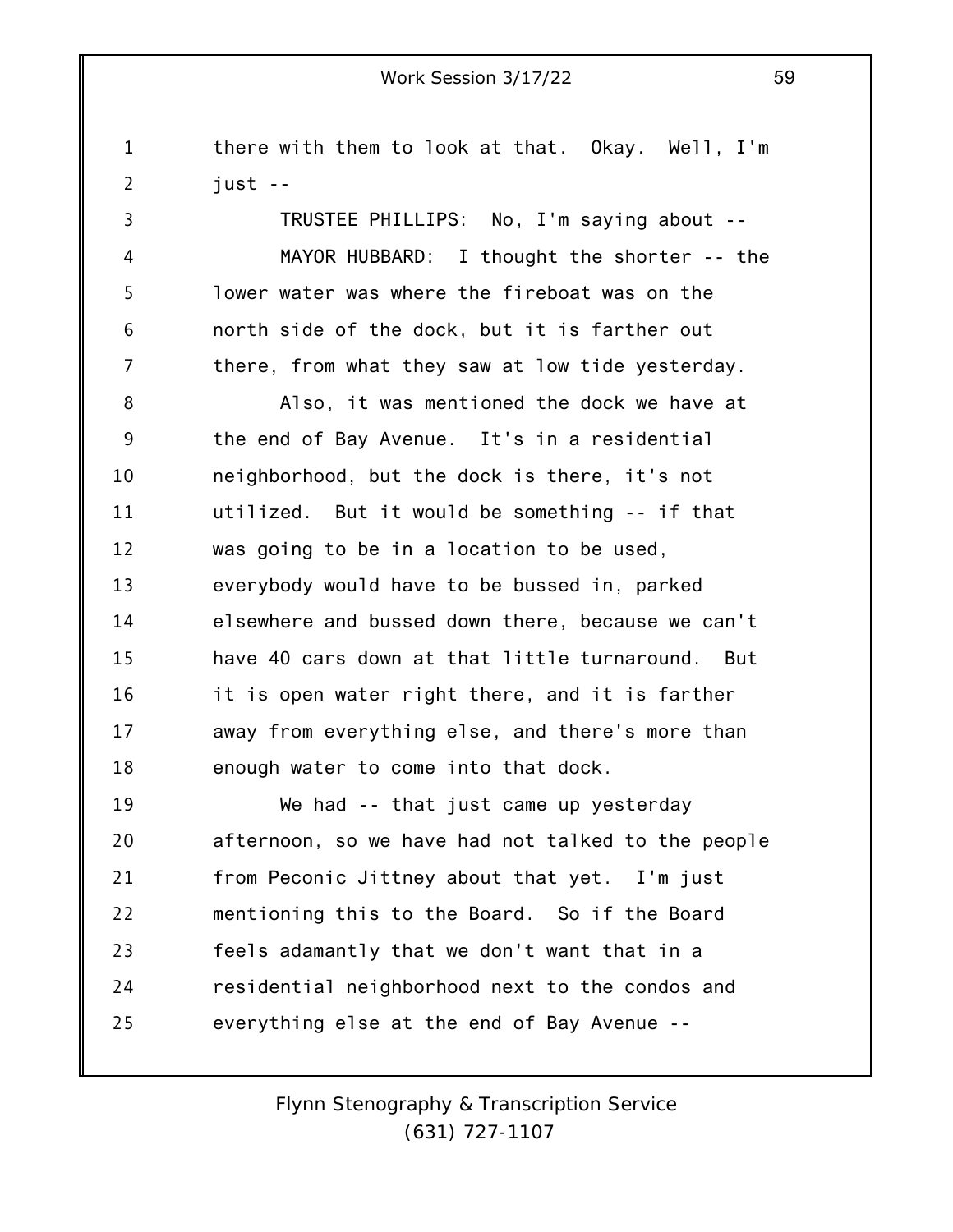1 2 3 4 5 6 7 8 9 10 11 12 13 14 15 16 17 18 19 20 21 22 23 24 25 Work Session 3/17/22 60 TRUSTEE ROBINS: Well, I think that would totally change the character of that neighborhood to put a commercial venture down there, I mean, totally. I mean, it's -- MAYOR HUBBARD: Right, but it would be one bus coming in one bus going out. Well, my mother lives down there, I know. TRUSTEE ROBINS: Yeah. MAYOR HUBBARD: I know exactly where it is. I know what it is, but that's something that was mentioned from -- our Manager of the marina mentioned, "What about the dock over here?" It's not used much, and it's a 36-foot-wide dock. So I'm just mentioning that to the Board, and if everybody feels dead set against it, then we don't discuss it anymore TRUSTEE PHILLIPS: Well, I -- there's two things. In reviewing Sag Harbor's meeting with Peconic Jitney, or with their proposal to them, Sag Harbor has to change their code in order for them to go at the end of Long -- the Long Wharf. MAYOR HUBBARD: Right, because there was a lot in the program last time, this is going to be a permanent change TRUSTEE PHILLIPS: Right. And, also, they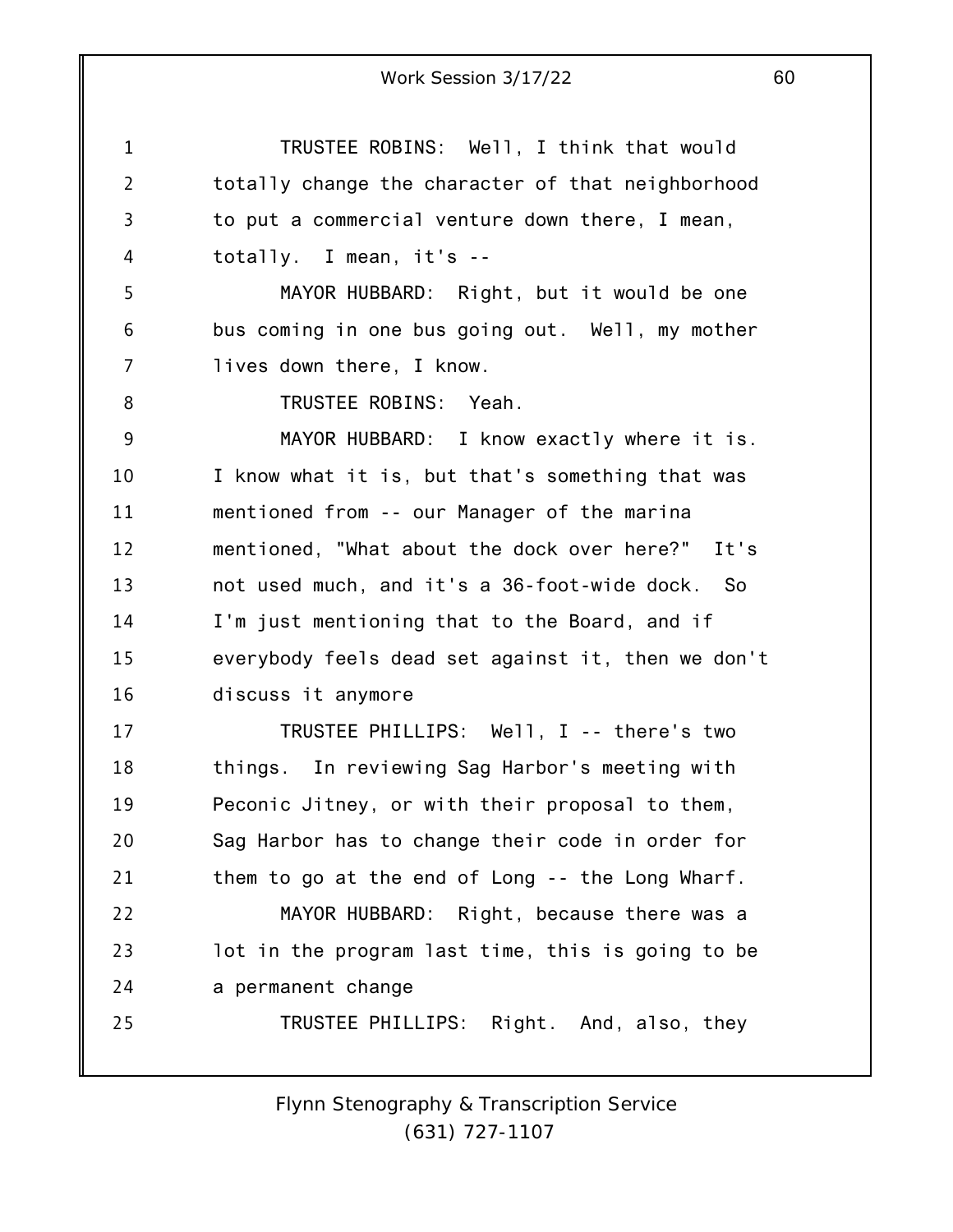| 1              | changed their code in the meantime, when they     |
|----------------|---------------------------------------------------|
| $\overline{2}$ | take -- they took possession of Long Wharf from   |
| 3              | Suffolk County. So I'm not sure where they're at  |
| 4              | at the present moment with their yay or nay vote  |
| 5              | on that to the project. So I think everything, I  |
| 6              | mean, is still up in the air. I would like to     |
| 7              | hear what Trustee Clarke and Trustee Martilotta   |
| 8              | would have to say about it before saying yay or   |
| 9              | nay. So $-$                                       |
| 10             | MAYOR HUBBARD: Okay.                              |
| 11             | TRUSTEE PHILLIPS: -- I think it's important       |
| 12             | that this be a full Board discussion.             |
| 13             | MAYOR HUBBARD: Well, during the public            |
| 14             | portion, they're allowed, you know --             |
| 15             | TRUSTEE PHILLIPS: Yeah, I know.                   |
| 16             | MAYOR HUBBARD: Their representatives are          |
| 17             | here. They can come and explain their plans and   |
| 18             | everything else.                                  |
| 19             | Just one other thing on that discussion on        |
| 20             | that. Rich had reached out to Claudio's to see    |
| 21             | where the boat was going to be tying up at        |
| 22             | Claudio's, and Claudio's said they have no        |
| 23             | agreement for the boat to be there. So just a     |
| 24             | question of how we'll have that -- where are they |
| 25             | going to keep the boat at night and everything    |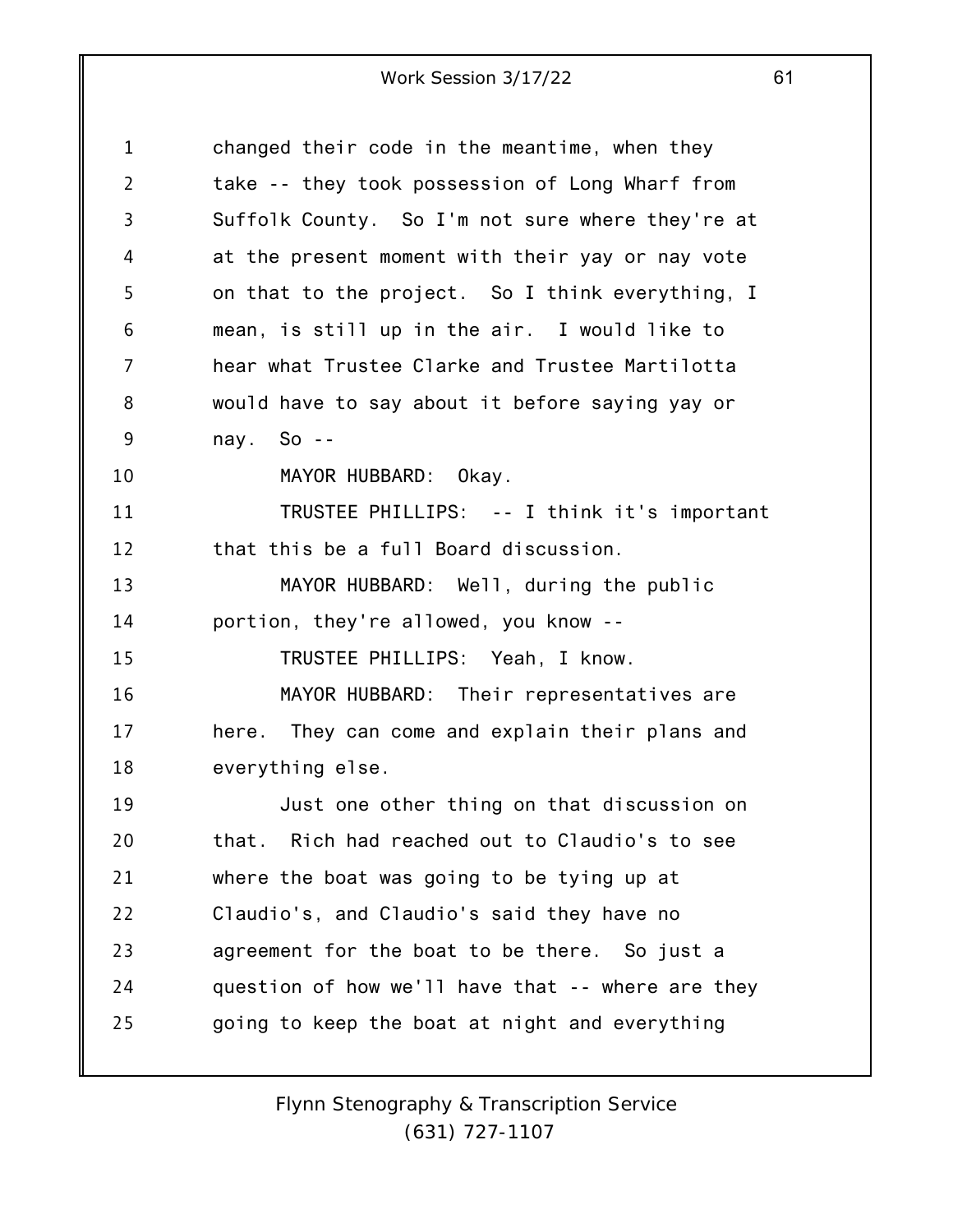1 2 3 4 5 6 7 8 9 10 11 12 13 14 15 16 17 18 19 20 21 22 23 24 25 else, you know, where it's going to. You need to have someplace that it needs to go. It was just checking out, see where it's going to be over here, because that dock is right next to our dock, with our boats and everything else. And as of a week ago, there was no agreement with Claudio's to keep the boat there when it's not in use. All right? So we'll hear what we have with that, so we're -- until we get more information and everything else, we're not going to be able to put that on as an agenda item to vote on. Okay? Okay. Trustee reports. Trustee Robins. TRUSTEE ROBINS: Well, I mean, the main thing I wanted to talk about, but I'm not going to, you know, go into it now, is the accessory apartment law. Those were most of my comments from my report. I mean, I'll give you my bullet points and my key things that I do want us to discuss when we have this conversation. I believe affordable -- that the affordable accessory apartments should be permitted in both the R-1 and R-2 Districts. That there should -- there should not be a limit on the number of accessory apartments in the R-1 or R-2 Districts and the CR Zone, if they meet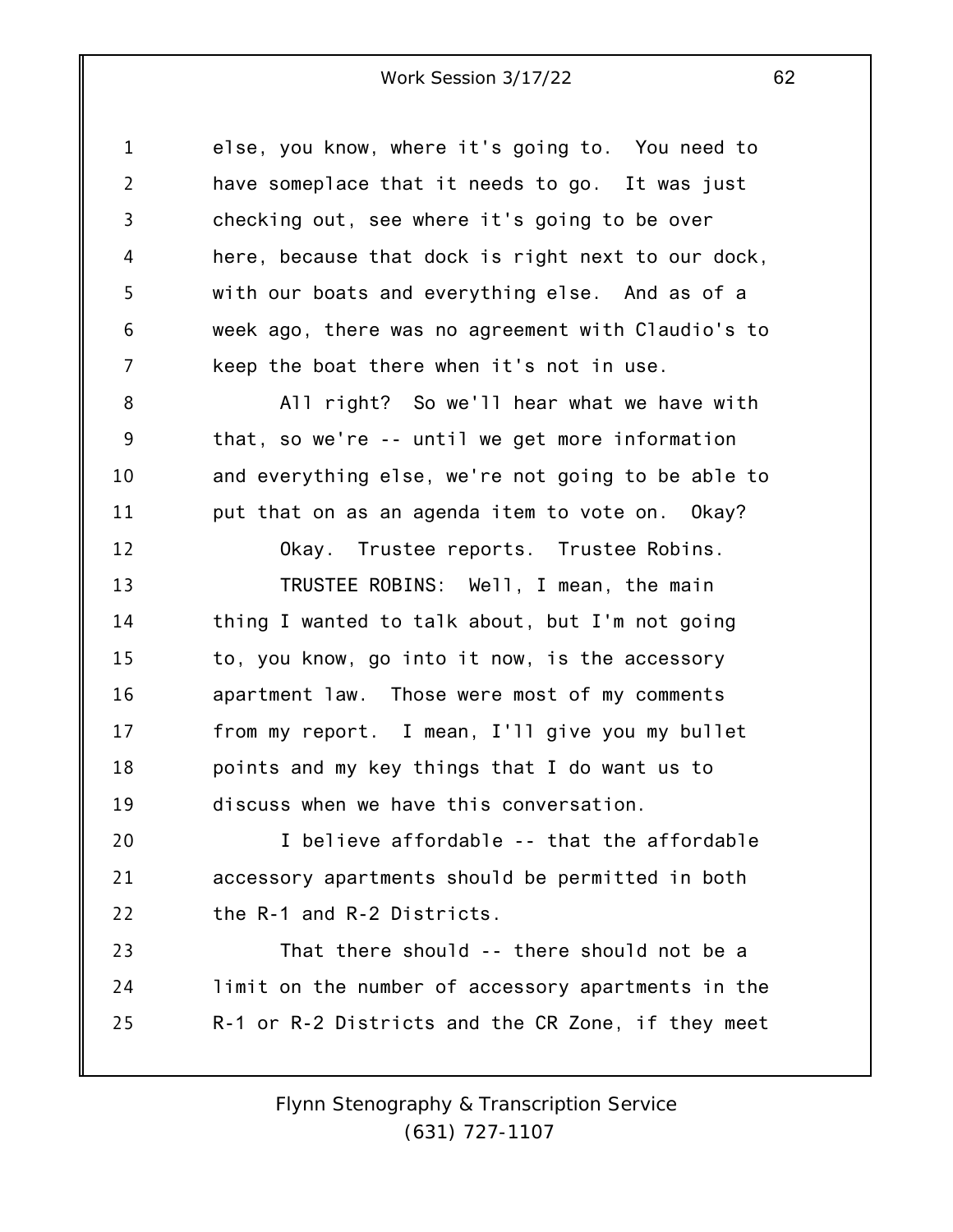all the bulk requirements, and code requirements,

1

2 3 4 5 6 7 8 9 10 11 12 13 14 15 16 17 18 19 20 21 22 23 24 25 *Flynn Stenography & Transcription Service* and setbacks, etcetera. I think that accessory apartments that meet code requirements should be permitted as-of-right and not require Planning Board/ZBA approval. I think that all requirements related to accessory apartments, whether affordable or not, should be set forth in the code, and additional regulations that might apply to selection of tenants for affordable accessory apartments should be included in what -- in whatever code is adopted. The minimum square footage for an accessory apartment should be reduced to 250 square feet for units located in the R-1 and R-2 Zone in the Village. Single individuals, a garage studio apartment would be acceptable. Accessory apartments should not be limited to one floor. There's no good reason for an accessory apartment that can't be on two floors, for example, in a garage conversion, where the first floor is for living space and the second floor is bedrooms. I think that there should be an increase in

*(631) 727-1107*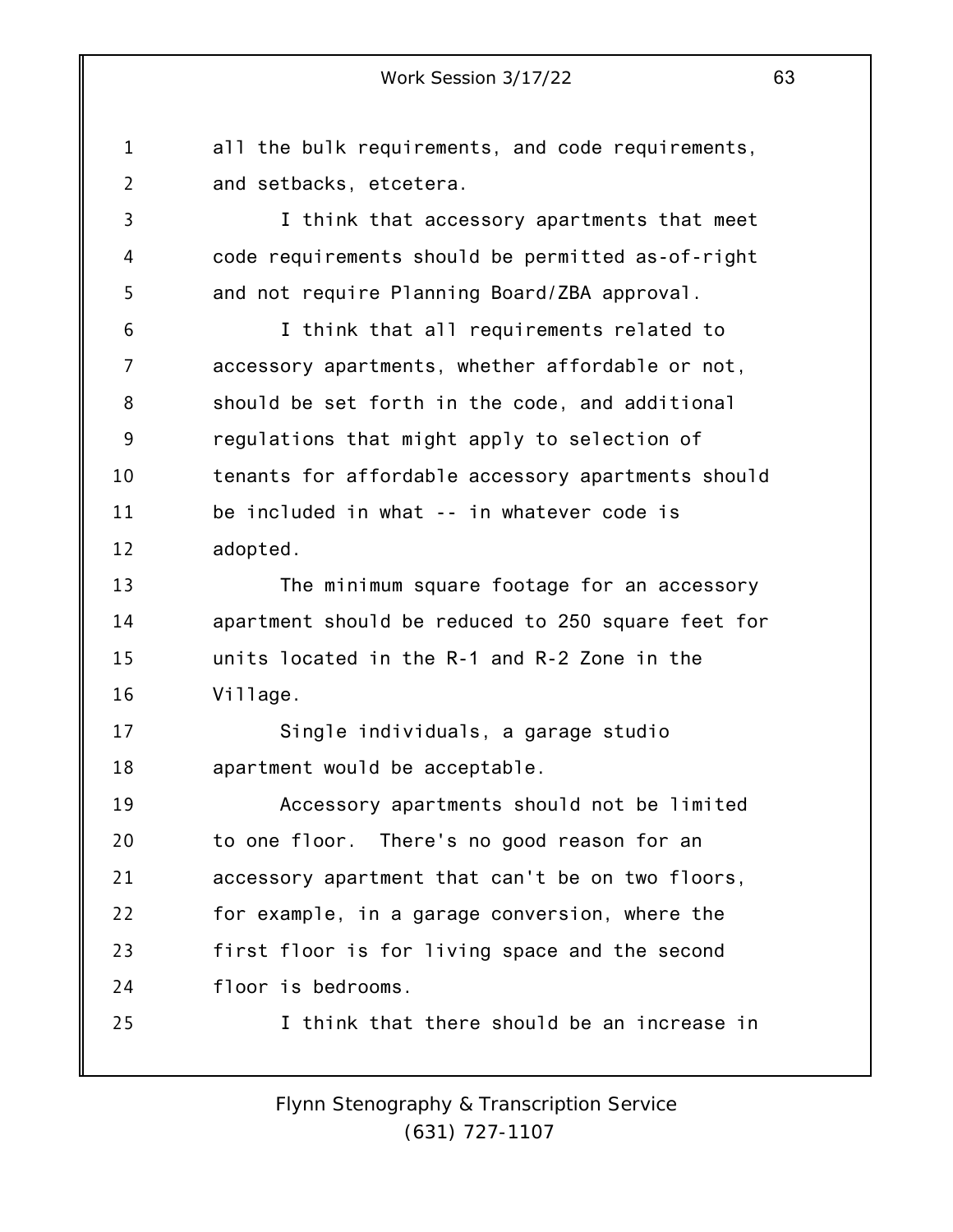allowable lot coverage from 30% to 45% for accessory units.

1

2

3

4

5

6

And I think that the off-street parking requirements should not -- should -- should be eliminated. I think that there should be no parking requirements for accessory apartments.

7 8 9 10 11 12 13 14 15 16 Those are my main talking points. The other thing I'm going to bring up next month's meeting is that the increase in the Airbnbs I think is really what has caused the loss of full-time rental units in the Village. And I think that we need to revisit our short-term rental law as a result of that, and then try and tighten up our restrictions on, you know, people using houses as Airbnbs, because I think -- an Airbnb doesn't even have a parking requirement right now.

17 18 19 20 21 22 23 24 25 So, you know, how to find them, how to, you know, tighten up the restrictions, because we're here right now, we're talking about parklets, but my concern is that we don't have any place for your people, your workers to live. It doesn't matter whether we have parklets or not. I mean, that's -- that's the real crisis that's going on here right now. And it's not just for workers, it's for everybody. And it's not just, you know,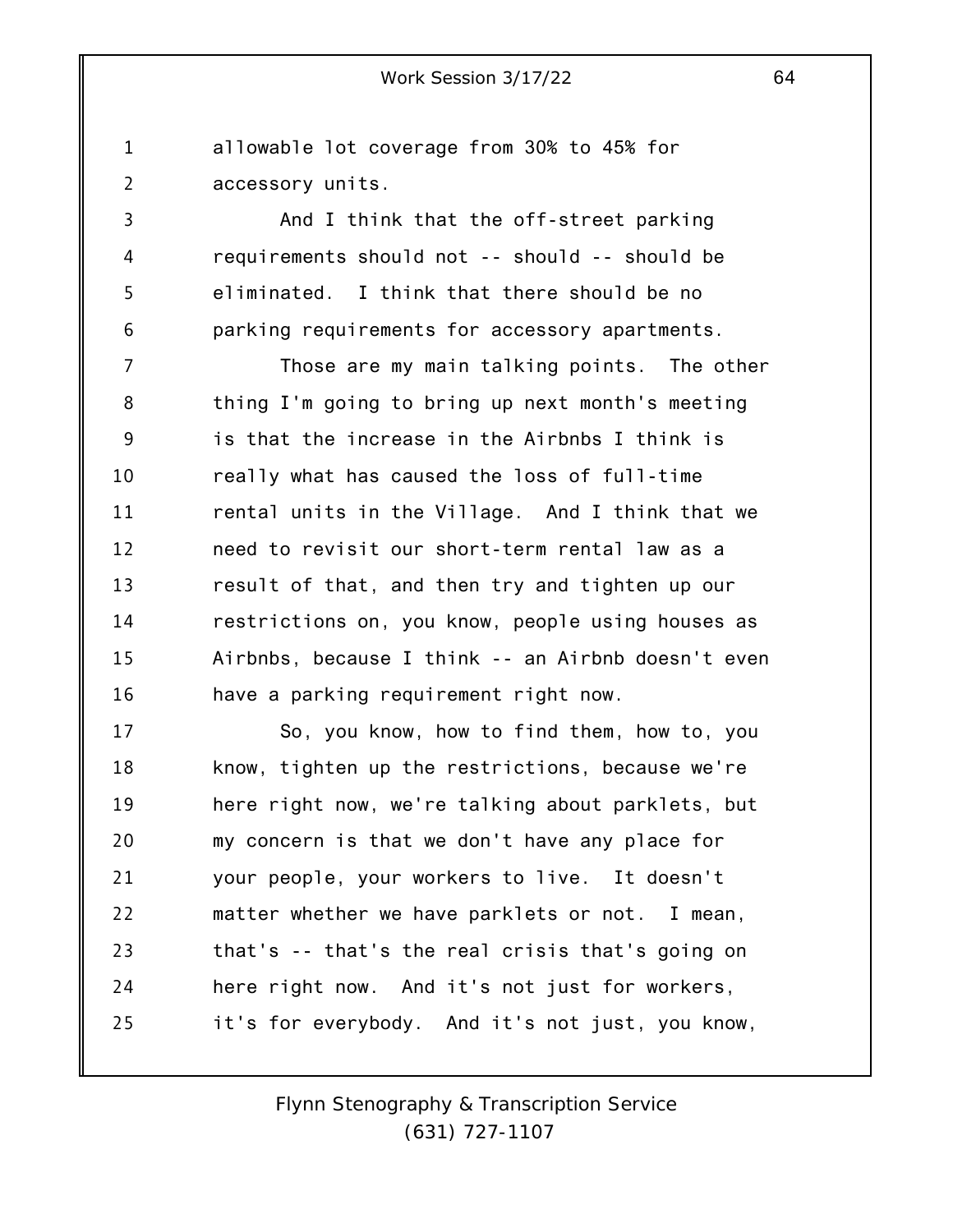1 2 3 4 5 for people that think, "Well, I want to live in the Village again." We're talking housing security here, the difference between not having a roof over your head and having -- and having a place for a family to live.

6 7 8 9 10 11 12 13 So I think this is a crisis, and I think that we have an opportunity right now. We're not going to solve the problem. I mean, this is something, certainly, that has to be shared with Southold Town. But I do think that there are things that we can do here in Greenport to increase apartments for people who need them, affordable apartments.

14 15 16 17 18 19 The other stuff I wrote about, just we had a Carousel meeting. I'm the Carousel Committee Liaison. And the only news I have over there is that they added a new CD player, they have a sound system now. And the committee is talking about having an anniversary celebration there.

20 21 22 And my report on the BID, the BID's here, they're going to -- I'll let them take over from here, okay? Thank you.

23 24 MAYOR HUBBARD: Okay. Thank you. Trustee Phillips.

25 TRUSTEE PHILLIPS: Most of mine has been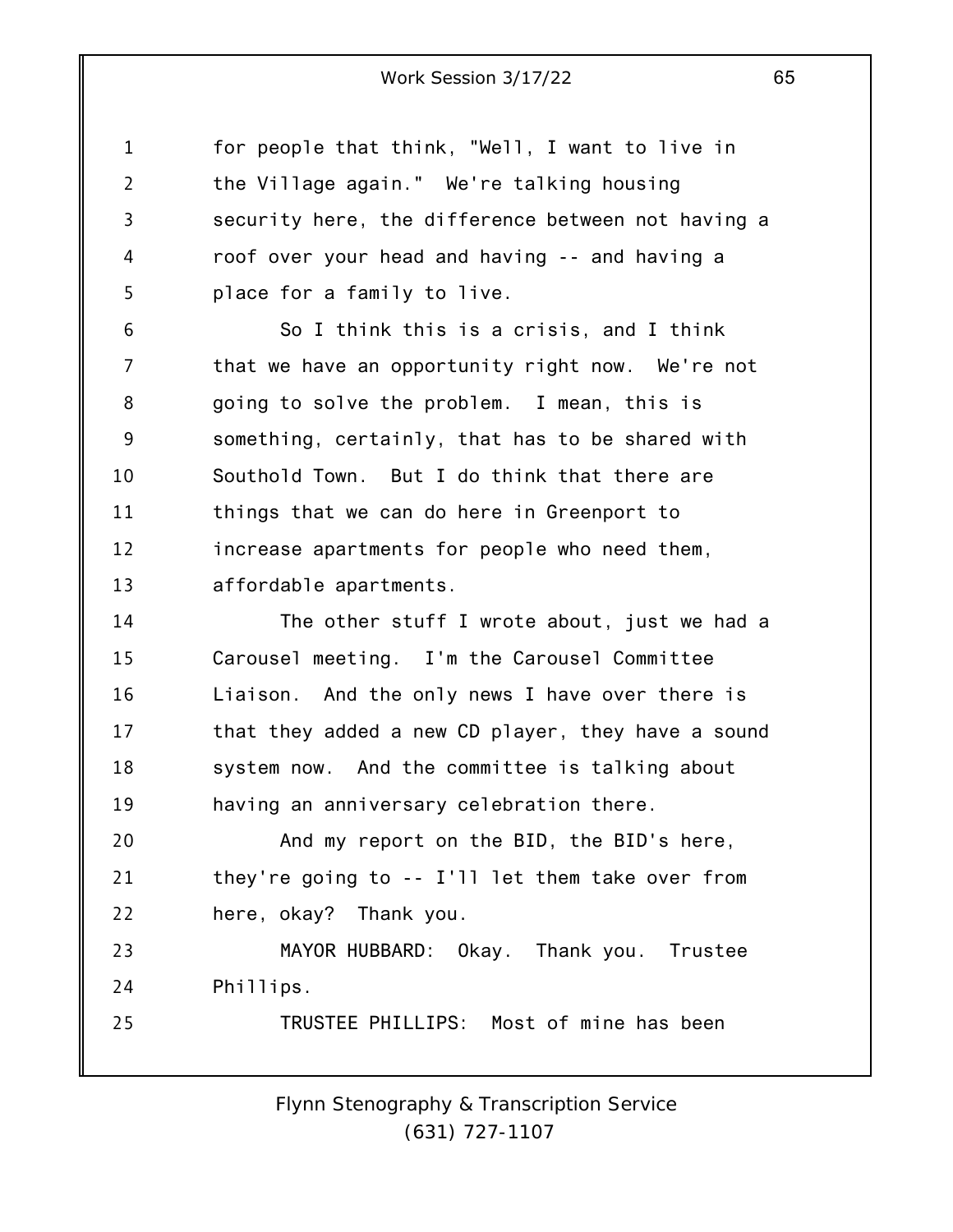| $\mathbf 1$    | discussed throughout the meeting. The only thing       |
|----------------|--------------------------------------------------------|
| $\overline{2}$ | I would like to bring up is the Transportation         |
| 3              | Commission. As I mentioned last month, we were to      |
| 4              | receive a letter from this group called Bike New York, |
| 5              | And I'm not sure if anyone had a chance to read it     |
| 6              | yet. But I do have a Transportation Commission         |
| $\overline{7}$ | meeting on Monday, and I just want to just go --       |
| 8              | the Village will be responding to this group           |
| 9              | directly and not through the Town of Southold.         |
| 10             | That's why I asked them to send two separate           |
| 11             | letters. It's asking --                                |
| 12             | MAYOR HUBBARD: Okay. I mean --                         |
| 13             | TRUSTEE PHILLIPS: It's asking for us to                |
| 14             | support some type of a program, or ask the D --        |
| 15             | New York State DOT to create bike paths from           |
| 16             | Orient through to downtown Greenport along             |
| 17             | Route 25, and making a bike lane, which we already     |
| 18             | are tight in space once we get into the Village.       |
| 19             | So I know that we -- they're looking for a             |
| 20             | letter. I don't know how to answer them on -- you      |
| 21             | know, I think that's something that perhaps all of     |
| 22             | us need to discuss.                                    |
| 23             | MAYOR HUBBARD: Okay. I could just see the              |
| 24             | route that they had laid out and everything else.      |
| 25             | The one route that's going down Main Street and up     |
|                |                                                        |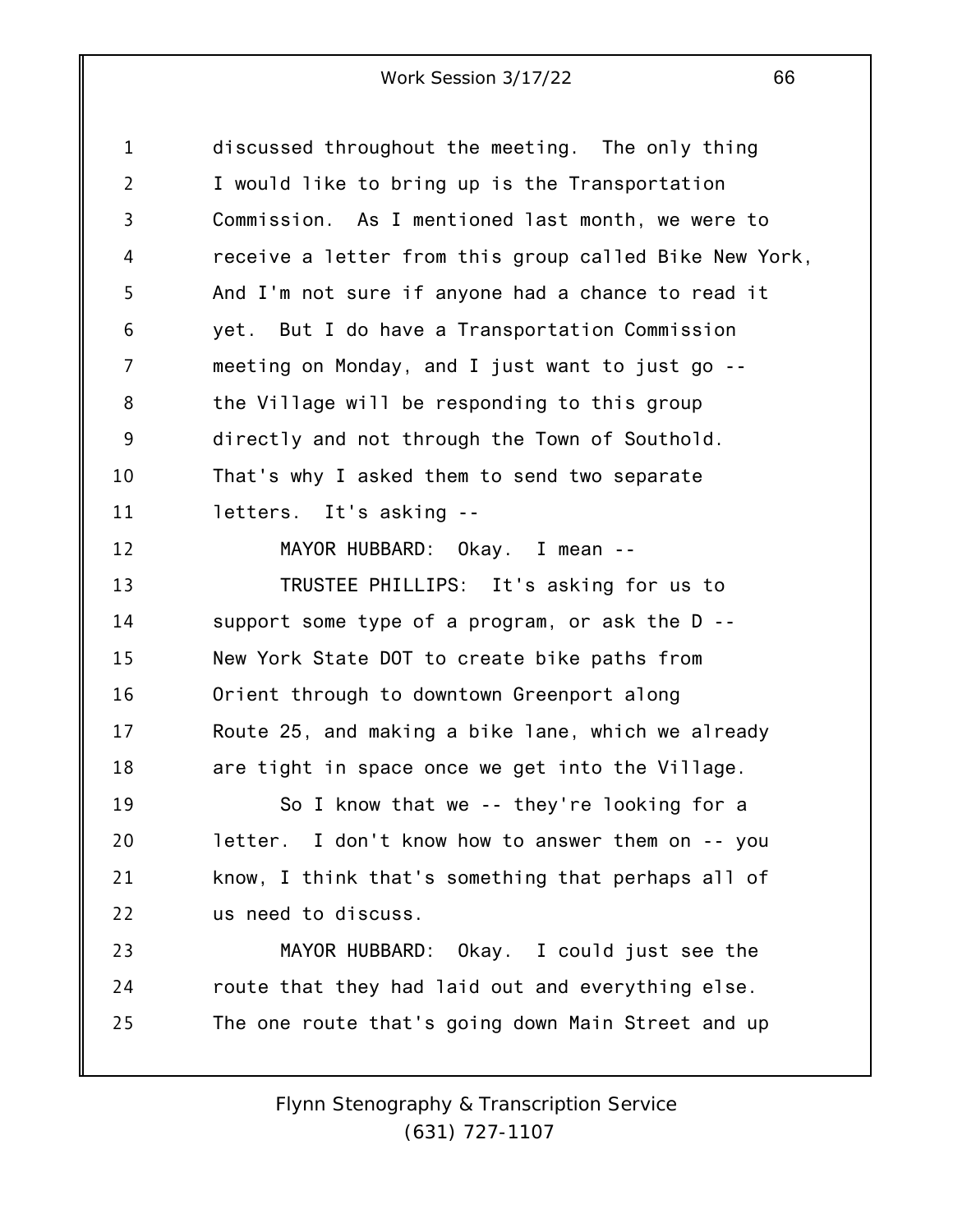1 2 3 4 5 6 7 8 9 10 11 12 13 14 15 16 17 18 19 20 21 22 23 24 25 Front Street, that's a State road. So the State says they could do it, we have no control over it. TRUSTEE PHILLIPS: Right. But we do have the opportunity to comment on it, whether we're - you know, whether we're in favor of it or not. So that's  $-$ MAYOR HUBBARD: Right. The other one had them going down First Street as an alternate route and coming out, and then getting right back out onto Front Street, which, still, there is not enough room for a bike lane down there. There's barely enough room to get cars and parking and everything else down there. To make it a designated bike lane, which is -- I believe it's 2 1/2 feet wide -- TRUSTEE PHILLIPS: Uh-huh. MAYOR HUBBARD: -- then it's 30 inches. TRUSTEE PHILLIPS: Uh-huh. MAYOR HUBBARD: And that's still narrow. That's going to be difficult to try to do that downtown. TRUSTEE PHILLIPS: Okay. MAYOR HUBBARD: But -- TRUSTEE PHILLIPS: Well, I would like to respond that way to the Transportation Commission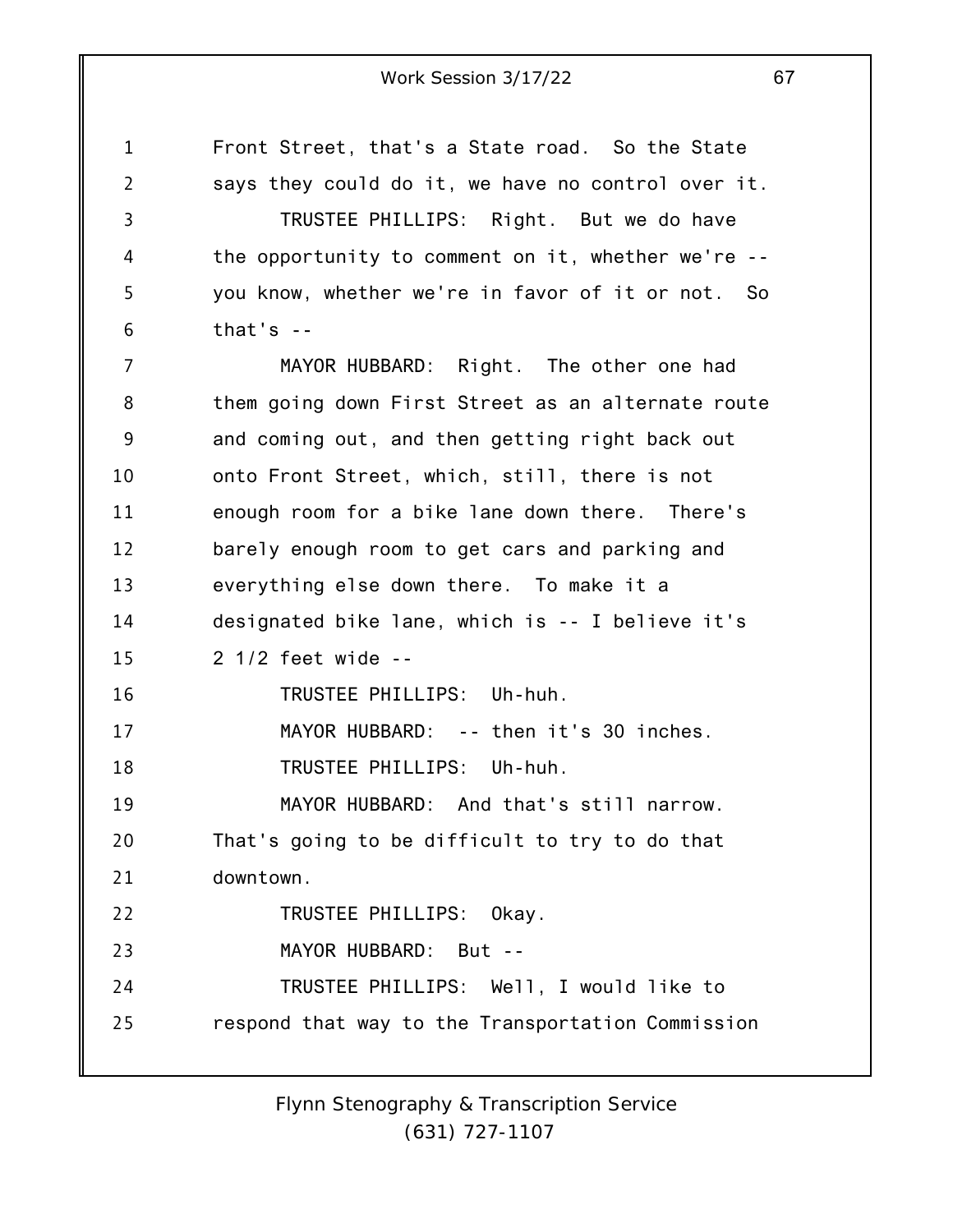1 2 3 4 5 6 7 8 9 10 11 12 13 14 15 16 17 18 19 20 21 22 23 24 25 on Monday, if it's okay. It's a little tight in trying to do it now. MAYOR HUBBARD: Right. Well, if you want, I mean, send an email to the other Trustees and just see if anybody has any comments. That's just what I saw when I looked at the proposal. I think using the truck route going down to North Road and using Moore's Lane, which is the Route 25 truck route -- TRUSTEE PHILLIPS: It would be -- MAYOR HUBBARD: -- is safer and better to do it that way. But they want to get people to get into the downtown area, which is good for the businesses, to stop down and have lunch, or whatever, park their bikes, but where are they all going to go? TRUSTEE PHILLIPS: Right, I'm -- MAYOR HUBBARD: It's just -- TRUSTEE PHILLIPS: That's what I -- that's why I mentioned that to the Transportation Commission, that it needed to be a separate letter sent to the Village, and that it wasn't just an all-encompassing -- MAYOR HUBBARD: Right. They really need to answer the questions from DOT. If the State DOT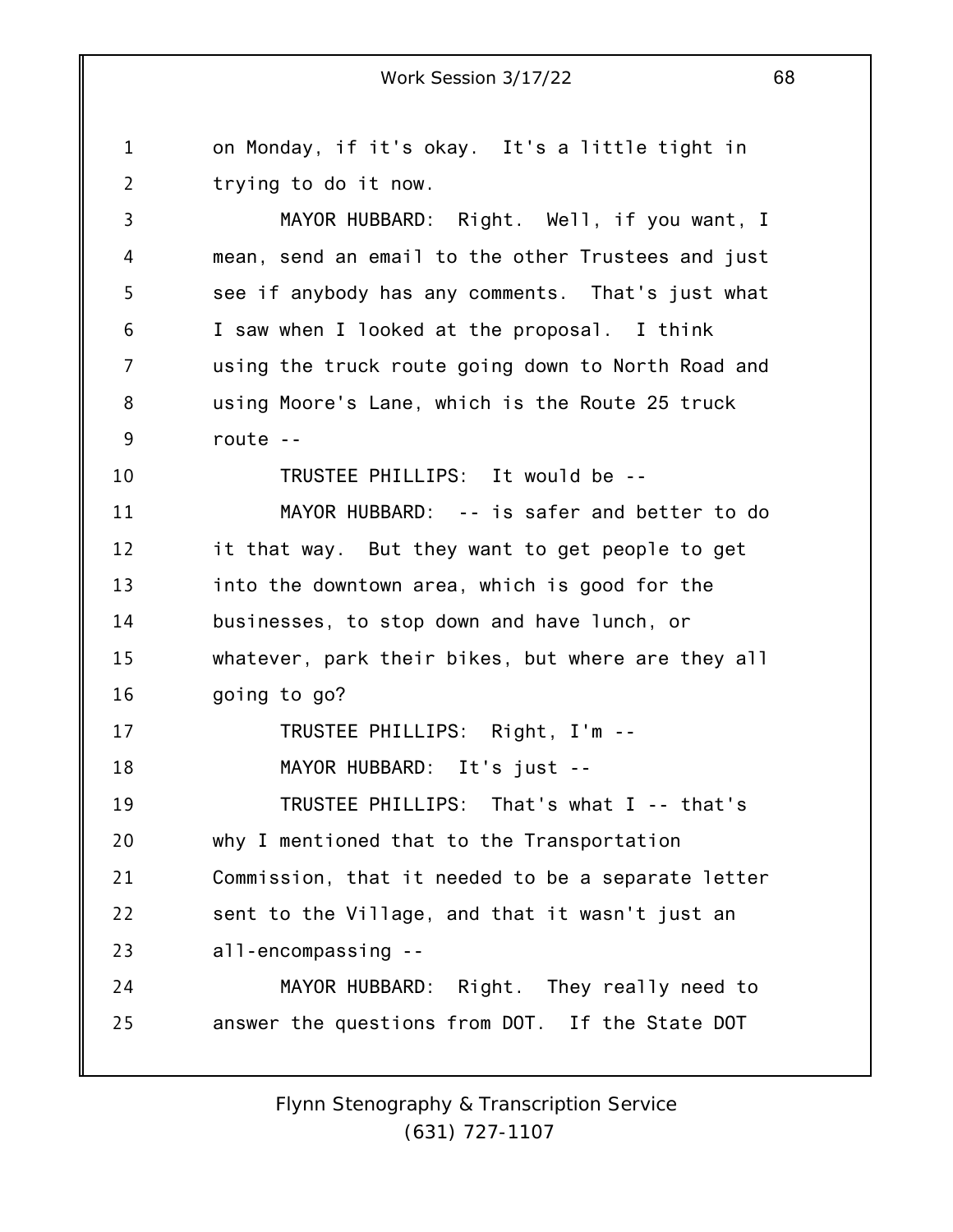1 2 3 4 5 6 7 8 9 10 11 12 13 14 15 16 17 18 19 20 21 22 23 24 25 Work Session 3/17/22 69 is going to say it's allowed on our road, we can't override them and say we don't want it. TRUSTEE PHILLIPS: Right. MAYOR HUBBARD: Or I don't believe we could override them, can we, Joe? ATTORNEY PROKOP: No. No, we cannot. MAYOR HUBBARD: If they say it's a State - well, we have to ask them permission to put a parklet in. So if they say we're going to put a bike lane in and they're going to do it, we can't tell them, "No, you can't." TRUSTEE PHILLIPS: No. As I said -- MAYOR HUBBARD: So -- TRUSTEE PHILLIPS: -- it's just they're looking for support for it, and I think that's probably -- I've gotten my answer, and I will email the other Trustees. MAYOR HUBBARD: Well, send it and then get a letter back to them. You know, I have no problem signing a letter with just my comments, and it's really -- it's going to be hazardous for bicycles to be going downtown during the summer months. TRUSTEE PHILLIPS: That's what they're looking for, so. MAYOR HUBBARD: Yeah. That's my opinion,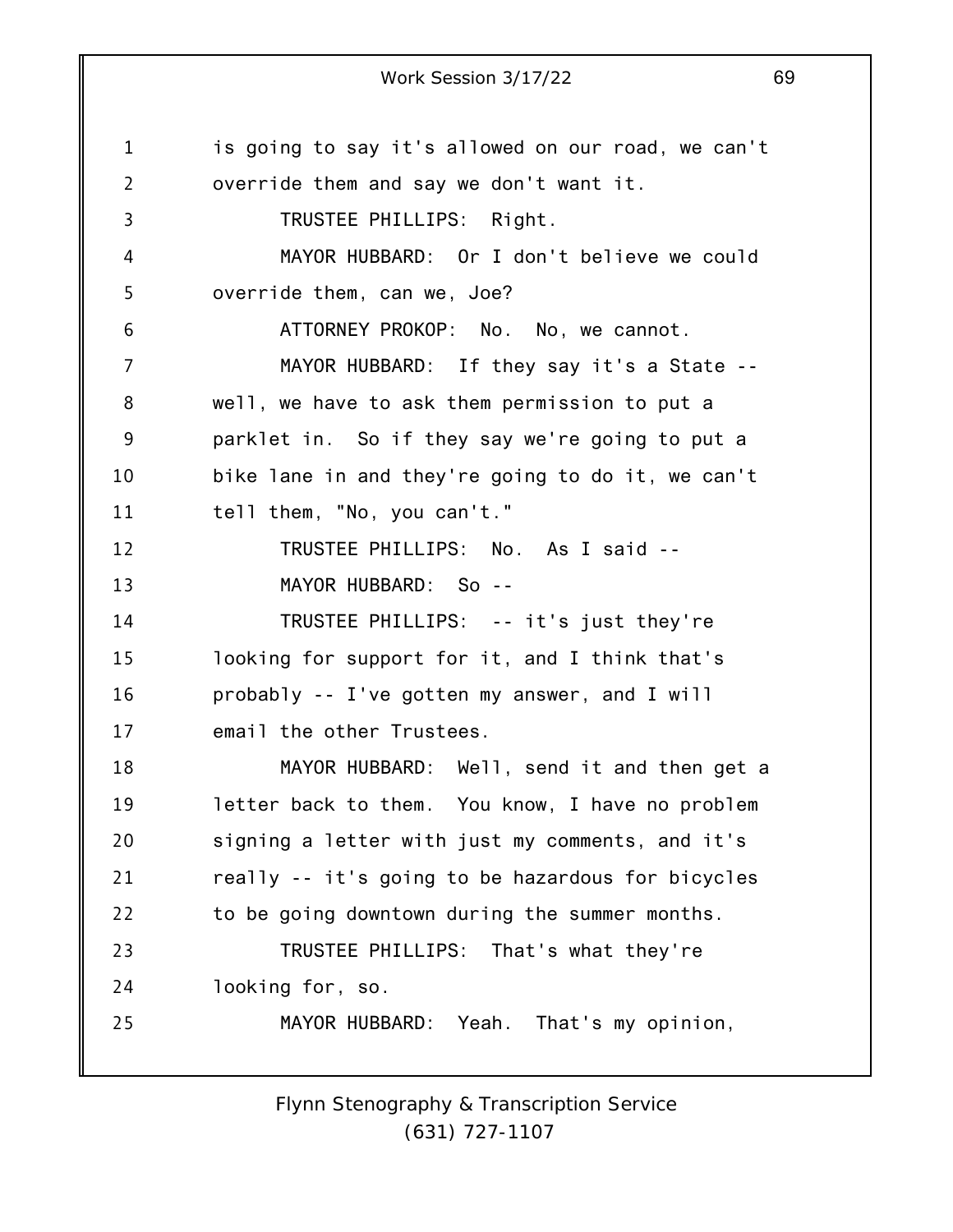1 2 3 4 5 6 7 8 9 10 11 12 13 14 15 16 17 18 19 20 21 22 23 24 25 but, I mean, it's -- TRUSTEE PHILLIPS: Well, I will check with the other Trustees and get back to you. MAYOR HUBBARD: We heard complaints when we narrowed Main Street down a little bit and took away -- TRUSTEE PHILLIPS: Yes I -- yes, I know. MAYOR HUBBARD: -- the shoulder there, and we had complaints about that, you know. TRUSTEE PHILLIPS: We had lots of complaints about lots of things when we changed them. MAYOR HUBBARD: Yep, okay. TRUSTEE PHILLIPS: And that's pretty much it for me. MAYOR HUBBARD: Okay, very good. Thank you. I had nothing new to bring up, so we'll move on to public to address the Board. We have a lot of people. Just name and address for the record. Bill's jumping up and down in the back. Let Bill go first and then -- WILLIAM SWISKEY: Yeah. I got to beat the parklet people, George. You're going to be here a while. MAYOR HUBBARD: Yep. WILLIAM SWISKEY: First of all, I would like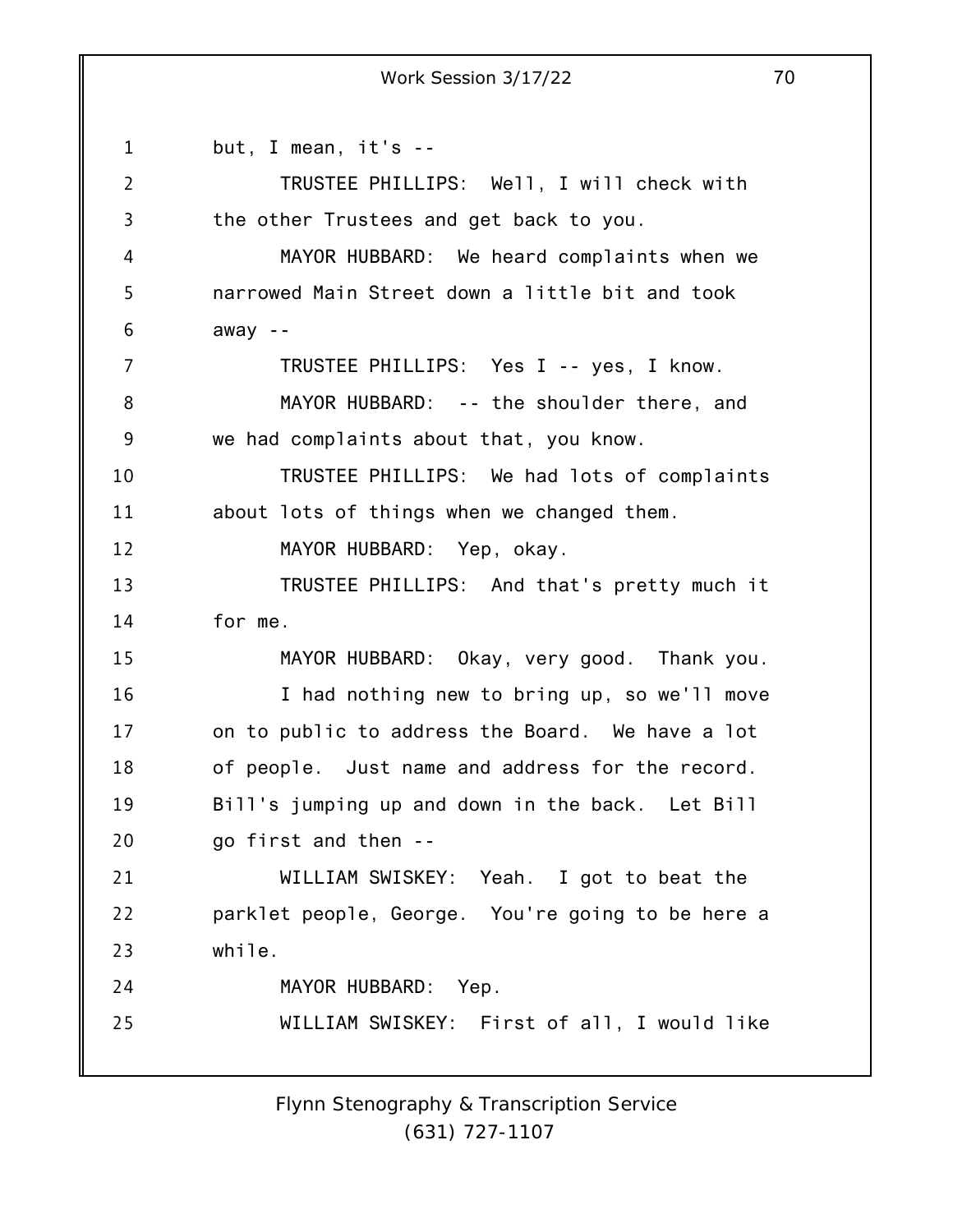1 2 3 4 5 6 7 8 9 10 11 12 13 14 15 16 17 18 19 20 21 22 23 24 25 Work Session 3/17/22 71 to say, yeah, the parklets we don't need this summer. That's not primarily what I'm here to talk about. You've got both items on the agenda that - one is the change order for the ferry queue redesign. What is that all about, do you know? MAYOR HUBBARD: There was additional work that needed to be done. Paul, that's on the engineering part of it? ADMINISTRATOR PALLAS: Correct. MAYOR HUBBARD: To get the final plans done? ADMINISTRATOR PALLAS: That's correct. WILLIAM SWISKEY: Okay. Not to be smart, but did they change the way the tractor trailers are going to enter? Because, right now, it seems almost impossible on the current plan. A tractor trailer would have to go all the way to the north side of Wiggins Street to enter into that -- well, the tractor trailer is 40 foot long, we know that. You don't make a turn from there, but it's something the Village Board should keep in mind. Also, the revision of the Sandy Beach wastewater agreement, is that anything major or just a -- MAYOR HUBBARD: No. We had talked about it.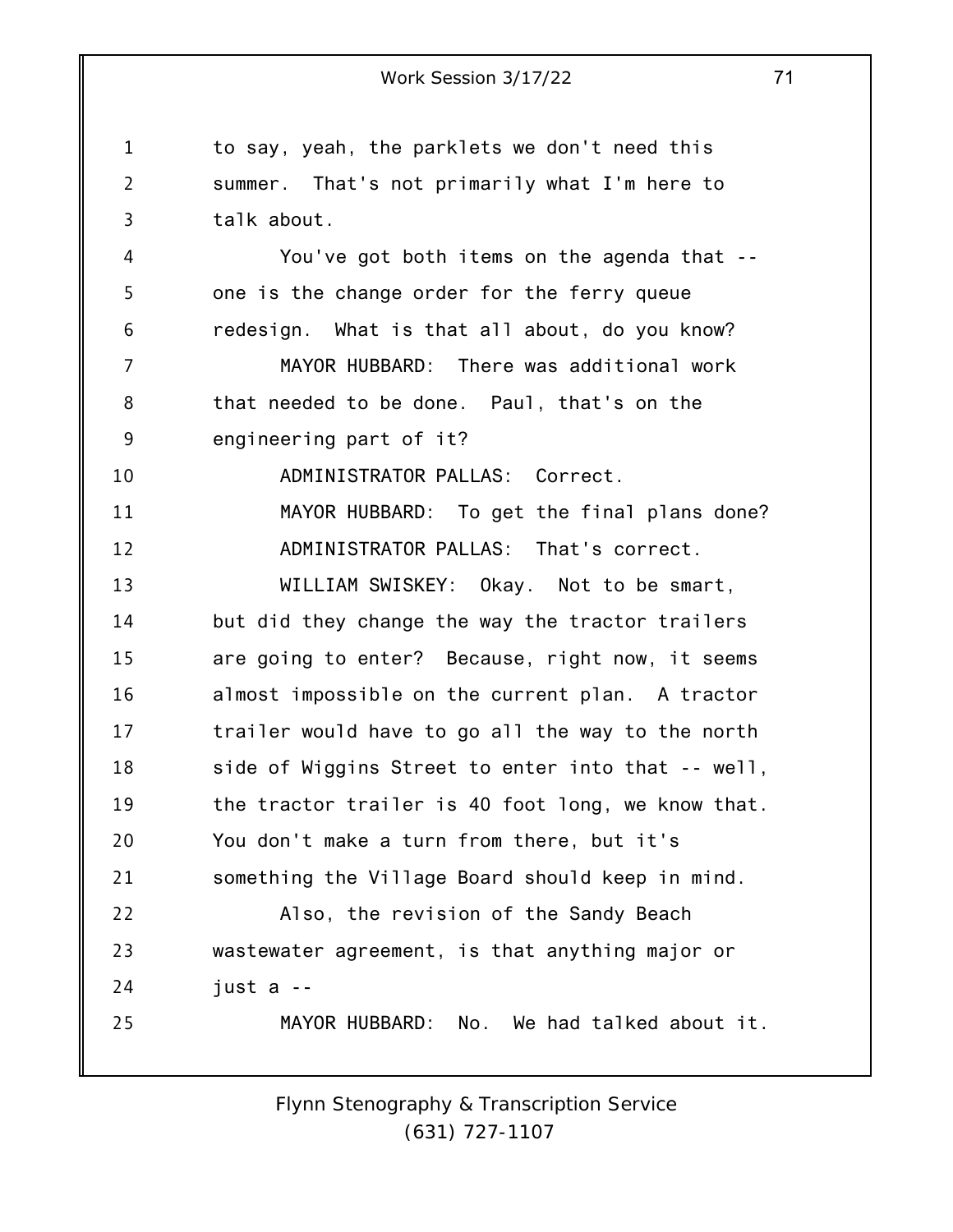| 1              | You might not have been here yet when that was     |
|----------------|----------------------------------------------------|
| $\overline{2}$ | talked about earlier. It was just a matter -- it   |
| 3              | said -- it had a gentleman's name on there, and    |
| 4              | they removed his name out and left it blank, so    |
| 5              | that other names could be added in.                |
| 6              | WILLIAM SWISKEY: Yeah.                             |
| $\overline{7}$ | MAYOR HUBBARD: And it was minor things like        |
| 8              | that. The bulk of the agreement is still the       |
| 9              | same.                                              |
| 10             | WILLIAM SWISKEY: Did you put it in? Was it         |
| 11             | in? One contract wanted the 25 individuals with    |
| 12             | 25 different names, is what they were talking      |
| 13             | about?                                             |
| 14             | ATTORNEY PROKOP: More or less, yes.                |
| 15             | WILLIAM SWISKEY: Yeah, okay.                       |
| 16             | MAYOR HUBBARD: Yeah.                               |
| 17             | WILLIAM SWISKEY: Now, there was another            |
| 18             | item, a couple of items here. One is the -- this   |
| 19             | utility rate study, is that for electric, water or |
| 20             | sewer?                                             |
| 21             | ADMINISTRATOR PALLAS: All three.                   |
| 22             | TRUSTEE PHILLIPS: All three, Bill.                 |
| 23             | WILLIAM SWISKEY: I don't see why we need an        |
| 24             | electric rate increase. I look at the financials   |
| 25             | every month, I don't see the need for them. You    |
|                |                                                    |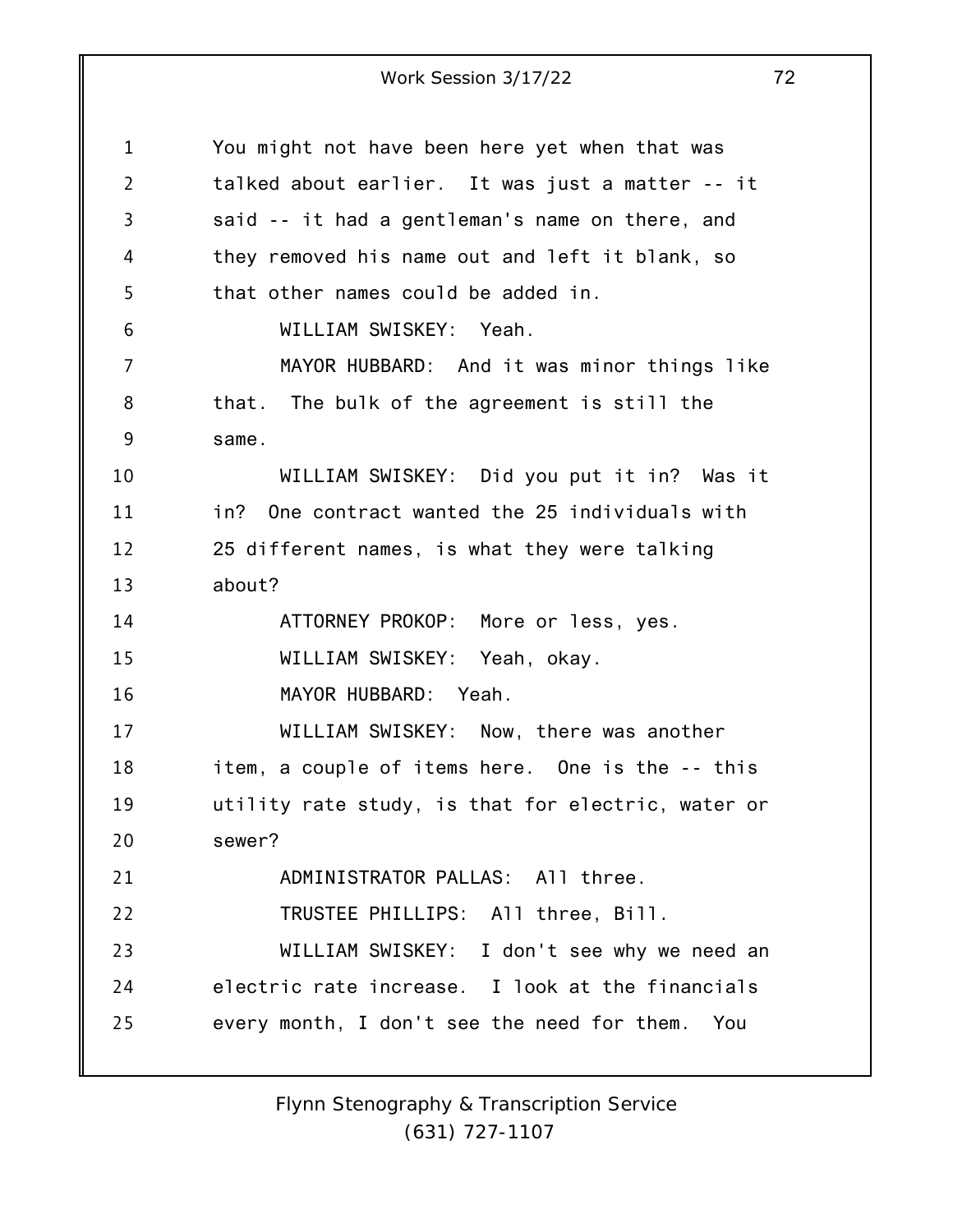| $\mathbf 1$    | might want to cut that part out, same with the     |
|----------------|----------------------------------------------------|
| $\overline{2}$ | water. The sewer is probably going to need a rate  |
| 3              | increase, simply because the cost of the central   |
| 4              | pump station. But I think the Board should just    |
| 5              | drop the electric rate increase, you don't need    |
| 6              | one, I mean, not according to the financials.      |
| 7              | Robert appears to be doing a good job.             |
| 8              | And there's another I don't $-$ - I'm getting      |
| 9              | old here. We're spending money on the engines      |
| 10             | again. Are we spending -- how much did we spend    |
| 11             | this time, do you know, George?                    |
| 12             | MAYOR HUBBARD: On this right now, they had         |
| 13             | a cracked head. They're replacing the head on      |
| 14             | five.                                              |
| 15             | ADMINISTRATOR PALLAS: Yeah. Well, actually         |
| 16             | four heads that had some leaks on them. We         |
| 17             | replaced four heads, three on one engine, one on   |
| 18             | another.                                           |
| 19             | WILLIAM SWISKEY: Well, on something that           |
| 20             | we -- David Nyce told me when he was Mayor it was  |
| 21             | in good shape. And then the Village brags, one     |
| 22             | Trustee particularly, that we spent 3 or           |
| 23             | \$4 million since, what, 2008, and we're still     |
| 24             | cracking heads? Something doesn't make any sense   |
| 25             | to me, Paul, because I've agreed to run the place. |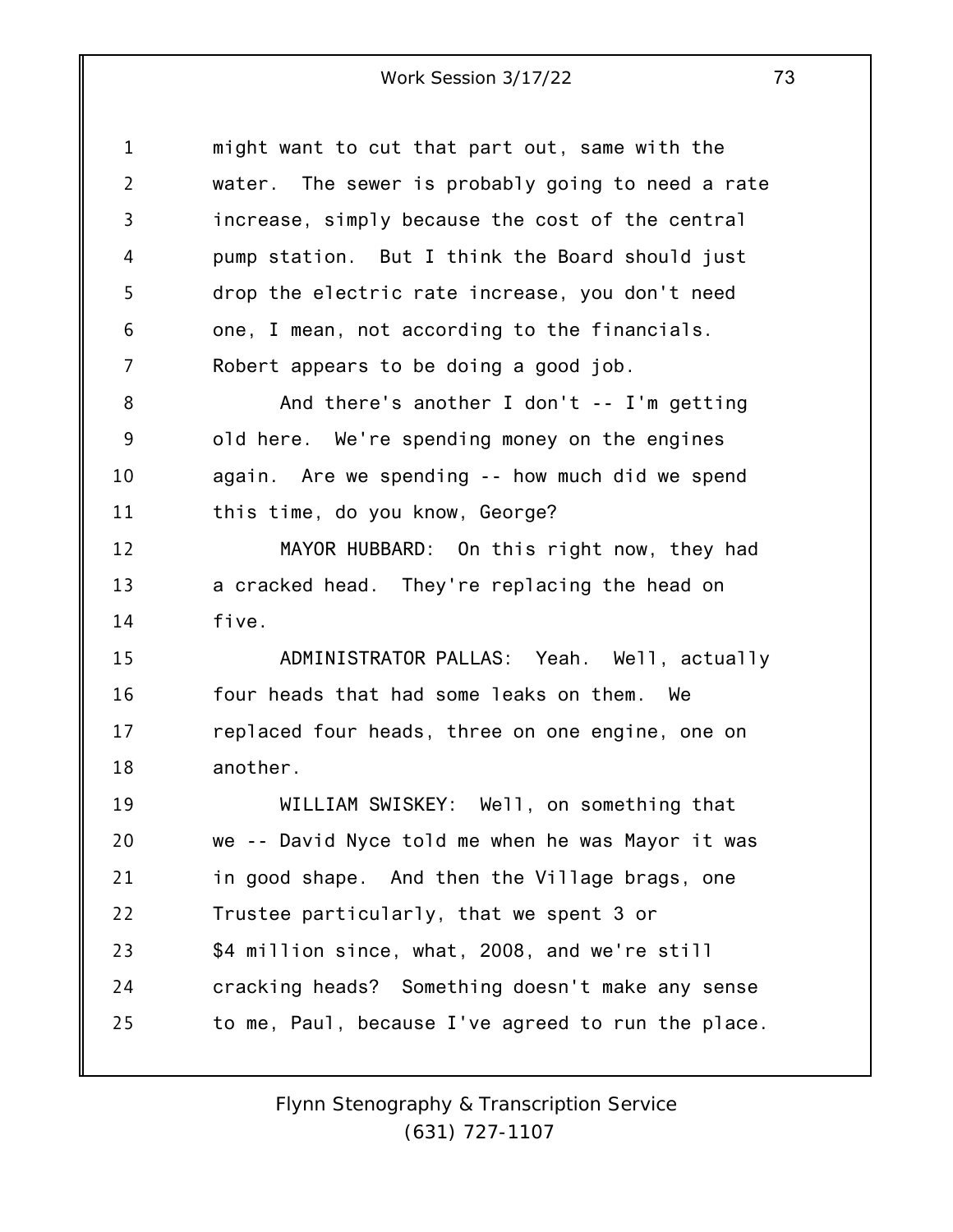1 2 3 4 5 6 7 8 9 10 11 12 13 14 15 16 17 18 19 20 21 22 23 24 25 So how do we keep cracking these heads? ADMINISTRATOR PALLAS: I don't -- WILLIAM SWISKEY: There is only so many - it's basically, I think, operator mistake. So maybe we should look at our operator training. Because if you start those engines the wrong way, you will crack something, and eventually you might break the crank. So it's a serious issue that the Board really should consider. Now there's one other item here. Oh, I'm against the whole Village being HPC, and I think most people are. I don't want somebody telling me what kind of siding I'm going to put on my house, and I assume you don't either, do you, George? MAYOR HUBBARD: Correct. WILLIAM SWISKEY: Yeah. I mean, you know, not everybody here is a millionaire. MAYOR HUBBARD: No. We're working on the guidelines. Recommendations to streamline the process and everything else I was in favor of. Making the whole Village part of the HPC, I was not favor of that. WILLIAM SWISKEY: Thank you very much. MAYOR HUBBARD: You're welcome. WILLIAM SWISKEY: There's one more item.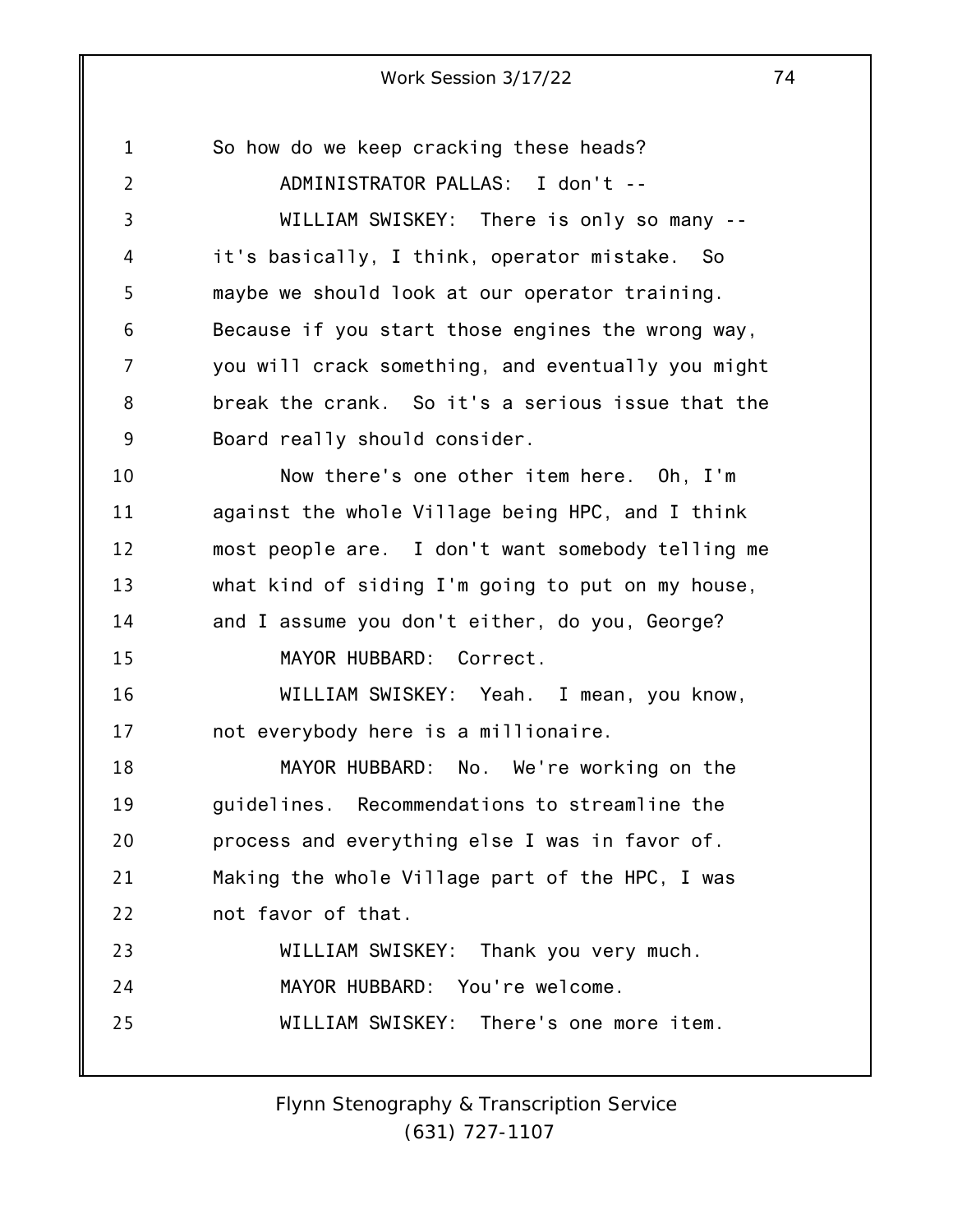1 2 3 4 5 6 7 8 9 10 11 12 13 14 15 16 17 18 19 20 21 22 23 24 25 Work Session 3/17/22 75 What is this emergency pump rental at the central station for \$14,262? Did we put in both pumps, and we have to rent a pump? ADMINISTRATOR PALLAS: No, one -- no. One pump failed and we needed to have both, two pumps operational, and that's what that was about. WILLIAM SWISKEY: But the cost of a new pump is 15 grand? We're renting it? ADMINISTRATOR PALLAS: I don't know the cost of a new pump off the top of my head. WILLIAM SWISKEY: Well, I can pretty much tell you, because I still deal with pumps. And I think the Village has to -- it's like rental of a generator. We've already spent more than a new generator would cost us down there. Somebody's going to have to start watching these projects a little closer. Oh, and when do you expect to put the new pump station online? MAYOR HUBBARD: It already is online. TRUSTEE PHILLIPS: It already is online. WILLIAM SWISKEY: All right. MAYOR HUBBARD: It's running parallel with the old station right now. The Village Administrator had said that earlier. They're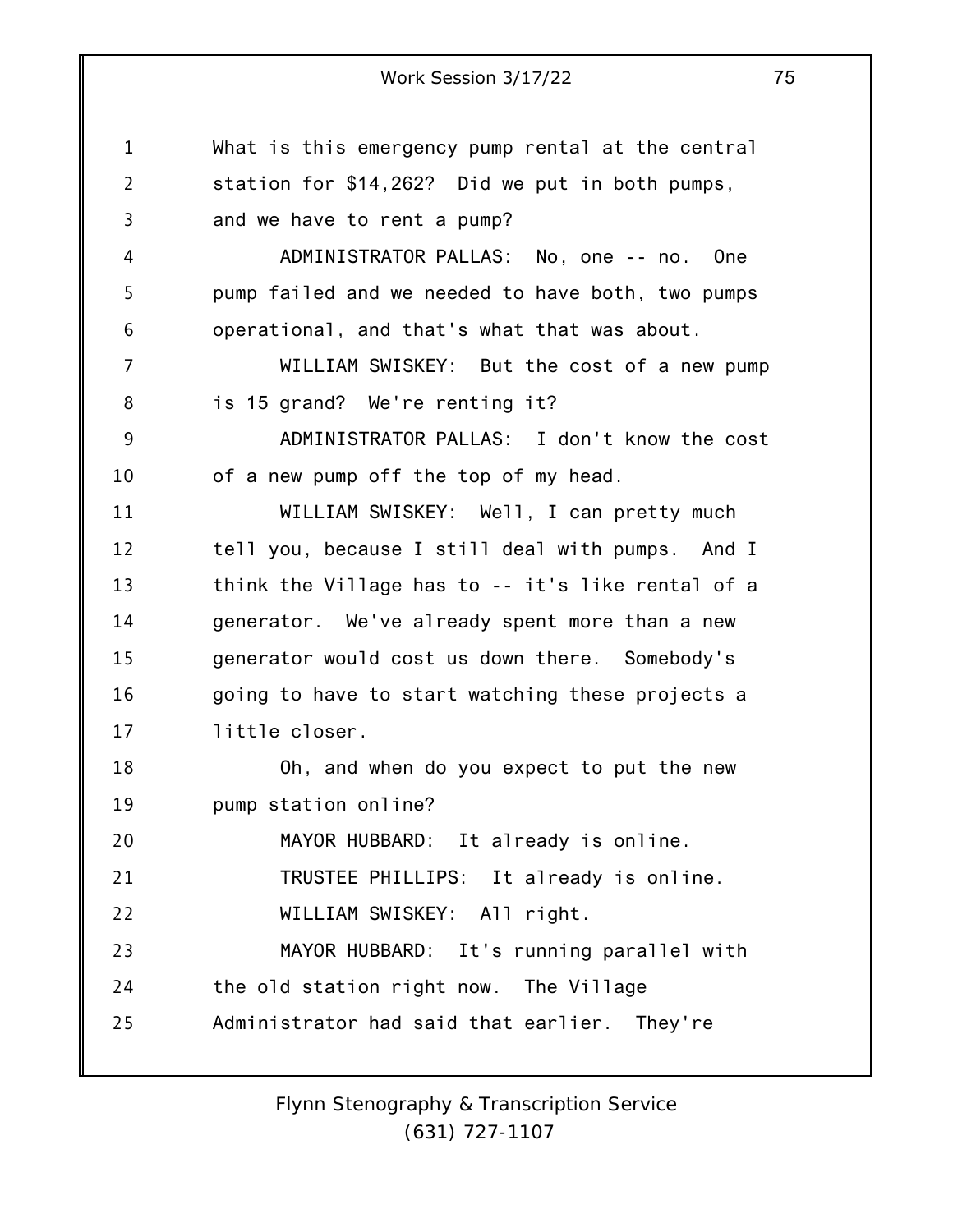1 2 3 4 5 6 7 8 9 10 11 12 13 14 15 16 17 18 19 20 21 22 23 24 25 Work Session 3/17/22 76 going to run it that way for a week or two to make sure everything is okay and then shut down the old system. WILLIAM SWISKEY: All right. Thank you. MAYOR HUBBARD: You're welcome. Okay. The guys from the Jitney, you have your hand up next. Do you want to say something before we get into the  $-$ GEOFF LYNCH: Good evening. Yeah, just a - just a couple of -- LUCIA BRAATEN: Just name and address. GEOFF LYNCH: -- of comments. LUCIA BRAATEN: Can I have your name? GEOFF LYNCH: I'm sorry. Geoff Lynch, President of Hampton Jitney, 351 Division Street in Sag Harbor. Peconic Jitney would still very much like to work with the Village regarding the relaunch of this service. The -- those alternate locations that were presented, I'm not familiar with the Bay Avenue, we haven't been over there. MAYOR HUBBARD: It just came up yesterday. GEOFF LYNCH: The -- we did -- we have in the past looked at the Railroad Dock, and the biggest concern is the same as the Visitors Dock,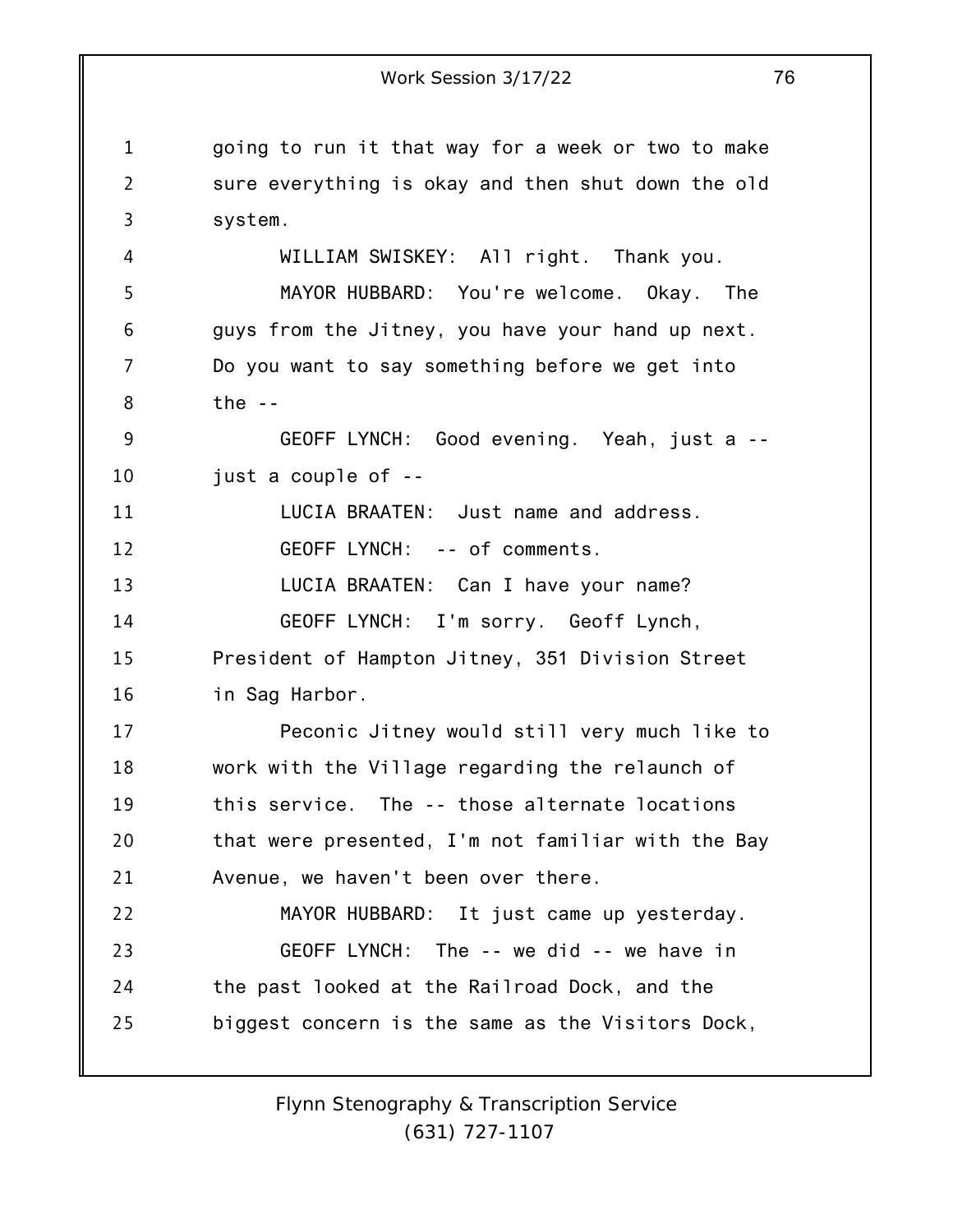it's safety. There's very little lighting, you know, over there. The planks are far apart, and it's just -- would be a more precarious situation for passengers.

1

2

3

4

5 6 7 8 9 10 11 We still believe that the -- that northern bulkhead of Mitchell Park Marina is the safest, most convenient spot for passengers. It's loading passengers on and off onto terra firma, and it's really the safest location that we can see. And from an ADA compliance, wheelchair accessibility, it's really the best location.

12 13 14 15 16 And I recognize that the boat traffic inside that marina has increased dramatically over the last 10 years, but our impact is, you know, basically two hours a day spread over a 10 to 12-hour period.

17 18 19 20 And our previous experience back in 2012, there was no incidents whatsoever with our boat in that -- in that marina. So I would hope the Board would consider that.

21 22 23 24 25 And, finally, regarding the docking and storage agreement, you're right, there's no verbal -- no written agreement, it's just verbal with the proprietors, the ownership, so we can - we can work on a written agreement and put that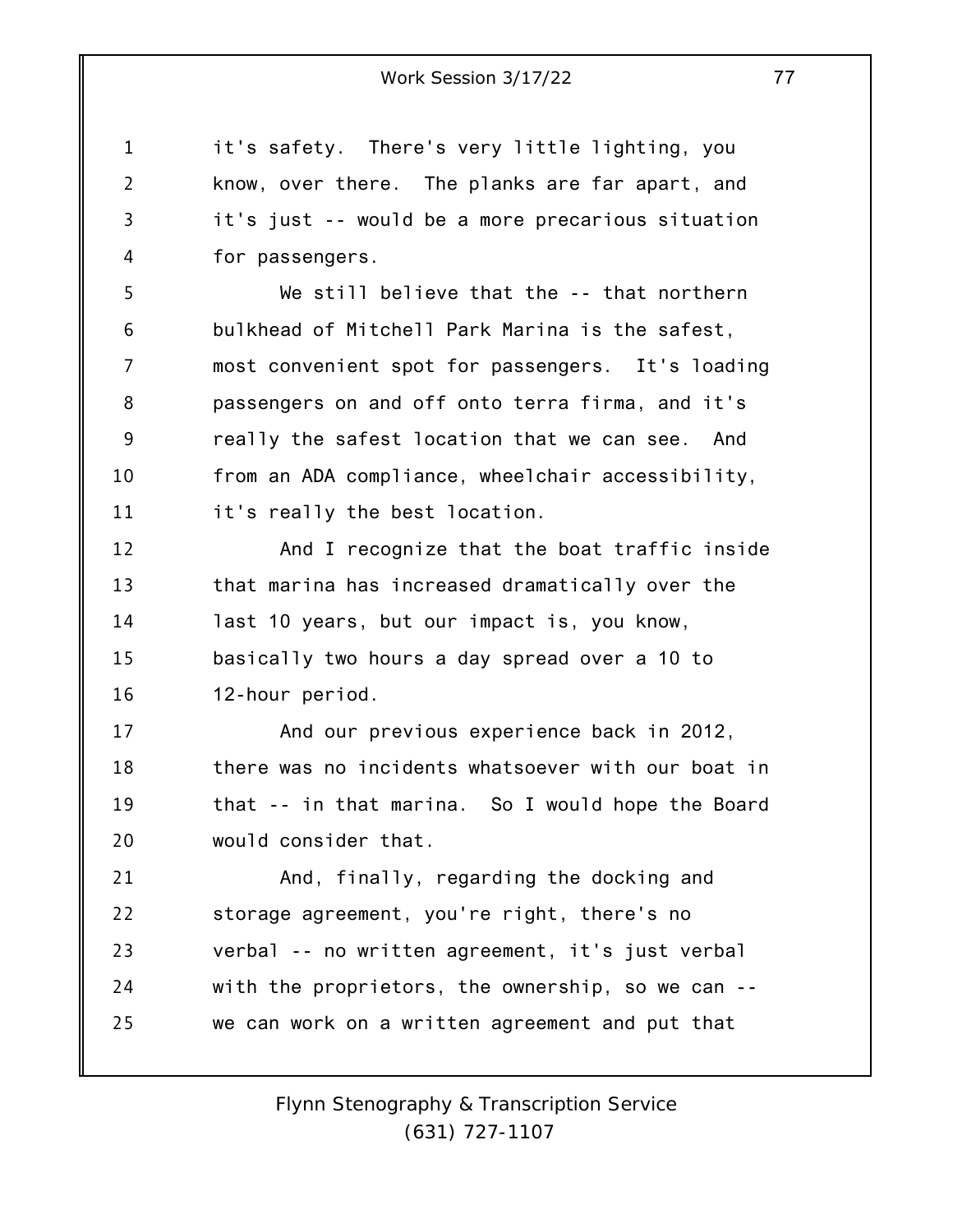1 2 3 4 5 6 7 8 9 10 11 12 13 14 15 16 17 18 19 20 21 22 23 24 25 forth to -- MAYOR HUBBARD: Okay. GEOFF LYNCH: -- to the Village. That's all I had. Thanks. MAYOR HUBBARD: All right. Thank you. RICHARD VANDENBURGH: Good evening. Richard Vandenburgh, Greenport Village BID. I actually just want to first start by wishing you a Happy Saint Patrick's Day. It's a bit of a holiday of sorts, and here we are working through this, you know -- MAYOR HUBBARD: Exactly. RICHARD VANDENBURGH: -- this agenda. So I appreciate the Board's -- MAYOR HUBBARD: I came prepared. RICHARD VANDENBURGH: Yes, I have my green shirt underneath, so yes. Thank you for being here. I -- before I actually make specific comments, I thought I would break the ice on the parklet issue, and that would be to yield my time to anyone else that would like to get up and speak before I render my comments. So we have a number of people here tonight, so I'm going to yield the rest of my time to the next person who would like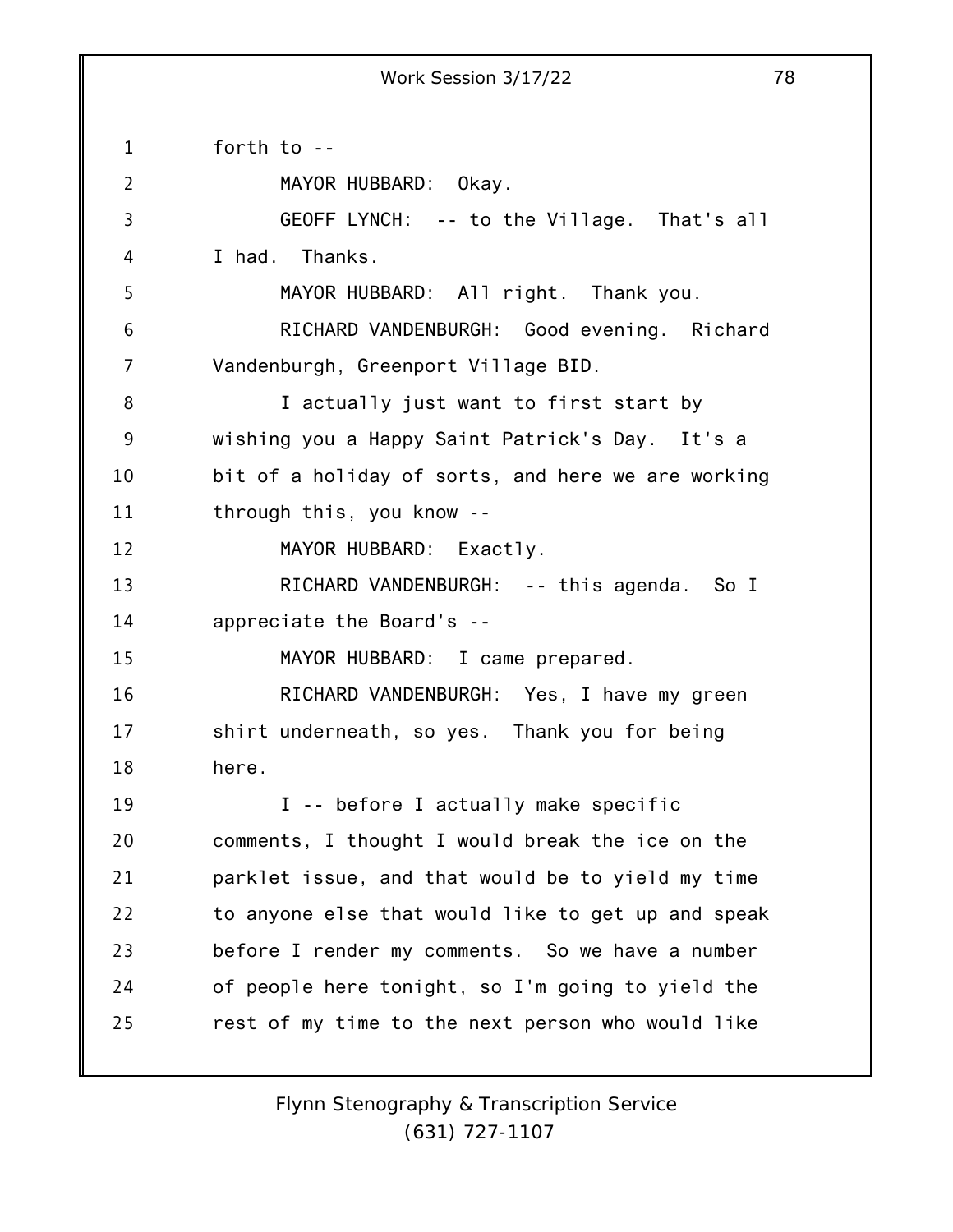1 2 3 4 5 6 7 8 9 10 11 12 13 14 15 16 17 18 19 20 21 22 23 24 25 Work Session 3/17/22 79 to stand up and provide comments on the parklet issue. TORANOSUKE MATSUOKA: Hello, everyone. Toranosuke Matsuoka, 50 Pine Crest, Sag Harbor. I'm going to make my comments short and sweet, because I have a four-week-old at home, so I'm going to run after this. I represent Claudio's. I first am in full support of the ferry, commuter ferry, so -- GEOFF LYNCH: And we need an agreement from you. TORANOSUKE MATSUOKA: I know. That's right, we need an agreement. Also, I'm super in support of the parklets. My comments specifically, because I've had this conversation with a bunch of different people, business owners, residents and the like, something that comes up frequently is the idea that the pandemic is now over, and thus, we should do away with the parklets. I'm not a scientist and I can't tell you if the pandemic is over, but from our perspective, and when I speak with our guests, a lot of it has to do with what's in their head and how they feel, and how confident they feel about dining inside.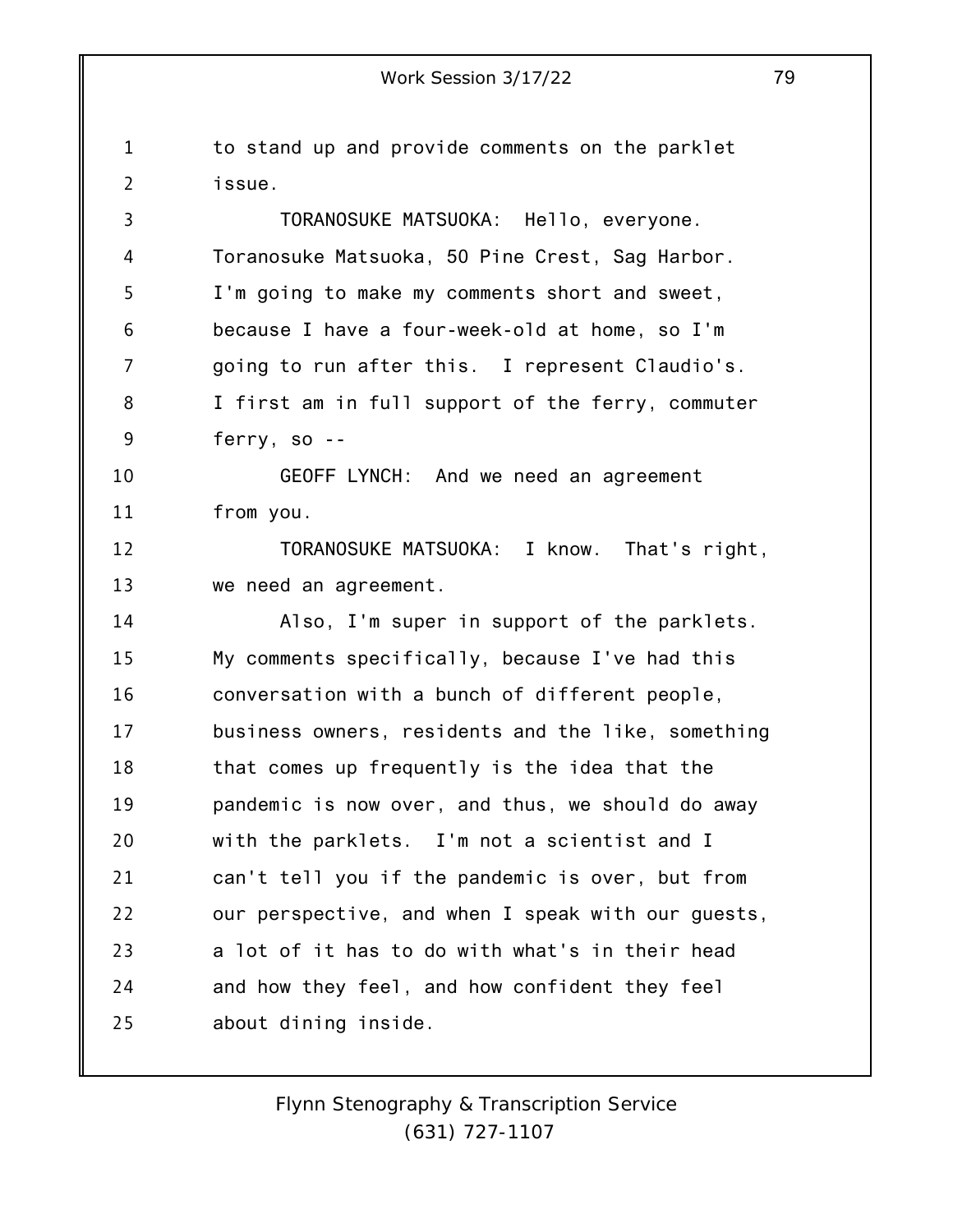| 1              | Providing local businesses with an                |
|----------------|---------------------------------------------------|
| $\overline{2}$ | opportunity to have guests sit outside I think is |
| 3              | still something that's very important. Many of    |
| 4              | the local businesses don't have that opportunity, |
| 5              | like others do, and I think that's an important   |
| 6              | thing to consider when deciding on the parklets.  |
| 7              | MAYOR HUBBARD: Thank you.                         |
| 8              | TORANOSUKE MATSUOKA: Thank you.                   |
| 9              | MAYOR HUBBARD: All right. Anybody else            |
| 10             | want to?                                          |
| 11             | THOMAS HUG: Good evening. My name is              |
| 12             | Thomas Hug. My wife and I, Jennifer DiVello, own  |
| 13             | and operate Revel North Fork, located at 10 Front |
| 14             | Street here in Greenport. We are here this        |
| 15             | evening to support the BID's efforts in bringing  |
| 16             | back the parklets for the 2022 season, obviously, |
| 17             | with renewed focus on creative and safety-based   |
| 18             | logistics. We understand the imperativeness       |
| 19             | there. We join them also in being fully willing   |
| 20             | to find a fair and mutually equitable arrangement |
| 21             | for both the Board and Village, along with the    |
| 22             | other merchants who are participating.            |
| 23             | These parklets have helped our business           |
| 24             | tremendously, and we believe that they've also    |
| 25             | helped the Village become and even more desirable |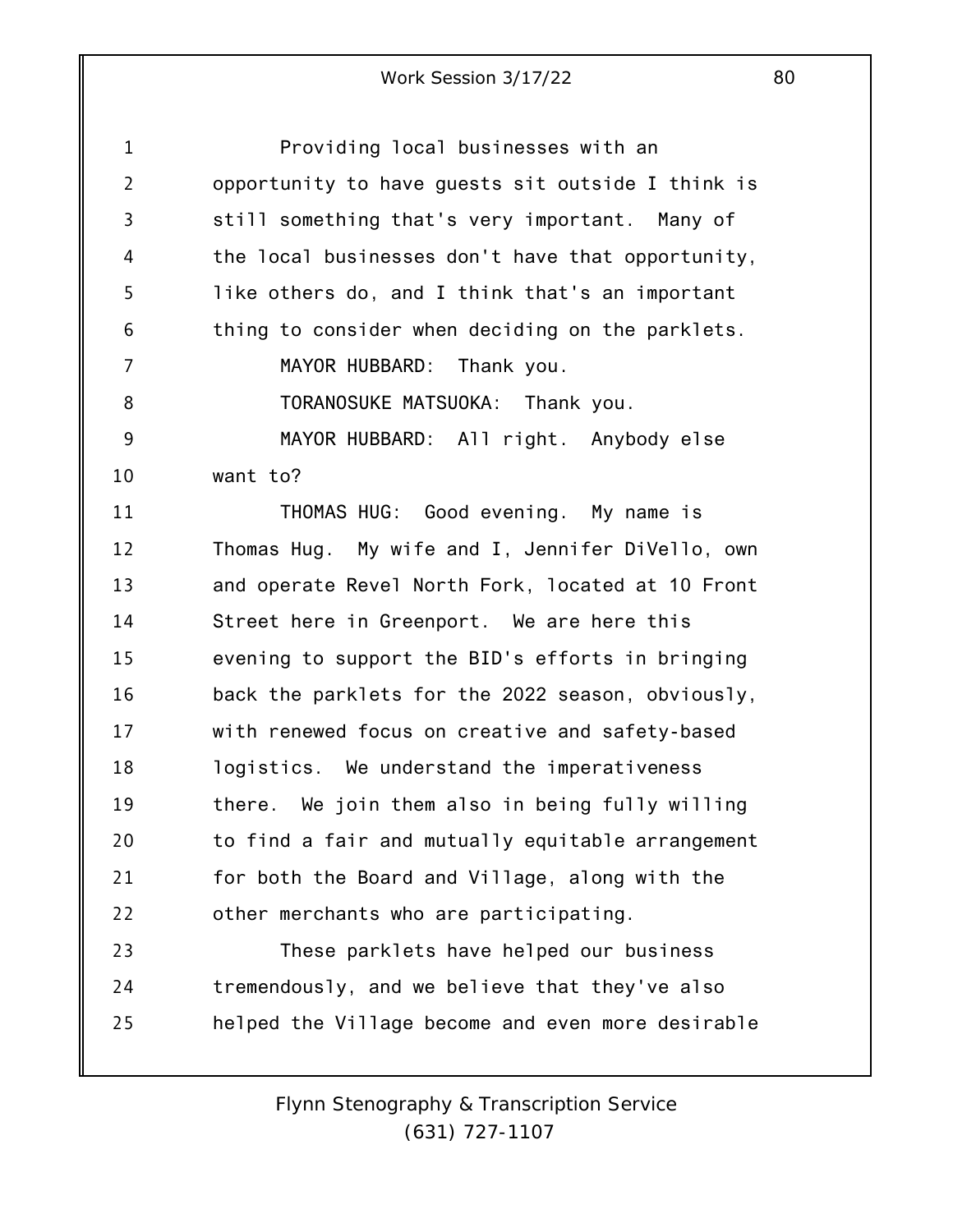1 2 3 4 5 6 location, both for local residents and those that come and spend time here in this wonderful location. We were very grateful for the opportunity to have had these parklets the past two years, and look forward to having them again this year.

7 8 9 10 11 12 Although we hope things will continue to normalize with the pandemic, as a brand new parent, I appreciate the additional space that they provide, and I think this optionality, especially for our restaurant friends, is vital to continue that.

13 14 15 16 17 18 19 20 21 22 23 24 My wife and I have worked very hard each year to create a parklet space that many have enjoyed, our fellow local residents as well. Although we are a retail store, we purchased and provided our own seating, whether it's Adirondack chairs, tables, umbrellas. We feel as if these efforts have benefitted our other business partners as well, and especially, again, our friends in the food and beverage industry, by helping with the overflow of people waiting for tables, keeping folks in the Village. There's obviously discussion on sidewalk

25 widening. In many ways I believe that the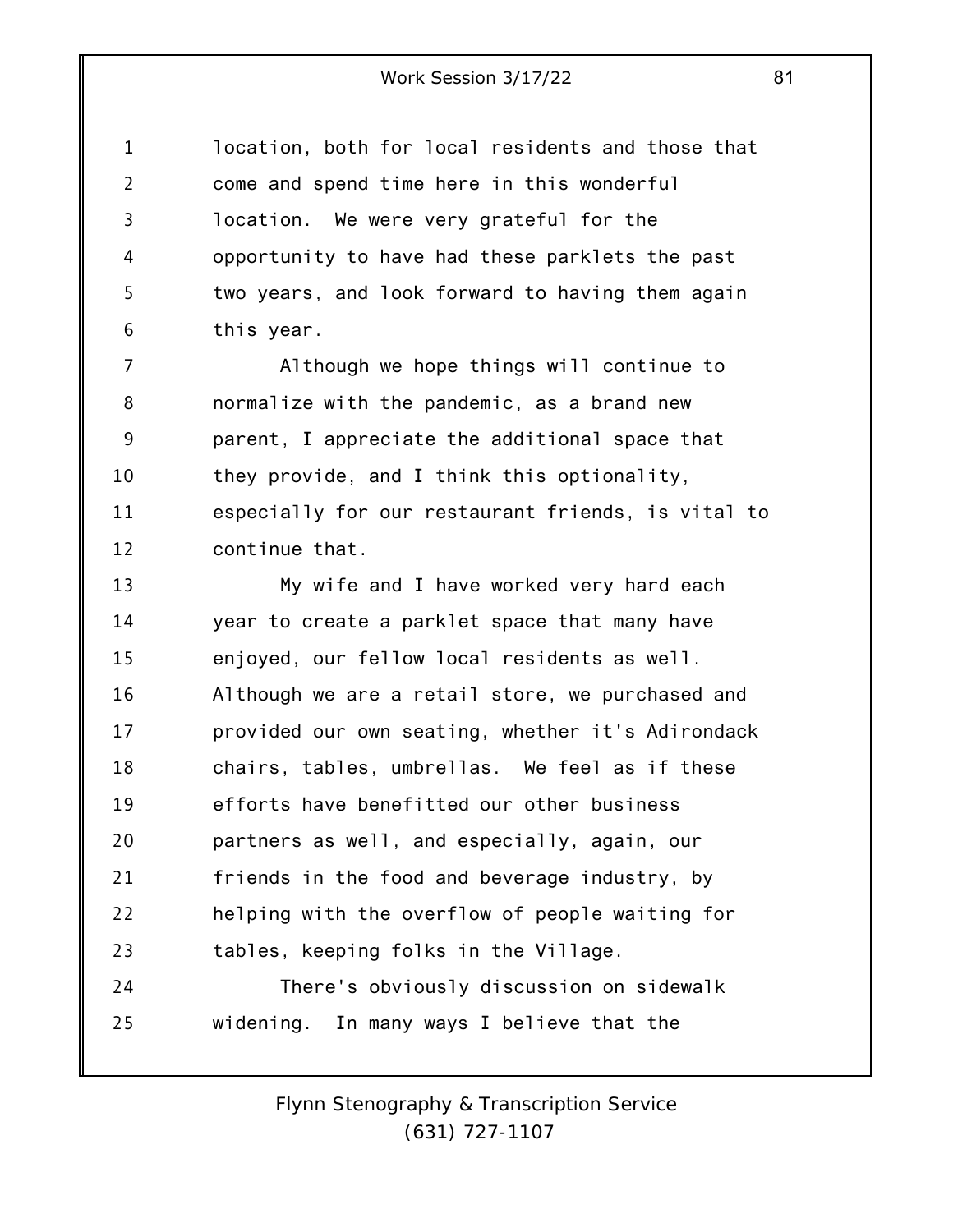parklets can help keep them clear, especially with large groups, those walking dogs, especially at a popular corner such as ours, and other areas along the areas to be discussed.

1

2

3

4

5 6 7 8 9 10 11 My wife and all -- my wife and I also took full responsibility for the cleanup, not only of our parklet, but many of the adjoining parklets in our area, and also took part in helping break them down at season's end. We understand the work that goes into these, and it simply was the right thing to do.

12 13 14 15 16 17 18 We thank the Village Board and our local community for your support and understanding throughout as we navigate, again, tumultuous waters. We seek your help once again in allowing us to do this again, and look forward to their return this year. I appreciate your time. Thank you.

19 20 21 22 23 24 25 MAYOR HUBBARD: Thank you. Anybody else? NOAH SCHWARTZ: Hi, everybody. Thank you for having me. I'm Noah Schwarts from Noah's Restaurant in Greenport, 136 Front Street. I also own and operate Noah's Restaurant with my wife as well. We do have the benefit of having some outside seating, but I would like to take this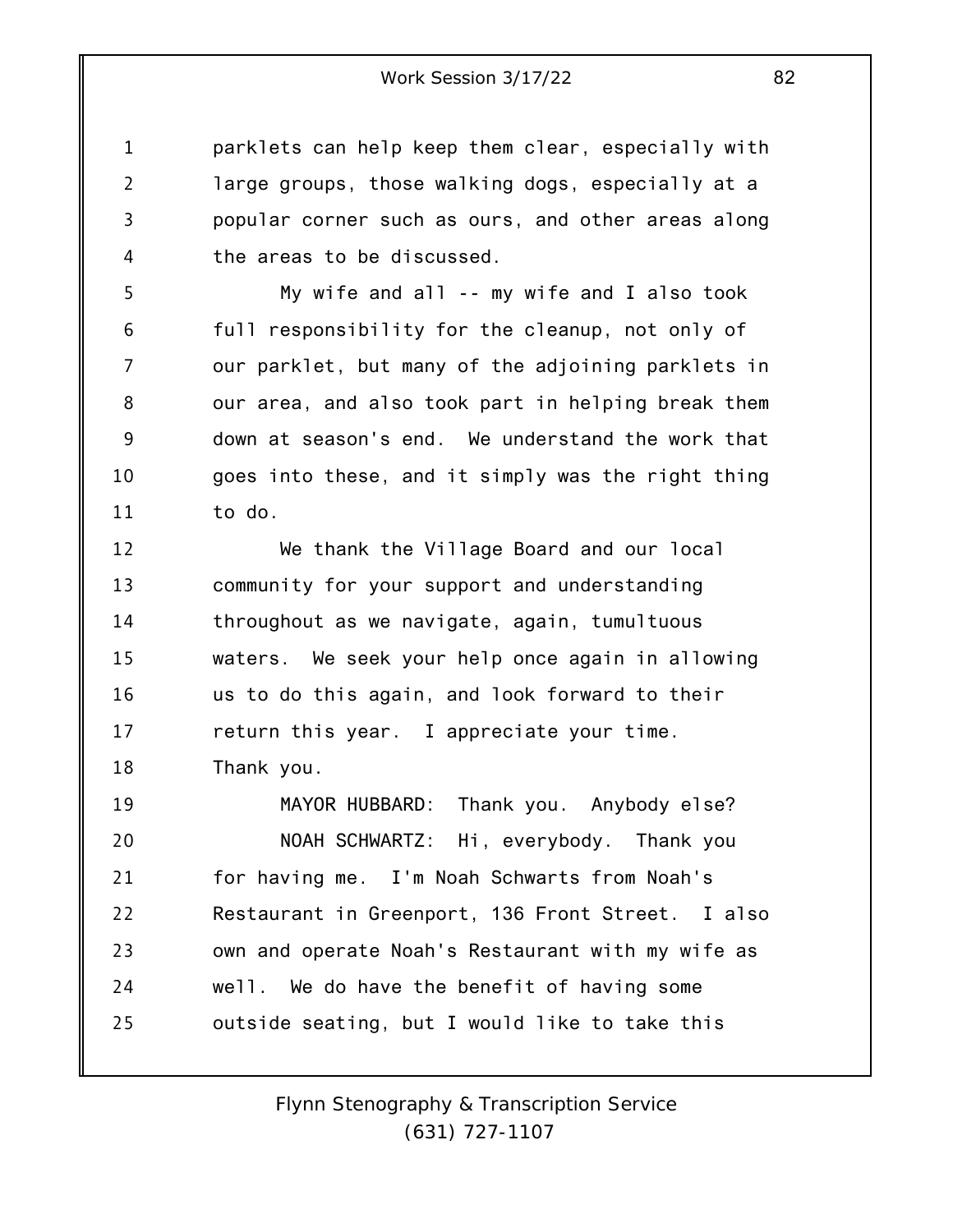moment to touch upon the benefit of the parklets for the Village as a whole.

1

2

3 4 5 6 7 8 9 10 11 12 13 14 15 16 17 Not everybody in this hall or in this Village is lucky enough to have some outside seating. And before I think we say that the pandemic is fully behind us, I think we give this season another go and start to weigh people's comfortability and see how this actual virus plays out for another couple of months, because I don't think it's fully in the rearview yet. And I think there's comfortable -- a lot of people who are still more comfortable being outside, and for certain businesses, that's going to hinder their businesses. And I also don't think that I've seen any adverse effects due to the loss of parking spaces. So as a pretty large business owner in town,

18 19 I think we're all for another season of parklet usage.

20 21 22 23 24 25 MAYOR HUBBARD: Okay. NOAH SCHWARTZ: Thank you very much. MAYOR HUBBARD: Thank you. Anybody else wish to -- DEBORAH RIVERA PITTORINO: Happy Saint Patrick's Day, Mayor and Board. I'm wearing my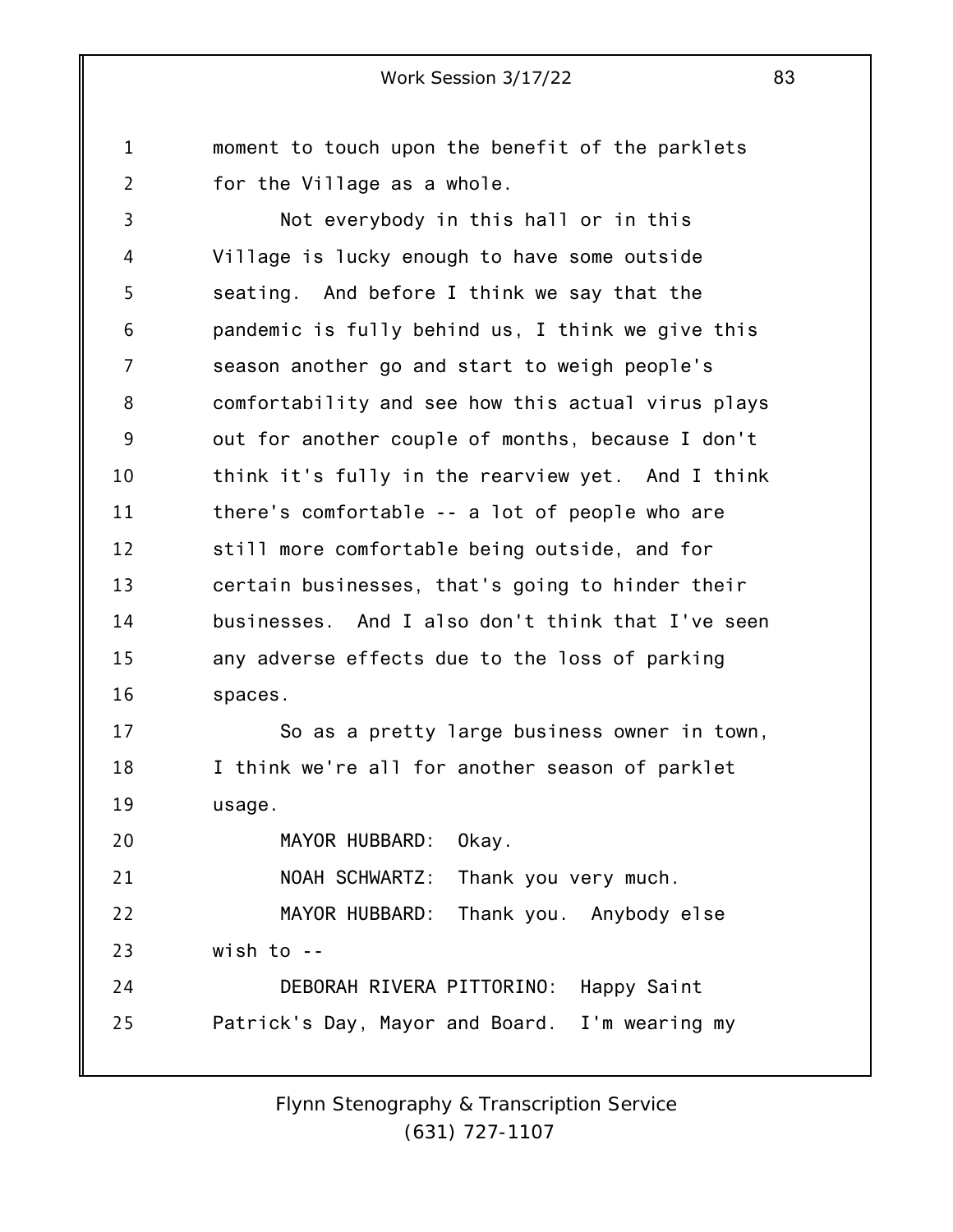1

2 3 4 5 6 7 8 9 10 11 12 13 14 15 16 17 18 19 20 21 22 23 24 25 green, my lucky green, hopeful we can convince you all. MAYOR HUBBARD: Okay. Just name for -- DEBORAH RIVERA PITTORINO: Oh, yes. Deborah Rivera Pittorino, Greenporter Hotel. I want to start by saying that I'm also in favor of Peconic Jittney. I hope that something favorable can be worked out for the whole community, because I think it benefits all of us. So I'm here to support the parklets. I'm really here to support the restaurants and shops. I -- at the hotel, I have my own outdoor seating, so I don't need parklets, so I'm not here to speak for myself. I've run a restaurant in the past and I know even profits come down to pennies. So I don't know if any of you have had that experience, but it's a very tough business. And I think that for people to say COVID is behind us, I think -- you know, I think we've really turned the curve here. However, I can see that our customers at the hotel are still extremely concerned. When they call and reserve, they call and reserve because they can access the guest rooms from the outside and they don't have to walk through a public corridor. And many of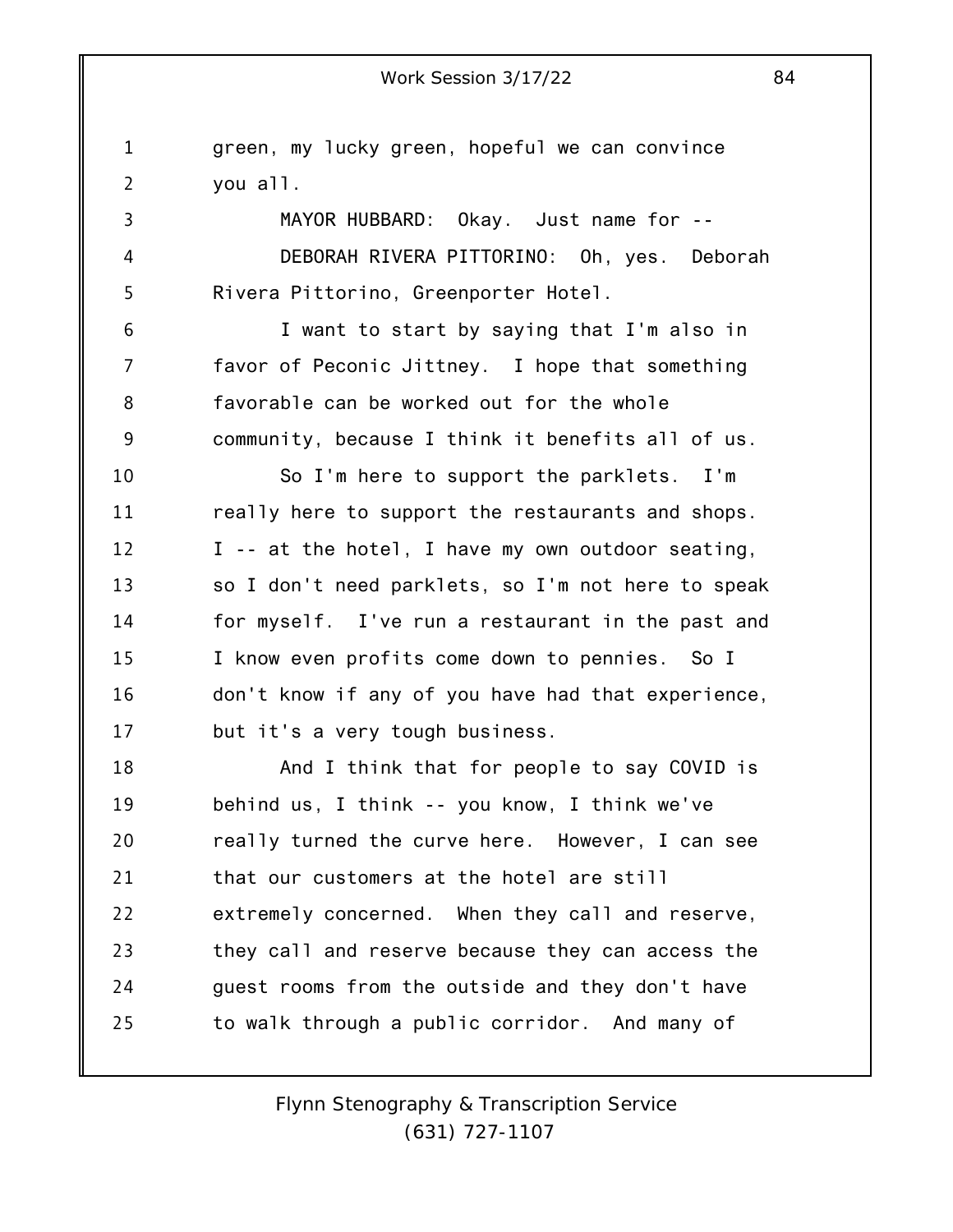1 2 3 4 5 6 7 our guests sit on the terrace, even in the wintertime, so they like to sit outdoors. And this year we bought heaters and put some plexiglass up, so that people could continue to sit outside. I, myself, had dinner at First and South tonight outdoors on the terrace, because I'm more comfortable outside.

8 9 10 11 So I think that COVID has really changed the way people feel about, you know, being outdoors. Really, we've really realized how important it is to be outdoors.

12 13 14 15 16 17 18 19 Also, a lot of these businesses downtown, they have a very short season to meet their budget for the whole year. So I think that -- I think we need to help them augment their revenue stream during the short season, so that they could stay open during the winter for the rest of us, for residents, because the restaurants are for all of us.

20 21 22 23 24 25 I also saw that -- I know a lot of people are saying -- you know, it really hurts when I hear about us and them, like, you know, new people, me, the new people. I've been here 21 years, I'm one of the new people, you know, us against them. And the Village and the restaurants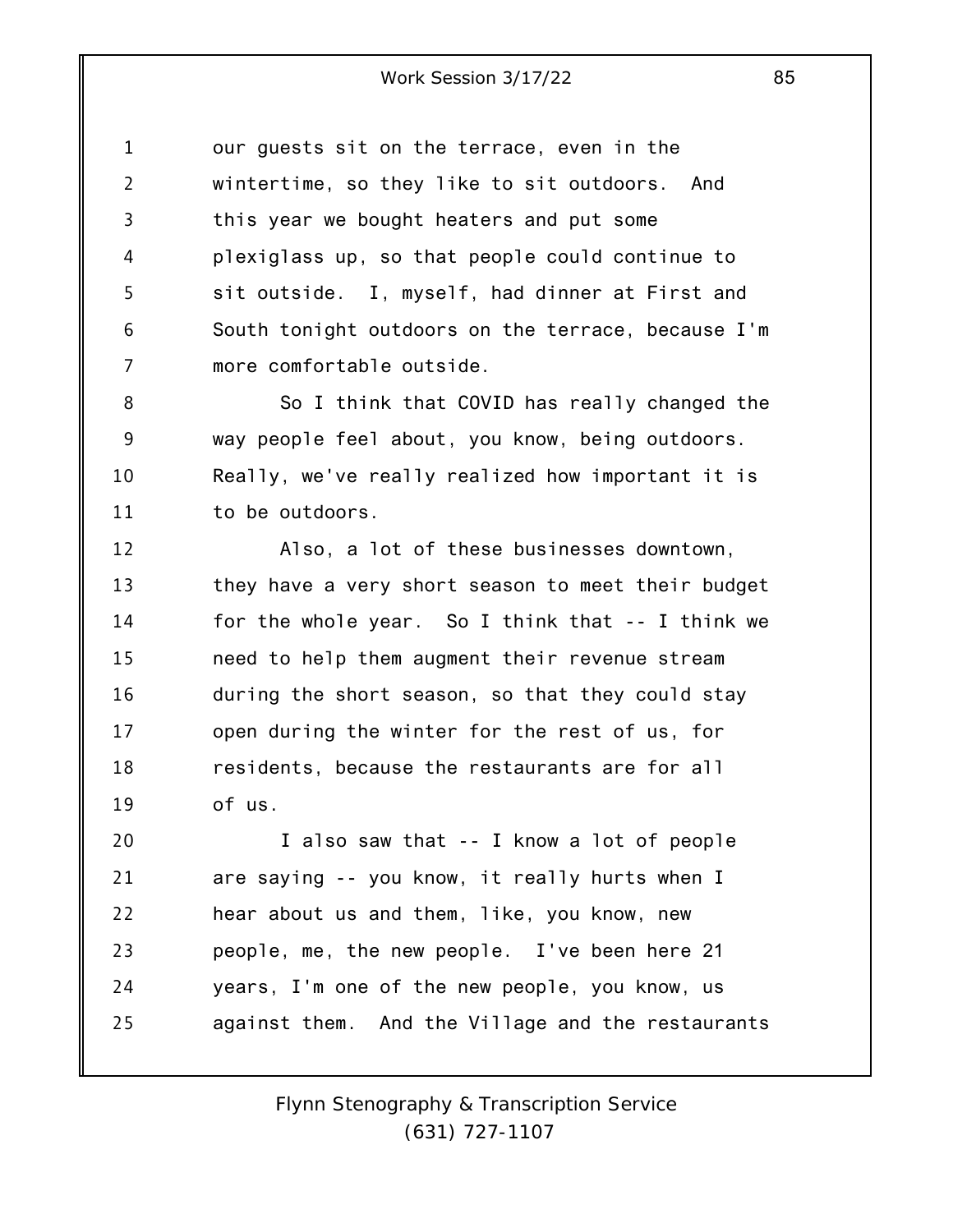are for everyone. And this summer and over the last two years, I've seen a lot of people using the outdoor dining downtown and really enjoying it.

1

2

3

4 5 6 7 8 9 I thought it was extremely crucial for Maritime Festival, when people were outdoors and really enjoying the parklets. And, you know, we had, what is it, 20,000 people a day come in for that, and nobody was complaining about parking then.

10 11 12 13 14 15 16 17 18 19 I agree with the Trustees, that we have - we need to do something about diverting parking elsewhere, and I think the perfect place for that would be the municipal parking by Fourth Street. I have several photos that I can show you, anyone who wants to see them. I took them over the summer, on weekends, weekdays, where the Village was packed and the municipal parking by Fourth Street was like half empty, and sometimes like three-quarters empty.

20 21 22 23 24 25 So I think that if we could devise a plan where we are rerouting traffic to Fourth Street prior to cars going into the Village and then doing that very dangerous U-turn to come back and clogging up the road, I think if we diverted traffic there, and also, you know, use some -- you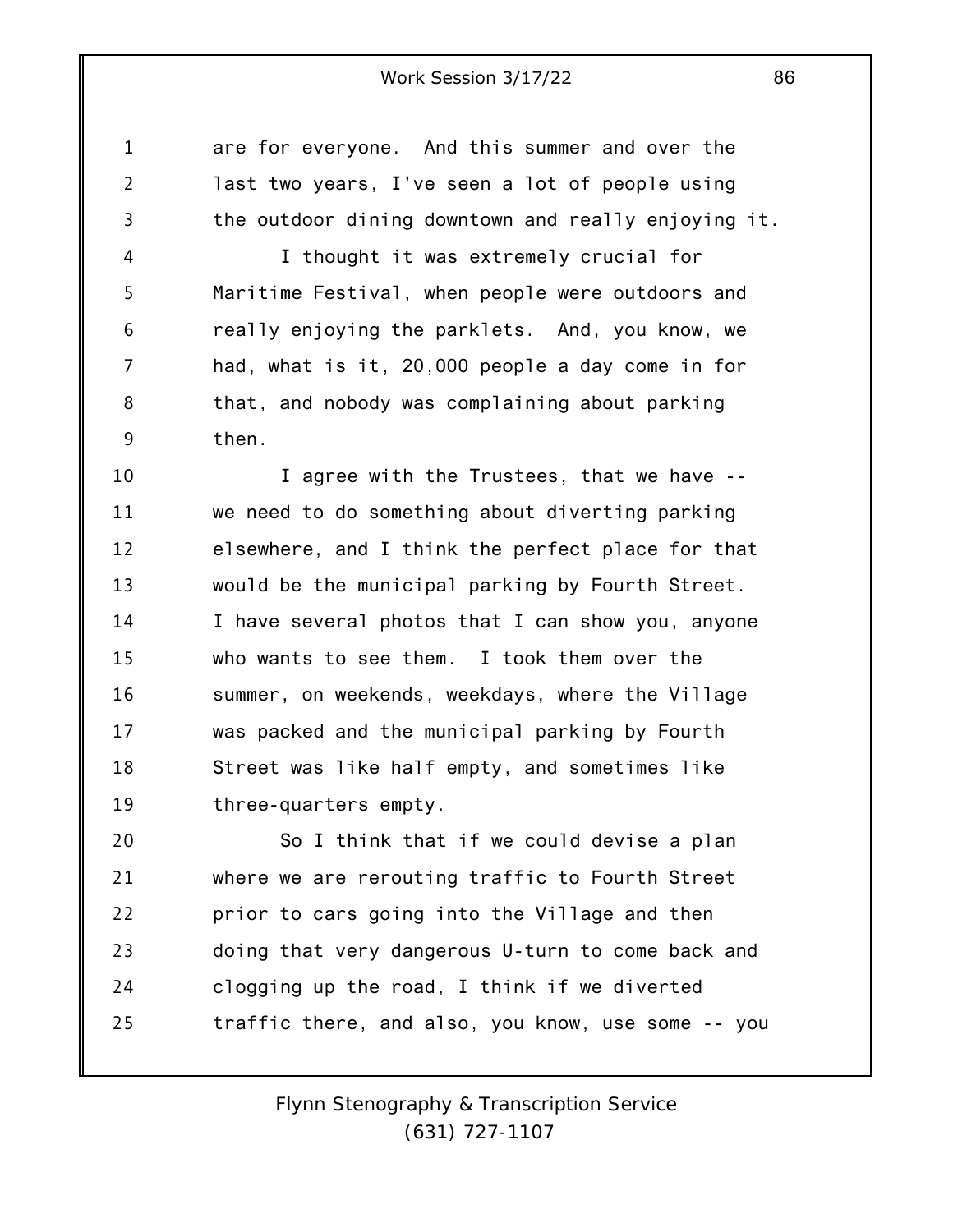1 2 3 4 5 6 7 8 9 10 know, collaborated with, you know, Long Island Railroad and Hampton Jitney, and, you know, Department of Transportation, any kind of grants funding to make that area more desirable, so that, you know, we could augment the parking space there, and make people want to park there, because people, for whatever reason, don't want to walk down there. So I think that that could -- you know, that could alleviate -- that could alleviate some of the parking issues.

11 12 13 14 15 16 17 18 So, you know, I -- somebody commented today on Facebook that, you know, not everybody wants to have a walking village if they're elderly people who need to walk, who need to access the pharmacy and the IGA, but I don't believe those people really need to access or want to access the pharmacy or IGA at 7 or 8 o'clock at night on a Saturday or Sunday any time of year.

19 20 21 22 23 24 25 You know, I live in Manhattan part-time, I definitely don't go out on weekends. And when I'm here in the summer, I don't -- I don't go to a restaurant on Saturday or Sunday when it's packed, and then complain when I got bad service. So I think when you live somewhere, you know how to manage like, you know, when, when you go out.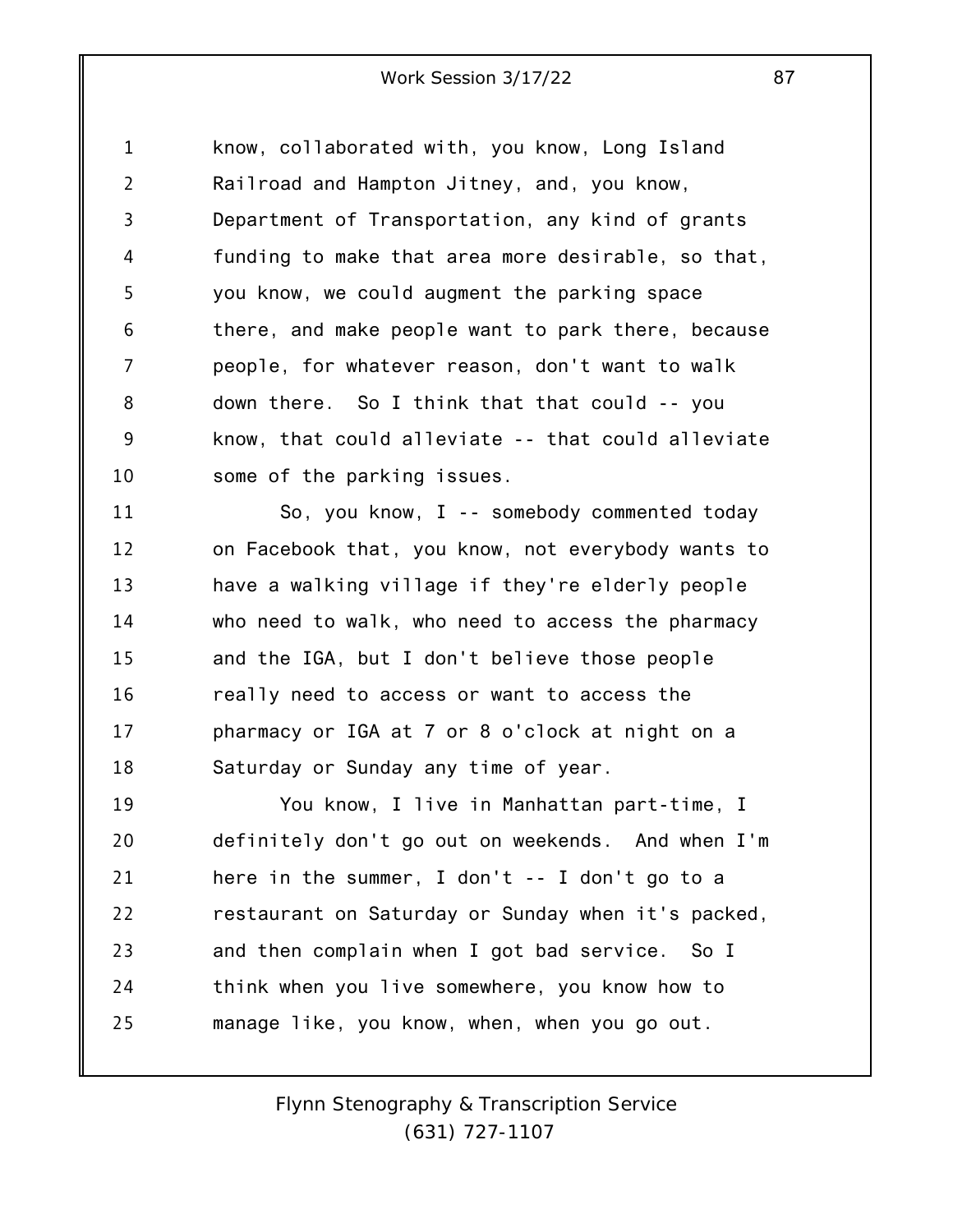| $\mathbf{1}$   | So, you know, I just want to close by saying       |
|----------------|----------------------------------------------------|
| $\overline{2}$ | that I'm not a tourist, I'm part of this           |
| 3              | community. I think that all of us want to walk     |
| 4              | downtown, we all want to enjoy a drink at a lovely |
| 5              | restaurant cafe. We all want to go for a stroll    |
| 6              | under the moonlight, and all of us want to be      |
| 7              | under the same sky, the same moonlight. All of     |
| 8              | us, we're one Village, not two. So thank you.      |
| 9              | MAYOR HUBBARD: Anybody else wish to address        |
| 10             | the Board?                                         |
| 11             | ANDY HARBIN: Hello. Andy Harbin, 122 Adams         |
| 12             | Street. Sorry I was late. I've -- I'm for the      |
| 13             | parklets, not so much for myself, but what they    |
| 14             | bring to the Village. I think the Village is a     |
| 15             | better place with the parklets. I saw what it      |
| 16             | did, just the look of it, the feel of it, and I    |
| 17             | think that the idea of sitting outdoors will be -- |
| 18             | it's changed forever.                              |
| 19             | I mean, I know none of us have lived through       |
| 20             | the Great Depression, but we have our parents and  |
| 21             | our grandparents, and we watched them when they    |
| 22             | were -- they owned two homes and they -- and they  |
| 23             | had plenty of money, and they still took a slice   |
| 24             | of bread and cut it in half. They were             |
| 25             | conditioned to doing that. I think as a whole,     |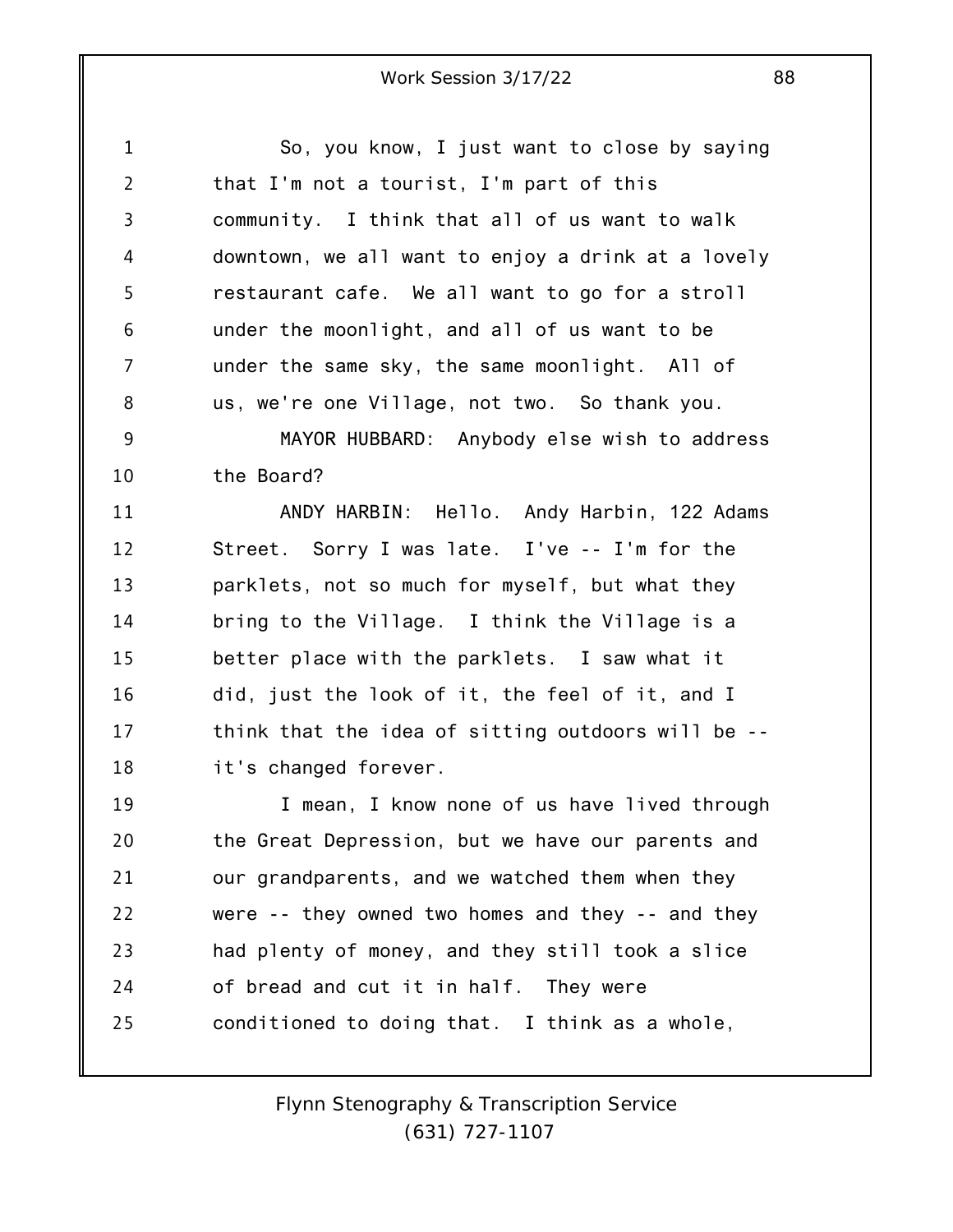we're all going to sit outside more, regardless when this is over. If you think it's over or not, I think we will be outside more. I know my customers want to be.

1

2

3

4

5 6 7 8 9 10 11 12 13 14 15 16 17 18 19 20 21 22 23 I know I did more business two years ago in October and November than I did this year, when we didn't have the parklets, when you took them away. I'm lucky enough to -- that I do have some outdoor dining in the back, but there are a lot of places in town that had no outdoor dining, and there will be some people going forward that will not sit inside. You might not know about them, they'll just go somewhere else where they can sit outside. And I think the Village needs to be aware of it and keep in mind for the vitality of the Village, because -- excuse me, because there are places I think people will go outside, and right around us. Not too far away are lots of vineyards, or if it's, you know, beer places, they all have lots of outdoor space, and they will continue to. And I think some people that might come to the Village that can't sit outside will go sit outside there. I really don't want it.

24 25 And I look at it like, you know, is it good or is it bad? The good effects from what we got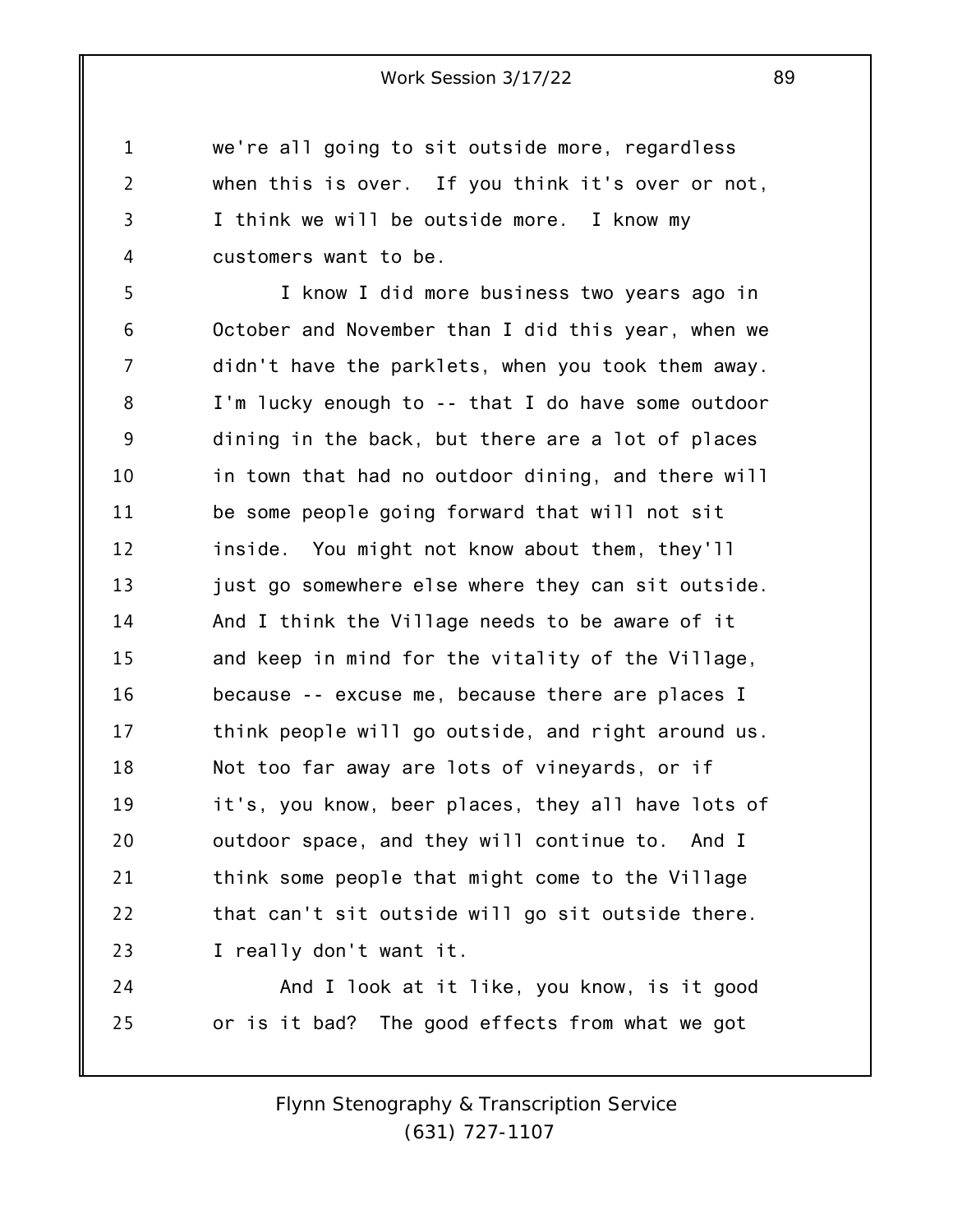from the parklets compared to the bad I think are outweighed about that. So, if it's going for the Village, we should do it. We got to keep an open mind to the fact that things change, and I think we need to do it.

1

2

3

4

5

6 7 8 9 10 11 12 13 14 15 16 I've heard some bad and good about it. There was somebody on the Zoom yesterday who complained and they talked about the garbage. I can only tell you for myself, but I think what I've seen from the other businesses that have the parklets, that I think they did a good job of cleaning up after themselves. I even -- because I was out there cleaning up my parklet, I would clean my neighbor's, or I would step over the parklet in the road. If there was napkins and stuff that go over the side, pick them up.

17 18 19 20 21 22 23 24 25 And I can tell you, when the parklets are gone, now, when the parking spaces in front of my place are empty, I'll go out there, because guess what, there's lots of garbage in that street. Whether there's parklets or not, there's going to be garbage. We've all grown up and seen garbage on the side of the road. Since paper was invented, there's going to be garbage. So somebody complaining that they see garbage and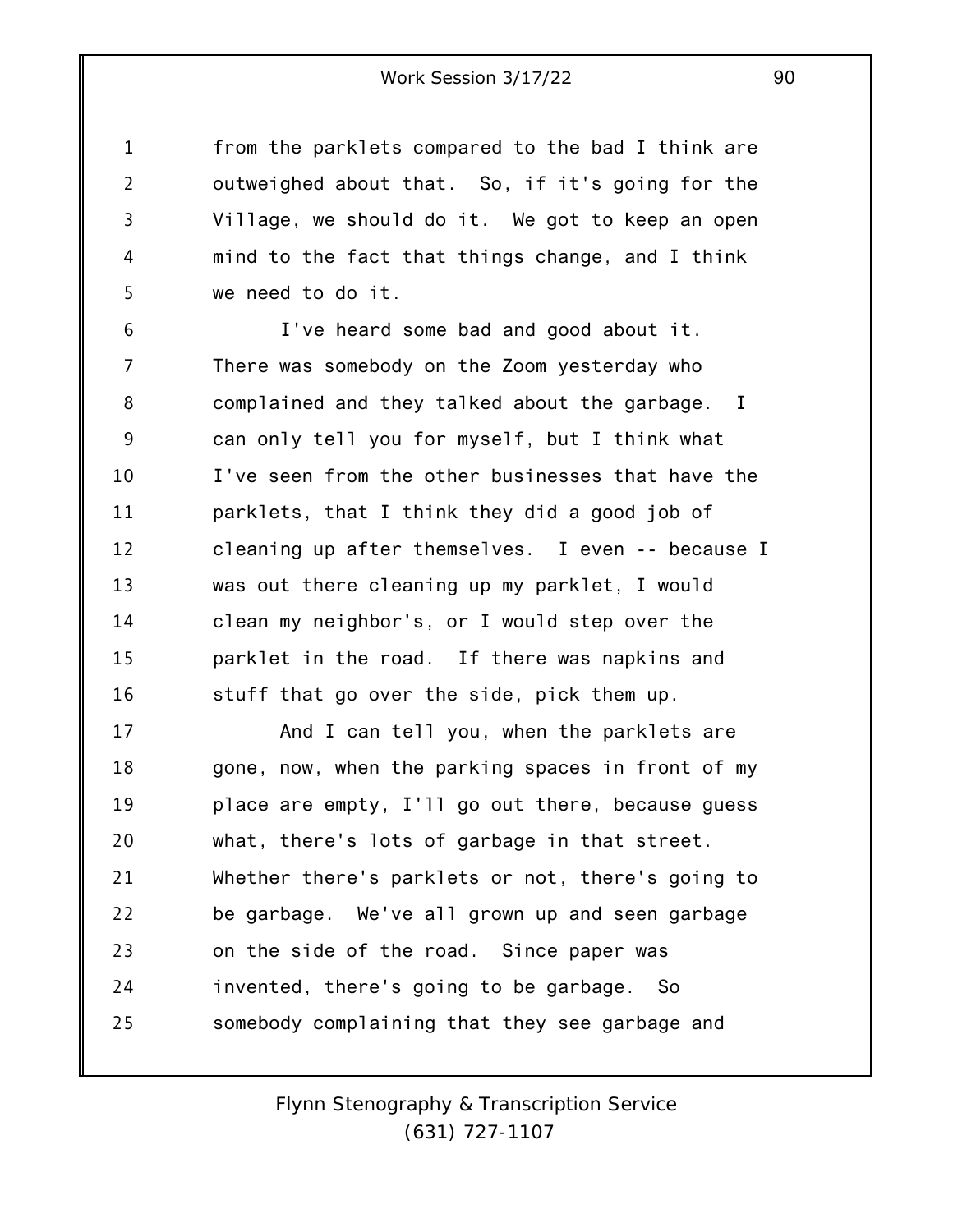1 blaming it on the parklets, it's just not true.

2 3 4 5 6 7 8 9 10 11 12 13 14 15 I know that Rich has discussed, he went into details in the Zoom yesterday about how some businesses are not going to want to keep the parklets, especially if you're going to attach a fee to it, which I think makes since. So it looks like there's going to be more openings, maybe not so much for parking, but for emergency access, which I think is a concern and a viable concern. I do know that if the parklets weren't there and there's cars parked in all those spots, I don't see how that would be vastly different from a parklet being in the way, if I have a car, or a giant truck, or a tractor trailer in their way of getting -- of having access.

16 17 18 19 20 21 22 23 24 25 To get access to getting to those stores on Front Street and Main Street, especially in the summer, is always going to be problematic, problematic for emergency people to get in, you know. But I think having the parklets actually increased -- there will be breaks in where there won't be cars parked, gives them access, maybe as good or even better than if -- having parklets. So I don't think that's a fair argument. I haven't -- you know, and as far as the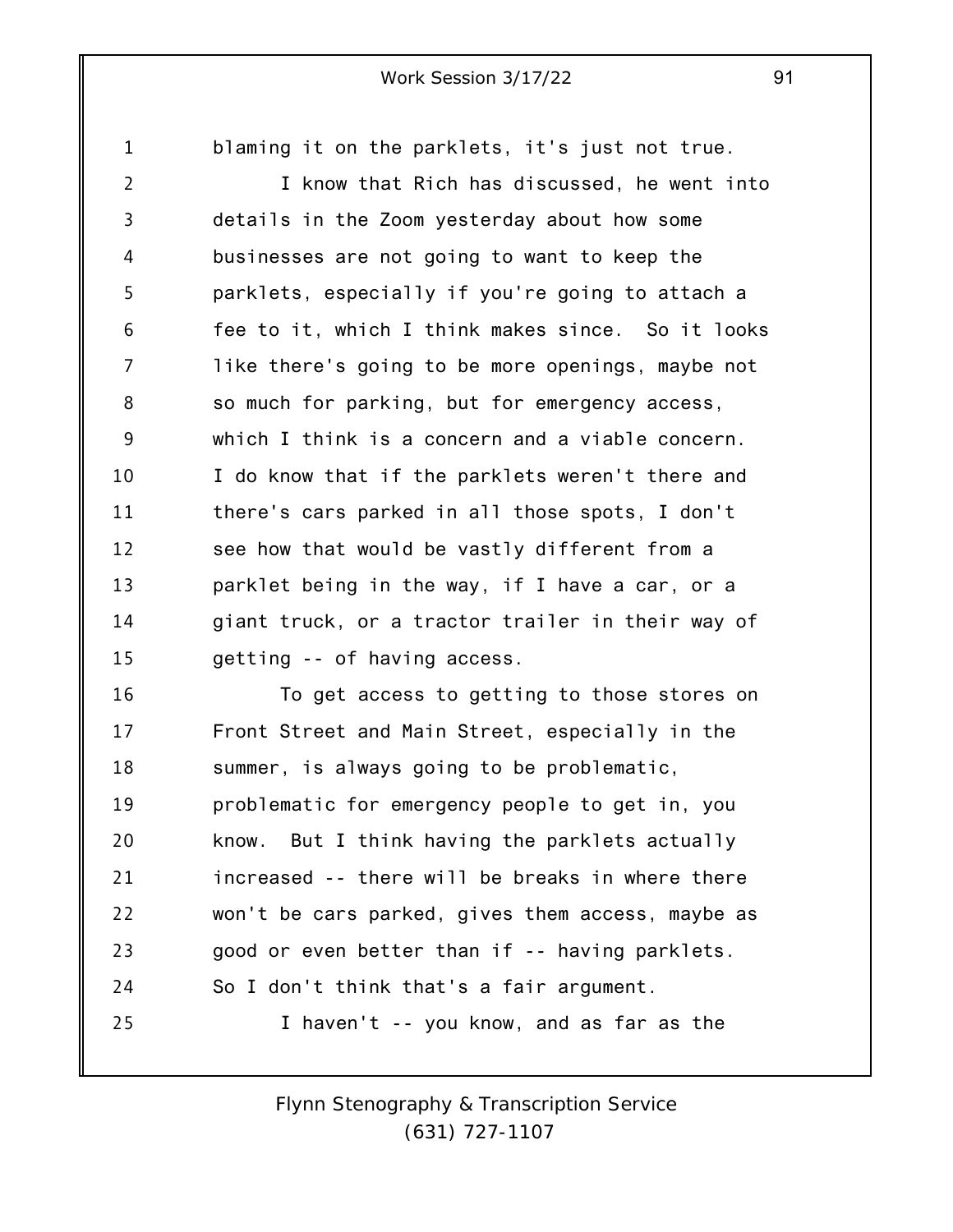1 2 3 4 5 6 7 8 9 10 11 12 13 parking goes, I mean, that's always been a problem. Many Board meetings here and BID meetings I have been to, that's been the number one topic and it never gets resolved. Everybody has a lot of good ideas, which I agree with some, don't agree with others. But, you know, 35 years of working in this Village, I remember Miss Bumble writing me tickets out of the back of Rhumbline, because there was no place to park. That was 35 years ago. There's always been a parking problem. They didn't all of a sudden get parking. Everybody was happy parking in the parking - staying when there's no parking. It's really not

15 16 17 18 19 20 21 22 23 24 25 I just -- I find it to be good. The only thing I will say, and this should have been done before parklets, maybe in some fashion, is to have something so that the local people that need - they do need to get to the pharmacy, and maybe they can't go at 7 o'clock in the morning, or the IGA, or the post office, or maybe it's a bank that -- I don't know if the idea is to issue a Village sticker, or maybe some of the parking spots can be designated for Village residents only, so maybe you would need some identification

14

an argument.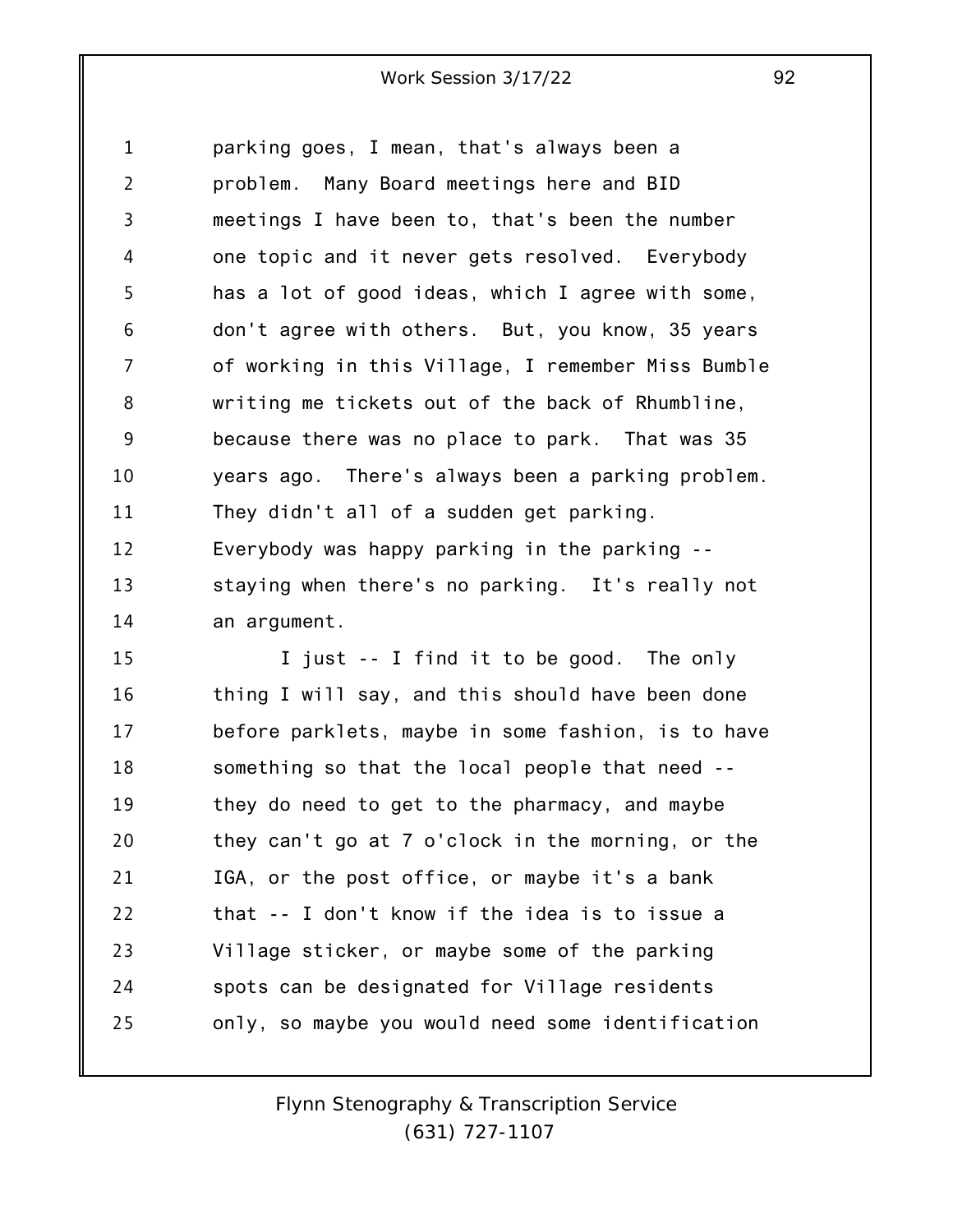1 2 3 4 5 6 7 8 for that for the parking person that checks. So that, you know, the people that are local here, that don't feel they benefit from the parklets, would get something, so that they know that, yes, you know, I still might have a problem parking, but at least the Village is making an effort to give me access, because I've lived here for 50, 60, 70 years.

9 10 11 12 13 14 15 And, yeah, it's great to have a walking Village, I love it, but when I'm 80, I might not be able to walk as much or as far. People say, "Oh, well there's plenty of parking there and they can" -- "they can get there." Not if they have a cane and it's -- you know, they're 80 years old, and they're not.

16 17 18 19 20 21 22 23 So I don't know if there's something the Village could be a lot smarter, rather than me, to try and figure something out for people, like whether it's just seniors, or whether it's something, if you're a Village resident, you do somewhere where you can park, and get something, rather than somebody who's not from here. I think they deserve it.

24 25 I -- there's one other thing. I know they addressed it in Zoom, too, that there was -- the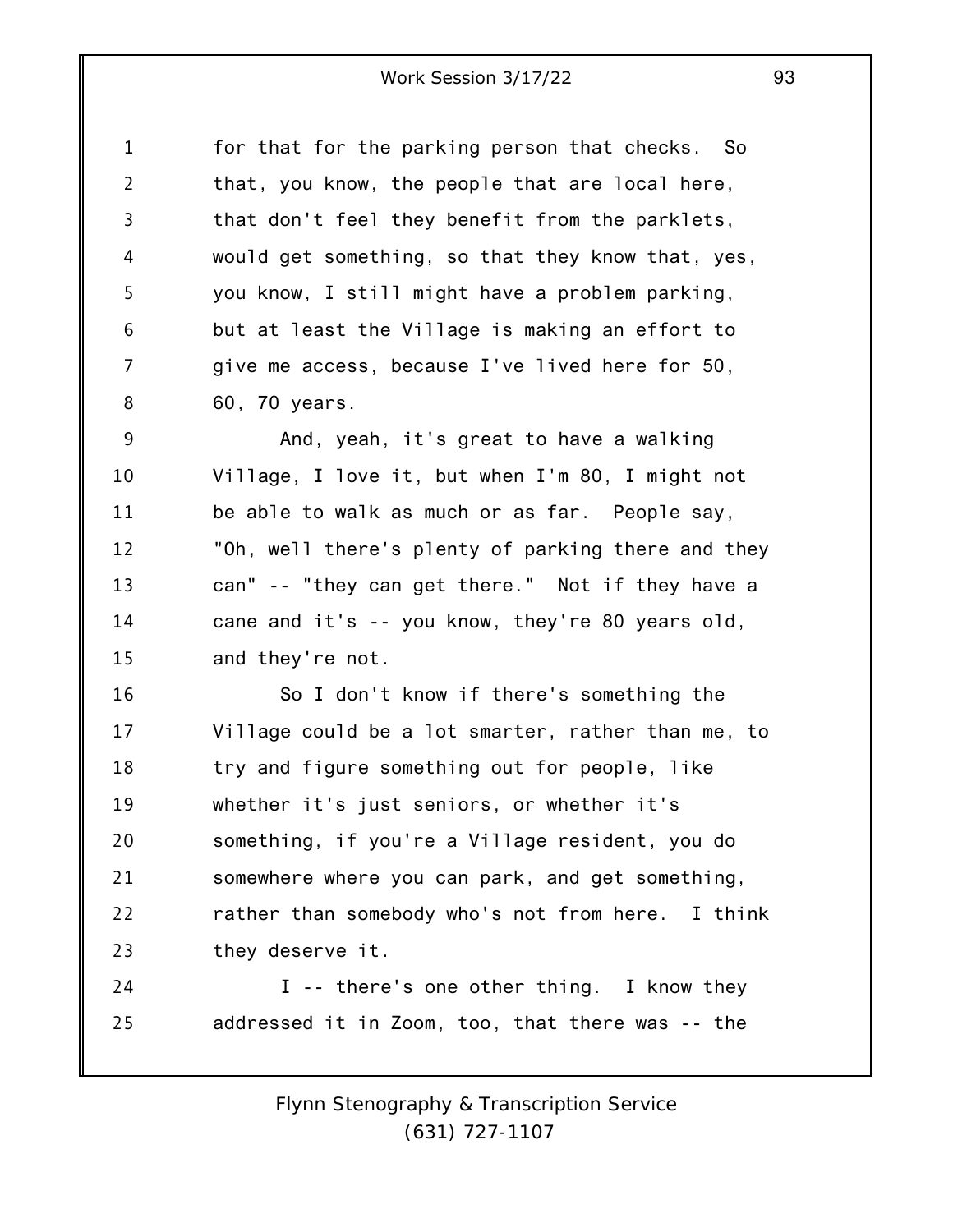1 2 3 4 5 6 accidents they said actually went down, and I think if you look at that from year to year, that could fluctuate. When you're talking numbers of between twenty or ten, it could be 50% one year, or, you know, down, I don't think that's a big deal.

7 8 9 10 11 12 I think that some of those -- I know I was outside in front of my place when the accident happened. The guy was obviously intoxicated. And you could try -- if he didn't hit a parklet, he would have hit a car, or maybe even a person. So I don't really think there's more accidents.

13 14 15 16 17 18 19 20 21 22 23 24 25 I find a benefit from it, and I've been told this, and I find myself, is that one-way parking, where you come -- you see, you're coming down Main Street, and even like now, and some people don't understand the yellow or red blinking light. So when you're going to turn, you don't know whether that person's coming out of there, if they're making a right or a left. If you know you can't turn there and it's only one way coming out of there, you have to go down, turn around, or, you know, make a left at the candy place. It kind of -- it makes it less confusing at that corner, because that corner for some people, it can be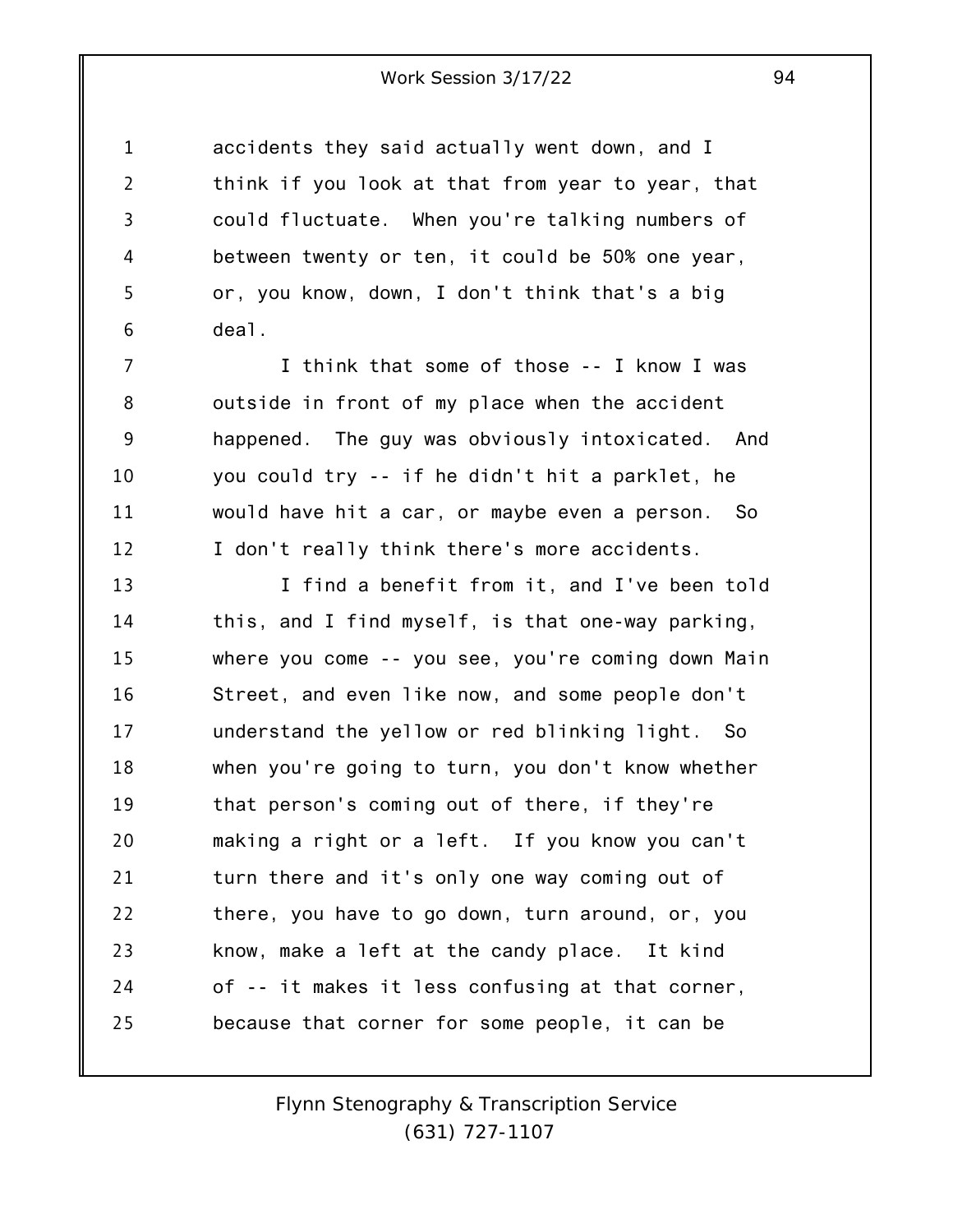1 2 3 confusing, they're not sure what to do. So I actually think the one-way flow has been better, you know.

4 5 6 7 8 9 10 11 12 13 14 15 16 17 18 19 20 21 And I like the idea of going from Memorial Day to Columbus Day. I think, really, in late September or October -- you know, October, it is better. People are going to want to be outside. If the weather is nice, they're sitting out - going to sit outside more. And I got in my own place sometimes, maybe only a couple of tables inside, and there's four tables out front, there's five tables out back, they're all full. They'll fill up first if the weather is nice, and that's how the world is going to work going forward, I believe. So, hopefully, we'll get this done. And I appreciate your time, and thank you all very much. MAYOR HUBBARD: I want to thank you for dinner tonight, it was very good. ANDY HARBIN: Oh, you're welcome. MAYOR HUBBARD: I'm here, so my wife had

22 23 corned beef and cabbage from your place. ANDY HARBIN: That's why I was late.

24 25 (Laughter)

MAYOR HUBBARD: Anybody else want to address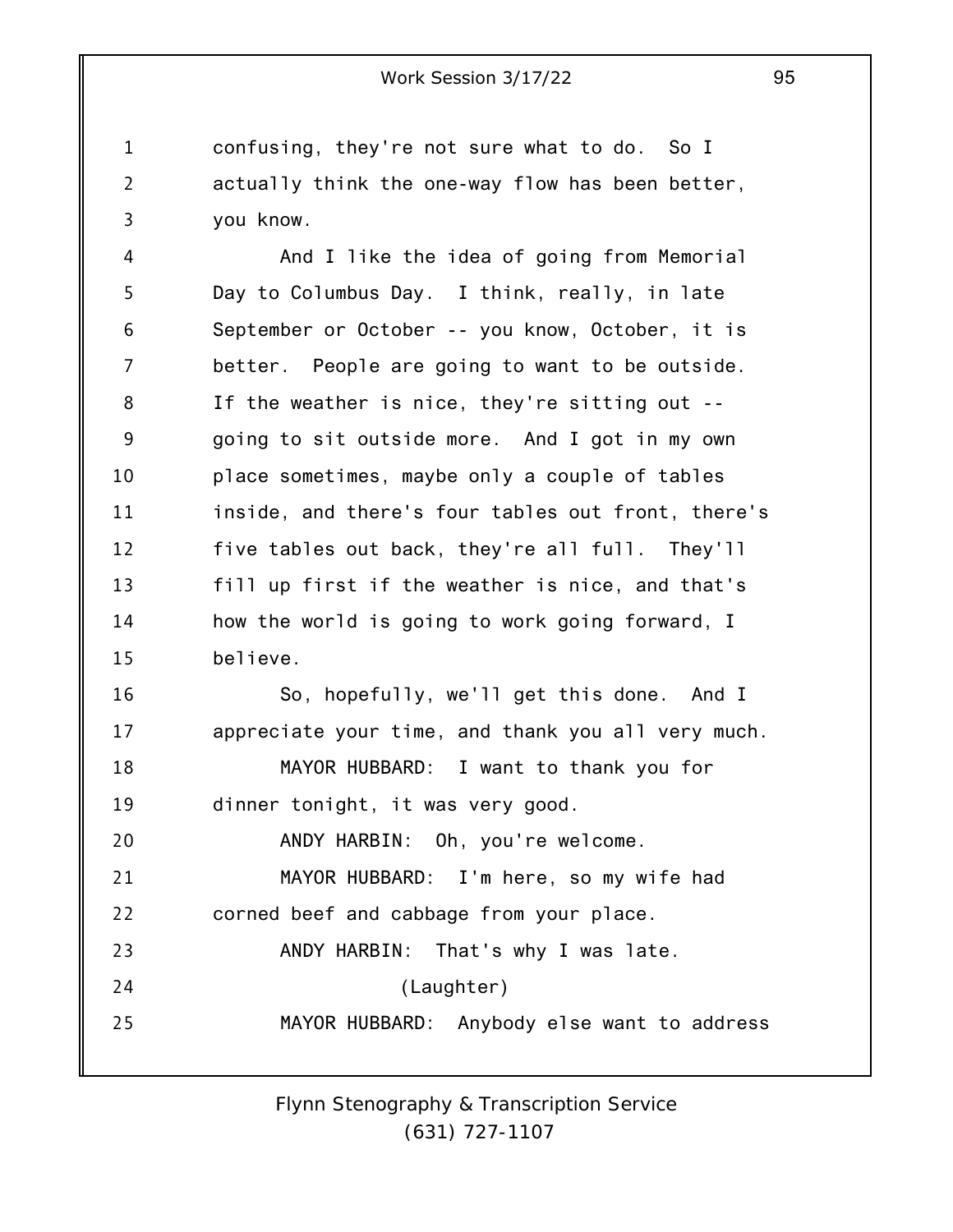1 the Board?

2 3 4 ANDREW WERTS: Andrew Werts, I own Ellen's on Front Restaurant with my Sister, Jennie. She's watching. Jennie, what's up?

5 6 7 8 9 10 11 12 13 14 15 I wrote you guys a long letter yesterday, I hope you read it. A lot of the points have been sort of covered. But one thing I really want to reiterate for you and for everyone else is that the money that gets generated from these parklets, from anyone else who comes, that is money that stays here. I am not taking it to a villa in Saint-Tropez afterwards. That is money that goes to hiring local people, local people who need jobs, who maybe have been affected, young people who we teach how to work.

16 17 18 19 20 21 22 Last night, we went to CAST and taught people who were interested in a career in the kitchens. They're in our kitchen tonight having that, you know, in-restaurant experience and learning more. That's someone we can potentially hire. Those are jobs that stay here, about \$1500 a week in extra hires that we would make.

23 24 25 The food that we order, as much as we possibly can, comes from here. Extra sales means more food ordered from local purveyors, beer and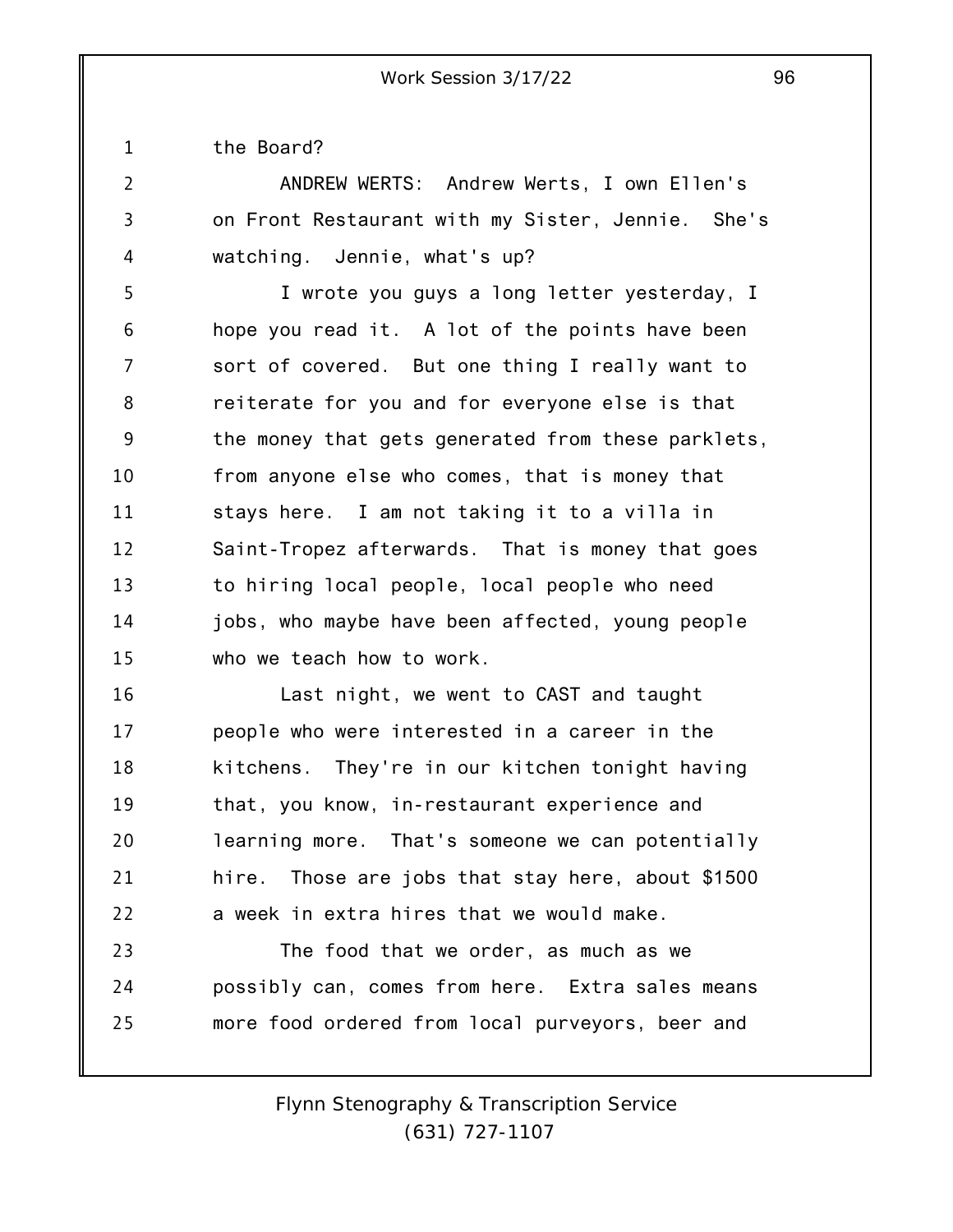wine that is as local as it can be. And then as I mentioned in the letter, we decorate the parklet, we go to Riverhead Building supply.

1

2

3

4 5 6 7 8 9 10 11 12 13 14 15 16 17 18 There's a long trickle-down effect from the people who come, the extra people who come and dine. And anything left over after that, any money left over that we get, that's going to paying down the very real debt that I have from operating these past two years. That is not cutting into my profits. It is paying what I haven't made, because yes, we were a fairly new business. We opened eight months before the pandemic, awesome timing. But, really, that allowed us to pay that down so we can still be here, so we can still have kids coming from CAST, and improve the restaurant, hire local trades people, contractors, finally get the bar fixed that we wanted to do for three years.

19 20 21 22 23 24 25 So this idea that anything that comes here is just for the restaurants and the businesses, I know that's not true. I see it, that's money, and that's people affected, and that all is staying within this special area we have. So thank you. MAYOR HUBBARD: Anybody else wish to address the Board? Go ahead, Sarah.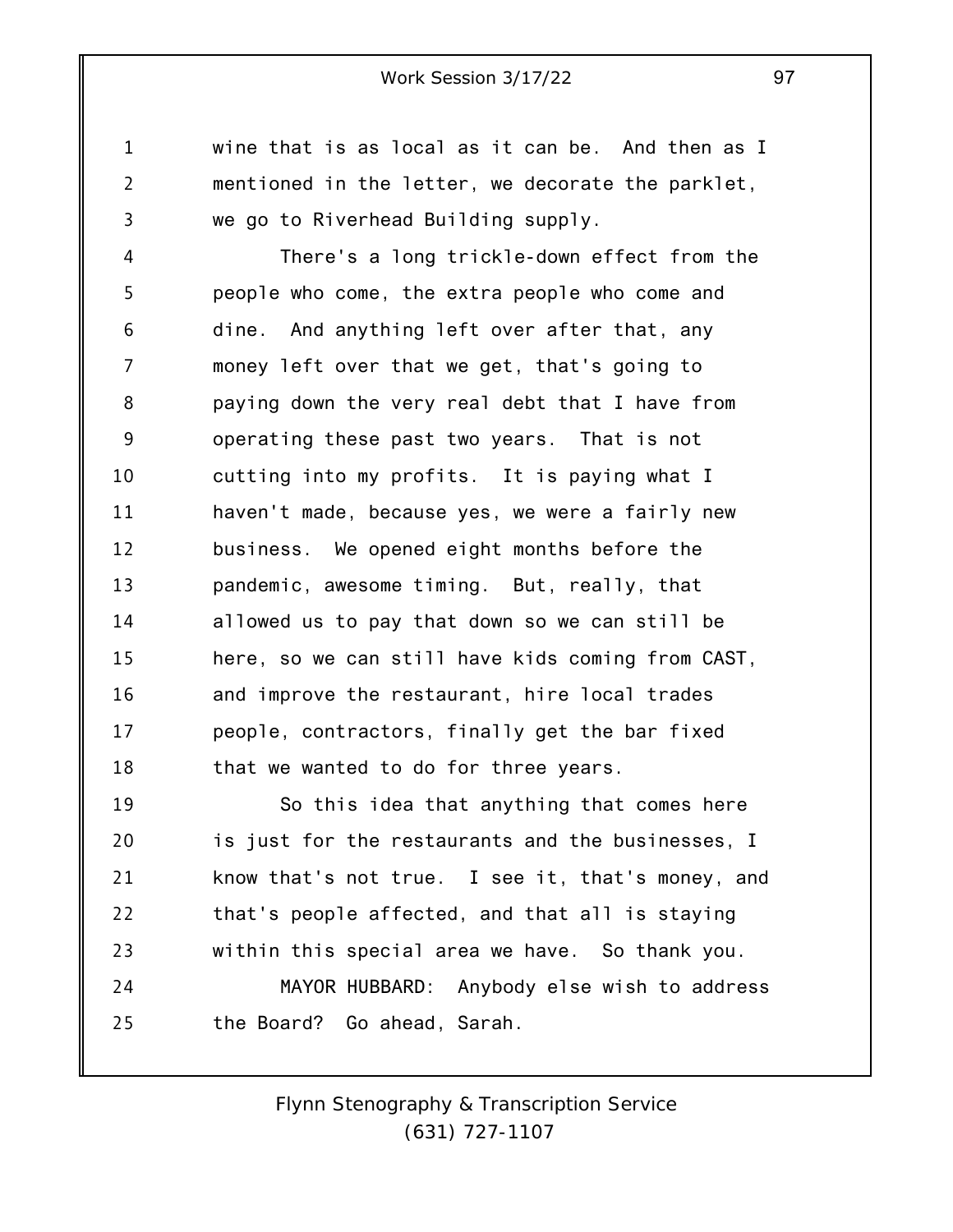1 2 3 4 5 6 SARAH PHILLIPS: Hi. Sarah Phillips, 100 South Street, First and South. I'm neither for or against the parklets, but I'm concerned with the overall Village management for the Business Improvement District and the growth plan for the Village.

7 8 9 10 11 12 13 14 After hearing comments like that, the survival is of the pandemic for our small Village and our neighboring businesses. This was all about support for each other. So, again, I'm neither for nor against. I feel like there's multiple opinions that need to be heard. So I wanted to come and say this, even though I feel like I'm in the minority here.

15 16 17 18 19 20 21 22 23 24 25 I'm wondering if this will become a yearly question, or if this will become a permanent plan. I'm wondering if this is something that actually helps Greenport grow as a walking Village. Does it help control traffic, create a safe environment for both residents and visitors? Does this solve or recreate the parking issues we already hear about, as each property in the downtown flips or fills? The same businesses that weren't allowed to expand due to lack of parking will now be given extra seats that they once requested, but at no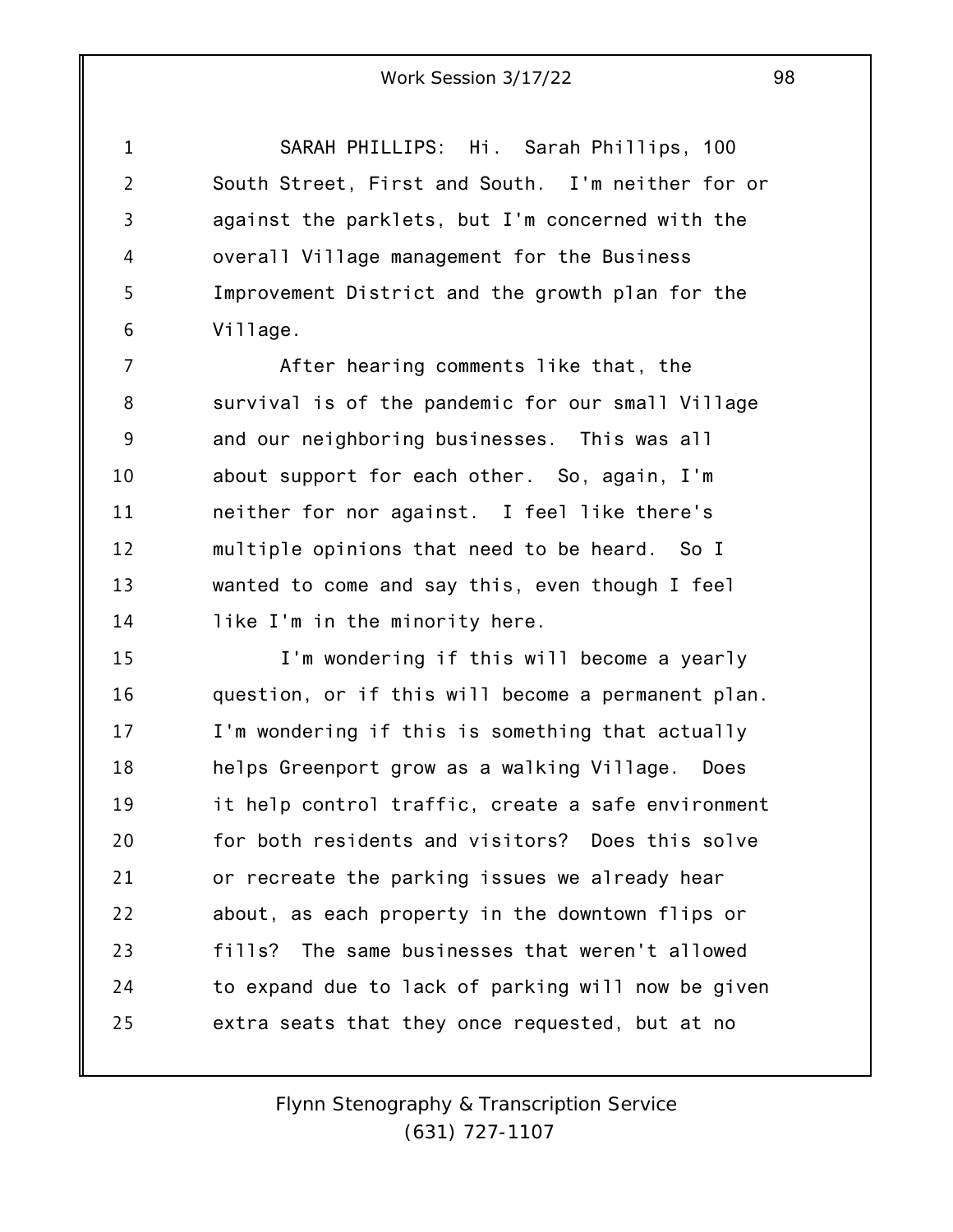1 extra cost.

| $\overline{2}$ | Luck keeps coming up for people who have           |
|----------------|----------------------------------------------------|
| 3              | outdoor seating, but I do not plan my business     |
| 4              | based off luck. I chose my location with outdoor   |
| 5              | purposefully as part of my business plan.          |
| 6              | I reviewed emails from the BID starting in         |
| 7              | June of 2020, and the questions that I had then    |
| 8              | about safety or the minority versus the majority   |
| 9              | are still the same issues that there are now. So,  |
| 10             | again, I am still in the same position of pro for  |
| 11             | survival for everyone, but is this a long-term     |
| 12             | plan? Is this a short-term plan? Is this           |
| 13             | something that we can look at further to better    |
| 14             | for all, rather than for in this short-term        |
| 15             | decision-making.                                   |
| 16             | The last email in 2020 that I looked at was        |
| 17             | of June 23rd, which when you think about in the    |
| 18             | precipice of a season is right there, I mean, it's |
| 19             | already past Memorial Day.                         |
| 20             | So my questions are, what is the long-term         |
| 21             | vision? Is there a three-year plan, a five-year    |
| 22             | plan that coincides with this? Is this a matter    |
| 23             | unneeded downtown, or the survival of downtown?    |
| 24             | Is parking an issue? Well, parking is an issue     |
| 25             | without resolve, yet we continue kicking this      |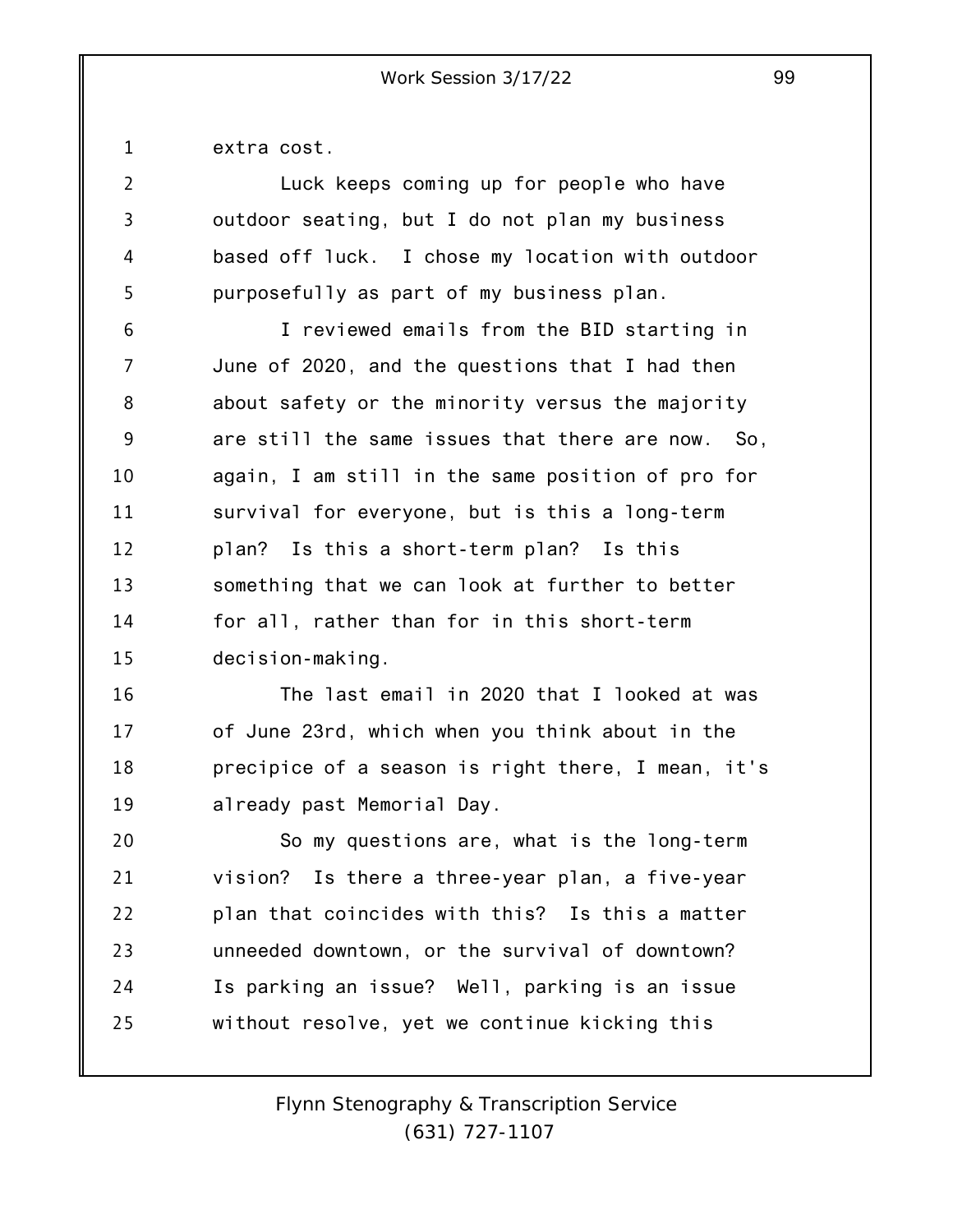1 around before we solve that.

2

3

4

5

How are the BID designated funds allocated for use that benefits all that pay into them? Is there a Board Liaison that makes sure these funds do benefit all the Business District?

6 7 8 9 10 11 12 13 14 15 16 17 18 How is the space designated for use? What requirements are expected of the business who have them? Is this retail versus restaurant? Because not every shop has an opportunity to have an outdoor space where their business is, especially in retail. And like street-wise, the traffic directed from downtown for -- from downtown on Main and Front is directly affecting my business and the residents that live there in a very dangerous, real way. I had to put wet mop signs outside of the four corners this year, because no one stopped at those signs. I literally had to have the police come endlessly to stop there.

19 20 21 22 23 24 So this is not about my business personally, it's just an overarching view. In our case, we had an outdoor space because we paid for it. We rented the next door space, we insure it and we maintain it. That gave us an advantage. We supported the parklets. We were offered

25 a parklet that we did not take because of that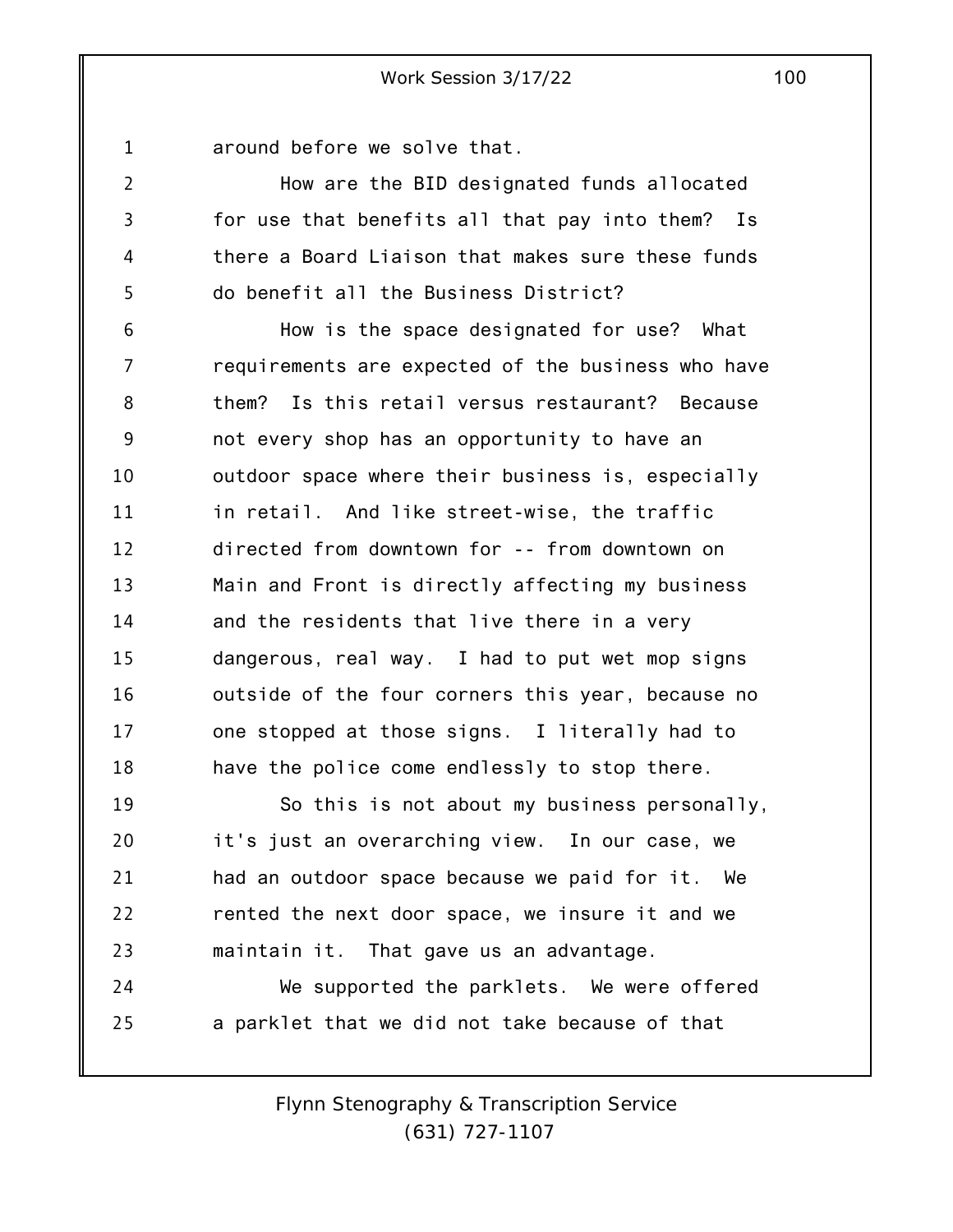1 2 3 4 5 6 7 8 9 10 11 12 13 14 15 16 17 18 19 20 21 22 23 24 25 traffic. If we had taken those two spots that were at Front, First and South, it took more spots outside of town near the IGA, near the pharmacy. But it also would not be pleasant to sit in two-way traffic and every delivery that went in and out of town. It's already difficult for me to receive deliveries without upsetting neighbors, without upsetting passing traffic, and now it's tenfold that. In the end, I would support the parklets if I saw a management plan, expectations agreed upon for use of space, as well as a long-term plan to resolve parking, to encourage innovation of entire downtown. Thank you. MAYOR HUBBARD: Thank you. TRUSTEE PHILLIPS: Thank you, Sarah. CHRISTOPH MUELLER: Christoph Mueller, 151 Bay Avenue. I'm in favor, of course, of the parklets, because I own restaurants here in Greenport, and these restaurant benefit greatly from the parklets. I have this year decided to keep all my three restaurants open throughout the winter season, which all those who own restaurants know is an expensive proposition. And we can only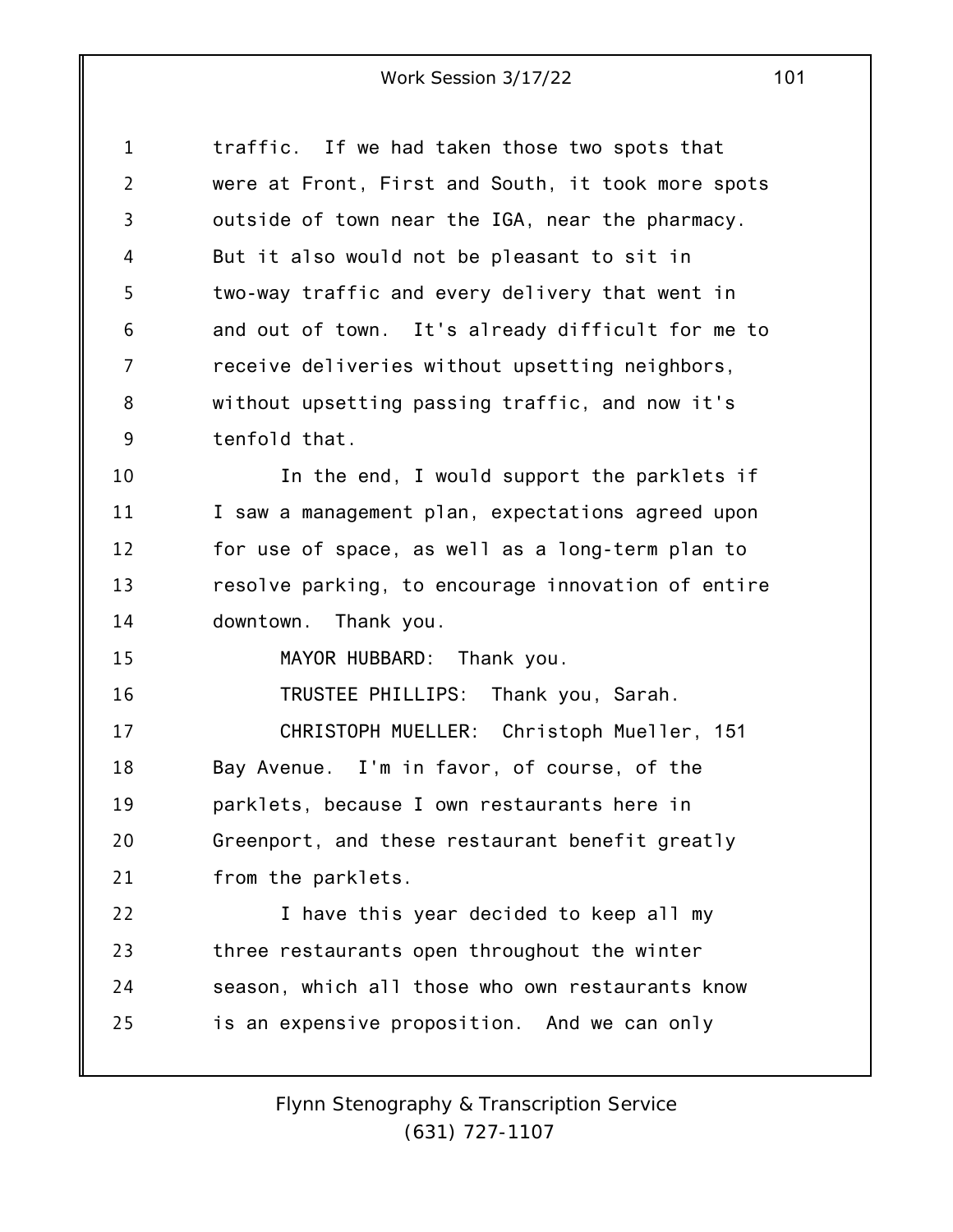1 2 3 afford to do this kind of thing if we then also in the good season, in summer, can make up for these -- this investment.

4 5 6 7 8 9 10 And I think that the parklets, how I have experienced them in the -- in the past seasons, have greatly benefitted Greenport, as was outlined here by previous speakers. It has -- the financial effect of these parklets, of this additional business that the restaurants can make trickles down to all the other businesses, too.

11 12 13 14 15 And I think if there are safety concerns, these can be addressed. The parklets don't have to be every year, in the coming year, the same as they were last year. I'm sure there could be modifications that make things safer.

16 17 18 19 20 21 But I think it is such great addition to the life in Greenport, that we should really consider it to maybe make a more permanent change to our streets, like widening the sidewalks, make it more like almost a pedestrian area where people can walk around safely and sit outside safely.

22 23 24 25 And lastly, I think that, yes, the pandemic is not over. I think -- I think it's kind of over, but I see still in this room, I see several masks around, so people don't feel completely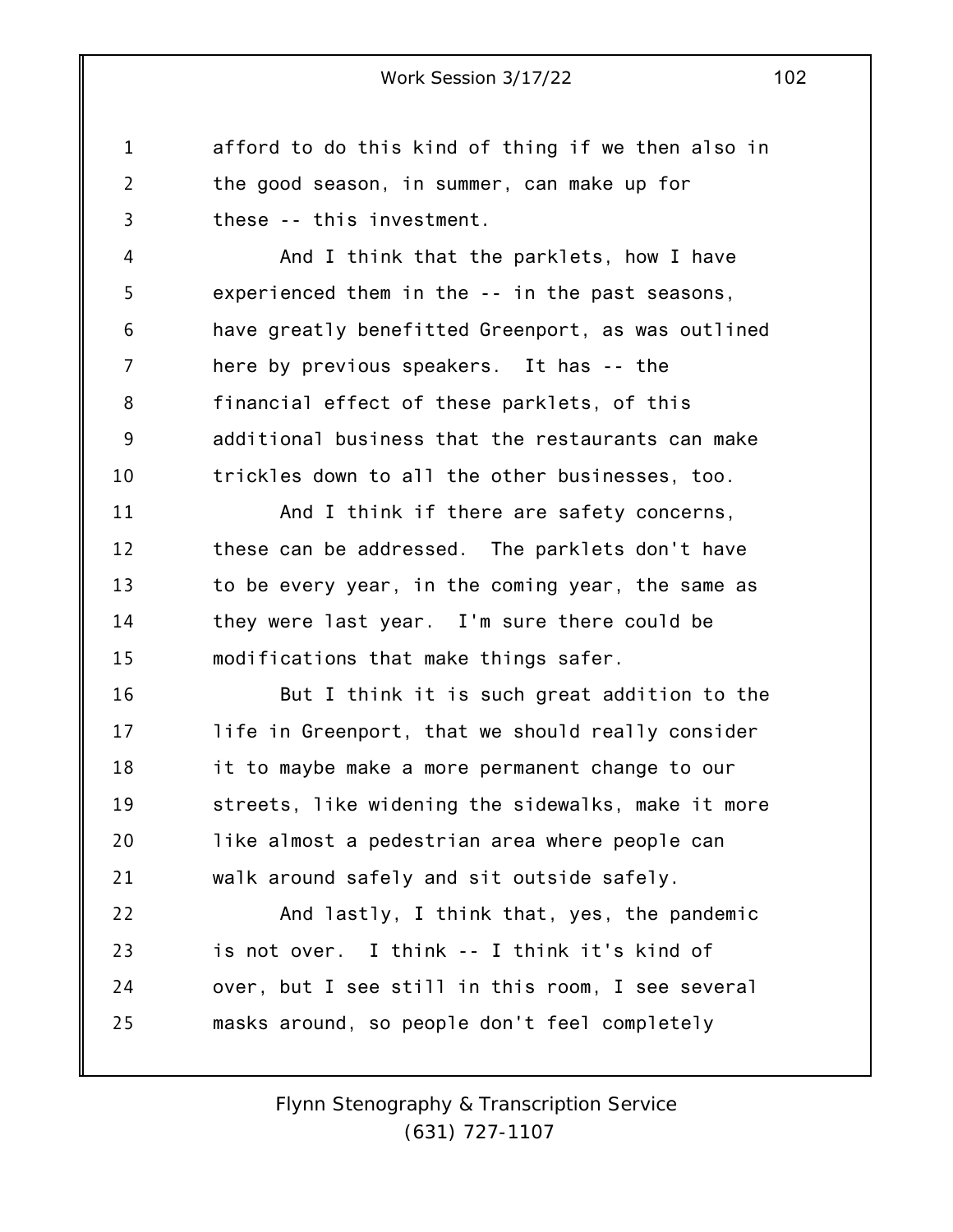1 2 3 4 5 comfortable. You sit inside and you prefer to sit outside. And so we're still suffering as restaurateurs from reduced business due to that fear. So I hope we can count on having parklets again this season.

6

MAYOR HUBBARD: Thank you.

7 8 9 10 11 12 13 14 15 16 17 CHRISTOPH MUELLER: Thank you very much. RICHARD VANDENBURGH: Thank you. Richard Vandenburgh, again, President of the BID. So, certainly, we've heard a lot of opinions. I don't want to be too dramatic. We heard earlier on in your Trustees' discussion that before we heard from any of our speakers tonight, what the perhaps initial views are of the -- of the three out of the five Trustees, or perhaps we heard from Trustee Clarke, how he believes he will vote as well.

18 19 20 21 22 23 24 25 I guess I am somewhat perplexed as to the - we did have our BID forum last night with roughly 25 people on that call. We did have at least one person that spoke in opposition to the idea of the parklets. Everybody else that was on the call certainly was -- appeared to be, of those who spoke, appeared to be in support of the idea of the addition of the parklets. But I am perplexed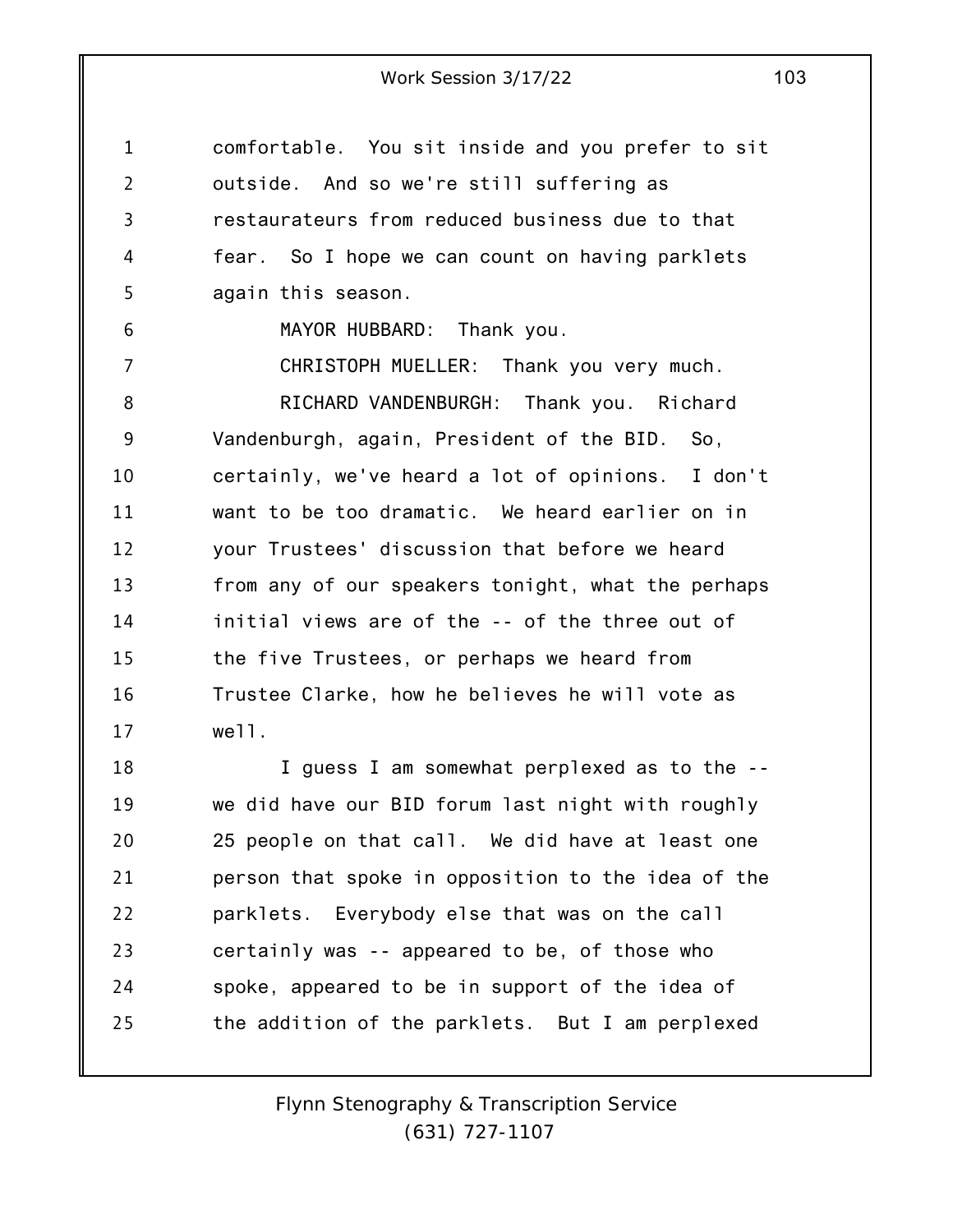1 2 3 4 5 6 7 8 9 10 as to hearing comments in the work session before you've heard from the public, other than the letters that you received, the 10 to 15 letters, whatever it may be, that you received that were in support. I'm not sure what the tally is of letters that are opposed to that. We certainly heard one opinion tonight thus far, I don't know if we'll hear another one, that is opposed to the idea of the parklets. Perhaps one-and-a-half, I'm not sure about Sarah's comments.

11 12 13 14 15 16 17 18 19 20 21 22 23 24 25 But, ultimately, you know, the idea, I think, is we are perhaps at a crossroads. And I don't want to get too dramatic, but it's a bit of a -- you know, the Shakespeare Hamlet thing, "To be, or not to be", and it's a metaphorical question. Ultimately, I think that the meaning of that question, "To be, or not to be", is do we feel relevant? Do we feel that we are up for the task of what we need to do for the future of Greenport Village? And I think that the question that is posed by that old adage from Hamlet is where do we see the vision of our Village? And I think, and perhaps it was alluded to earlier, you know, what is the Village -- the vision for our Village in terms of how -- the parklets play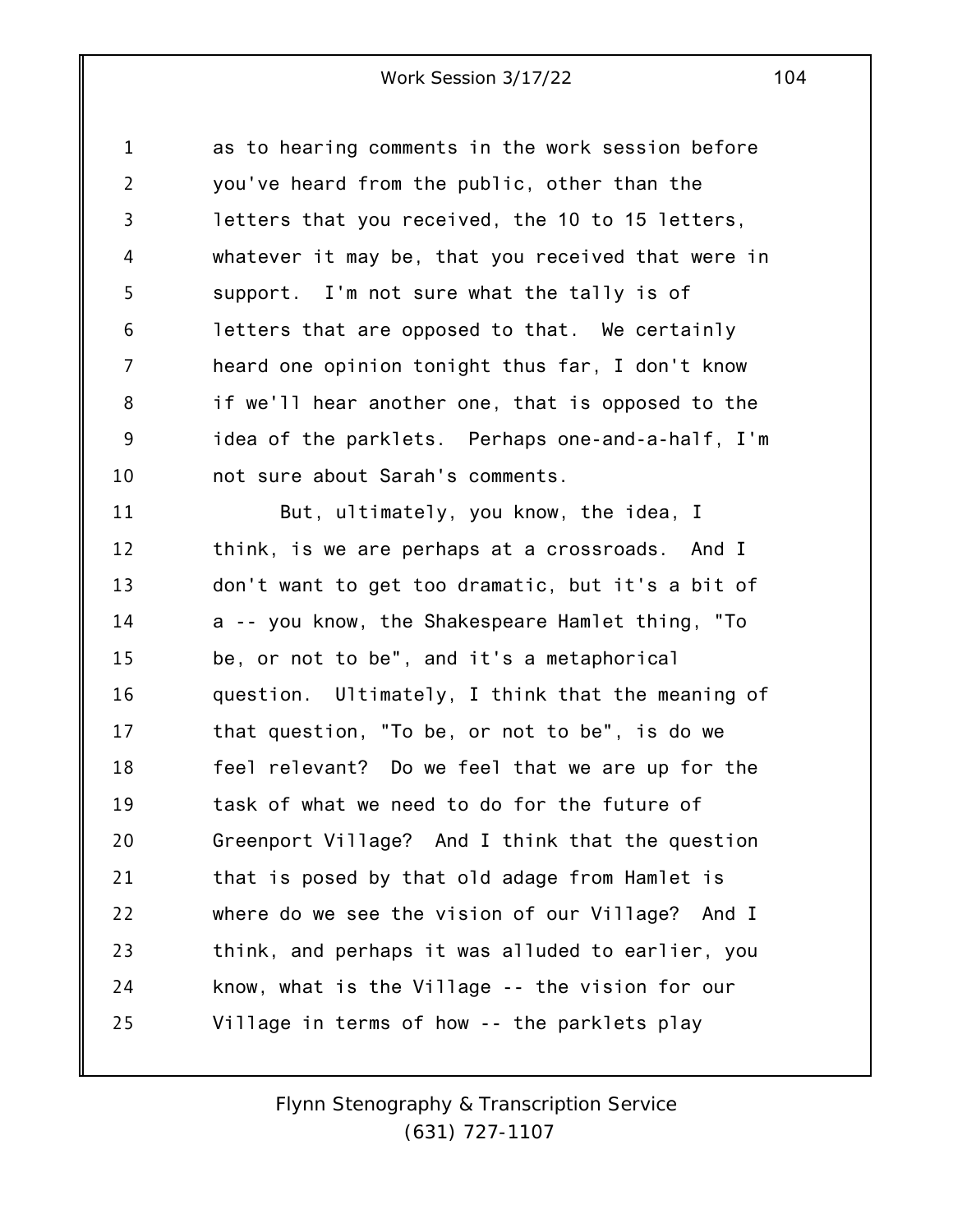1 2 3 4 5 6 7 perhaps a smaller role in the overall idea of how we would like to see our Village evolve. I think it's a very relevant question, I think it's a very important question, and it's a question that we have to embrace in terms of what does -- what do the parklets bring to our downtown corridor that is positive versus negative?

8 9 10 11 12 13 14 15 16 17 And are we willing to embrace a vision where we would like to see a Village that has more of an enhanced or vibrant walking area that brings vibrancy to our downtown area, that brings the opportunity for random engagement, greater social diversity, opportunities to shop at stores? Only because what we've heard, generically speaking, is that, you know, that there are people that really enjoy the energy and the vibrancy that the parklets bring.

18 19 20 21 22 23 24 I don't think the parklet issue is quite as significant as the deep question of "To be, or not to be," but I do think the idea of what the parklet represents is a building block in the overall question of Greenport's relevance tomorrow, next year, the future. And so this Board, I would point out,

25 supported the idea when it was needed most, at a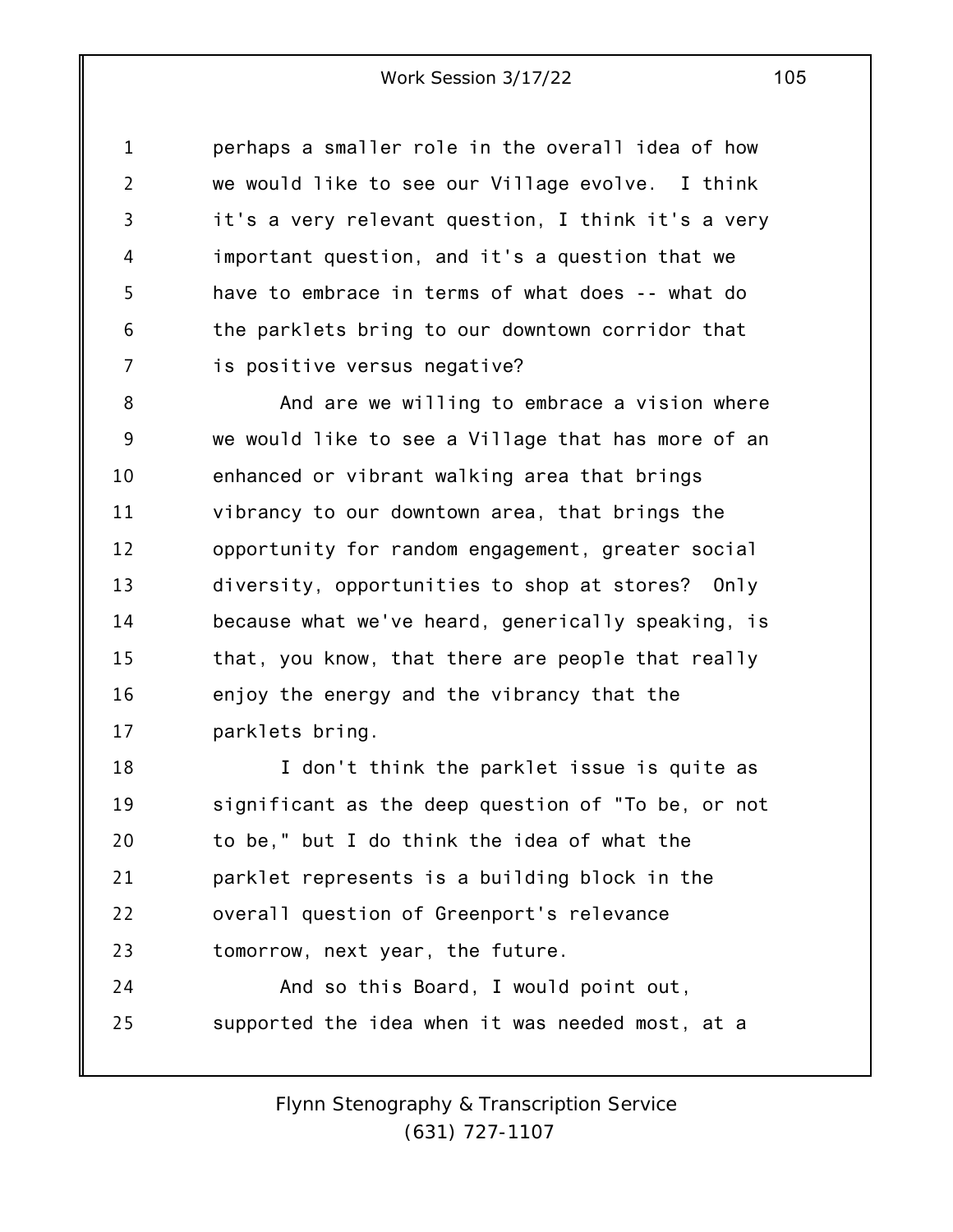1 2 3 4 5 6 7 8 9 time of the pandemic. Those days at that time were dark, and the faith and courage and the combined thought leadership that this Board brought to make them possible demonstrates, without a shadow of a doubt, that there is the ability to understand and embrace that future vision and courage of thought leadership that ultimately makes our Village a more successful place.

10 11 12 13 14 15 16 17 18 19 20 So, at that time we, as a Village, with the BID and the Board, identified the strategic objective of offering open, safe spaces in response to the pandemic, and then executed the tactical objective of making it so. We had a clear vision when we executed it in that regard. In the process, we learned we needed to adjust things. We actually worked together with Fire and Rescue, we worked with the Village, we tailored the parklets, we did things to make them safer, and ultimately achieved that strategic objective.

21 22 23 24 25 Factual surveys told us that they were well received and liked. I'd like to refer to the survey that we conducted back in 2021, where we actually put it out there. It was a 14-question survey. We got 900 responses in response to that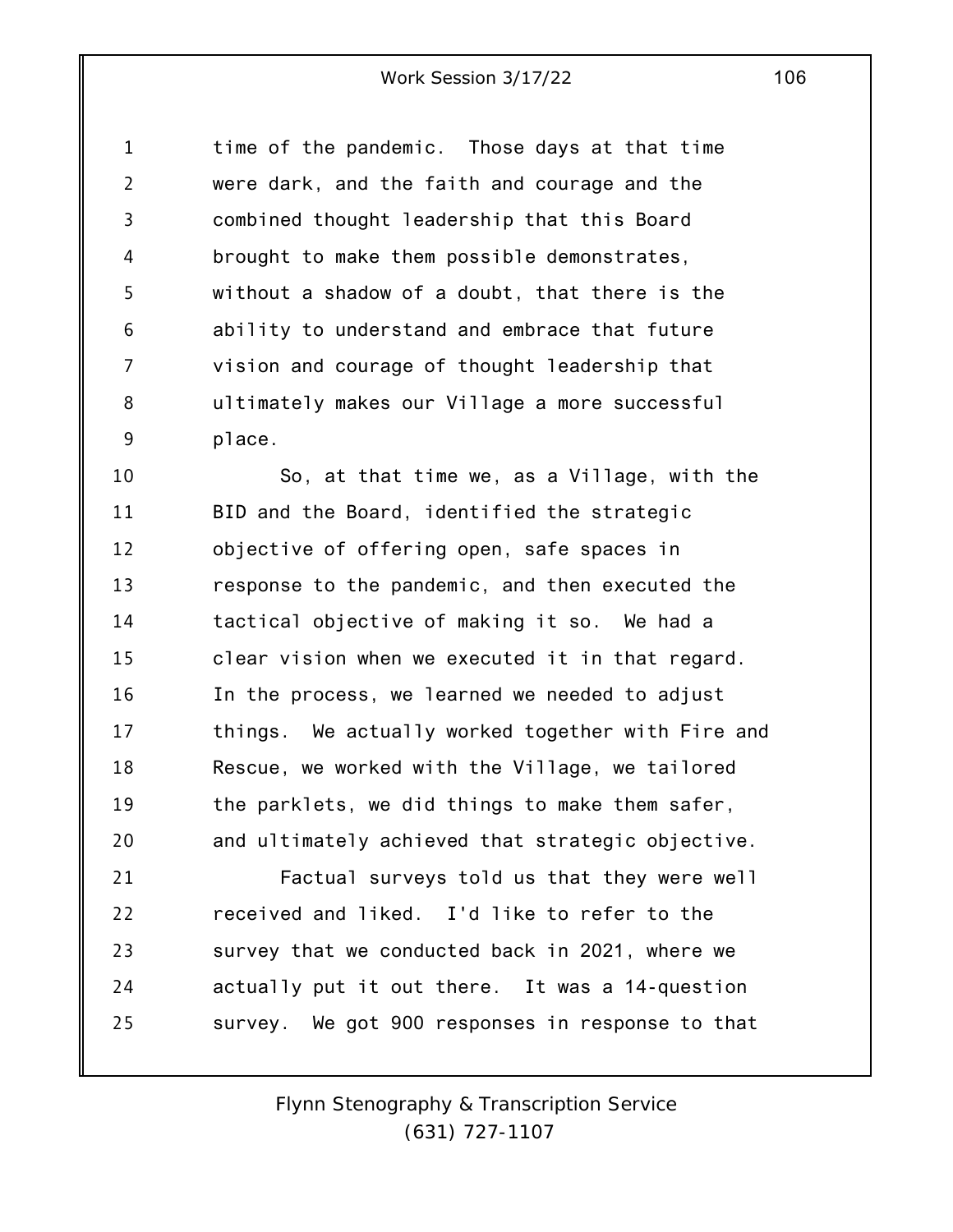1 2 3 4 5 6 7 8 9 10 11 12 13 14 15 16 17 18 19 20 21 22 23 24 25 survey in the beginning of 2021. Of those responses, 527 of the 900 people said they were either a resident, a business owner, or an employee of the Village, 58%. Of those people, we had 232 people say that they were either a business or an employee in the Village. That leaves roughly 300 people that were residents in the Village that were part of that response. Of that, we asked was the parklet, you know, valuable for keeping your business going? Fifty-nine percent said yes. Of that, we asked was the parklets -- did the parklets create a lively and vibrant atmosphere? 778 of those 900 responses said yes. Eight-six percent of those responses said yes, the parklets created a lively and vibrant atmosphere. And of that, we asked, well, did you dine or use the parklets? Yes, 80%, 705 respondents. Was it difficult to find parking? No. Five hundred people said no, it was not difficult to find of those 900 responses, 71%. And would you like to see them return? We had 750 responses that said, 83%, yes. And overall, do you think they were helpful or harmful to the Village? Most, I think, decisively was that 766 responses, 86% of the 900 people that participated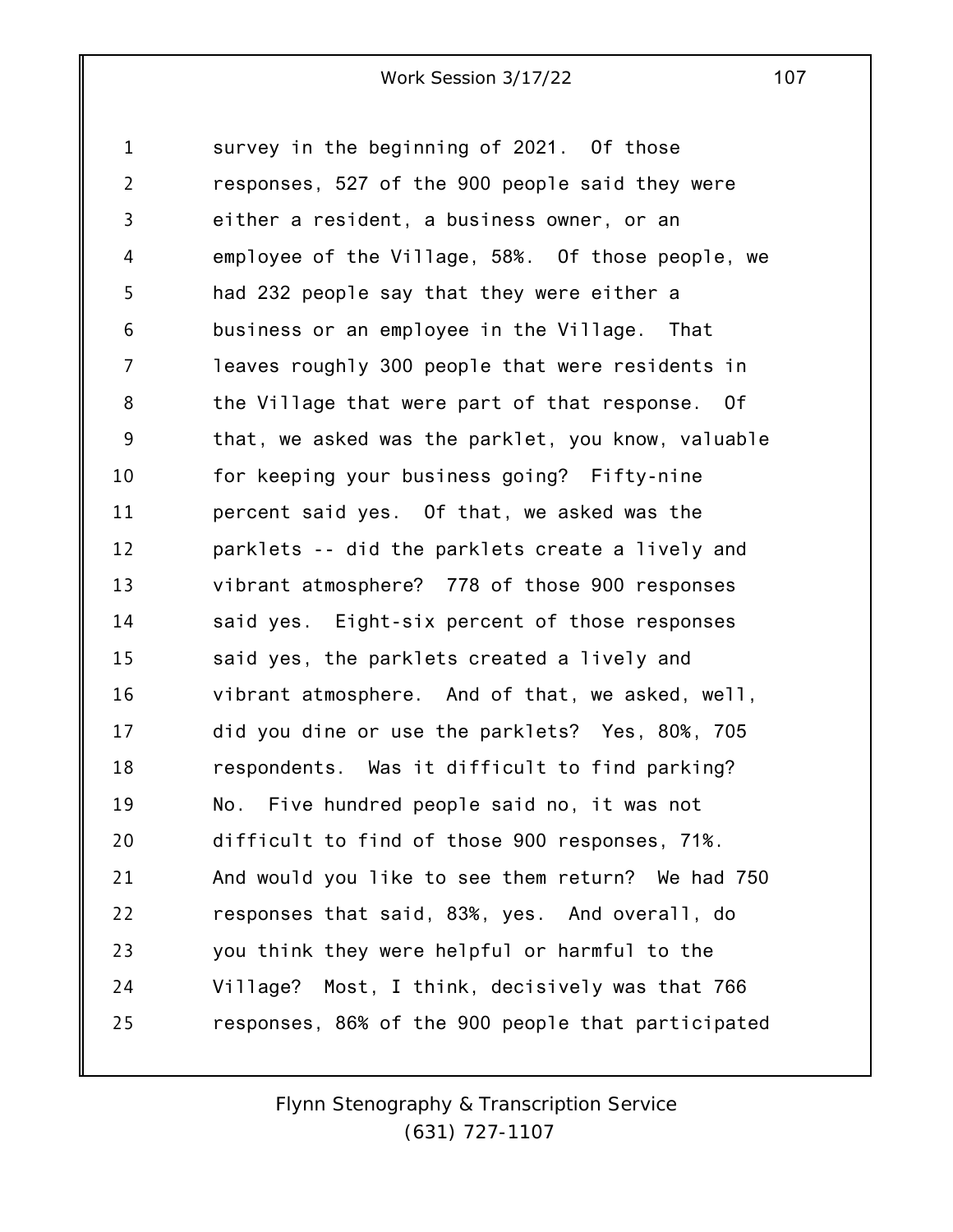1 2 in this response said they were helpful to our Village.

3 4 5 6 7 I think it's hard to make a decision based upon anecdotal, perhaps specific, regular voices that are opposed to an idea that is foreign-thinking to say that they should not return.

8 9 10 11 12 13 14 15 16 17 18 So with that, I also think that beyond the fact that we have these survey results, we also received accolades and recognition from visitors, patrons, State and County officials, and the community organizations about the innovative thinking and the courage of action that this Board ultimately took on and made the idea a tangible reality and a positive result. Merchants, working families, employees, and related businesses benefitted from them, and many, if not most locals, enjoyed and supported them.

19 20 21 22 23 24 25 We're asking, the BID is asking and advocating for their return. I've received copies of the dozens of letters sent in support. I have not had the benefit of reading letters or written responses or emails in opposition thereto. Perhaps they exist, maybe they don't. I've had numerous conversations and impassioned calls from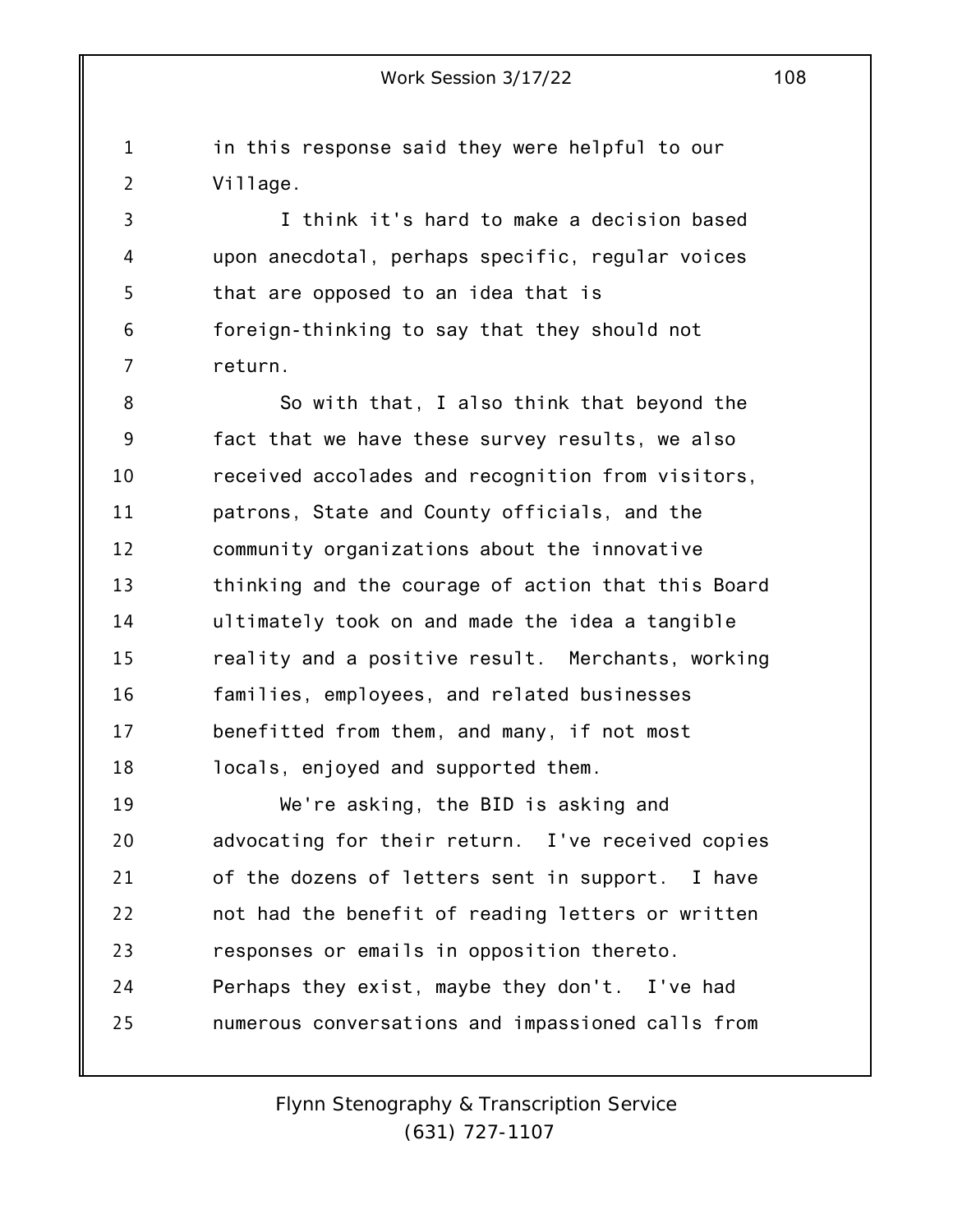1 2 many members and people that support the idea of their return.

3 4 5 6 7 8 9 10 Certainly, there are some that don't favor their return, we've heard tonight, and they have absolutely a right to their opinion as to why they should not. But one voice, or even a few voices, however loud or relentless, or definitive they may be, should not impede the thought leadership and courage of vision that this Board has demonstrated in the past on this issue.

11 12 13 14 15 16 17 18 19 20 The vision for our Village should embrace the fact that small towns that are strong towns, and small villages that are strong villages are strong economically, that are socially diverse, and are healthier, unified communities when the municipality embraces a more walkable environment, and does not succumb to the myopic belief that every available street space should be a parking space. The BID's proposal urges a move to this greater forward-facing, innovative vision.

21 22 23 24 25 What really is the significance of what we are asking? It's for a period of four months, a third of the year. It's limited in scope. Originally, we had 51 spaces, I think probably this year we would probably have maybe 40. It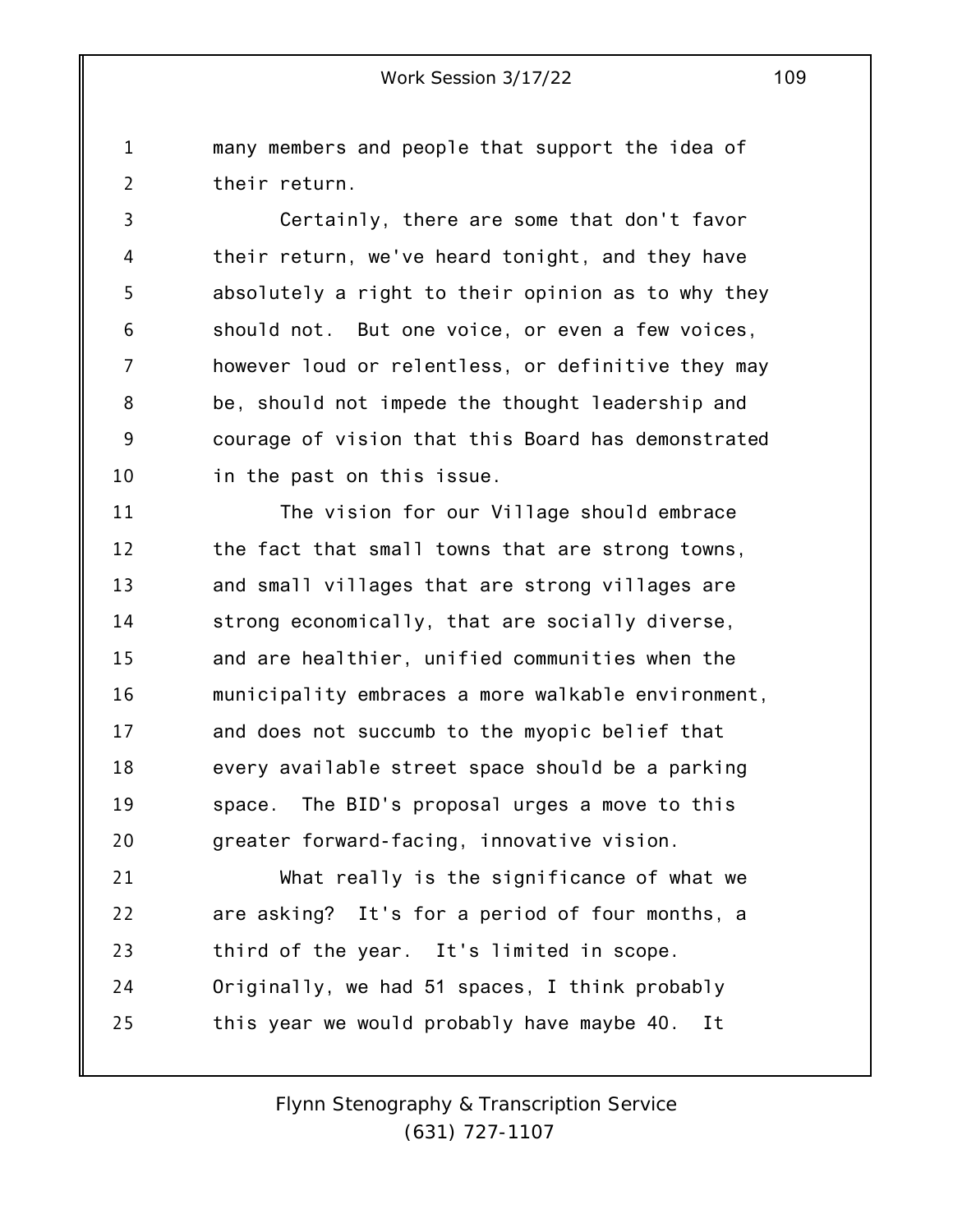1 2 3 4 5 6 7 8 9 starts us on the path of increasing fee-based use of space that is otherwise not income-producing, tangible. It adds value to our district, to our Village and to our community, and perhaps, and perhaps most of all, it adds to our safety and our security. Some have advanced the unfounded statements or beliefs that they are not safe. But if you consider the facts, that statement is false.

10 11 12 13 14 15 16 17 18 19 20 21 22 23 24 25 The Southold Town Police Department uses a software system called TRACS, T-R-A-C-S. It stands for Traffic and Criminal Software. I obtained a report generated by the Police Department that compared the number of all traffic accidents in 2019 compared to 2021. Even more specifically, we limited that examination area to the intersection of Front and Third, all the way down Front to the intersection of Main and Front, and then from lower Main Street to up to the intersection of Main and Central Streets. This, obviously, being the area that would be impacted by the parklets. That report revealed that the number of all traffic accidents in 2019, in that specific area, was 25 in 2019. That's pre-pandemic, pre-parklets. In 2021, that same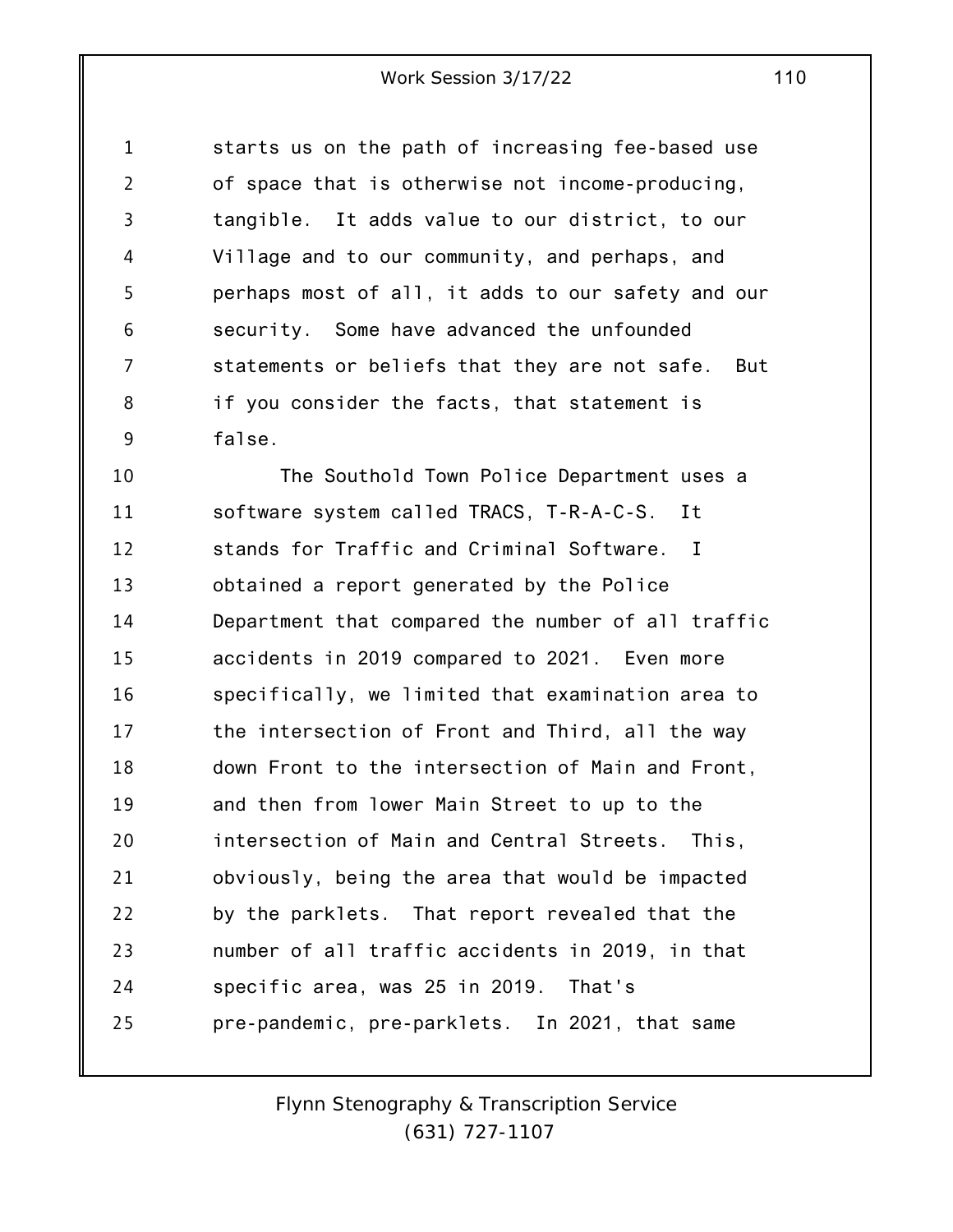1 2 3 4 5 6 area had 12 accidents, half the number, 50% less. I'm not sure that -- how you can deny the empirical data that says to the naysayers of the parklets who assert that they are not safe, when, in fact, that empirical data tells me that they are safer, our streets are safer.

7 8 9 10 11 12 13 14 15 16 17 18 19 20 21 22 23 I believe that single public benefit of the fact that the parklets seem to dictate that they are safer alone should be enough to approve the request for their return. But let's also consider that they will now begin to generate fees for the Village, dollars, actual dollars, not intangible estimates, but actual dollars, and those fees will increase year to year. The parklets offer a greater vibrancy, a better liveliness and atmosphere that surveys and studies time after time have shown help any community where they are found. They support our local businesses, our local working families, our local businesses, and provide greater strength with jobs to our local economy. They offer a greater community appeal and a chance for random interaction and socialization.

24 25 The loss of these few spaces for a third of the year should not be the trump card that results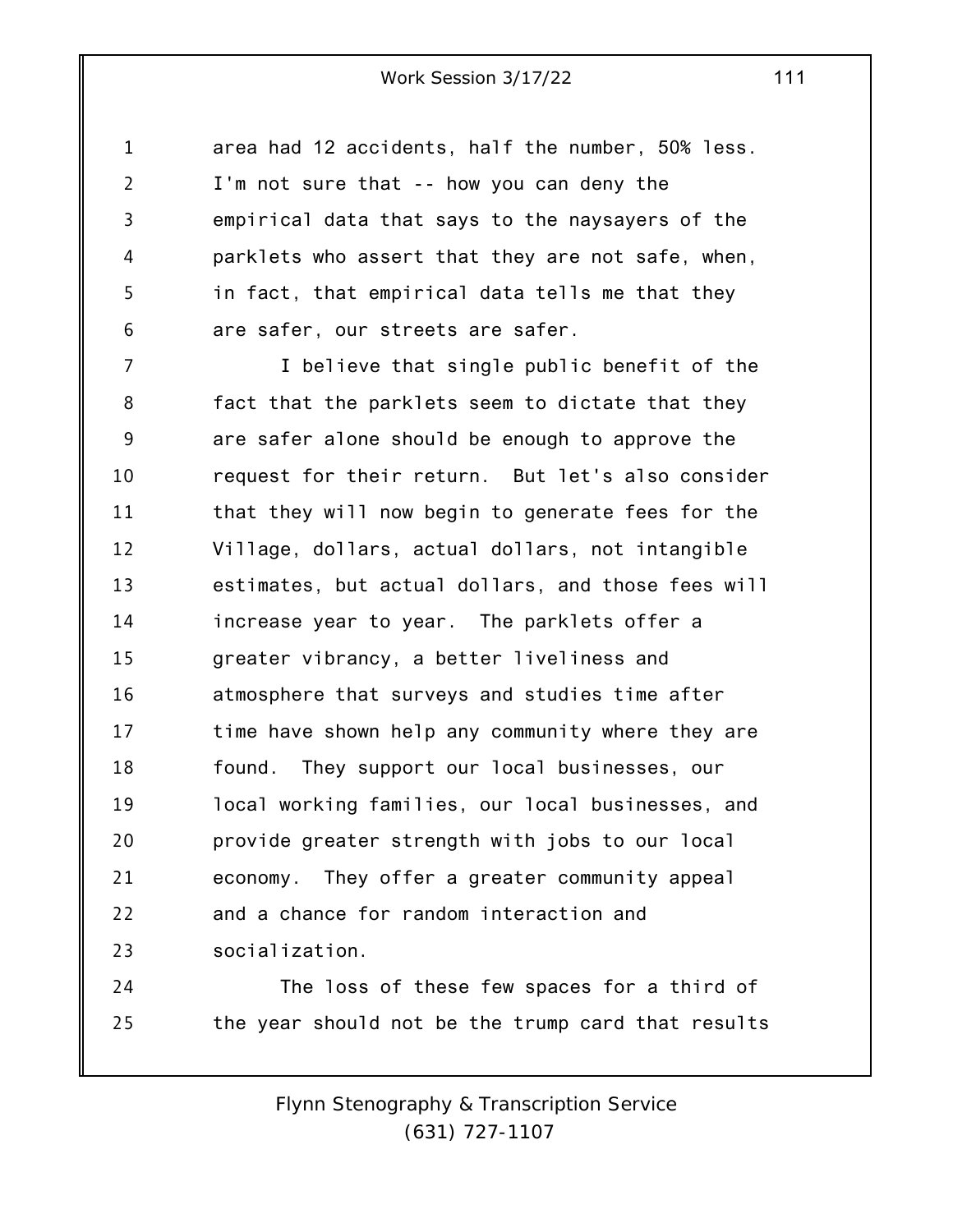1 2 3 4 5 6 7 8 9 10 11 12 13 14 15 16 17 18 19 20 21 22 23 24 25 in their denial. I urge the Board to return to the time and place where it embraced the vision and exercised the courage in allowing these parklets to be a valuable building block for the future of our Village. So to the question of whether to be, or not to be, wisdom dictates they should be. Thank you. MAYOR HUBBARD: Thank you. (Applause) MS. ALLEN: Chatty Allen, Third Street. And yes, I am one of the ones who is not in favor of them going back up. To me, there are more safety issues than there are benefits to anybody. One safety issue, and it's one I've had -- I supported it when it went in, when we went into lockdown, I supported it 100%, I supported the Mayor and this Board in their decisions. They go up, and right away, smoke comes out my ears, because they block off the road with huge cinderblocks. Now, if you're someone that lives between First and Main on Front Street, and there's a rescue or a fire, do you know how long it takes to move cinderblocks? And no, the BID did not listen to our First Responders about putting them there,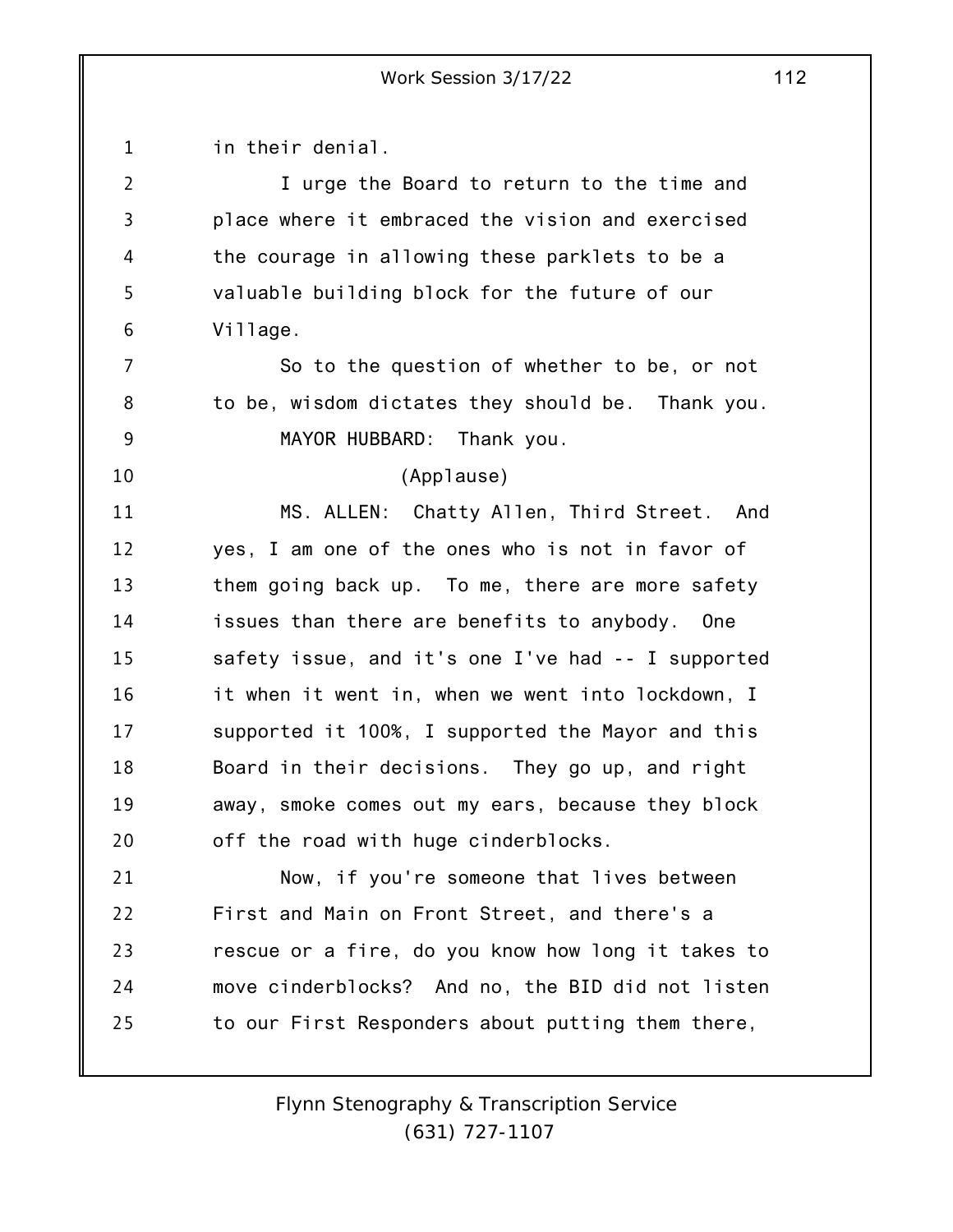1 2 3 4 5 6 7 okay? They get moved. Still not pleased, because I feel our First Responders are being put in harm's way. I said this back then as I look on the wall. I know what those two men mean. One of them was like a brother. Anything that puts our First Responders in harm's way I am going to speak out loudly about.

8 9 10 11 12 13 14 15 16 17 18 19 20 Yes, I am also a lifelong resident here. This past summer, because of COVID, the Greenport School did a summer program, which they bussed the students. I had the run that went through the Village. One stop was Center and Main. I had to block the intersection, because the students can't get onto the sidewalk any other way because of the parklets. Head south, I turn onto Front and I literally have to stop my door in the crosswalk, because my students, again, can't get to where they live to be able to get up on the sidewalk to go to their home because of the parklets. One of our First Responders was injured.

21 22 23 24 25 Yes, Andy, I understand if there's cars there, that does impede sometimes, but it's easier to get a stretcher through two parked cars than it is stuff that's screwed together. And you get hurt trying to move it to get a stretcher into a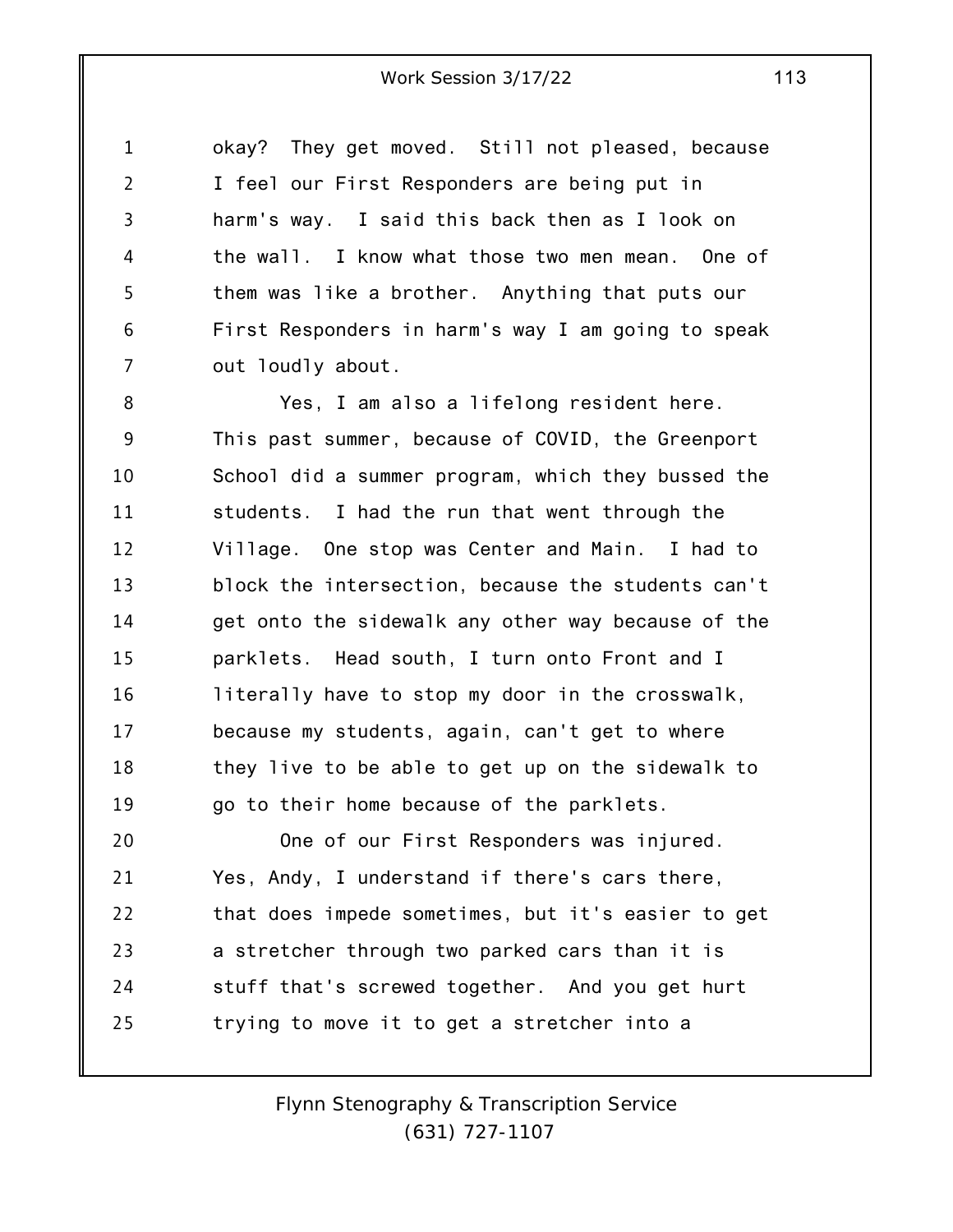parklet, because that's the only way to do it. So that's my issue with the parklets.

1

2

3 4 5 6 7 8 9 10 11 As far as the accidents that happened, yes, there would have been cars or the parklets that were hit. To me, those accidents weren't caused because there were parklets there, they were caused by people who decided to drink and get behind the wheel of a car. And I thank God that it was in the evening when nobody was in the parklets, because if someone had been sitting there and cars went into them, not a good thing.

12 13 14 15 16 17 18 19 20 21 22 But I personally take offense when someone gets up here and degrades people, because this has been going on when you speak out and say it's unsafe. I brought up the issue how people sat on the parklets in the road. So what did they do? They put little strips with tiny little spikes. Guess what? People sat on those. People climb over the parklets. Again, it's all about safety. But I was accused of wanting every business in the Village to fail, which during the lockdown I would pick restaurants.

23 24 25 I'm not someone that does takeout, but I would purposely pick restaurants each week to try and help them, because who do you think supported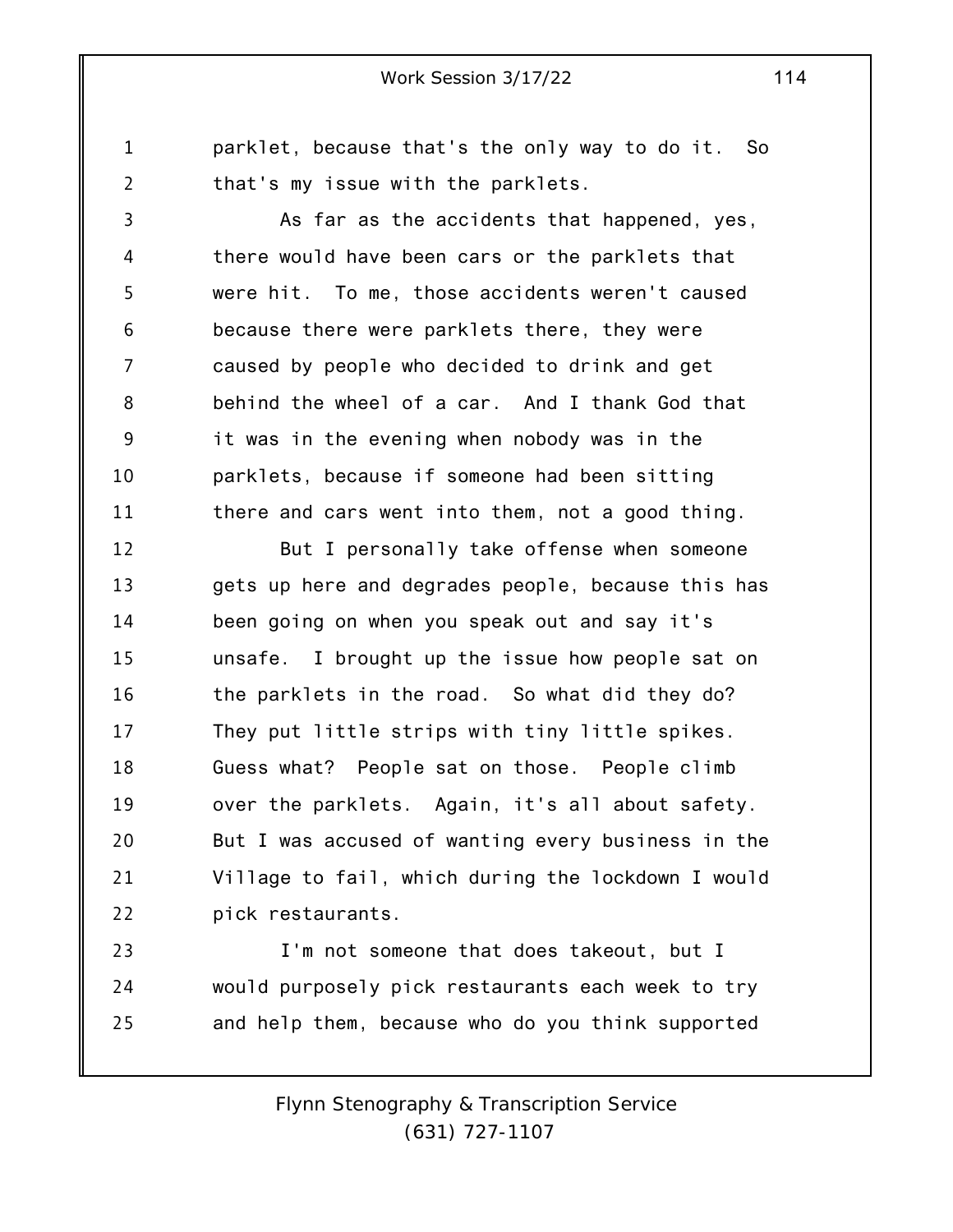1 2 3 4 5 6 7 8 9 10 11 12 13 every business during the lockdown? It wasn't the tourists, it was your local residents that supported you, that did takeout to help you get through this. We backed you doing this. Yet, if we bring up a concern like you're taking away 50 parking spaces in an area where we don't have parking to begin with, and you get laughed at. Because I said, why don't the restaurant, shop owners and their employees park elsewhere and get shuttled in, and I got laughed at. Well, you're taking up spaces. You've taken away 50, and now the employees and the owners are using - utilizing spaces.

14 15 16 17 18 19 20 21 22 23 24 25 And to look at me, most people don't realize the disabilities I have. I haven't been coming to meetings because I can't walk. So for me, when someone says, "Oh, go park right over there and walk," "Oh, you live close enough, walk," when you have a hard enough time getting down your own stairs to your car, you can't park blocks away. And No, I'm not 80, almost there, but -- so as far as telling people that can walk, that's a slap in the face to people of an older generation, especially, because I'm now considered elderly. I mean, some days I'm good, some days I'm not. But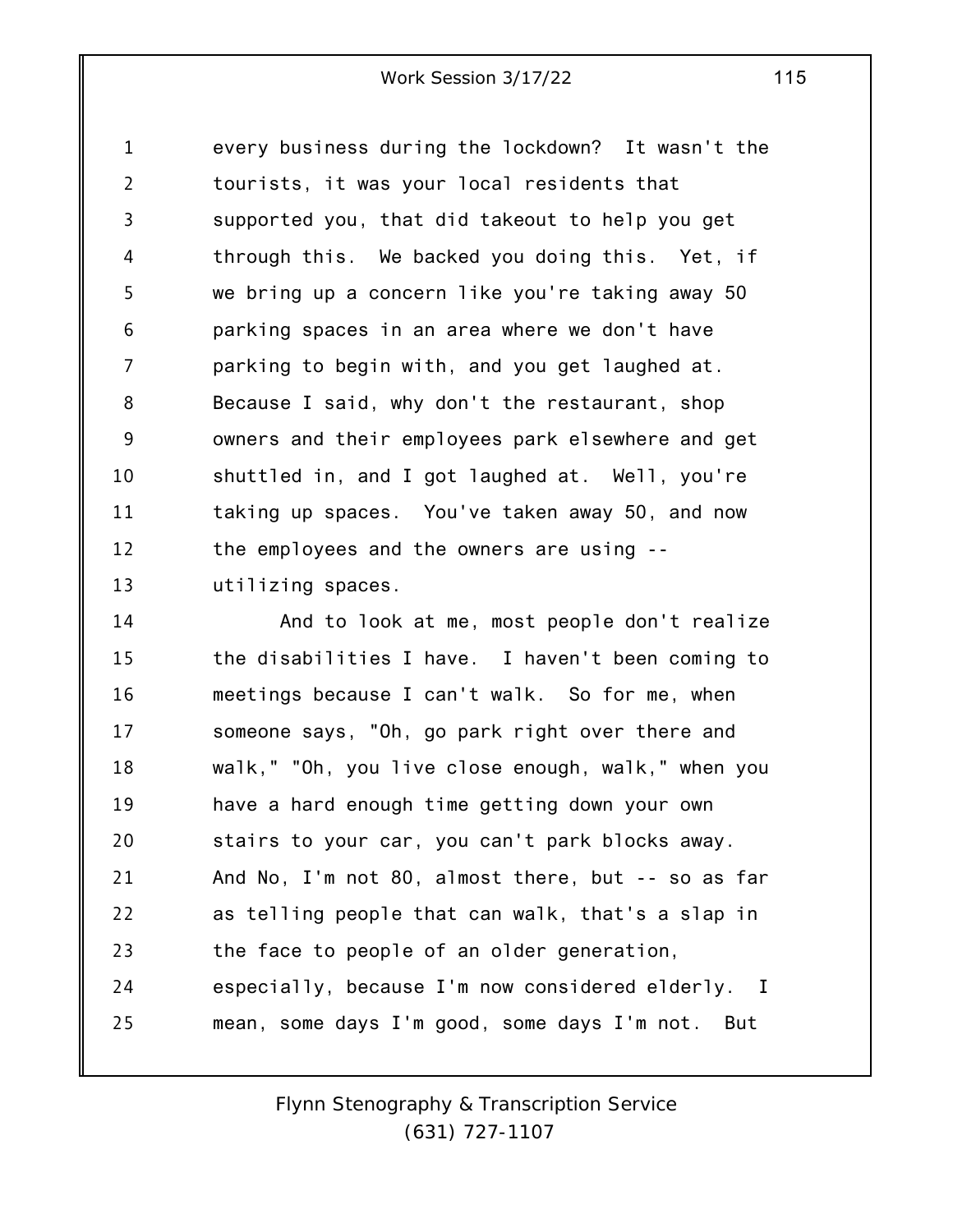1 2 3 4 5 6 7 8 9 10 11 12 13 14 15 16 17 18 19 20 21 22 23 24 25 to look at me, you wouldn't realize. And giving stickers for residents, we've gone around about this before. You really can't do it, because then you have residents who, "Oh, I have a sticker, okay, I'll just stay parked there all day," because they're not going to get a ticket, they're not going to have to move. That's not the solution. I understand your concept of having specially marked -- ANDY HARBIN: Chatty, do you have -- do you have a handicapped sticker? CHATTY ALLEN: No, I don't. ANDY HARBIN: You should, you'll probably be able to -- CHATTY ALLEN: But that's beside the point at this point. ANDY HARBIN: Well, there's plenty of those spaces that I think -- so the point is to -- MAYOR HUBBARD: All right. She's got the floor. Let her just finish up what she's saying. MS. ALLEN: And then we get to the point which Sarah touched on. We are supposedly back to 100% occupancy in restaurants. Now you are also having additional seating. Does that not have to go back to the Planning Board or the Zoning Board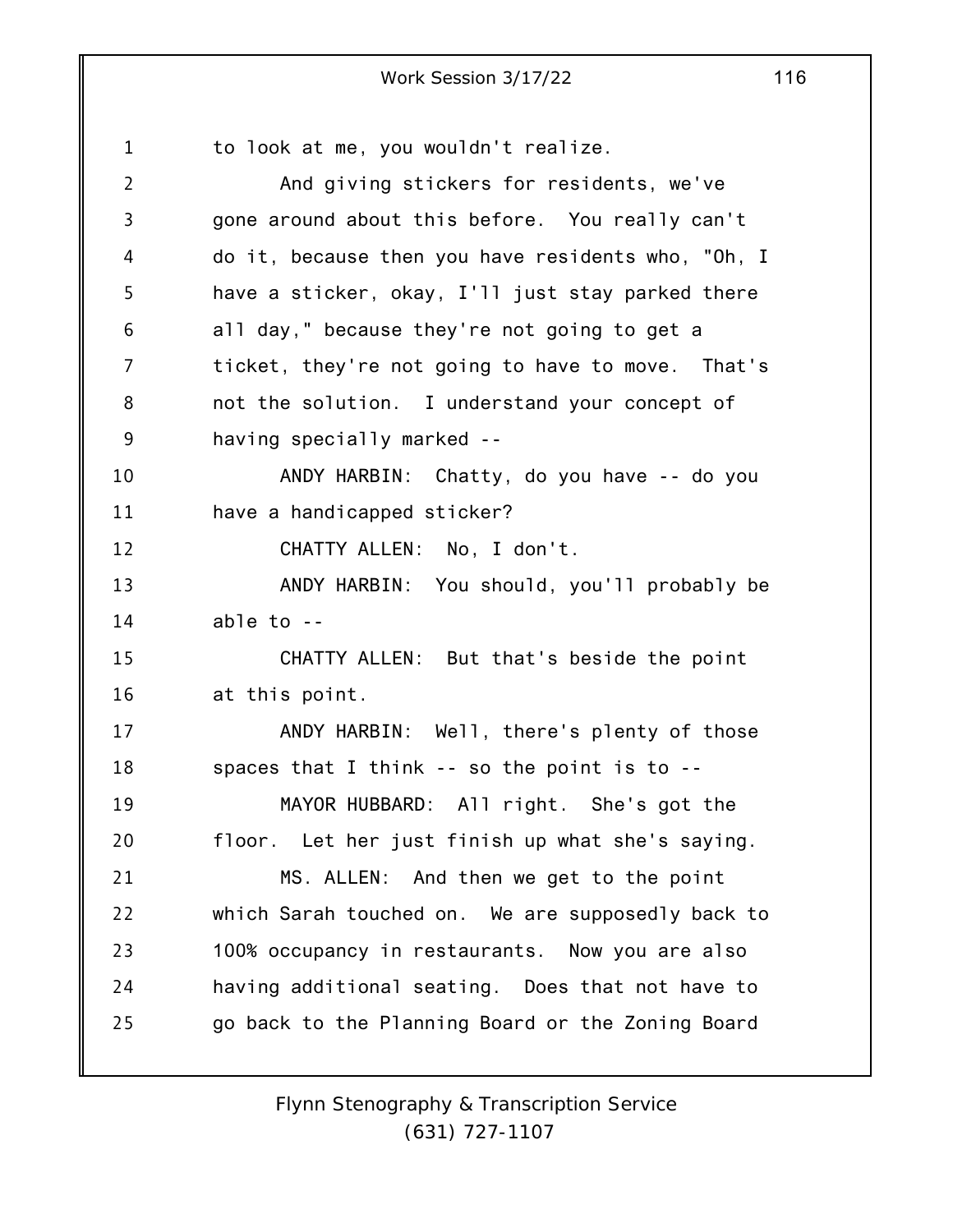1 2 3 4 5 6 7 8 9 10 11 12 13 with new site plans, because you are now increasing your seating? That -- see, that hasn't been brought up. You know, it's one of those you want your cake and eat it, too. I understand, and I'm all behind trying to do whatever it is, but how is it fair to someone like First and South, or another one that doesn't have a parklet, but they -- they're not increasing. It's got to be all or nothing. You know, if you're going to be increasing, then you need to have the plans reviewed, because I'm sure there's a lot more that's involved that has been waived because of COVID.

14 15 16 17 18 19 20 But now that the mandates are all gone - hey, I drive a school bus, I know, believe me, but it doesn't change the fact that there's no mandate. So you can go back to 100%. Whether they do inside or not is up to them. Are they going to have to go through a site plan review before they're allowed to have a parklet?

21 22 23 24 25 You know, I'm not against -- there's too many other variables. And to have a BID President get up here and degrade people that aren't in favor of them going back, and reading a survey that was taken after they were put in for the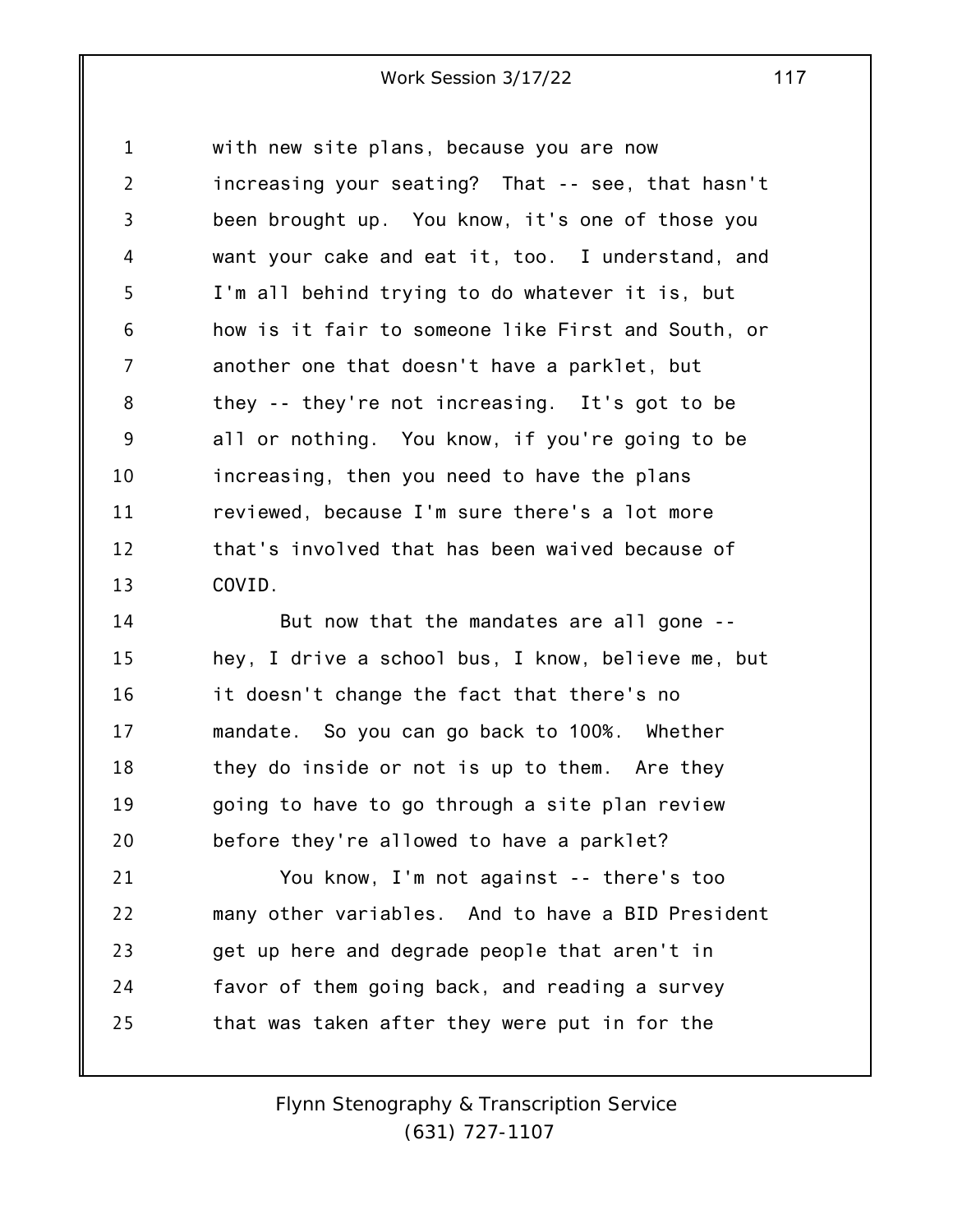1 2 3 4 5 lockdown, and the numbers he was reading, more than half of them were owners or employees. I don't think you should go on just their word. Yes, of course, they're going to be in favor of it. That's not a true survey.

6 7 8 9 10 11 12 13 14 15 16 17 18 19 20 21 22 And there is a problem with parking. And yes, it gets worse all the time. And that ties me into my other thought that I have brought up in the past. We're going to be having the Mini Train, hopefully soon. I'm chomping at the bit with that one. I've brought this up before. Old Dump Road, Monsell Place, Monsell Trail. And I'm not sure why that cannot be paved over, entrance and exit only from Moore's Lane. People can walk onto North and Kaplan and walk to the Village. It's not that far, it's right over here where they would walk. As additional parking, it will help when the Mini Train comes in, it will help during carnivals and fireworks, and any other events that are up there. I've been throwing that out there for years, that I'm not -- you know, I don't understand why that hasn't been looked into.

23 24 25 And you gave me the answer to Fourth Street being paved. My body, my bus and my kids thank you when it gets done. That's a rough road right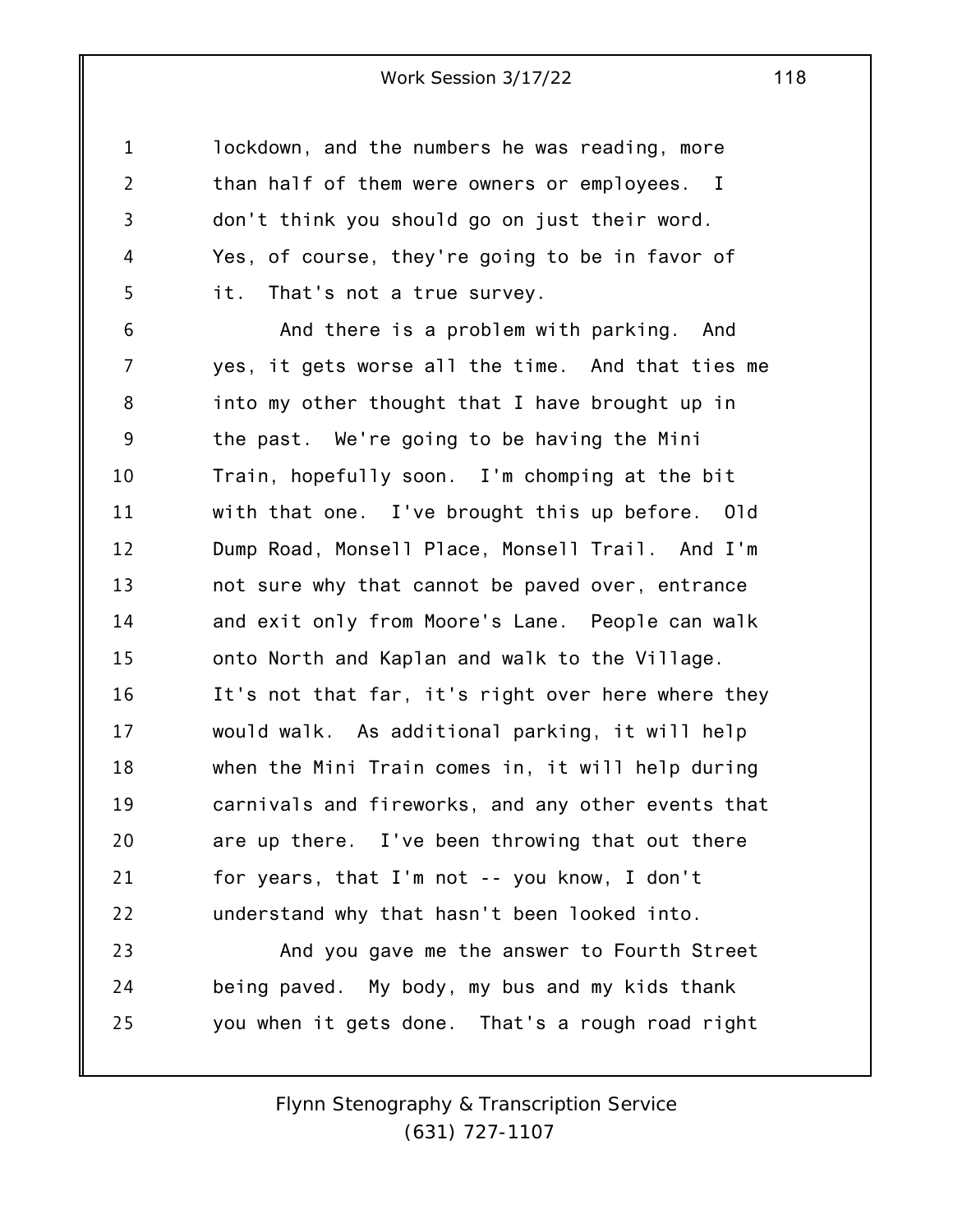1 down there.

| $\overline{2}$ | MAYOR HUBBARD: Well, it is. And the answer         |
|----------------|----------------------------------------------------|
| 3              | on that is the DEC will not allow us, because it's |
| 4              | wetlands.                                          |
| 5              | CHATTY ALLEN: Right.                               |
| 6              | MAYOR HUBBARD: So --                               |
| 7              | CHATTY ALLEN: Oh, well, they won't?                |
| 8              | MAYOR HUBBARD: Yes.                                |
| 9              | MS. ALLEN: All right. Well, that was               |
| 10             | never --                                           |
| 11             | MAYOR HUBBARD: I've said it before. Maybe          |
| 12             | you weren't here at the time, but we -- stuff got  |
| 13             | put up there, or whatever, the DEC came down and   |
| 14             | had us remove it all. And it's wetlands there.     |
| 15             | It had to be 100 feet from the wetlands, and       |
| 16             | there's no place there to just do that, to pave    |
| 17             | that road and do it.                               |
| 18             | CHATTY ALLEN: All right, because that will         |
| 19             | be an ideal space.                                 |
| 20             | MAYOR HUBBARD: We did go with your                 |
| 21             | recommendations. Paul looked into it and they      |
| 22             | asked about it and --                              |
| 23             | MS. ALLEN: Oh, okay. Yeah. Well, COVID             |
| 24             | hit and a lot of things went by and by, and I      |
| 25             | wasn't -- like I said, recently, I haven't been    |
|                |                                                    |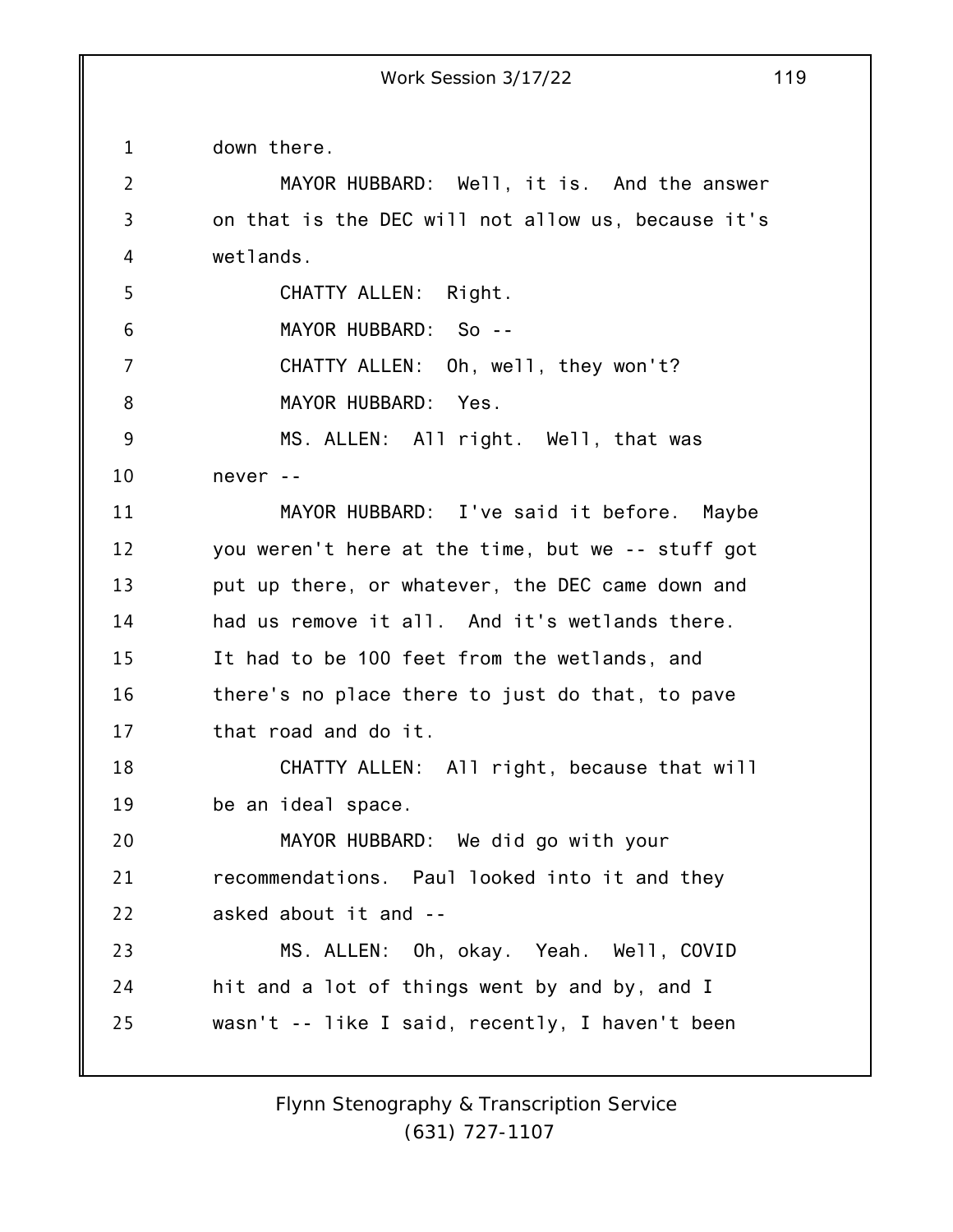1 able to make meetings.

2 3 4 5 6 7 8 9 The other thing I want to bring up, which ties into what Julia was talking about, when we had the public hearings about short-term rentals, and I kept trying to push to have it in the code, short-term rentals, owner-occupied, or year-round resident occupied only did not go in. You gave them "X" amount of weeks that they could short-term rental.

10 11 12 13 14 15 16 17 18 19 20 Houses are being bought up with the express purpose of Airbnb'ing them, that's where we're losing a lot of housing stock. I mean, I drive around and I see the amount of two-family homes, that they're strictly Airbnbs, and there's no oversight of them. If you have an owner and/or a year-round resident in one, you have the oversight, and it also will bring back some housing stock, and prevent people from buying homes with the express purpose of just doing short-term rental.

21 22 23 24 25 You know, there's a couple of places right now for sale that that's what they -- you know, that's what they're doing. They're coming out, buying these houses, fixing them up, and then next thing you know, you see them online, you know,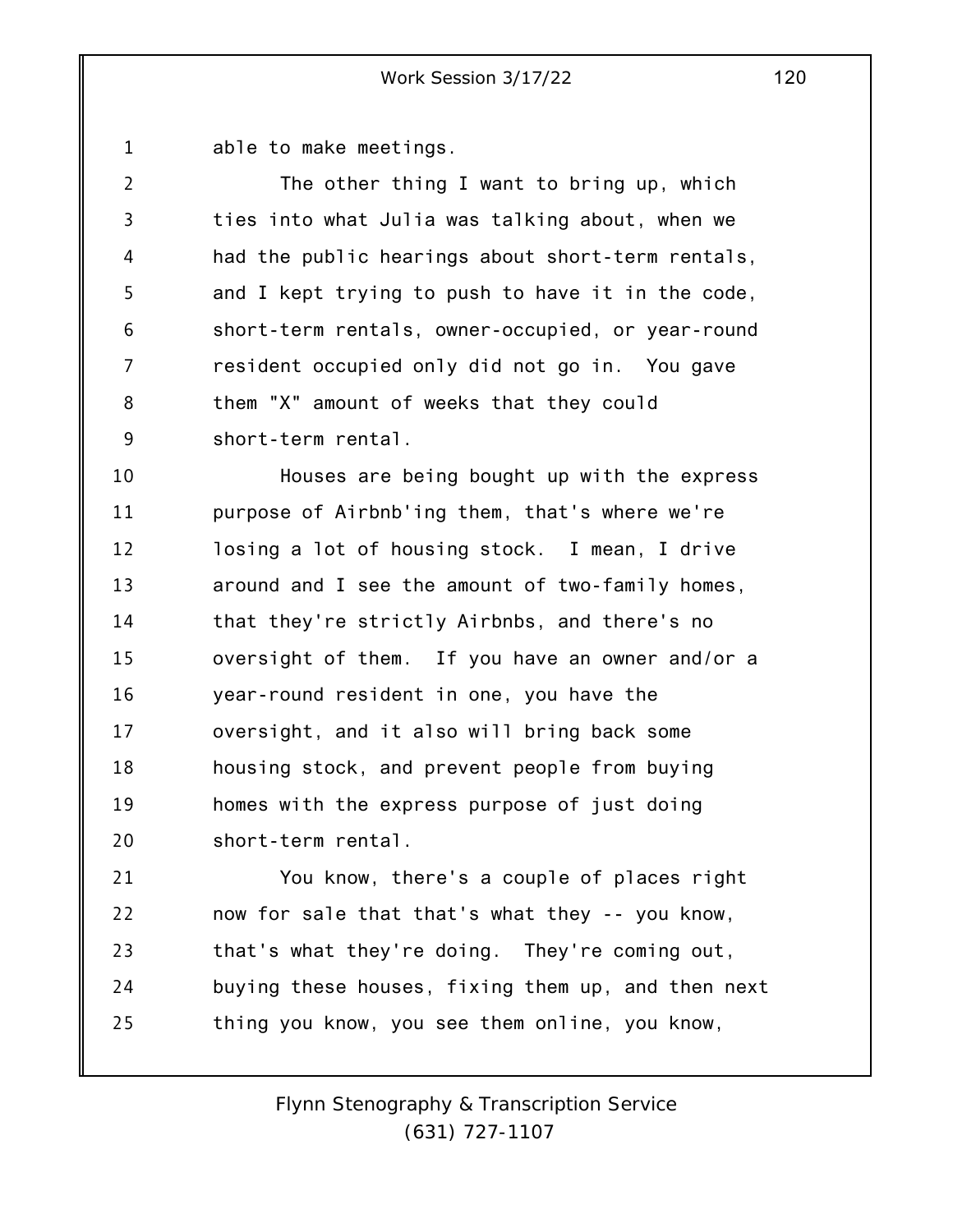1 \$1,000 a night.

| $\overline{2}$ | You know, I mean, personally, I don't feel         |  |  |
|----------------|----------------------------------------------------|--|--|
| 3              | that the Village of Greenport should be            |  |  |
| 4              | responsible for all of Greenport's housing.        |  |  |
| 5              | You're one square mile. There is definitely a      |  |  |
| 6              | shortage, though, and my concern is, you know, you |  |  |
| 7              | look at our Fire Department here, you know,        |  |  |
| 8              | there's members that are the generation above me   |  |  |
| 9              | still in here. My generation, that, you know,      |  |  |
| 10             | we're not going to probably go on much longer, and |  |  |
| 11             | there's not many younger ones, because they can't  |  |  |
| 12             | find a place to live out here anymore. You know,   |  |  |
| 13             | what's the next step from that? You're going to    |  |  |
| 14             | have to then go to a paid department, as opposed   |  |  |
| 15             | to volunteers?                                     |  |  |
| 16             | You know, so I think maybe relook at this,         |  |  |
| 17             | you know, short-term rental code, maybe put that   |  |  |
| 18             | in there. That will open -- I'm going to tell      |  |  |
| 19             | you, that's going to open up a lot. There's a lot  |  |  |
| 20             | of places that are Airbnb that don't have rental   |  |  |
| 21             | permits. It's hard to catch them, though.<br>But   |  |  |

22 23 something needs to be done on -- you know, on that, on that frame.

24 25 And the other thing is I don't know about finances or anything like that, or what the cost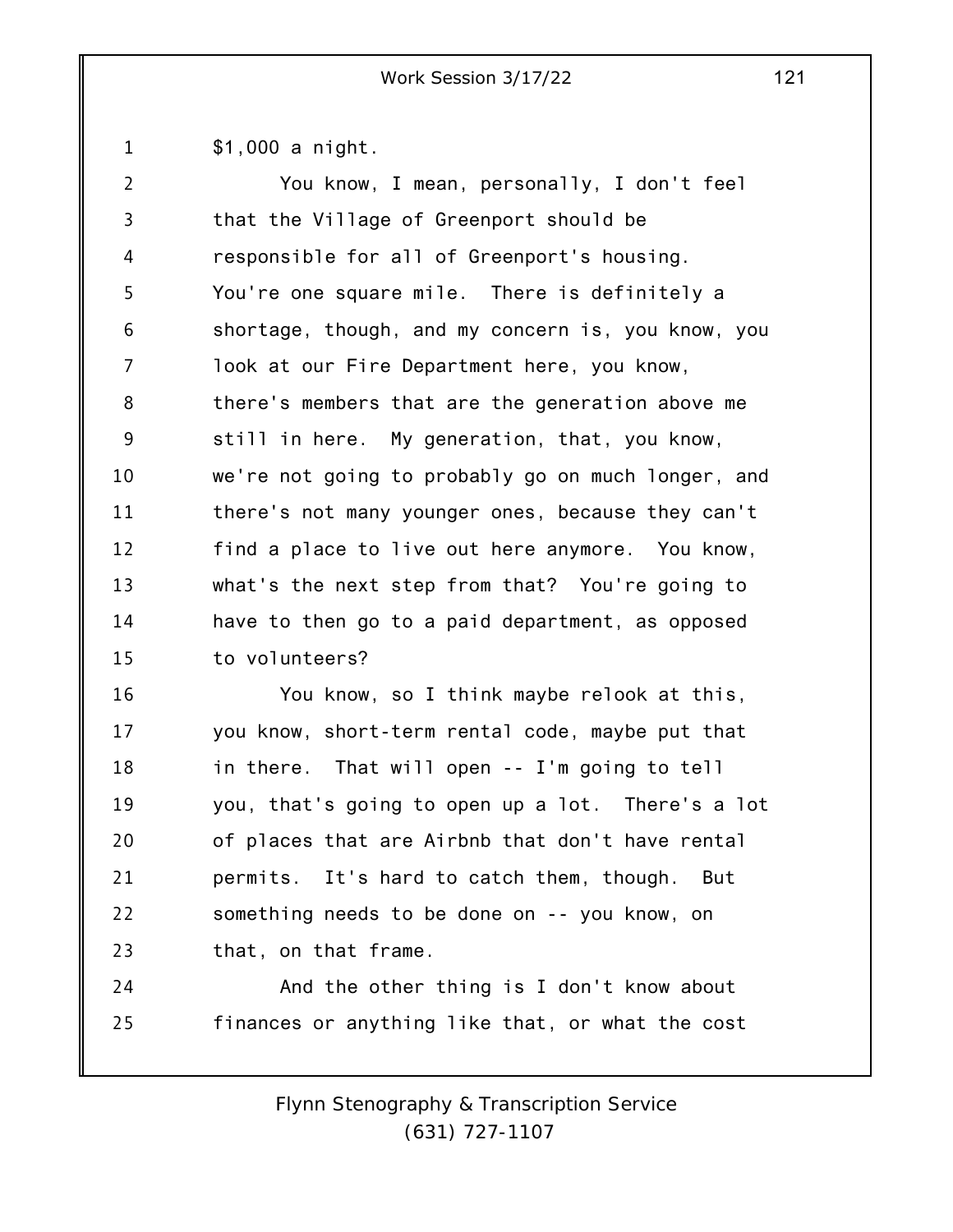1 2 3 4 5 6 7 8 9 10 11 12 would be, but I really think it's time to look into a better way to keep the ice frozen with the Ice Rink. There's got to be something, even if we have to fundraise for it. It gets closed down earlier and earlier each year, and all the time it takes to put it up and then you can't really fully enjoy it. You know, maybe talk to other places that have them outdoors year-round to see what kind of, you know, machines they're using, because that's a sad sight when, you know, you see it get taken down already and it's like, but it's still cold out.

13 14 15 16 17 18 19 You know, I can't physically use it, but I know a lot of people that love it, the kids that have been doing hockey there, you know, and maybe look into that. And like I said, you know, maybe we can fundraise or something to get what we need to have a rink that can be used more than just a couple of months. Thank you.

20 21 22 23 24 25 MAYOR HUBBARD: Yeah, go ahead, John. JOHN SALADINO: John Saladino, Sixth Street. I have no comment about the parklets, I made my comments last month. I will say, I will say that Deborah mentioned somebody on social media that couldn't ride their bicycle to the eyeglass store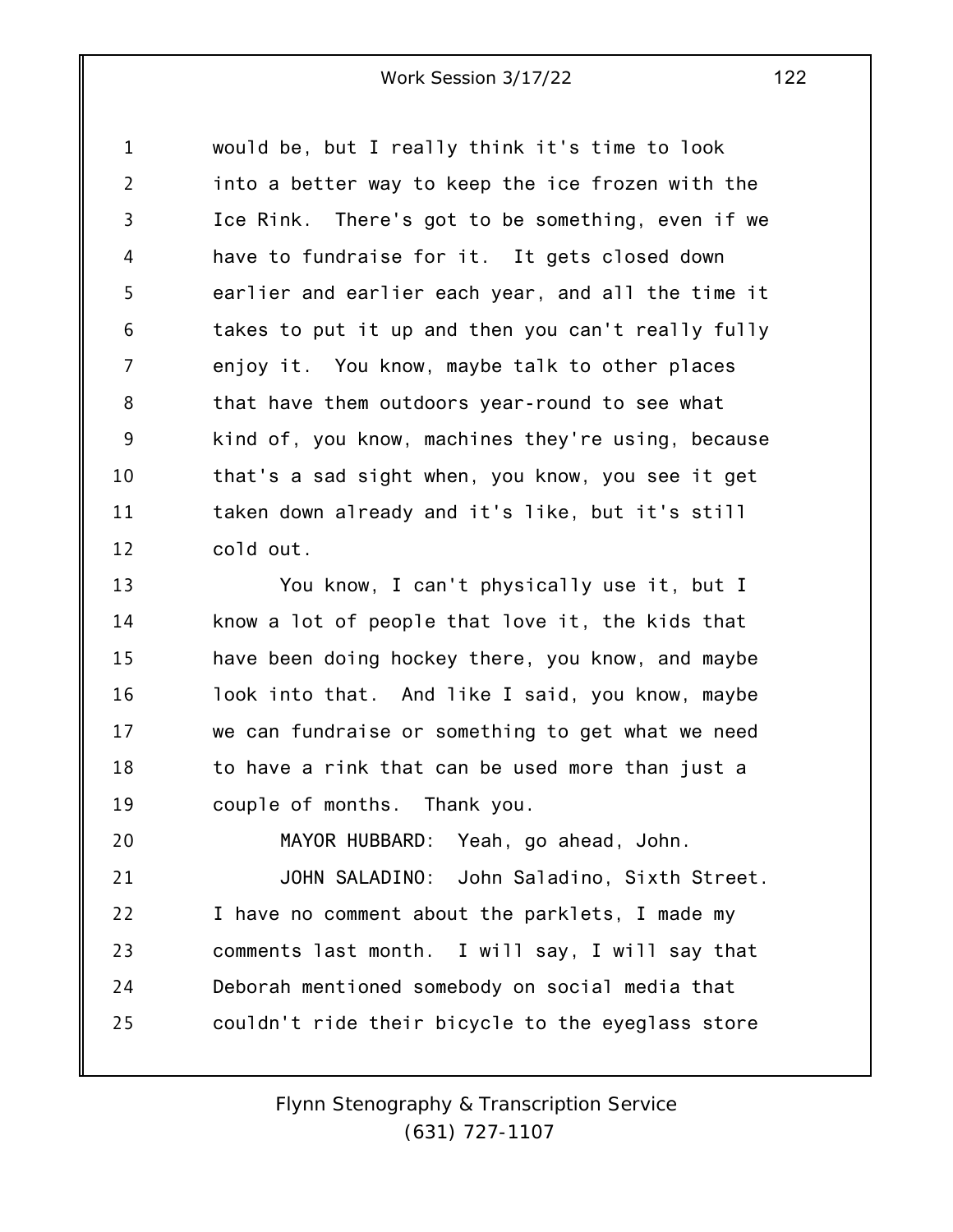| $\mathbf 1$    | and the IGA. And I'm like 74 years old and 50      |
|----------------|----------------------------------------------------|
| $\overline{2}$ | pounds overweight. That was me actually            |
| 3              | responding to a -- to a server from one of the     |
| 4              | restaurants that said, "You should just ride your  |
| 5              | bicycle. You don't have to go downtown except to   |
| 6              | shop at IGA." There's other stuff downtown that    |
| 7              | I -- that I have to go to. So that's just --       |
| 8              | that's just -- my bicycle, my bicycle, my wife     |
| 9              | used it in our garden as a display, so I'm never   |
| 10             | riding that bicycle.                               |
| 11             | (Laughter)                                         |
| 12             | JOHN SALADINO: As far as -- like I said, as        |
| 13             | far as parklets, I made my comments last time.     |
| 14             | I'm neither for or against, strictly a money issue |
| 15             | with me.                                           |
| 16             | What I would like to talk to yous about            |
| 17             | tonight is a couple of your work session reports.  |
| 18             | Peter, you addressed it, about reducing the amount |
| 19             | of parking for a particular wetlands permit. We    |
| 20             | all know it's a zoning issue. Trustees don't       |
| 21             | grant variances.                                   |
| 22             | So it would have to -- and about that              |
| 23             | permit, at the time of the inspection, at the time |
| 24             | the CAC made the inspection there, a thought had   |
| 25             | come to my mind, and I raised it with Paul and he  |
|                |                                                    |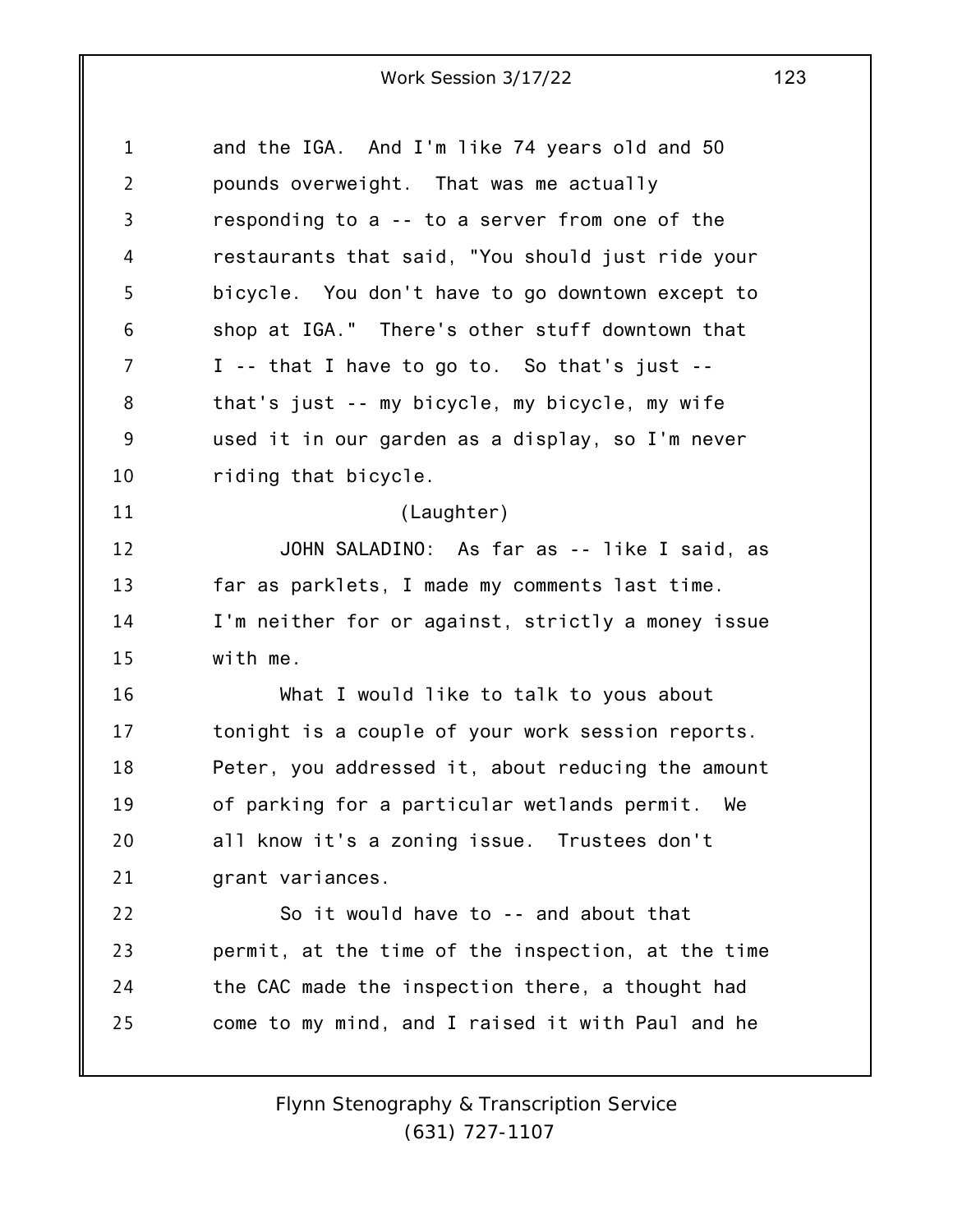told me to remind him about it. It's been like a month or two ago, and I dropped the ball, I forgot to remind him. You know, there's other stuff going on.

1

2

3

4

5 6 7 8 9 10 11 12 13 14 15 16 17 18 19 20 I had thought that perhaps that property, because it is a new business, it's not in a resident -- it's not in a residential area, it's in the Waterfront Commercial, perhaps they should have a site inspection by the Planning Board. We saw it with jet skis at Preston's, and before Little Creek, it was going to be another sandwich shop there or something. This is in the Waterfront Commercial. It's going from a residential operation to a marina operation. There is a hospital 100 feet away from it, 75 feet away from it. Maybe you guys might think that maybe you should go before the Planning Board. They could decide about lighting, about noise, about hours of operation. I don't know. The other thing I would like to mention is

21 22 23 24 25 Julia's work session report, the 12 or 13 things that she mentioned. I'm going to say it up front, I'm opposed to every one of them. And I'm not going to bring it up tonight, because everybody - nobody's listening anymore. But I just wanted to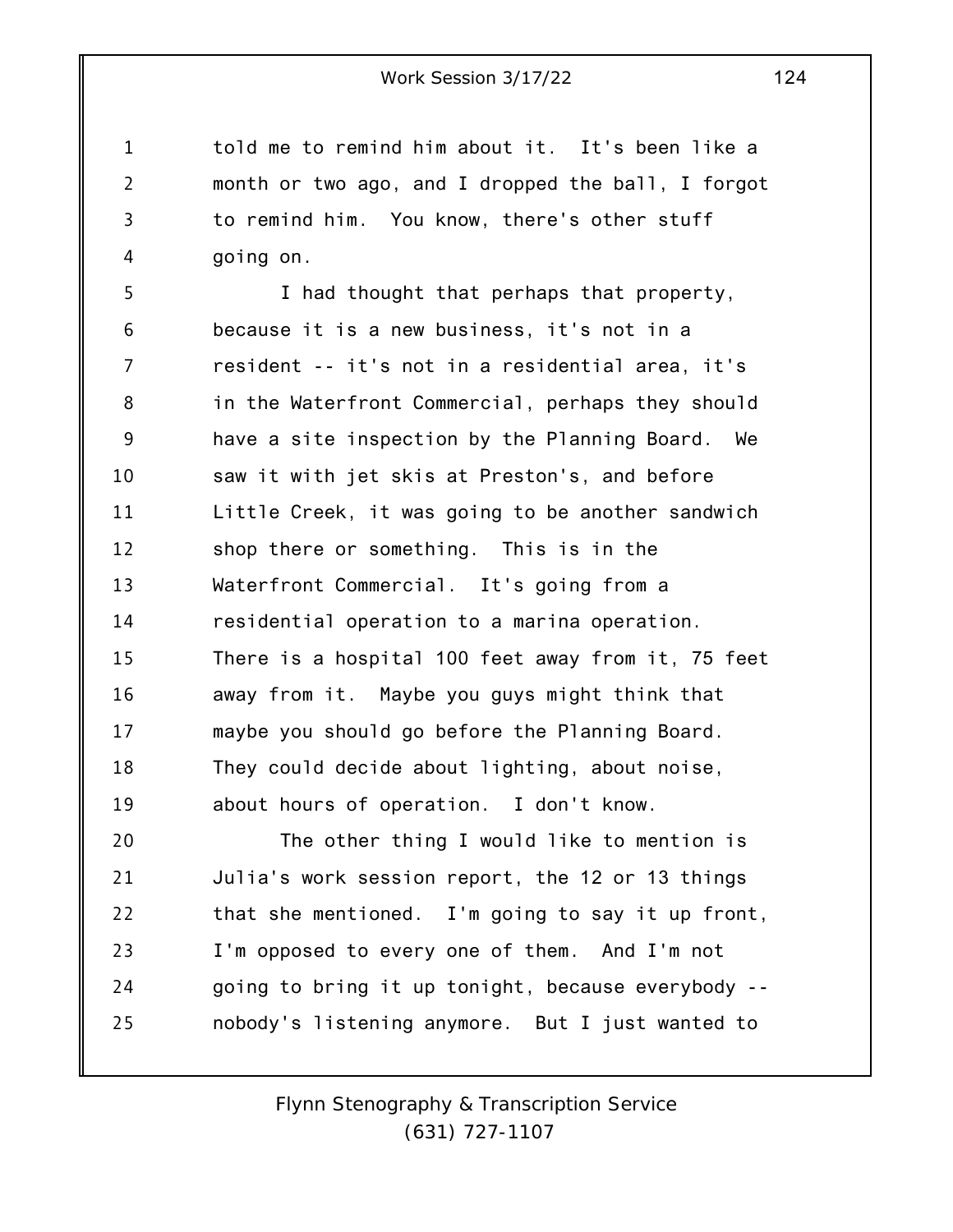| $\mathbf{1}$   | put it out there that every one of those, I have a |  |  |
|----------------|----------------------------------------------------|--|--|
| $\overline{2}$ | reasonable response to every one of them that I    |  |  |
| 3              | think -- but the important part is last month the  |  |  |
| 4              | subject of affordable housing came up. Are we      |  |  |
| 5              | saying affordable housing or workforce housing?    |  |  |
| 6              | What's -- what's the term that we're using? Does   |  |  |
| 7              | it make a difference?                              |  |  |
| 8              | MAYOR HUBBARD: It might be we're looking           |  |  |
| 9              | for additional housing.                            |  |  |
| 10             | JOHN SALADINO: Additional housing.                 |  |  |
| 11             | MAYOR HUBBARD: That's what -- my goal is           |  |  |
| 12             | for additional housing for people to live.         |  |  |
| 13             | JOHN SALADINO: So last month we -- somebody        |  |  |
| 14             | brought up, one of the people that usually comes,  |  |  |
| 15             | Randy, brought up to discuss it. And we heard      |  |  |
| 16             | from the Attorney that it can't be discussed,      |  |  |
| 17             | because it's work product and it's privileged      |  |  |
| 18             | information, and it should be only for the Village |  |  |
| 19             | Board and the Attorney. I accept that. You know    |  |  |
| 20             | we've all been around here long enough to know     |  |  |
| 21             | that's the deal.                                   |  |  |
| 22             | But when I read the work session report from       |  |  |
| 23             | the Trustee, she took it upon herself to create a  |  |  |
| 24             | Task Force, eight, ten, twelve, I don't know how   |  |  |
| 25             | many people, and they referred to that document.   |  |  |
|                |                                                    |  |  |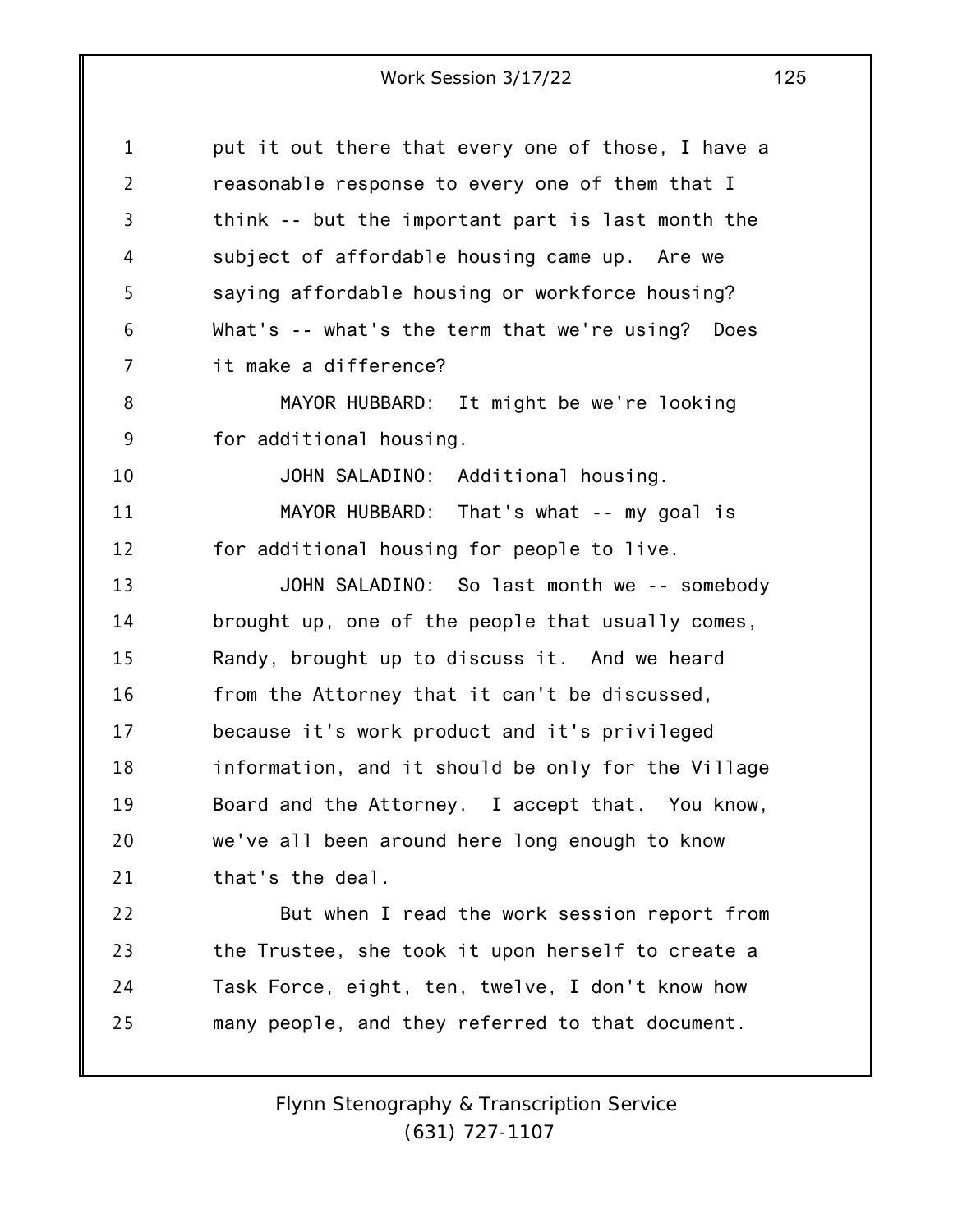1 2 3 4 5 6 7 8 9 10 11 12 13 14 15 16 17 18 19 20 21 22 23 24 25 Now those people had to read that document. They're not appointed, they're not elected. The Trustee, privileged information, she chose to share with them. And, you know, I don't really know if that's such a big deal, but the general public shouldn't be -- people like me that have - that might want to make a tailored response to that, that wasn't able to read the new Local Law, because it's still a draft document. I shouldn't be restricted from making an informed comment, but somebody else could read the document. Ten or twelve other people, members of the public that aren't elected, aren't appointed by anyone, get to read the document and then offer comments. I'm not sure how that works. If I could address the Board, could you explain that? TRUSTEE ROBINS: That document was shared with them after it was a part of last month's work session, and the Village Attorney had already published it. I didn't send it to anybody. JOHN SALADINO: Never published. ATTORNEY PROKOP: My work session report is -- JOHN SALADINO: That was never published. And I copied the minutes, because I just wanted to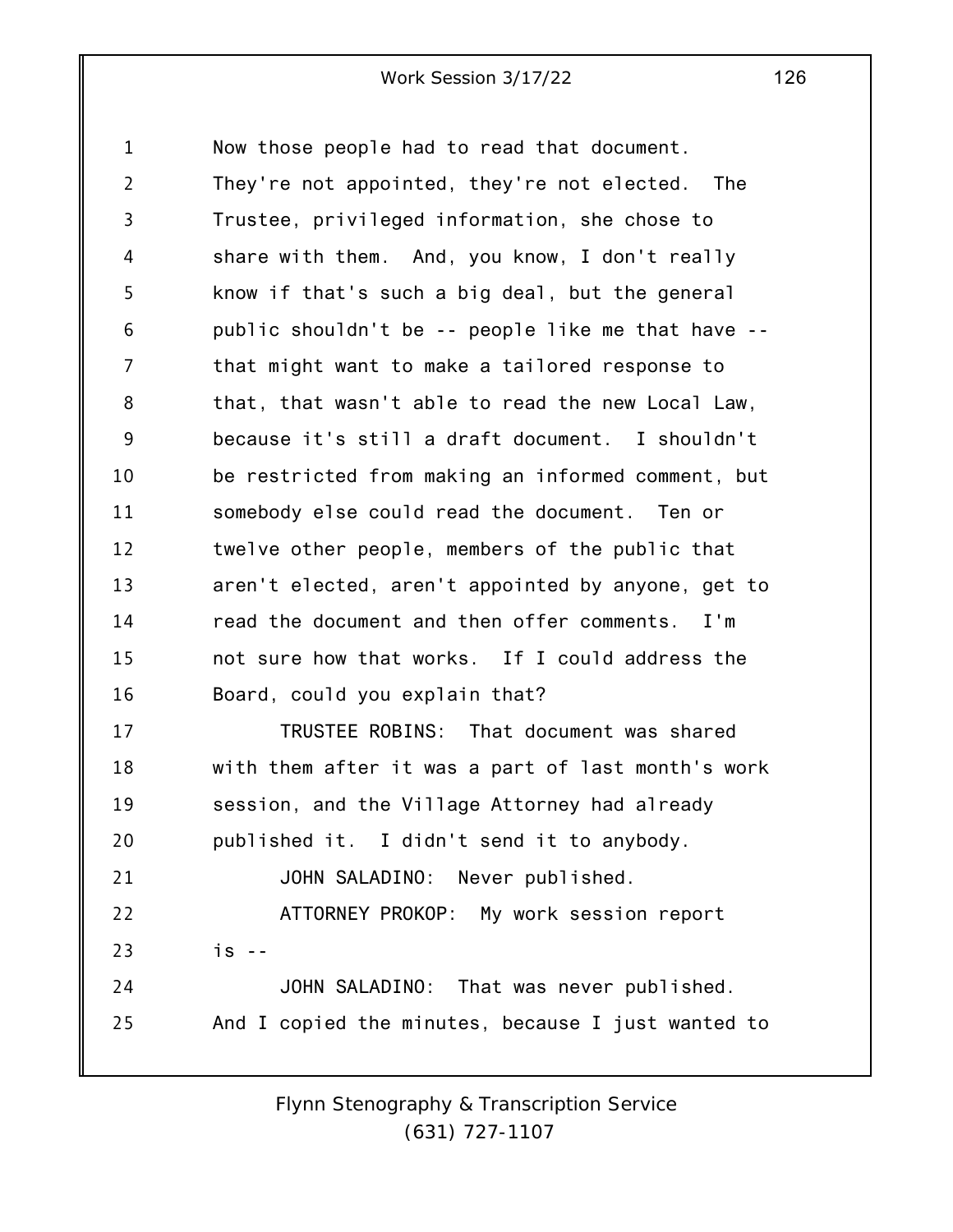| $\mathbf{1}$   | get it right. And I won't read the page, I'll      |
|----------------|----------------------------------------------------|
| $\overline{2}$ | just read the -- the last thing that the Attorney  |
| 3              | said about it, it says it actually can't be        |
| 4              | released to anyone. The affordable housing --      |
| 5              | "I'll use that as an example, the accessory unit   |
| 6              | law, accessory apartment law, is available only to |
| $\overline{7}$ | the Board and shouldn't be released to anyone      |
| 8              | else." That was at that work session when he was   |
| 9              | questioned, when there was the debate going on     |
| 10             | with a -- with a resident and the Mayor.           |
| 11             | MAYOR HUBBARD: Uh-huh.                             |
| 12             | JOHN SALADINO: So I'll ask you again, how          |
| 13             | does that happen? How do you have the right to     |
| 14             | share that with other members of the public, but   |
| 15             | people that are just as interested don't get to    |
| 16             | see it?                                            |
| 17             | TRUSTEE ROBINS: I'll have to circle back.          |
| 18             | I really -- I can't answer that right now, okay?   |
| 19             | I mean, I thought that, you know, I was sharing -- |
| 20             | I thought that they were seeing something that we  |
| 21             | as a Board were discussing in a public meeting,    |
| 22             | and that's, you know --                            |
| 23             | JOHN SALADINO: You approved these minutes.         |
| 24             | You guys approved these minutes. I assume you      |
| 25             | read them. I'm on a statutory board, before I      |
|                |                                                    |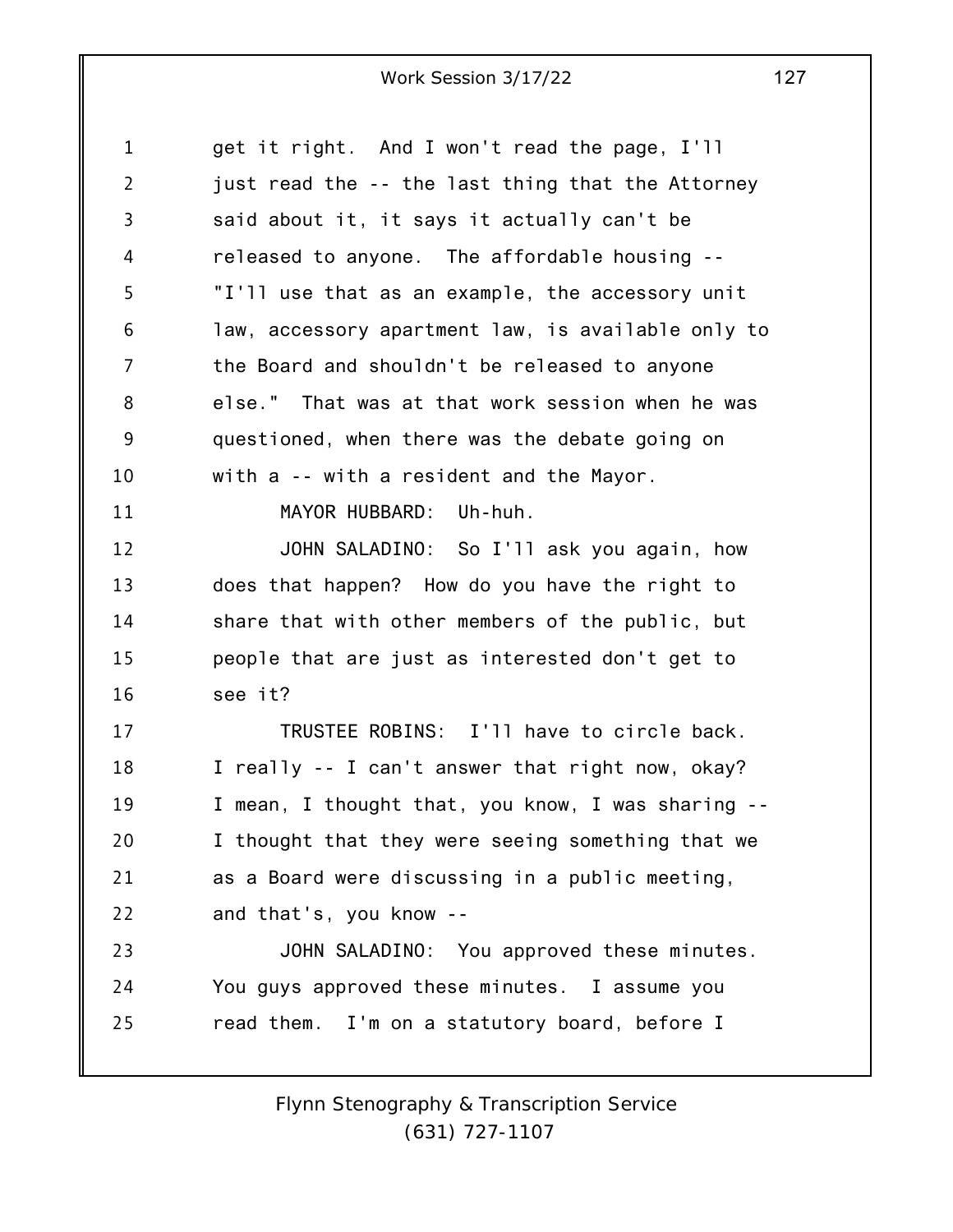1 2 3 4 5 6 7 8 9 10 11 12 13 14 15 16 17 18 19 20 21 22 23 24 25 approve minutes or accept minutes, to read them. CLERK PIRILLO: We don't. TRUSTEE PHILLIPS: John, we don't. JOHN SALADINO: I'm sorry? TRUSTEE PHILLIPS: John, we don't approve them. JOHN SALADINO: You don't approve them? CLERK PIRILLO: We don't approve minutes. JOHN SALADINO: Do you read them? TRUSTEE PHILLIPS: Well, I read them. You know, that's me. I can't answer for everybody else. MAYOR HUBBARD: Yeah, your Boards actually go through them and accept the minutes. We don't, the Village Board has never done that. There's a transcript that goes, it's open to the public and that's the transcript that's there. JOHN SALADINO: Okay. Okay, my mistake, I'm sorry. (Laughter) TRUSTEE ROBINS: Thank you. MAYOR HUBBARD: No, your comment, you know, it's just a matter of accepting minutes, that's all it -- JOHN SALADINO: But, aside from that, aside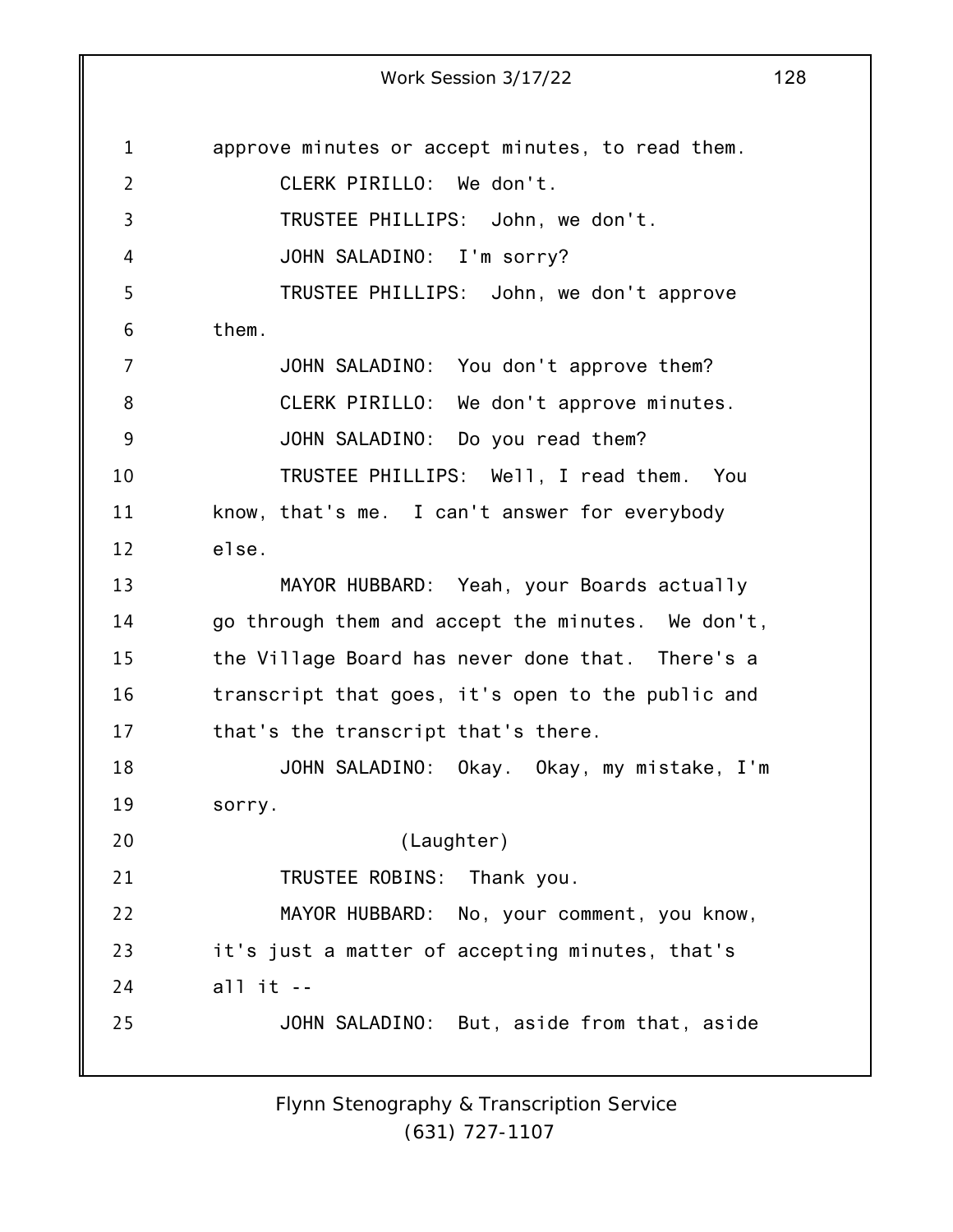| $\mathbf{1}$   | from, you know, the back and forth about accepting |
|----------------|----------------------------------------------------|
| $\overline{2}$ | minutes, I kind of think, as an elected official,  |
| 3              | you should read them. And if there's something     |
| 4              | that's in there that says you really shouldn't     |
| 5              | share this, now you are for $-$ - I was sitting in |
| 6              | the audience and I heard him. You were sitting     |
| 7              | next to him, you know. All I'm saying is, is that  |
| 8              | we have to be fair. We have to be fair if --       |
| 9              | DEBORAH RIVERA PITTORINO: I agree with that.       |
| 10             | JOHN SALADINO: Debra votes for me.                 |
| 11             | (Laughter)                                         |
| 12             | DEBORAH RIVERA PITTORINO: I agree with a           |
| 13             | fair playing ground.                               |
| 14             | JOHN SALADINO: We have to -- and this is an        |
| 15             | important issue. This is an important issue, that  |
| 16             | if -- I don't know if any of these people care     |
| 17             | about it, you know, I'm sure they're here for a    |
| 18             | different reason. I care about it, because your    |
| 19             | proposals will devalue my house and that's my      |
| 20             | biggest investment. You know, I made an            |
| 21             | investment in this Village 30 years ago -- well,   |
| 22             | actually, longer than that. 1971 was my first      |
| 23             | house, but I lived here full-time for the last 25  |
| 24             | or 30 years, and my house is my biggest            |
| 25             | investment. So when somebody wants to devalue it,  |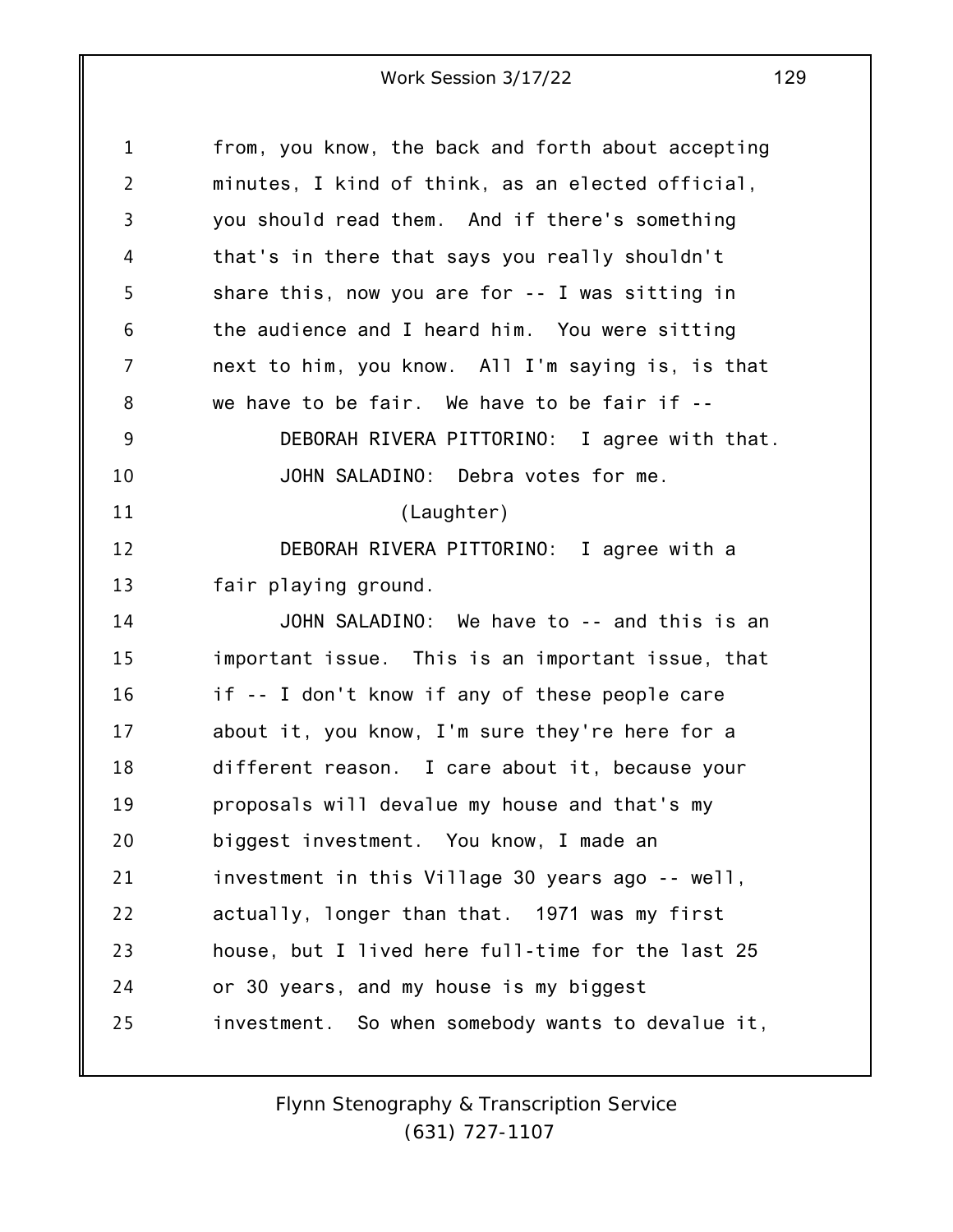I have problem with it, and I think I should have all the information that your Task Force has.

1

2

3 4 5 6 7 8 9 10 11 12 13 You know, I have a problem with the whole concept of a Task Force. You know, we elect you to do this. You shouldn't have to farm the information out and -- in your report, you say that the group that you put together went through the law and these are the recommendations that you're making. The Mayor said there's going to be an opportunity for the public to comment, and in the minutes you hear me say I accept that, I'm okay with that. I don't know why somebody should have a leg up.

14 15 16 17 18 19 20 21 22 23 24 25 Julia, I don't want to make this about me and you. I know you're passionate about the - about the -- about the topic, but, you know, again, for people that made an investment in this Village five years ago, 10 years ago, 20 years ago, 30 years ago, they deserve -- they deserve to see that investment at least stay the same, not to be devalued, because -- because someone that never made an investment in the Village feels it's time that they -- perhaps they should benefit from it. Everybody deserves a place to live. Everybody should -- I don't -- everybody should be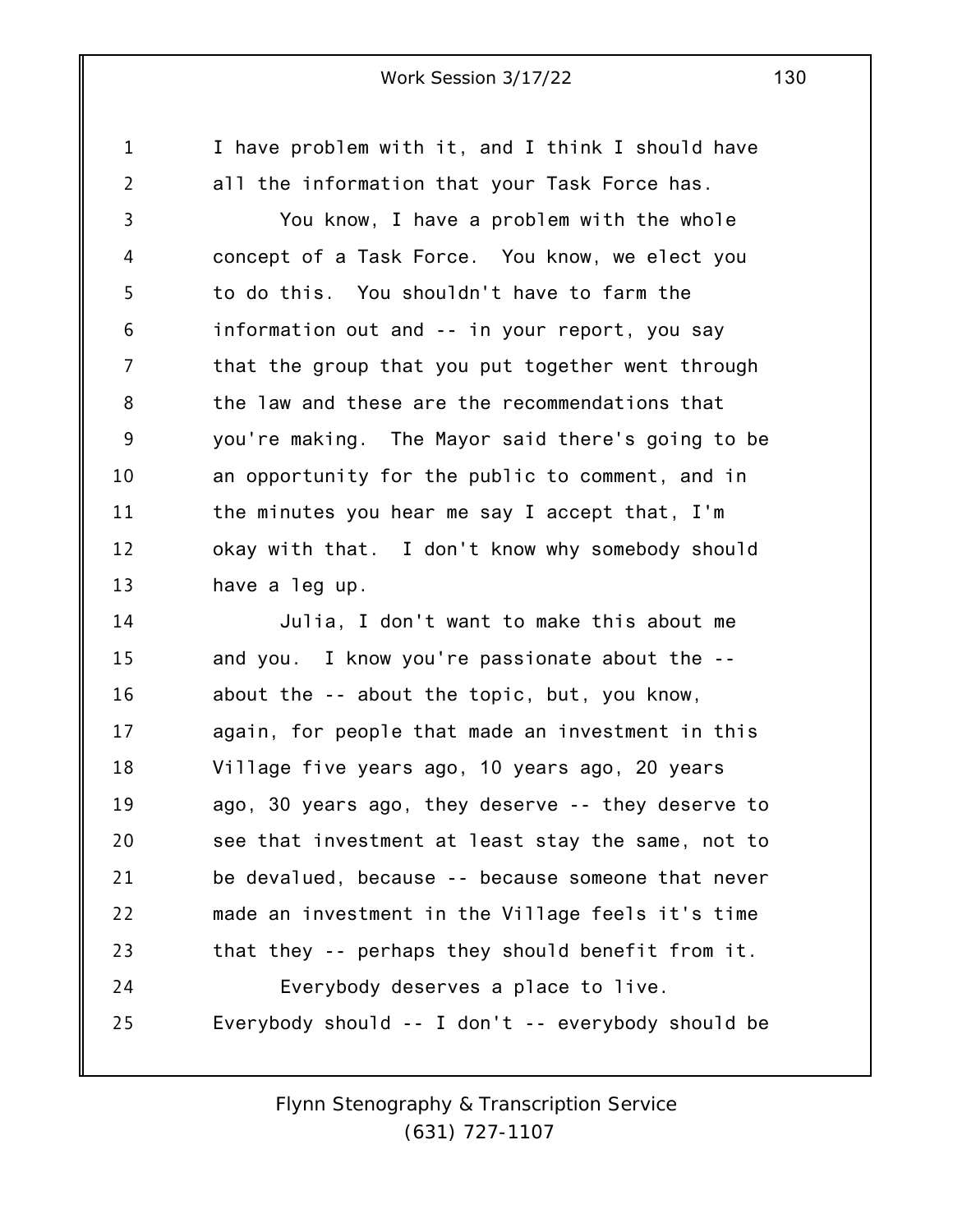1 2 3 4 5 able to live wherever they can. You should be to live next door to the White House if you can afford it. If you can't afford it, maybe you got to move down two blocks or three blocks and live there.

6 7 8 9 10 11 12 13 14 15 16 17 So for you to say let's put five rental units on a 5,000 square foot property, because we don't care about lot coverage anymore, or let's let somebody live in a one-car garage, why not just buy a tractor trailer full of cardboard boxes and hand them out and let them live in the park. What kind of quality -- what kind of quality of life is that? I mean, we saw somebody get locked up because they had people living, you know, in a laundry room or -- over the Arcade, but, yet, you want somebody to live in a one-car garage and you think that's okay.

18 19 20 21 22 23 24 25 The original law, the way I heard it, was 450 to 750 square feet. And, you know, if somebody wants to make that investment, right now, we all know that the price of things are astronomical. Where it used to be 200, \$300 a square foot to build something, now it's 5 or 6 or \$700 a square foot. So if somebody wants to build a 500 square foot second dwelling unit in their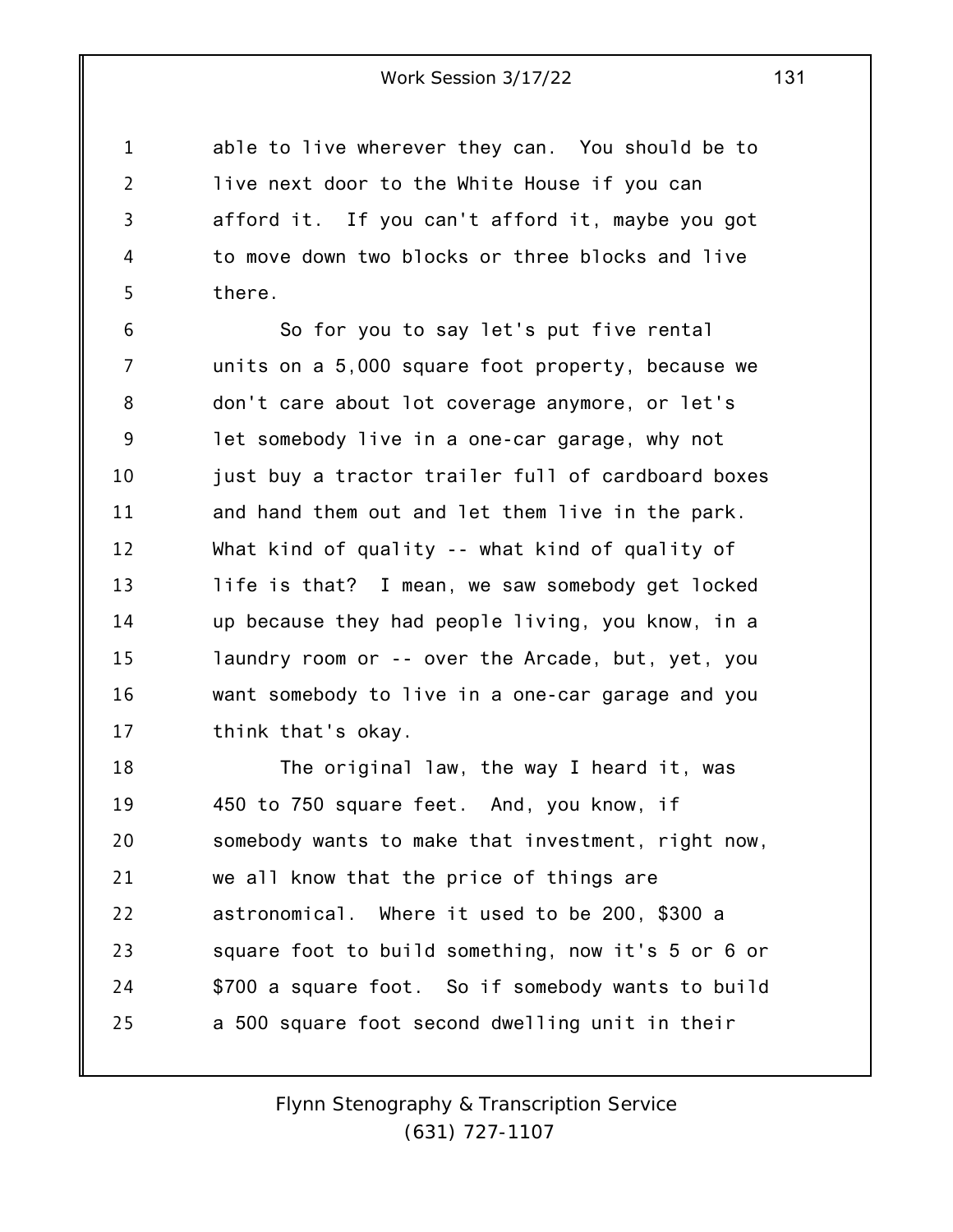1 2 backyard, and it's going to cost them 350, \$400,000 to do that, buona fortuna.

3 4 5 6 7 8 9 10 11 12 But right now -- before I even go into that, right now, every house, every single house in the R-2 District and the Commercial Retail District can put an accessory apartment in as-of-right, as-of-right. Why aren't the people doing it? If there's such a need, why aren't the people doing it? I'll tell you why, because a lot of people want their privacy, they don't want to live in a housing project, and a lot of people can't afford to do it because the prices are too much.

13 14 15 16 17 18 19 20 So to say, well, we can put two stories on a garage, and we could put four of those parcels on somebody's property, to me, that's ridiculous. If my next door neighbor on the north side of me and my next door maybe on the south side of me did that, you know what my next move would be? I would be at your real estate agent putting my house up for sale. That's what my move would be.

21 22 23 24 25 And I don't want to get into real estate agents, because 50% of the houses that sell for an astronomical number is because the real estate agent drove the price up. So you're in an industry -- you want to cure the lack of housing,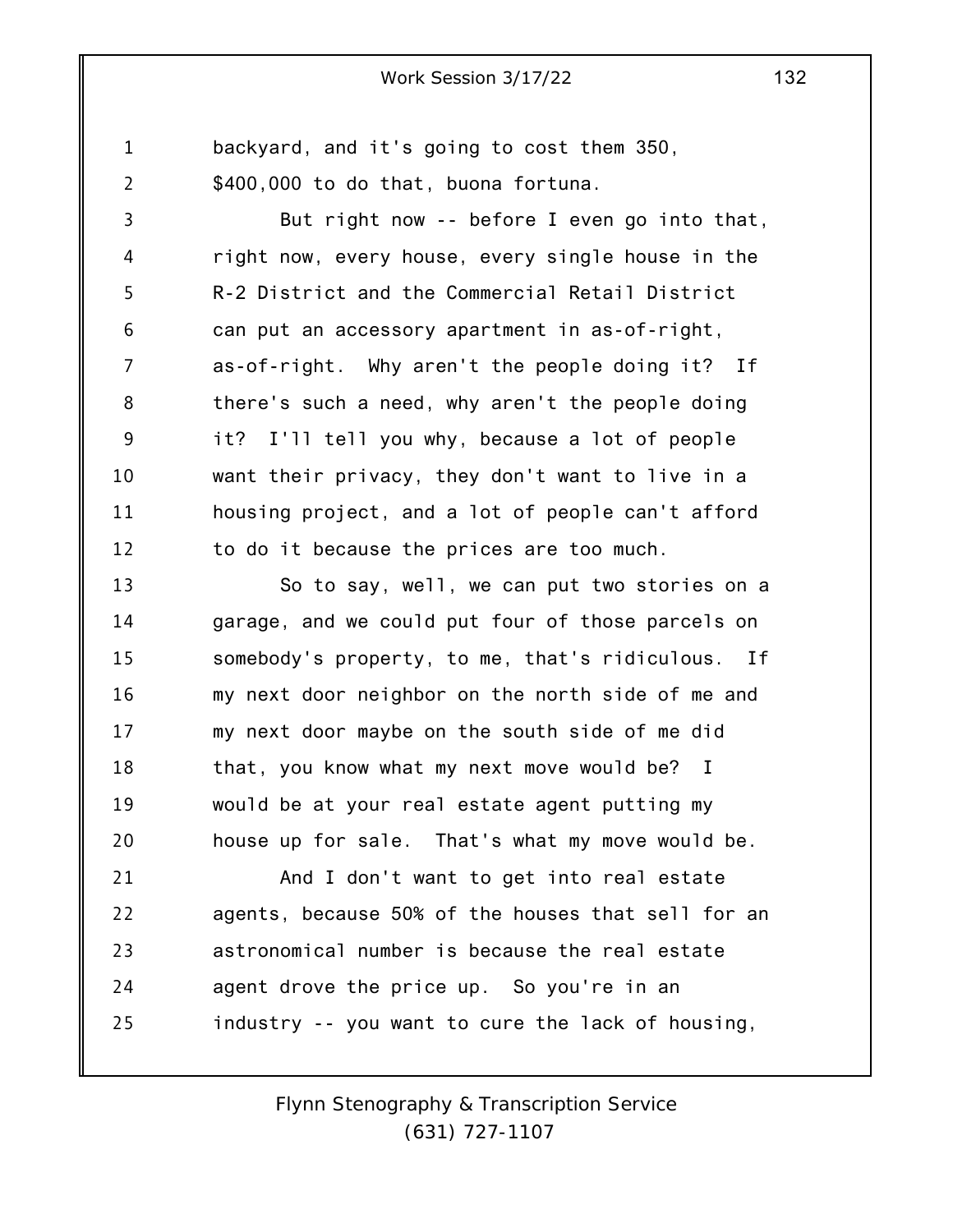1 2 3 4 5 6 7 8 9 10 11 12 13 14 15 16 17 18 19 20 21 22 23 24 25 Work Session 3/17/22 133 but you're in an industry that's exacerbating it. I mean, it's crazy, it's crazy. You don't think that's mildly hypocritical? And then to come up with these plans -- (Laughter) JOHN SALADINO: I don't understand. I apologize. I'm on a little rant here, I apologize. But, you know, if you didn't want us to talk about it tonight, I know it's been a long night, these folks have in their mind bigger and better things to talk about. I didn't want to break the trend of the line of thought here, so I waited until the end. I know everybody's tired, but, Mayor, you as the Mayor, either you got to get the law out there, or you got to tell Julia to stop putting it out there, one of the two. It's not fair to us. It's not fair to us. You can hire all of the people you want to shoot the breeze in your basement and over cocktails at Andy's, or whatever, but once you start passing out information that's privileged - and trust me when I tell you, I don't have -- I don't have a problem with that, if I get it, too. You know, you want to pass out privileged information, that's fine, but you got to give it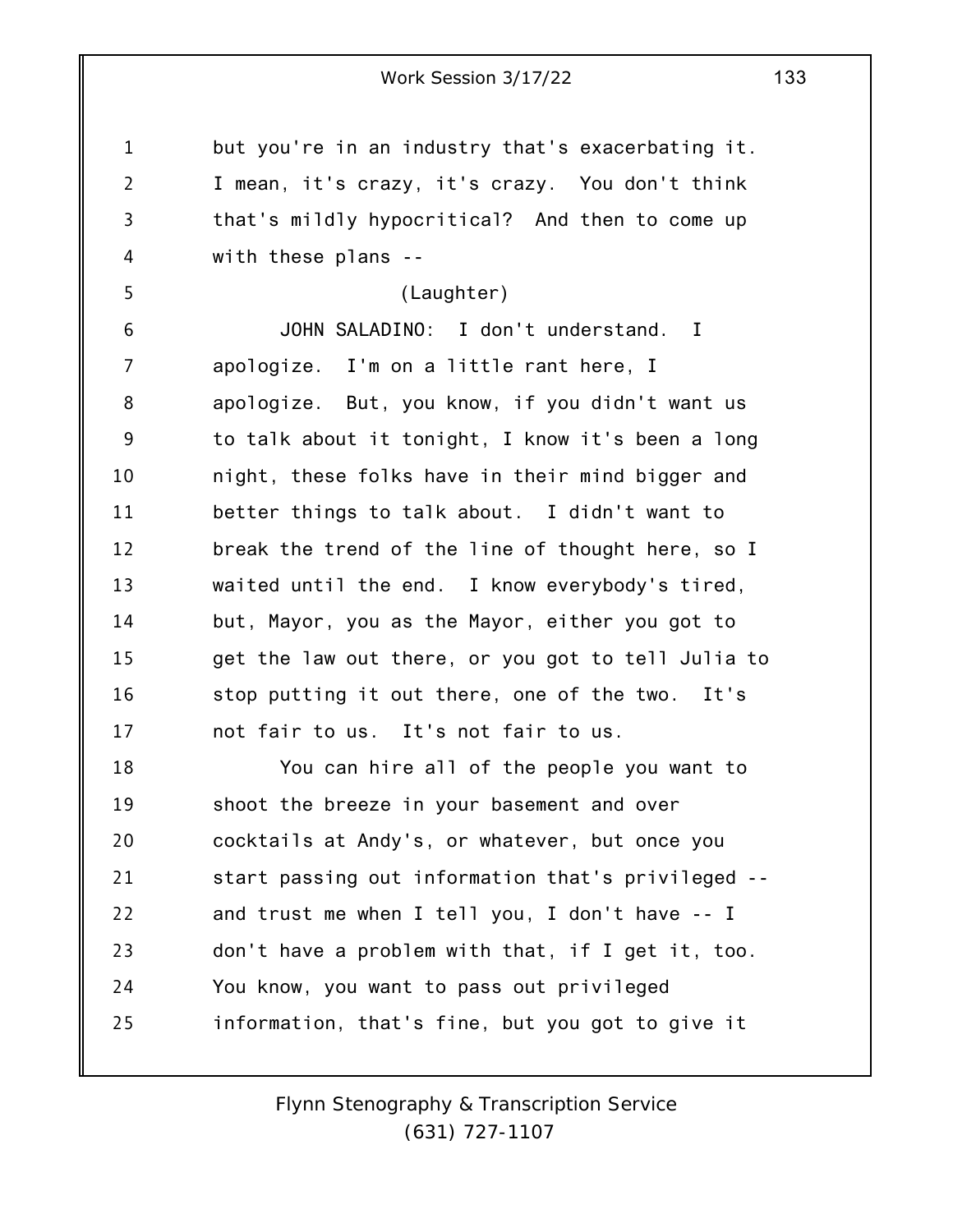1 2 3 4 5 6 7 8 9 10 11 12 13 14 15 16 17 18 19 20 21 22 23 24 25 Work Session 3/17/22 134 to Saladino, too. Again, I apologize. Thank you for listening. MAYOR HUBBARD: Anybody else wish to dress the Board? (No Response) MAYOR HUBBARD: All right. I'll offer a motion to enter into executive session at 9:33 for a legal issue with the Attorney. TRUSTEE ROBINS: Second. MAYOR HUBBARD: We're adjourned. Thank you for coming. (The Meeting Was Adjourned to Executive Session at 9:33 p.m.)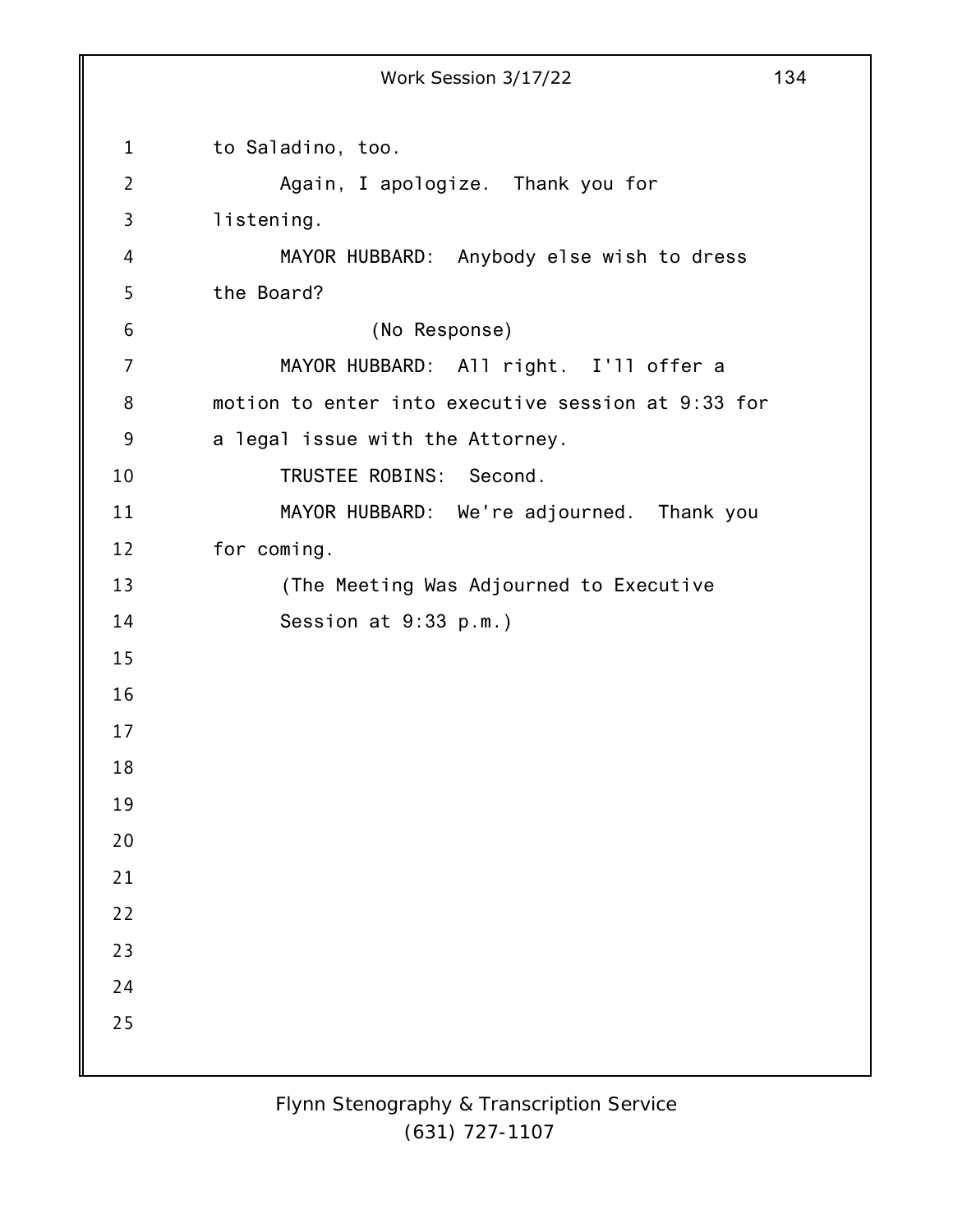|                | Work Session 3/17/22                              | 135 |
|----------------|---------------------------------------------------|-----|
|                |                                                   |     |
| $\mathbf{1}$   | CERTIFICATION                                     |     |
| $\overline{2}$ |                                                   |     |
| 3              | STATE OF NEW YORK<br>$\rightarrow$                |     |
| 4              | SS:<br>$\mathcal{L}$                              |     |
| 5              | COUNTY OF SUFFOLK                                 |     |
| 6              |                                                   |     |
| 7              | I, LUCIA BRAATEN, a Court Reporter and            |     |
| 8              | Notary Public for and within the State of New     |     |
| 9              | York, do hereby certify:                          |     |
| 10             | THAT, the above and foregoing contains a          |     |
| 11             | true and correct transcription of the proceedings |     |
| 12             | taken on March 17, 2022.                          |     |
| 13             | I further certify that I am not related to        |     |
| 14             | any of the parties to this action by blood or     |     |
| 15             | marriage, and that I am in no way interested in   |     |
| 16             | the outcome of this matter.                       |     |
| 17             | IN WITNESS WHEREOF, I have hereunto set my        |     |
| 18             | hand this 30th day of March, 2022.                |     |
| 19             |                                                   |     |
| 20             | Lucia Braaten<br>Lucia Braaten                    |     |
| 21             |                                                   |     |
| 22             |                                                   |     |
| 23             |                                                   |     |
| 24             |                                                   |     |
| 25             |                                                   |     |
|                |                                                   |     |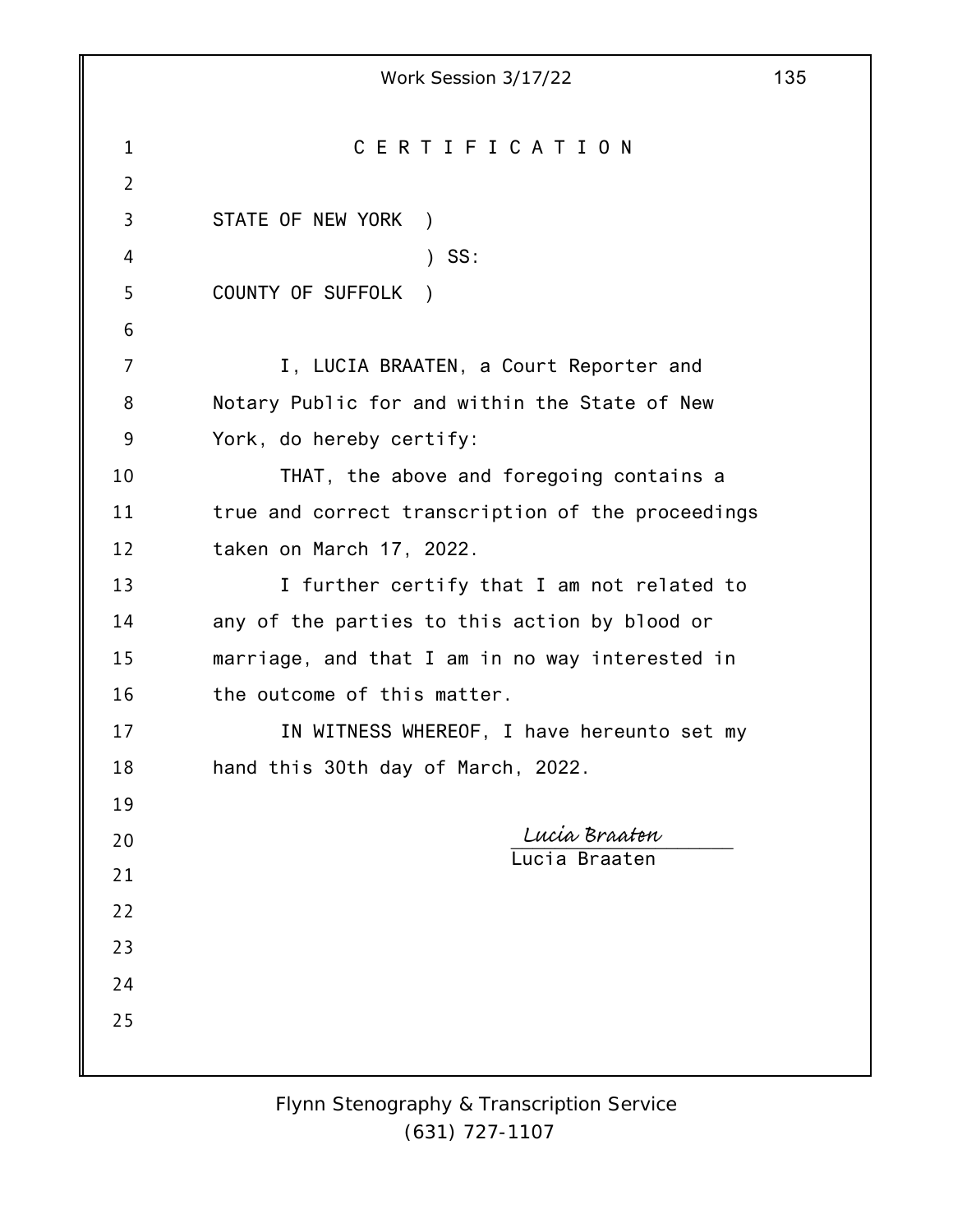Dear Mayor Hubbard and Village Trustees:

This letter is in support of the return of the parklets for this coming summer and beyond. The parklets have been a great asset to both our business and the village as a community throughout the pandemic. Not only the additional seating but the whole feel of Front and Main st. has changed for the better. I think the need and desire for people to be and dine outside will remain for some time to come. The parkletes help businesses be able to accommodate patrons whatever they're level of comfort is. Also we can say that we did not have any negative affects due to the loss of a few parking spots.

Respectfully, Noah Schwartz

Dear Mayor Hubbard and Village Trustees: I'm the owner of Vines & Branches @ 8 Front Street, Greenport. Unfortunately I'm unable to attend this evening's hearing.

I'm writing **in support** of the application to re-install the parklets downtown. As I learned last evening , this year's proposal allows for more parking and still gives the restaurants and businesses the opportunity to expand, generate additional income and give employees the opportunity to earn additional income. *In addition, the parklets are GREAT for the Village's other businesses by creating an open and inviting downtown community to walk and shop.*

Thank you for your time and attention in this matter. I'm hopeful for a favorable outcome.

Best regards , Rita Winkler

Rita Winkler



Vines & Branches

Dear Mayor Hubbard and Village Trustees:

I write to support the application of the Greenport Business Improvement District to reinstall the parklets downtown. Originally conceived to support our merchants to survive the pandemic, they have proven to be a major enhancement to our village and are worthy of permanence.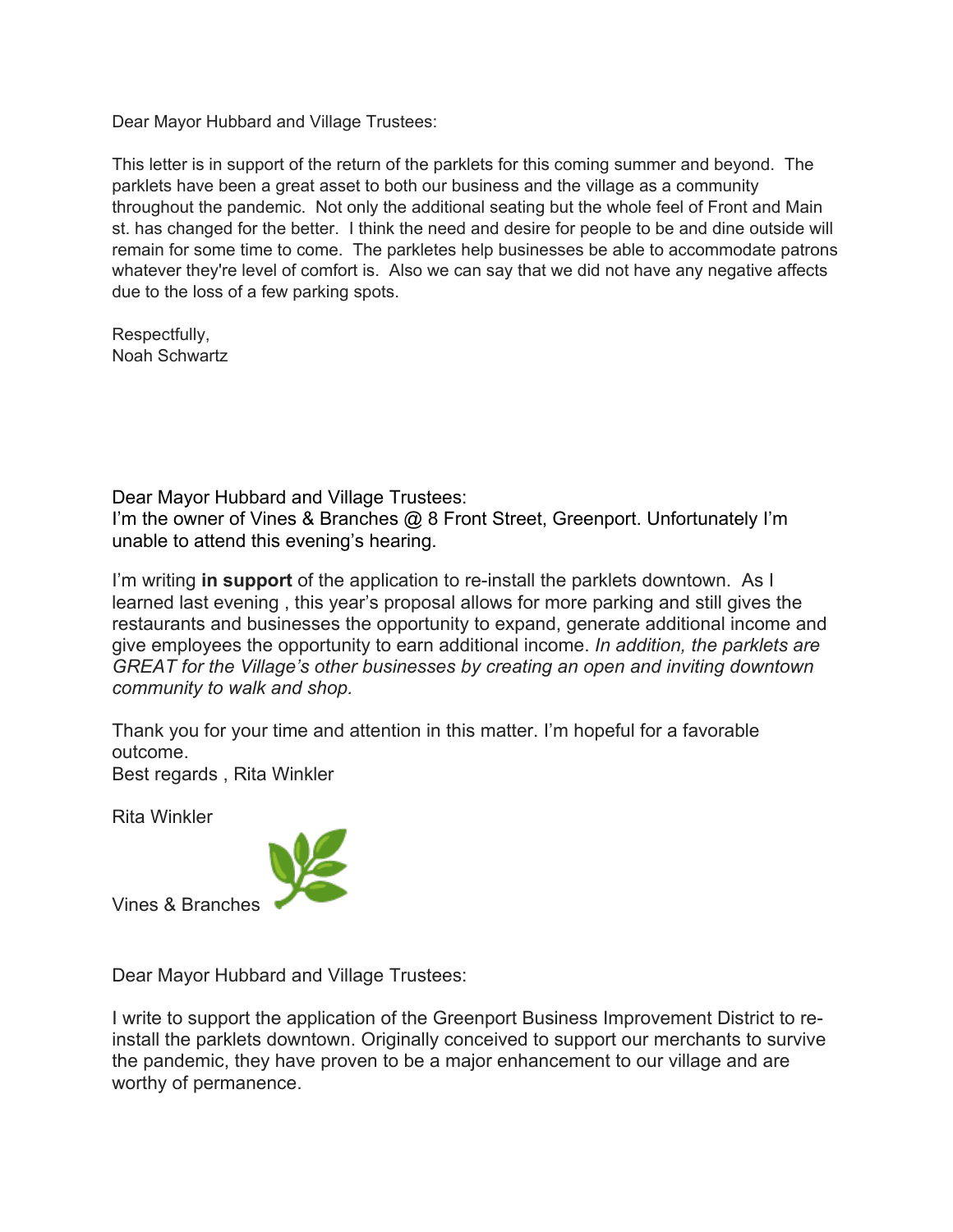It is often in crisis that great innovation occurs and the parklets are a perfect example.

- They offer an important low-cost opportunity for the Board to support our merchants to succeed in a highly seasonal and challenging retail economy.
- They send a festive and welcoming message to residents and visitors alike and have been overwhelmingly positively received.
- They promote walkability that is widely viewed as essential to the long term success of small downtowns across the country.

• Most importantly, they have made a major contribution to public safety by naturally calming traffic thereby reducing traffic accidents. **I am informed that accidents on Front & Main Streets through the business district have dropped 50% since the parklets were introduced in 2020**. With the protection of public safety as its most important responsibility, this is a reality that the Board simply cannot reasonably ignore.

The minor inconvenience of sacrificing a handful of parking spaces is a small price to pay to secure success for the business district while protecting the public from traffic accidents on our narrow and increasingly crowded village streets. Furthermore, the business district benefits when people get out of their cars and walk to their destinations.

I urge the Board to work with the BID to restore the parklets for the coming season and beyond.

Respectfully,

Dave Kapell

--

Dave Kapell

400 Front Street

We are writing in support of the return of parklets, which are not only ANTICIPATED by Greenport visitors, but incredibly VALUABLE to Greenport businesses!

Our restaurant is STILL recovering from pandemic, and we are coming out of the worst winter season we've experienced. Our goal has always been to remain open year round, not only for locals to enjoy, but to support our hardworking staff that COUNT ON their jobs. The parklets would enable us to recover some of what was lost this winter as we continue to climb out of the pandemic; essentially allowing us to remain open year round when we look to the future.

Our employees, who have grown up in and live in Greenport, have been asking when the parklets are returning. Our regular guests and returning visitors have all been requesting outdoor reservations, wondering when the parklets will be back. Aside from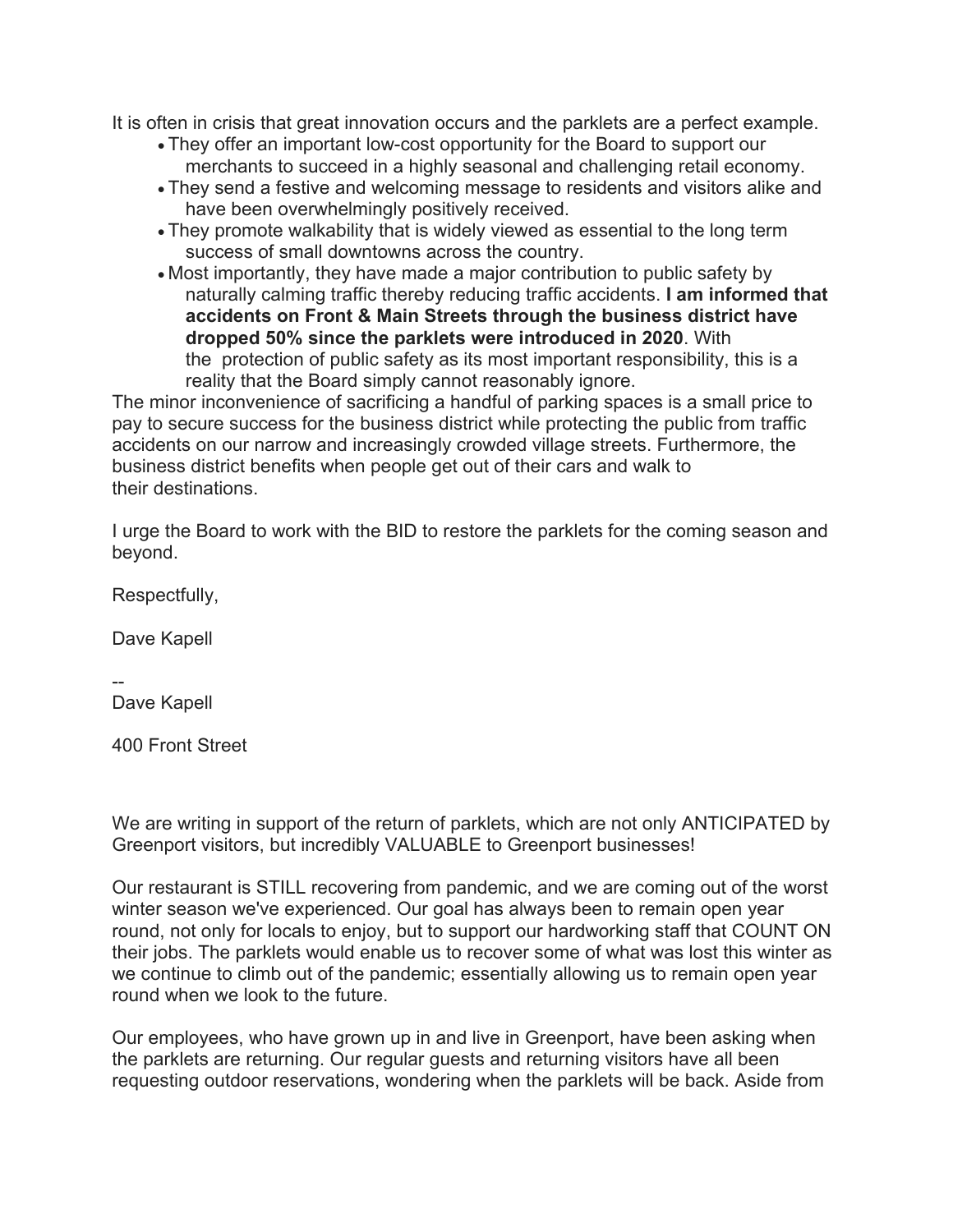their financial significance, the parklets have become a safe and unique extension of what makes Greenport a special place to live, work, and visit.

We need strong leadership and smart decisions that will GREATLY impact the businesses in the Village, and therefore the success of the Village as a whole. Greenport is THE dining destination of the East End and needs to continue to evolve to maintain that honor. We ALL need your support in continuing the presence of parklets and we look toward a successful future.

Thank you for your time,

Robby & Shannon Beaver

- **robby beaver, chef/owner shannon beaver, bookkeeper/owner**



Dear Mayor and Village Board,

William H. Whyte, the great urban planner, made hours and hours of video tapes of public places. He then studied what made them successful and attracted people. He found scientifically that people were drawn to other people. The most popular activity was people watching. He was the one who discovered that movable seating was also a key feature. Many places have used outdoor cafes and lively plazas as a technique to revitalize downtowns. Greenport no longer needs revitalization however the Parklets brought that outdoor cafe atmosphere that made walking downtown in summer fun for us residents, challenging to park a car, but fun.

Speaking of free parking, who parks right in front of the stores all day for free? Probably the retail workers. They get there early and stay. At a strip mall one parks right in front of a store. Those are car-oriented businesses and new ones would regrettably expand sprawl towards the destruction of what we love on the North Fork. Greenport has taken its rightful place as the walkable jewel on the North Fork. And as with all walkabout villages, people may have to park far from the center. This is healthy for the walker as 30 minutes of walking three times a week has been shown to improve health and reduce serious disease. Walking encourages multiple errands on one trip rather than several of the most polluting cold-start short car trips. And, as we Greenporters know, a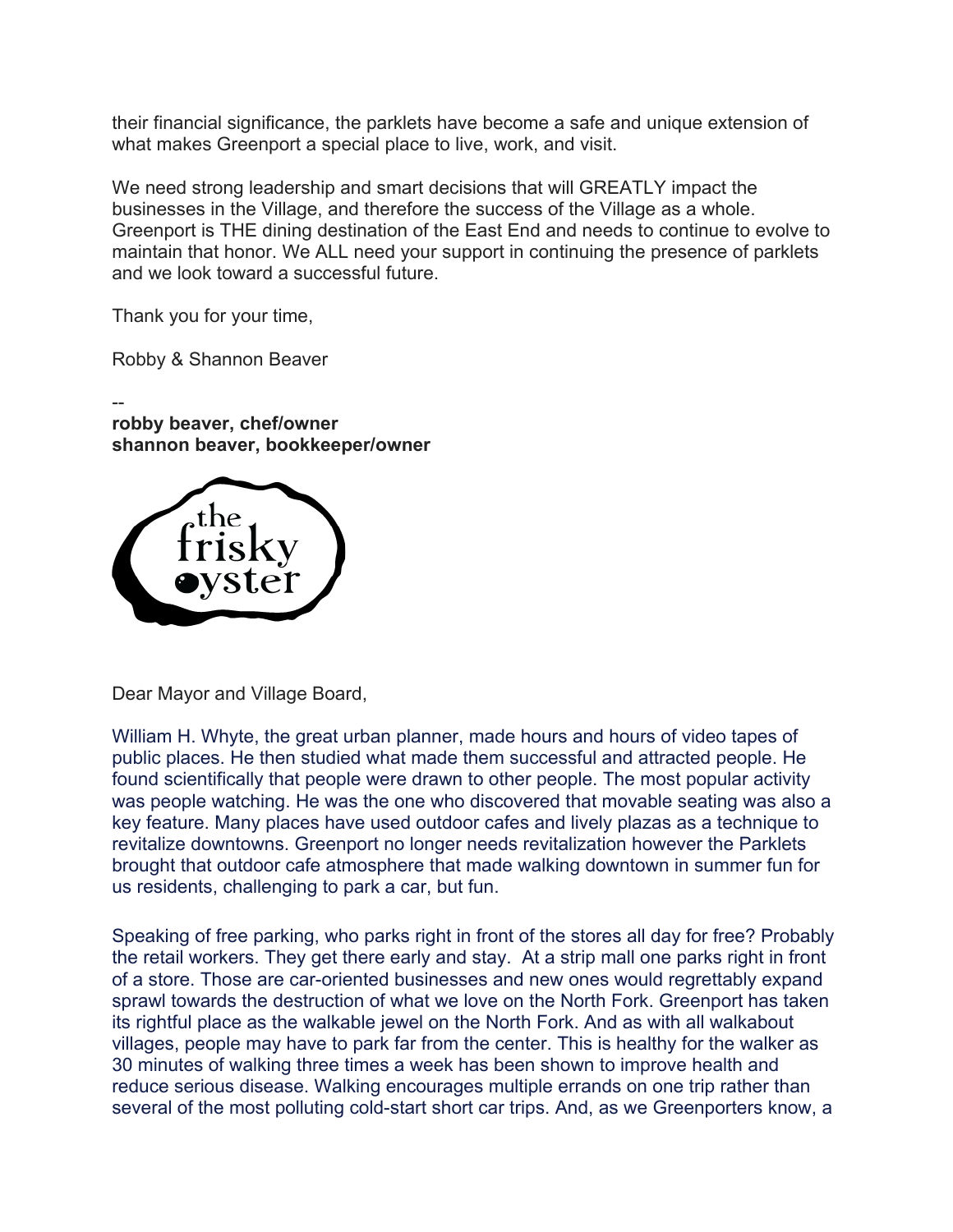walk provides opportunities to have casual encounters with neighbors and this benefits emotional health and strengthens our sense of community.

So what should we do with our public right-of-way? If we monetize the currently free parking at the average price of a cup of coffee an hour that would be \$2.70, for noon - 7PM \$18.90 X 6 days a week \$113.40, for 4 weeks the income would be \$454 a month for every 20' of curb. If businesses wish to rent the space to offer up a lively downtown with excellent people watching, this would be a great deal and the rest of the parking could have metering stations to make it fair for all. The B.I.D. may wish to rent the spaces and sub-lease to ensure activation, monitor cleanliness and even offer public seating open to all, not just customers.

Thank you for considering Parklets for 2022.

Sincerely,

Randy Wade, Sixth Street

Dear Mayor and Respected Trustees,

As a local Business owner, I know there has been much discussion regarding the continuance of the Parklet concept which extends proprietors physical bounds with some additional outdoor space. Certainly there are valid points on both sides of this debate, yet given the welcome return of more visitors to our Village anxious to get back to vacationing on the Northfork, I feel it is our duty to offer as much protection along with thoughtful social distancing as possible to help accommodate our guests in a safe, enclosed and open-air setting.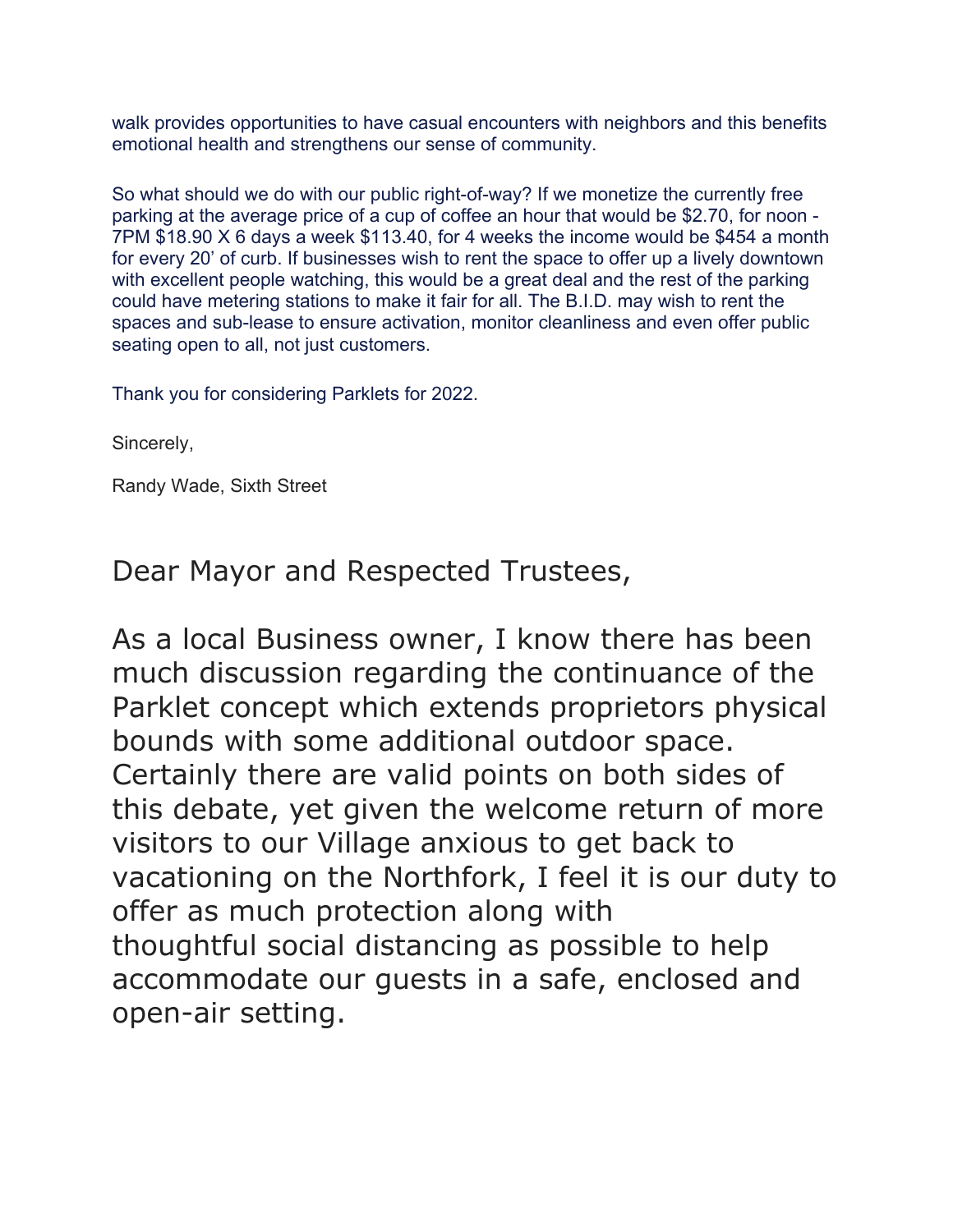My position on having the Parklets installed is not politically or medically motivated, merely the Parklets offer an outlet which given patrons a greater peace of mind and comfort when; visiting our town, spending money at our stores, keeping local residents employed and presents Greenport with leadership such as yourselves that are both conscientious and forward thinking.

Furthermore, as a compromise, I agree with the BID that those establishments who choose to participate to have a Parklet in front of their store should be charged a reasonable fee to help offset certain expenses. While \$2,500 is a bit excessive (since that would be on the assumption of a full year's worth of parking and not necessarily directly in front of your store, not to mention there are no parking spaces on the southside of Front Street)

In addition, given that not all businesses will participate, given their beliefs, needs, closures, willingness or ability to afford a \$350/\$250 fee, more spaces would be freed up (a win for those opposed to the Parklets return).

Running a business, Town or Village Government is not easy. You're never going to please everyone, all of the time. Mostly, life is about compromise. And I think what I'm asking is that the Village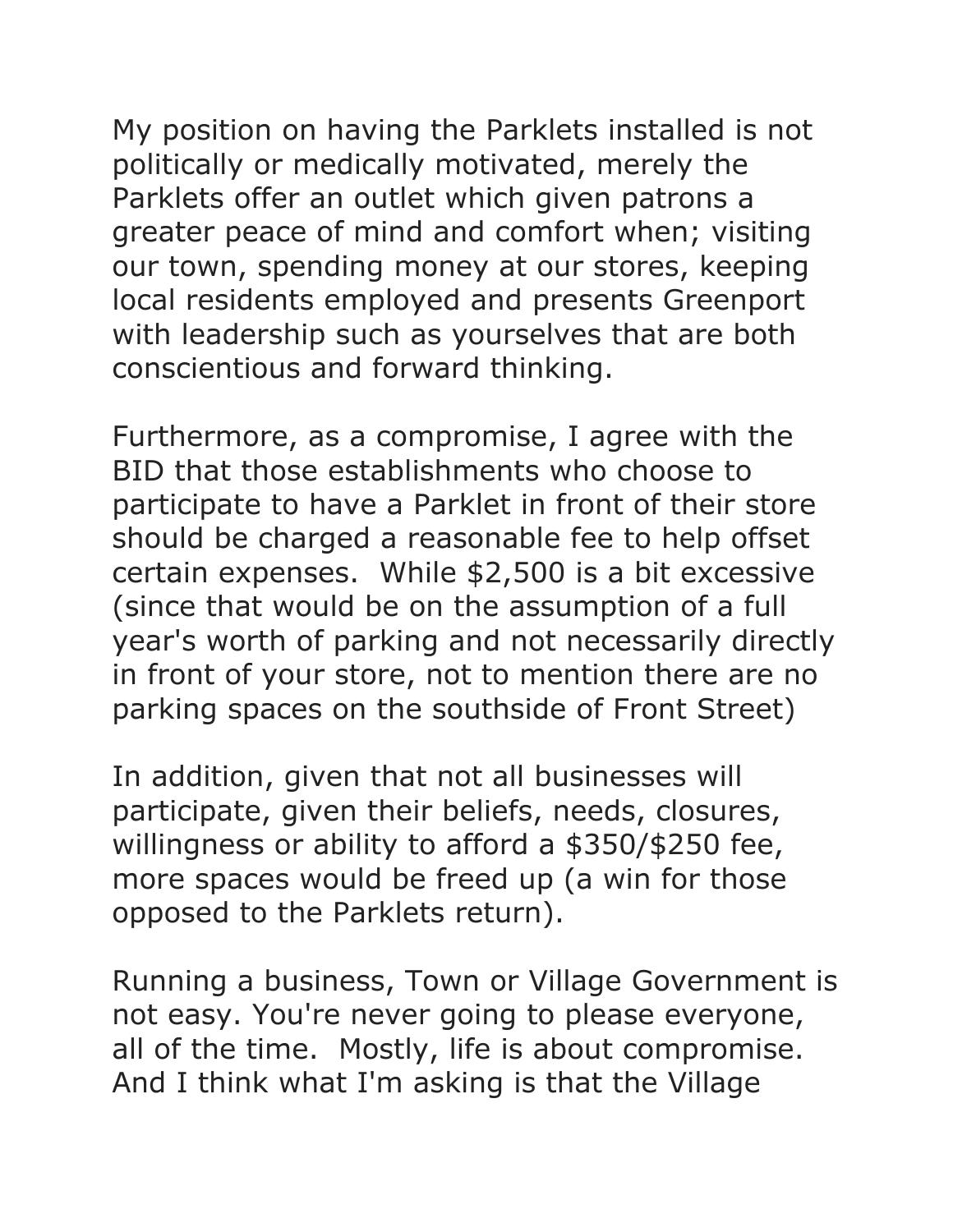leaders "compromise" on a thoughtful mid-point. Neither side of this discussion is going to be 100% happy with your final decision, rather everyone is working together given our post pandemic world to make unprecedented decisions as we all forge forward.

Hopefully your decision is not fully made and that you are still be open for discussion and "compromise".

Lastly, while I had tried to Zoom into the work session last night, my technology was simply not behaving properly. Likewise, prior obligations will not afford me to be in-person at tonight's meeting but kindly take the weight of my words in this email letter and my position as physically being in the building in favor of seeing the Parklets return this season!

Respectfully, David A. Serure

David Serure Ralph's of Greenport, Inc. 37 Front Street Greenport, NY 11944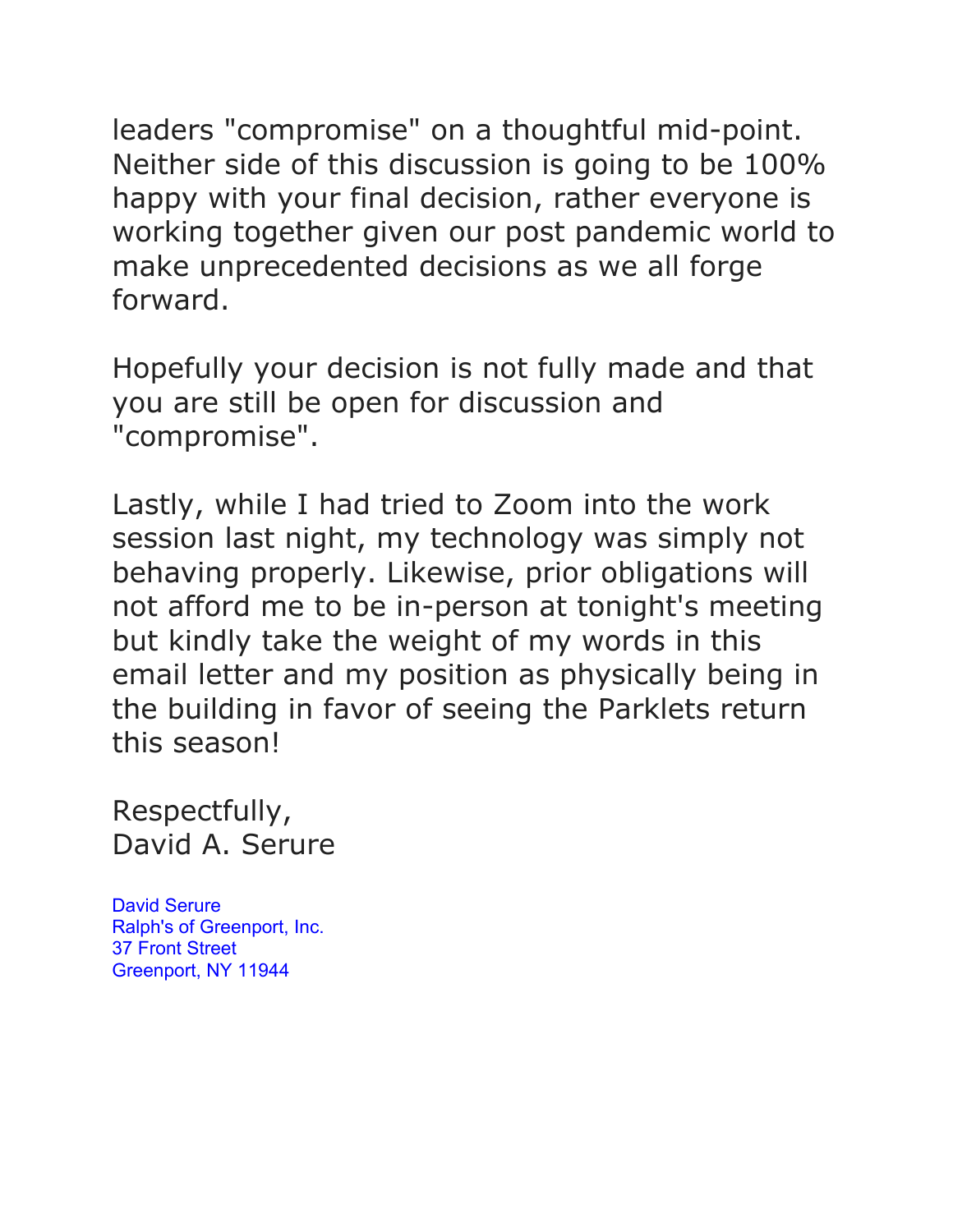

#### **PORT GREENPORT**

PORT Greenport port11944@gmail.com

104 Third Street Greenport NY 11944

Thursday, March 17, 2022

Esteemed Members of the Village Board;

This letter is to make known our unequivocal support of the parklets in the Village of Greenport for the 2022 Season.

As we being to economically recover from the rapidly spreading Omicron variant, we believe that the parklets bring increased safety and allow our local business community to continue to thrive during this uncertain time.

During the hundreds of interactions we have daily with both tourists and locals, we found the reaction to the parklets was overwhelmingly positive, regardless of Covid -19. They bring an exciting energy and increase the enjoyment of the village. We do not directly have access to a parklet to increase our business but we strongly believe they are a forward-thinking asset to the community.

The parklets distinguished Greenport as a leader in New York State; they are a thoughtful solution to supporting business during a short tourism season. They made Greenport a destination for the comfortable enjoyment of all that our village has to offer.

We hope to see their continued use and success throughout the summer of 2022.

Respectfully, Keith and Alison Bavaro (631) 276-5689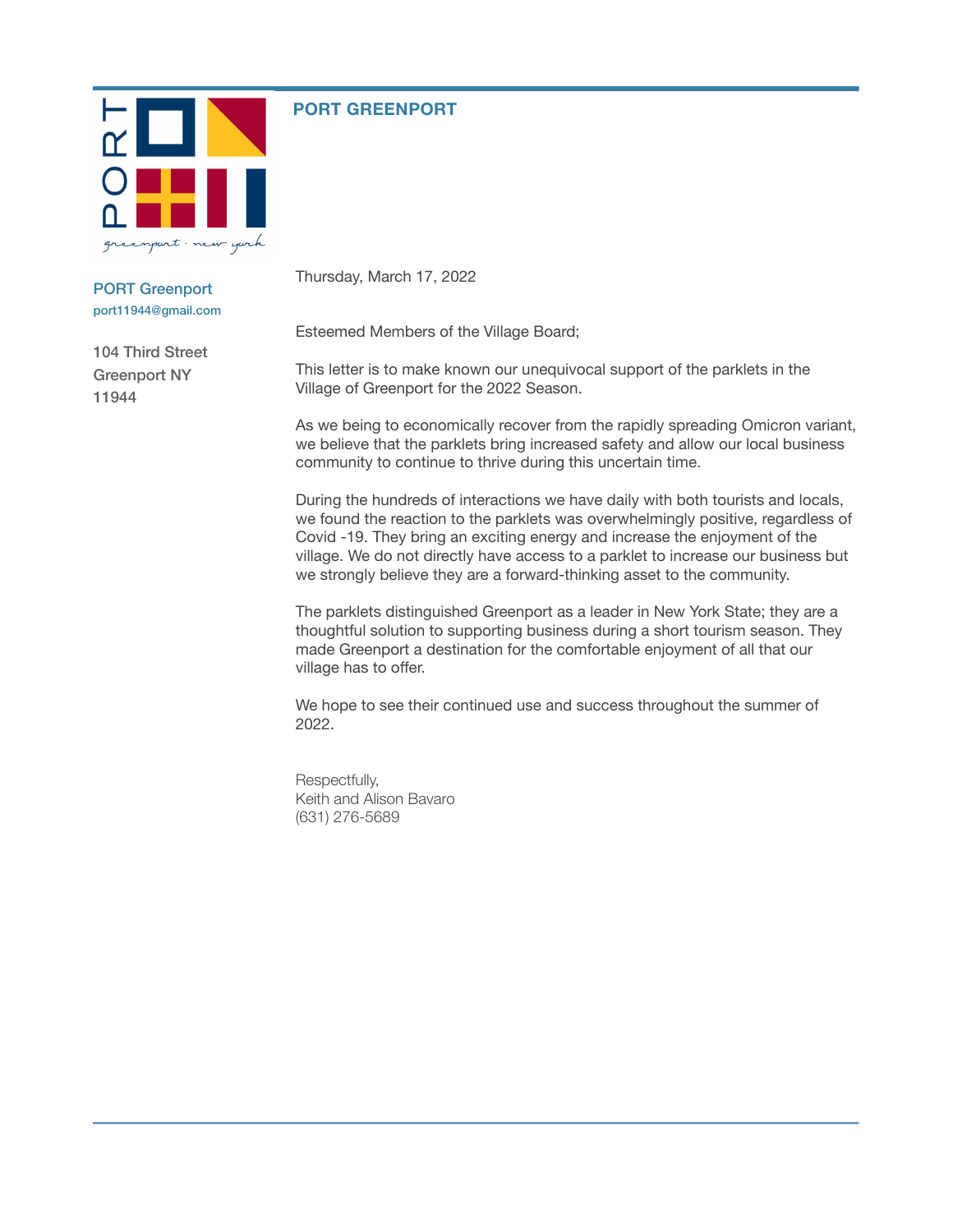To: Mayor George Hubbard Honorable Jack Martilotta, Deputy Mayor and Trustee Honorable Peter Clark, Trustee Honorable Mary Bess Phillips, Trustee Honorable Julia Robins, Trustee March 17, 2022

#### Ladies and Gentlemen:

I am writing today in my capacity as a resident of the Village of Greenport to indicate my support for the continuance of the parklets in the downtown area of the Village. My support is not triggered by any concerns relating to the ongoing COVID 19 pandemic, though the continued need for vigilance and the fact that a large part of the population is still legitimately concerned with being in close corners or dining inside, as well as the fact that businesses have struggled under adverse circumstances for the last two years and are still in recovery mode, would in and of itself support the continuance of the parklets. Rather my support comes about out of the view that the downtown area was actually safer for pedestrians overall as a result of the parklets – it makes cars slow down and eliminates the ability to suddenly decide to do a U turn in the middle of Front Street – as well as a view that the Village would be best served by pursuing a "green" pedestrian friendly strategy in the downtown area as part of its overall review of the LWRP and finalizing a comprehensive plan for the future development of the Village. In my experience, there is still parking available at almost all times of the year (including the summer months) either over in the lot by the train station or within 3-4 blocks of the downtown area. People that complain that the parklets take away parking spots and that they can't park when and where they want are being somewhat myopic – even if those spots are available the likelihood that a resident is going to be able to park exactly where they want at any given point in time of the day on a busy Saturday, Sunday or holiday is extremely unlikely. Many of these spots are subject to time limits as well.

I do believe that it would be appropriate for businesses using the parklets to pay a fee that covers both the BID's costs of installation, maintenance and deinstallation as well as a fee to the Village for the public access and that fee should likely be higher than the current proposal made by the BID.

In the long run I think the Village should be exploring expanding the sidewalk/pedestrian area on Front and Main Streets and pushing parking into municipal lots and transit area hubs. As part of this, it would be great if additional parking could be located over in the Moore's Woods area with a shuttle and bike share available to help people that are unable or unwilling to walk a few blocks to get easily into the downtown area. The Village should also consider developing some sort of residential sticker/metering option whereby certain spaces in the municipal lots are designated as only available to residential sticker holders and are otherwise subject to metering. Obviously all of this should be addressed as part and parcel of a vision for the ongoing development of the Village business and waterfront area in the long run in connection with a revision to the LWRP, however, the positive attributes associated with the parklets and the limited spaces requested by the BID would seem to outweigh the potential minimal adverse impacts on reduced parking that the parklets result in and as such I am supportive of the BID's request for the continuation of the parklets this year.